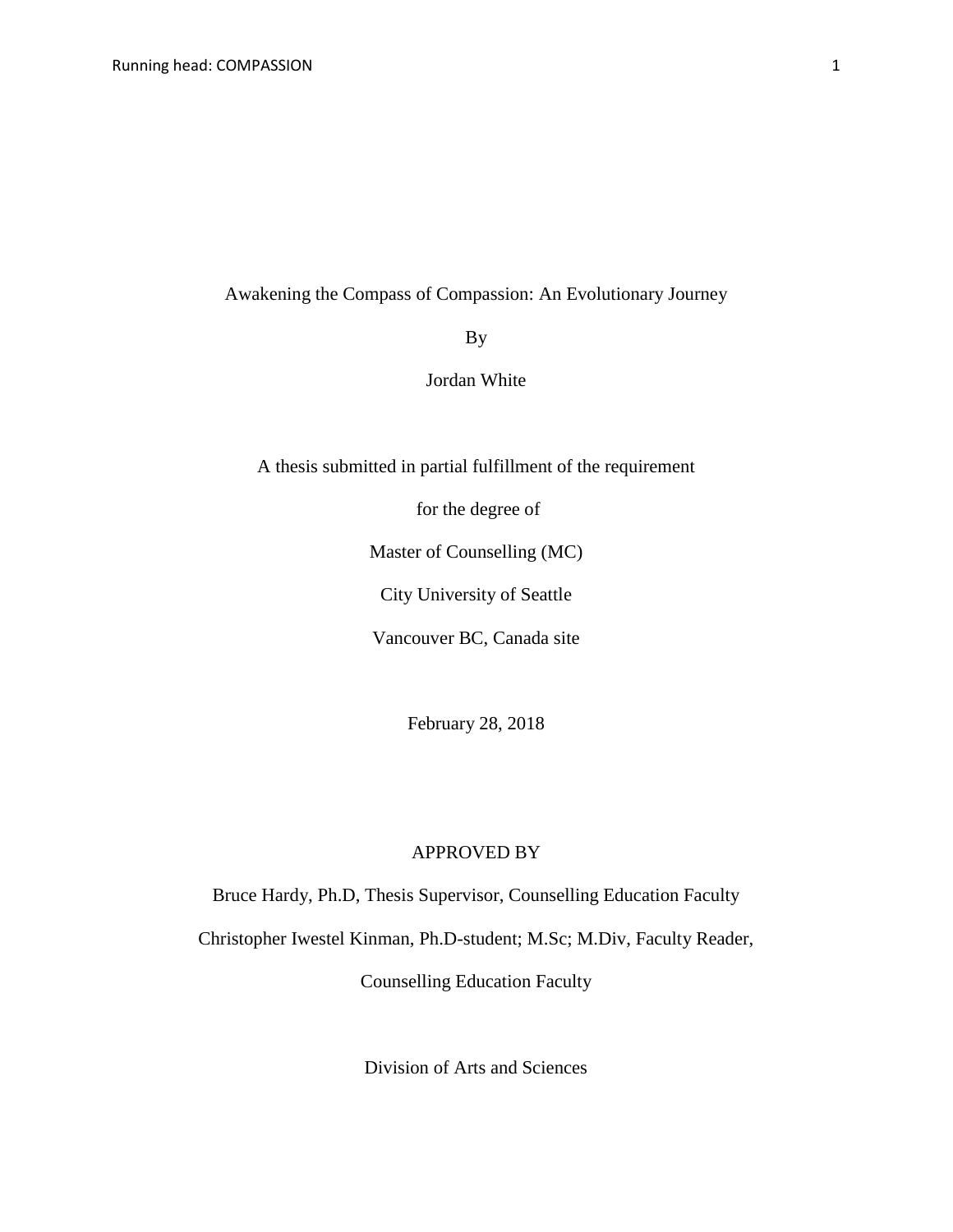#### Abstract

Compassion is medicine for suffering. By cultivating compassion for self and others we are becoming champions of compassionate change within the violent, divided, unjust world we call home. Promising community development initiatives have been influenced by the teachings of historical figures and events as well as being guided by the principals and practices of compassion informed methodologies. The healing powers of compassion combined with the wisdom of community development provide communities with opportunities to decrease suffering, increase psychosocial integration, as well as develop compassionate cultures of hope and possibility. An exploration of existing literature and programs strengthen the interrelationship between compassion and community development, as well as contribute to the knowledge of the practical strategies identified in individual, family, and community settings. This thesis proposes a newly developed model called the Compass of Compassion focused on improving the plethora of community-identified struggles. Further investigation regarding compassion-informed practices is needed within the community-based initiatives along with the educational, societal, economic and political realms. Indeed, compassion has the potential of creating lasting and desirable change if we use the principals and practices of the Compass of Compassion combined with programs such as Integrating Compassionate Action Now (ICAN) into all parts of our globalized world.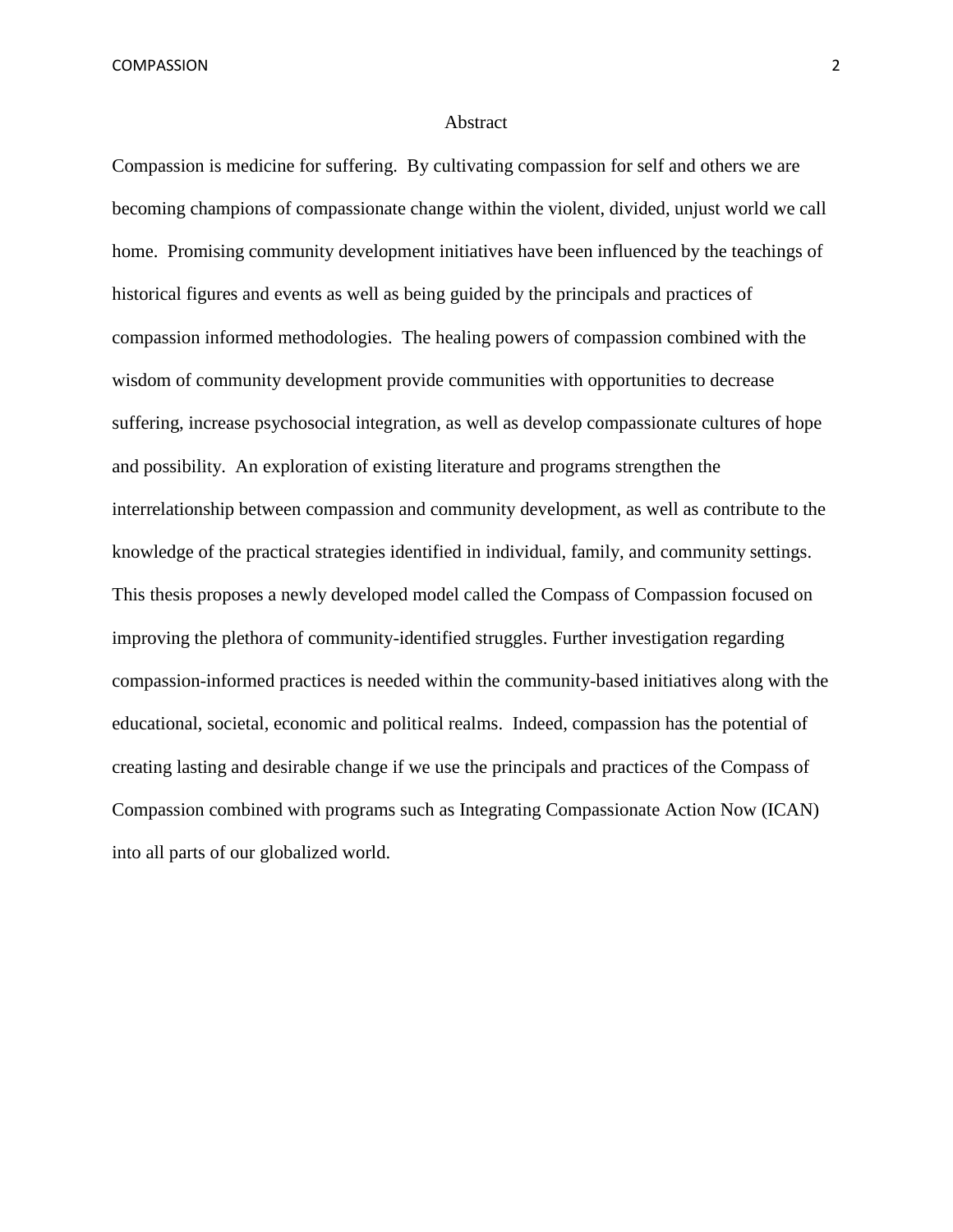## Dedication

To those who were there and continue to be there for me in my times of suffering - your compassion has inspired me.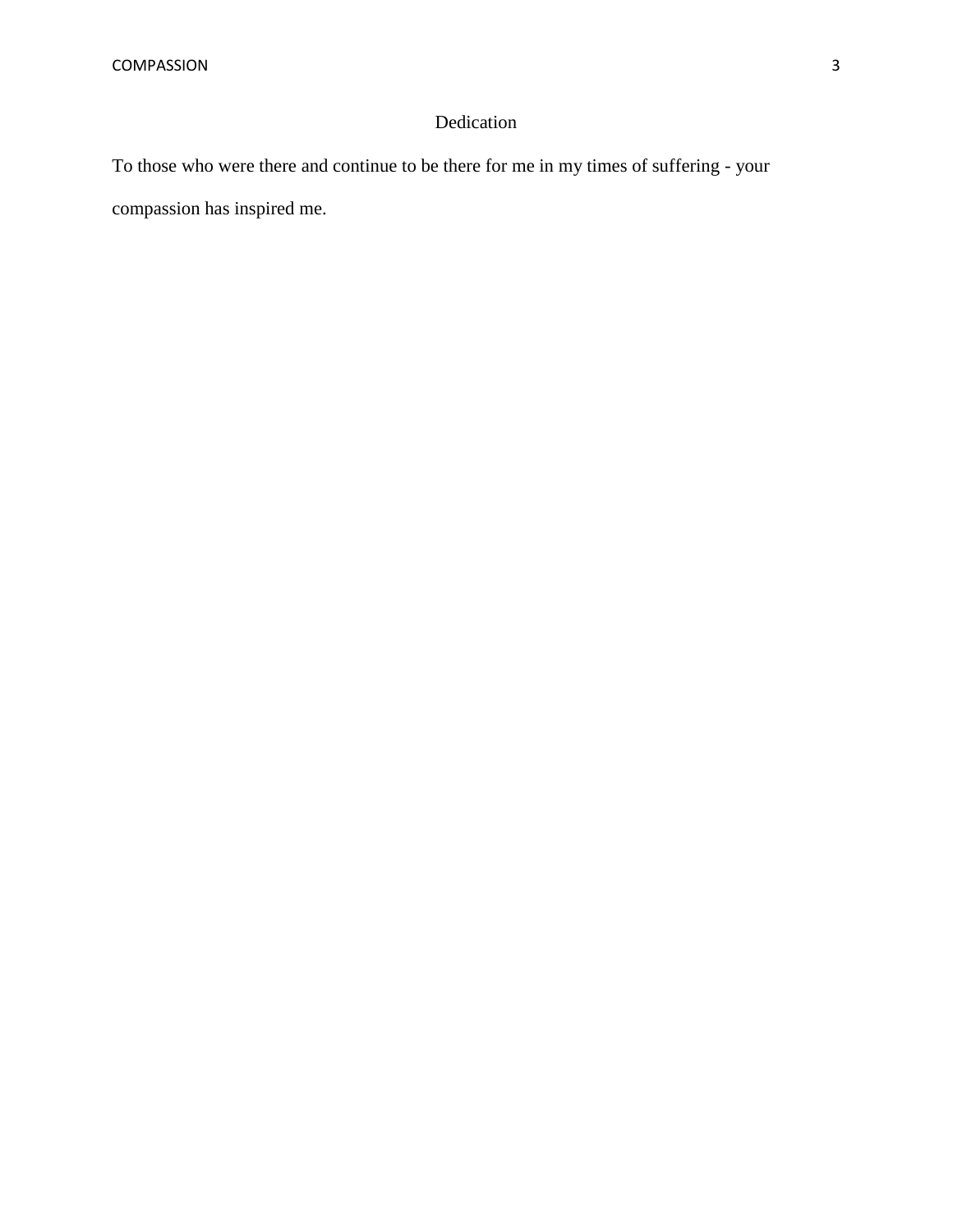# **Table of Contents**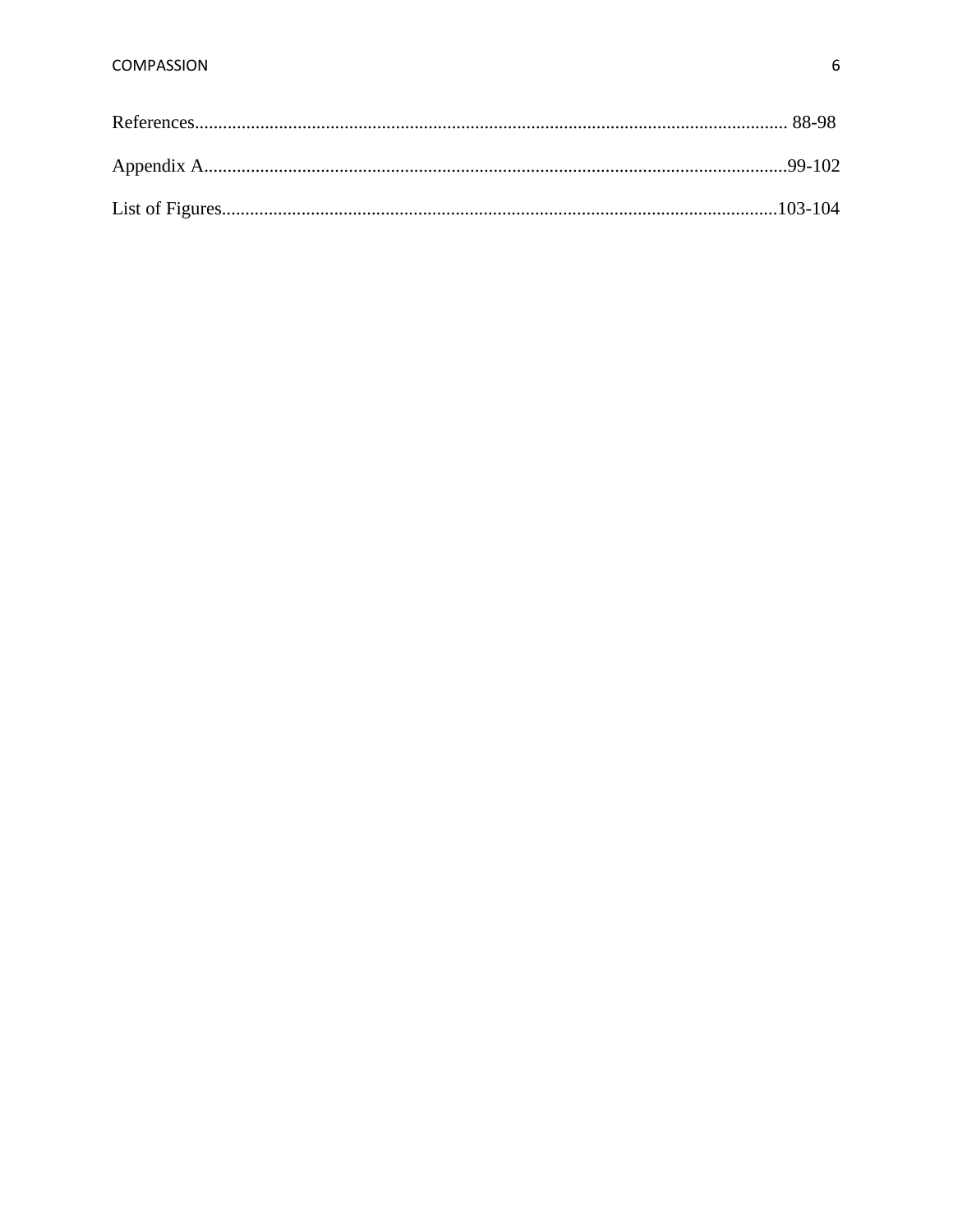# List of Figures

Compassion, Community, Development, Disaster, Suffering, Compass, Integrating, Action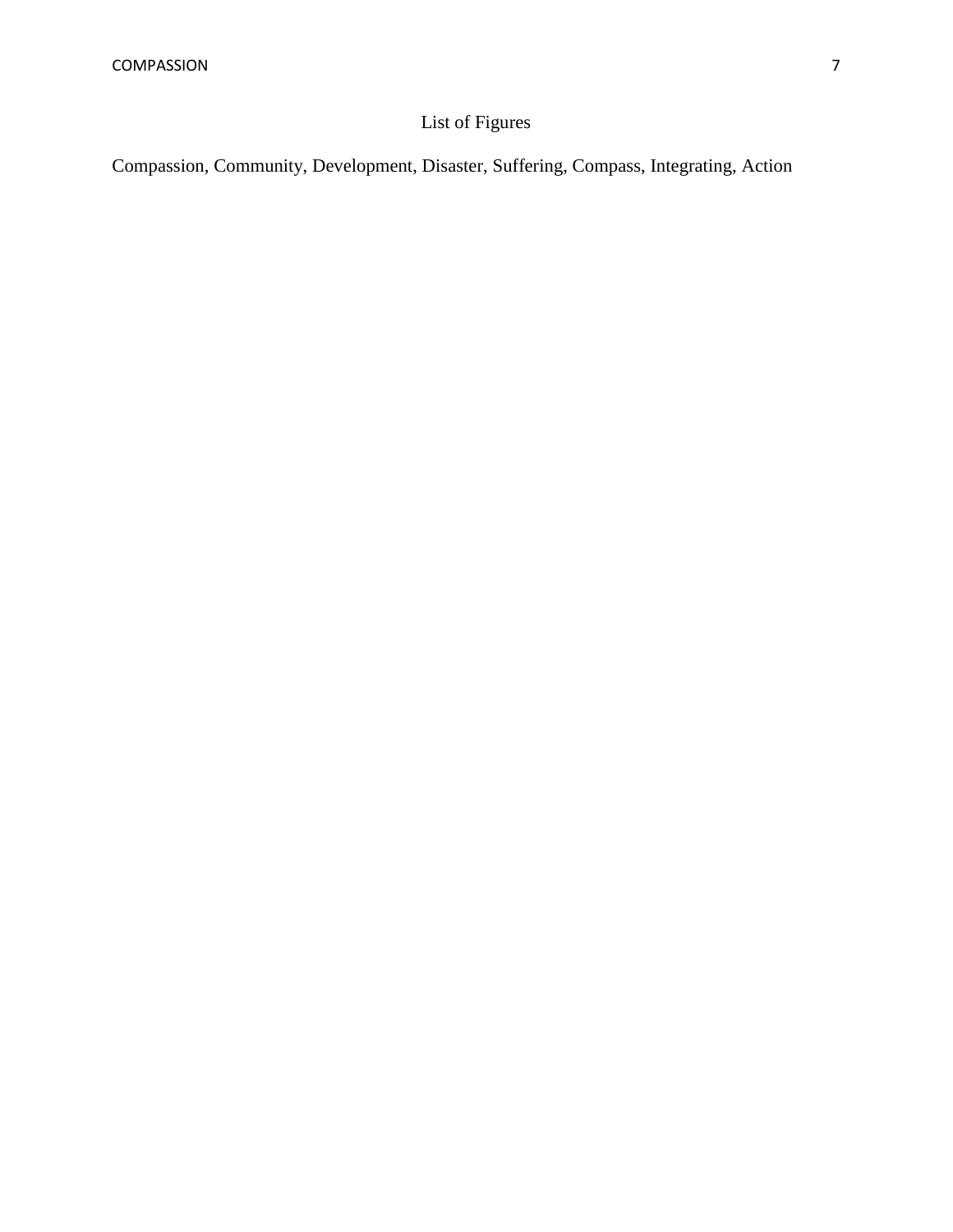#### Chapter 1: Introduction

Compassion is a simple, yet complex phenomenon. In today's world of fear, destruction, and violence we need a sustainable, effective solution more than ever. Compassion initiatives have the potential to create global changes (Charter for Compassion, 2017) yet require a more comprehensive framework for clinicians, therapists, and human services professionals to work from. Research currently exists within compassion focused therapies (Gilbert, 2009), however, this research is complementary by exploring the interrelationship between compassion and community development. By combining historical wisdom, traditional teachings, disaster response methodologies along with scientific expertise in the fields of interpersonal neurobiology, affective neuroscience, and positive psychology, we touch on very core components of this relationship. Through a deep and thorough investigation of the literature we learn that we have the potential to make global changes by tapping into compassion for ourselves and others. This compassion-informed approach guides us with the intention of creating greater opportunities to enhance community development thereby preventing, slowing, or mitigating the many disasters that plague communities.

The Cambridge English Dictionary (2017) defines disaster as an [event](http://dictionary.cambridge.org/dictionary/english/event) that [results](http://dictionary.cambridge.org/dictionary/english/result) in ["great](http://dictionary.cambridge.org/dictionary/english/great) [harm,](http://dictionary.cambridge.org/dictionary/english/harm) [damage,](http://dictionary.cambridge.org/dictionary/english/damage) or [death,](http://dictionary.cambridge.org/dictionary/english/death) or [serious](http://dictionary.cambridge.org/dictionary/english/serious) [difficulty"](http://dictionary.cambridge.org/dictionary/english/difficulty) (p.1). These kinds of events are regularly on the news, streaming on social-media feeds, and represent a sad reality of the violence, terror, and sheer carnage our world has experienced. Individually and as a country we barely keep afloat. We may feel that sinking, inescapable feeling of hopelessness that can cripples lives. We familiarize ourselves with the art of treading water in an effort to continue living, grasping for whatever brings us solace from the suffering in our world. We may find ourselves alone in a whirlpool of fear, destruction, hurt and pray that we will be taken away to free ourselves from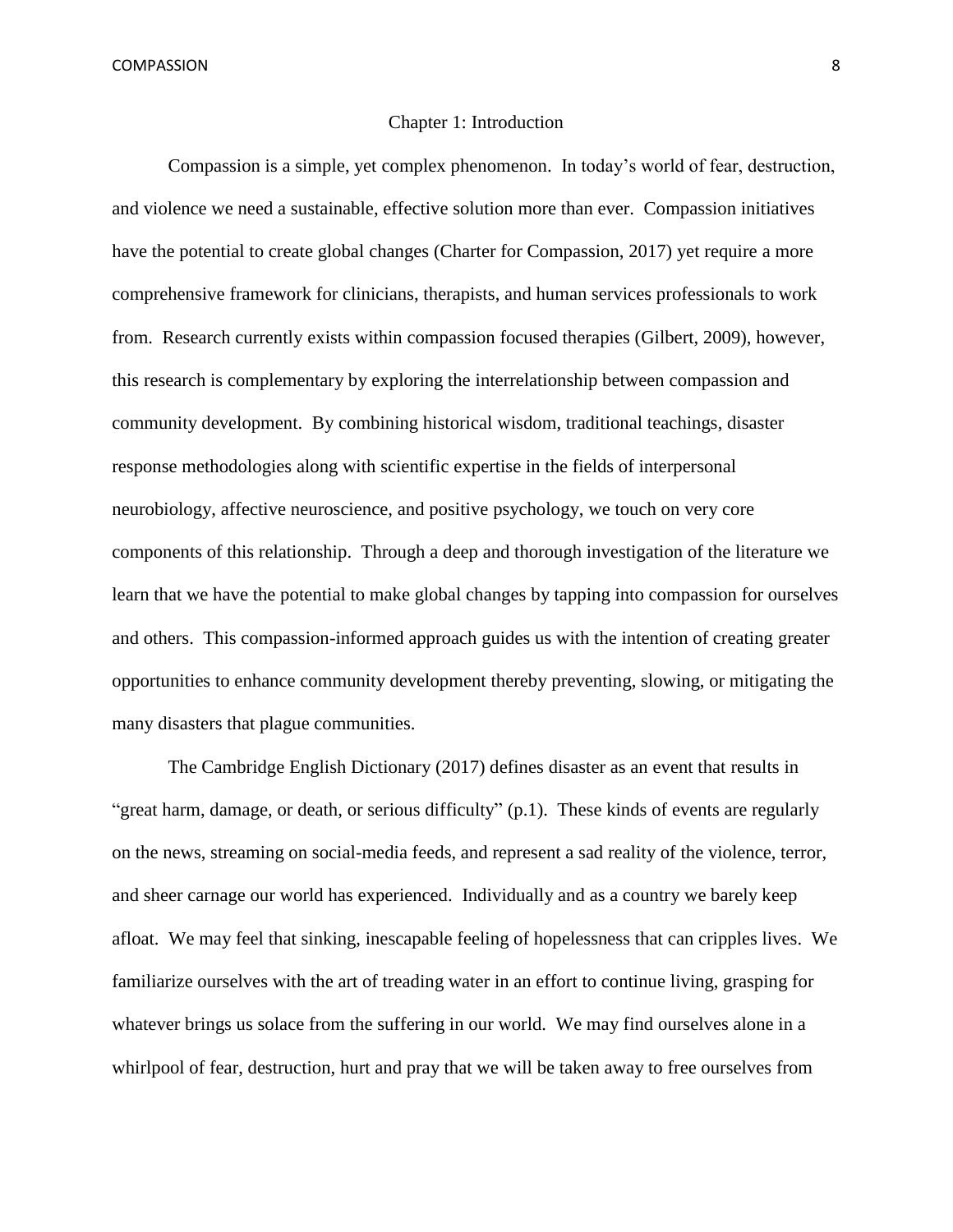the collapsing cages that confine us. Those of us who float only do so only temporarily. The inevitable current of life will always wear us down, torment us mentally, and lead us into darkness. Together we have tied anchors to others, watched them sink, and only then consider doing something differently. How do we float? Together we float. Through compassion we float.

The benefits of compassion are vast and far-reaching. Compassion has multiple definitions, however, the Latin root form of the word compassion means "to suffer together" (Lilius, Kanov, Dutton, Worline, Maitlis, 2011, p.5). Recent definitions include an affective and behavioural component and suggest that "compassion is the feeling that arises in witnessing another's suffering and that motivates a subsequent desire to help" (Goetz, Keltner, Simon-Thomas, 2010, p. 2, for similar definitions, see Lazarus, 1991; Nussbaum,1996, 2001; Table 1). Compassion is at the core of most religious traditions (International Campaign for Tibet, 2003, p. 2) that have different descriptions of the 'Golden Rule', that is, 'one should treat others as one would like others to treat oneself'. Understanding this law of reciprocity is critically important recently in this age of globalization as we are becoming increasingly skilled at avoiding, dismissing or refusing to acknowledge the impact of our behaviours on others, the environment, or otherwise. In cultures who boast inclusively, interconnection and oneness there should be no hidden agendas, division, or the cultivation of an 'us vs. them' attitude. Compassion is that uncomfortably binding force that unites us, for better for worse, and is imperative for strengthening, empowering, and building community capacity. Woven throughout this document are heart-wrenching yet inspirational narratives of historical situations of how compassion and community coalesce to keep our world thriving, flourishing, and keeping afloat.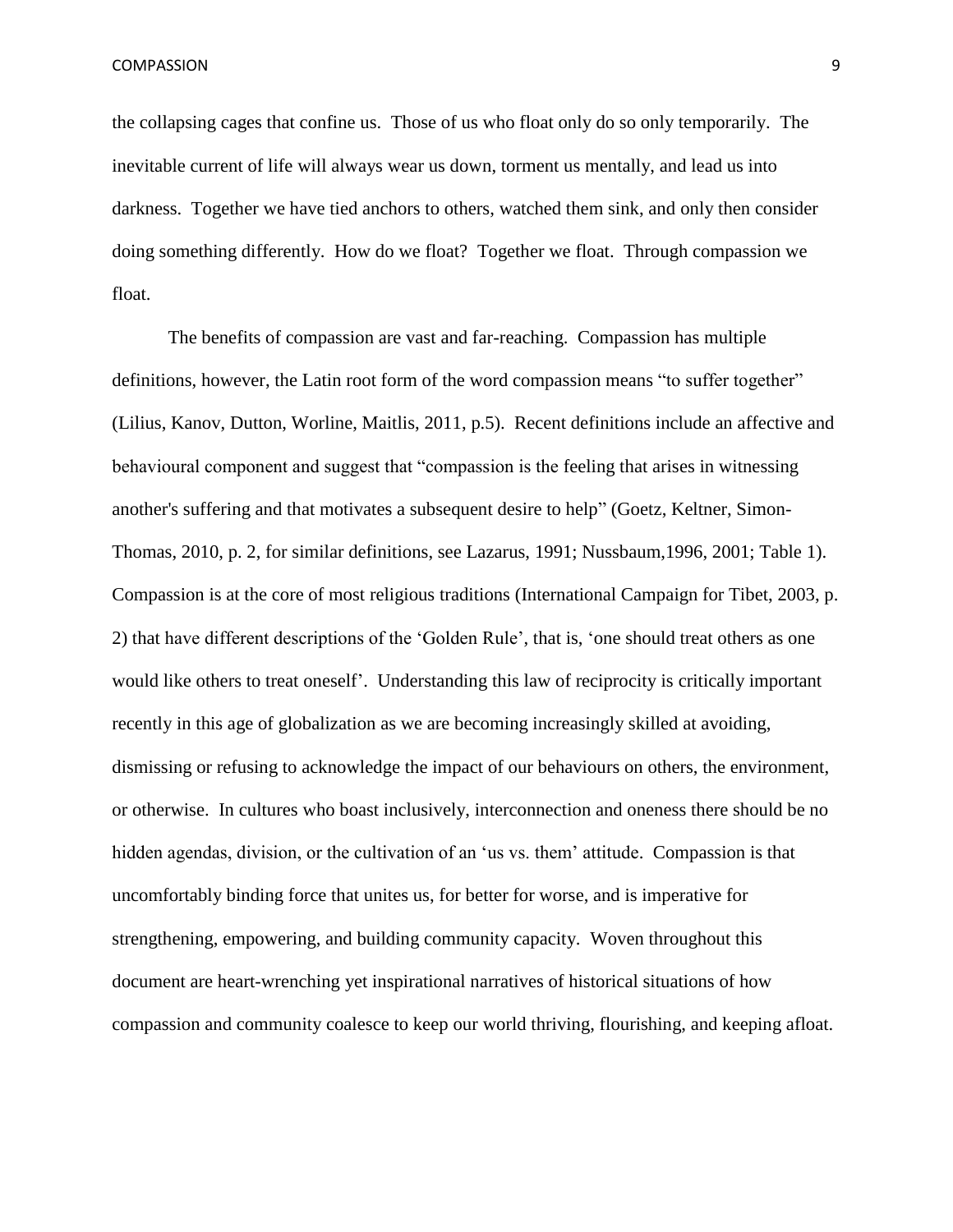Communities have many similarities and differences. Roland Warren (1978) writes in *The Community in America* that in over 90 definitions of community, two-thirds involve social interaction, common connections, and location. Development often refers to making and "implementing socially responsible decisions, the probable consequence of which is an increase in life chances of some people without a decrease in life chances of others" (Oberle, Stowers, Darby, 2014, p. 61). These definitions combined suggest that our social interactions, common connections, and location have the potential to reduce suffering and improve lives. Many Buddhist scholars suggest that we are all connected by our shared suffering and propose that all things are interrelated (Moffitt, 2008). Social interactions about our shared suffering occur in a variety of forms every day, however, taking action to reduce suffering is less prevalent. What if our communities focused more on decreasing our shared suffering and improving our holistic wellness at the location we call home? A little compassion can go a long way.

It is my firmly held belief that compassionate communities working together provide us with the greatest potential to overcome the most toxic, raging disasters of today and of future generations. International research on compassion also alludes to this notion with recent movements highlighting the value of obtaining compassionate communities designation (Charter for Compassion International, 2017). International movements have the potential to make real, lasting change therefore finding a way to complement such initiatives is a worthwhile endeavour. The intention of this thesis is three fold: (1) To recognize what historical influences have contributed to our understanding of compassionate action; (2) To explore a range of compassionate action methodologies; and (3) To propose practical strategies at the individual, family, and community level using a compassion-informed approach.

Methodology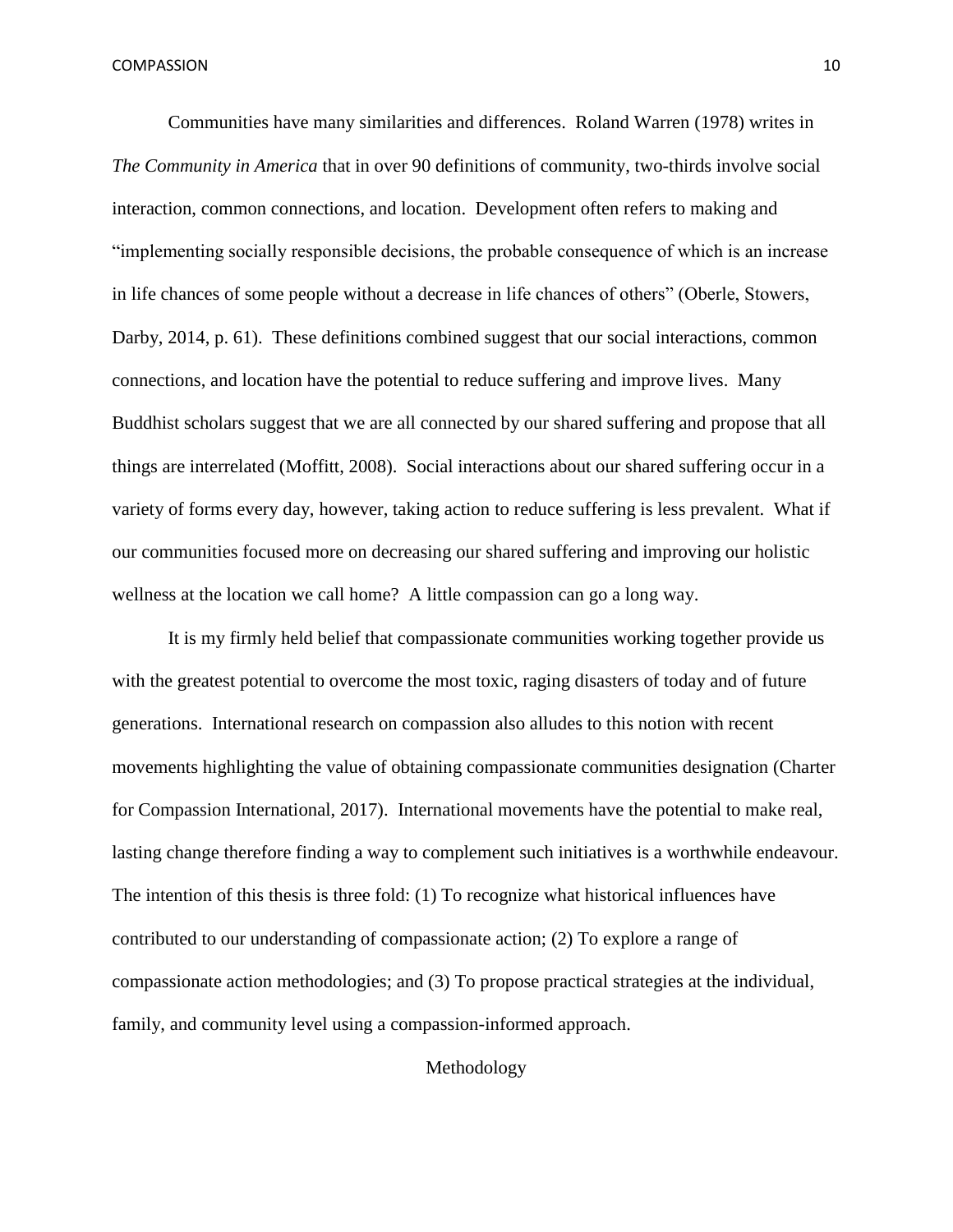A manuscript style thesis provides researchers with an opportunity to explore areas of interest outside the realm of a traditional thesis. Manuscript style thesis has a modified structure that yields creative expression and supports research through innovative measures. It allows for students with the opportunity to submit research that facilitates publication through preparing and presenting information on a specific topic of interest. Manuscript theses are a reputable resource and guiding framework that is clinically supported and scientifically validated through evidence-based journal articles (Dejong, Moser, & Hall, 2005). The conclusion of their article titled *The Manuscript Option Dissertation: Multiple Perspectives (2005)* states that "the manuscript dissertation is clearly a win-win situations from every angle ... [while] the ultimate benefit is the rapid dissemination of new knowledge to healthcare professionals for application to practice" (p. 10-11). The practical component encourages action while being supported by a solid foundation of research to substantiate the undertaking. A chapter overview highlights some of the most salient points and rationale for undertaking this research.

#### Chapter Overview

Chapter 2 discusses historical influences of compassionate figures and world-renowned events that impacted many. Teachings from prominent figures such as: Martin Luther King, Nelson Mandela, Mahatma Gandhi, and the Dalai Lama help guide us with their wisdom and knowledge for effective response to disasters like the events of 9/11 or Columbine shootings. History informs us of the inherent qualities of compassion and adaptive qualities in response to adversity. Some of the most salient topics will be highlighted while alluding to how this informs community development initiatives through compassionate means.

Chapter 3 provides a comprehensive exploration of the rationale for exploring this topic and provides evidenced based research about the importance of a compassion-informed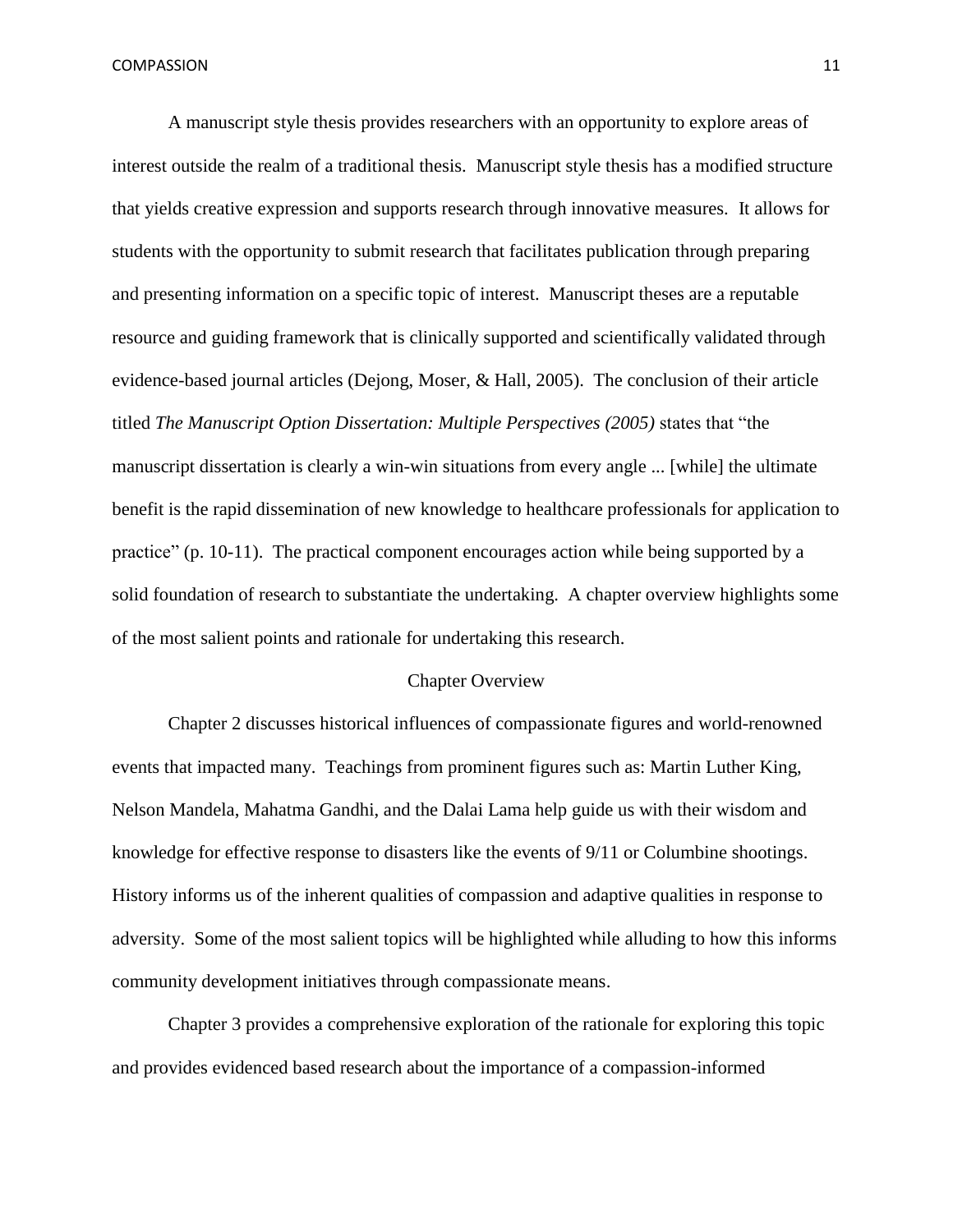approach. A plethora of challenges exist within communities and compassion is an internal resource available within all of us yet is largely under-valued. Through exploration of compassion we further understand that compassion for self and others helps mitigate some of the struggles we face individually, within our families, and within our communities.

Chapter 4 explores alternative methodologies and their efficacy in building community capacity. The work of Karen Armstrong in developing a *Charter of Compassion* is an invaluable resource with international accolades. Socially Engaged Buddhism embodies the true essence of compassion and is a useful heuristic to consider with compassionate actions. An Asset Based Community Development Approach developed by Mike Green, Henry Moore & John O'Brien (2006) along with a web-based Community Toolbox developed by the Centre for Community Health in Development at The University of Kansas (2017) provides resources, information, and support in developing community-based initiatives. Traditional wisdom in the field of interconnectedness is throughout many indigenous populations and offer additional teachings to address multi-systemic issues.

Chapter 5 reviews therapeutic orientations derived from systemic and family therapy methodologies. These practices guide us toward practical strategies to consider in the development of compassion and community development initiatives. A compassion-informed approach utilizes information throughout chapters 1 through 4 and encourages action from the micro to macro level. By considering what we can do individually, as a family or as a community we have the potential to make global changes.

We will look a model of compassion titled the *Compass of Compassion* in chapter 6. The development of the model is based on four commitments I have made throughout my journey of life thus far. Examination about the development, structure, and configuration of the model will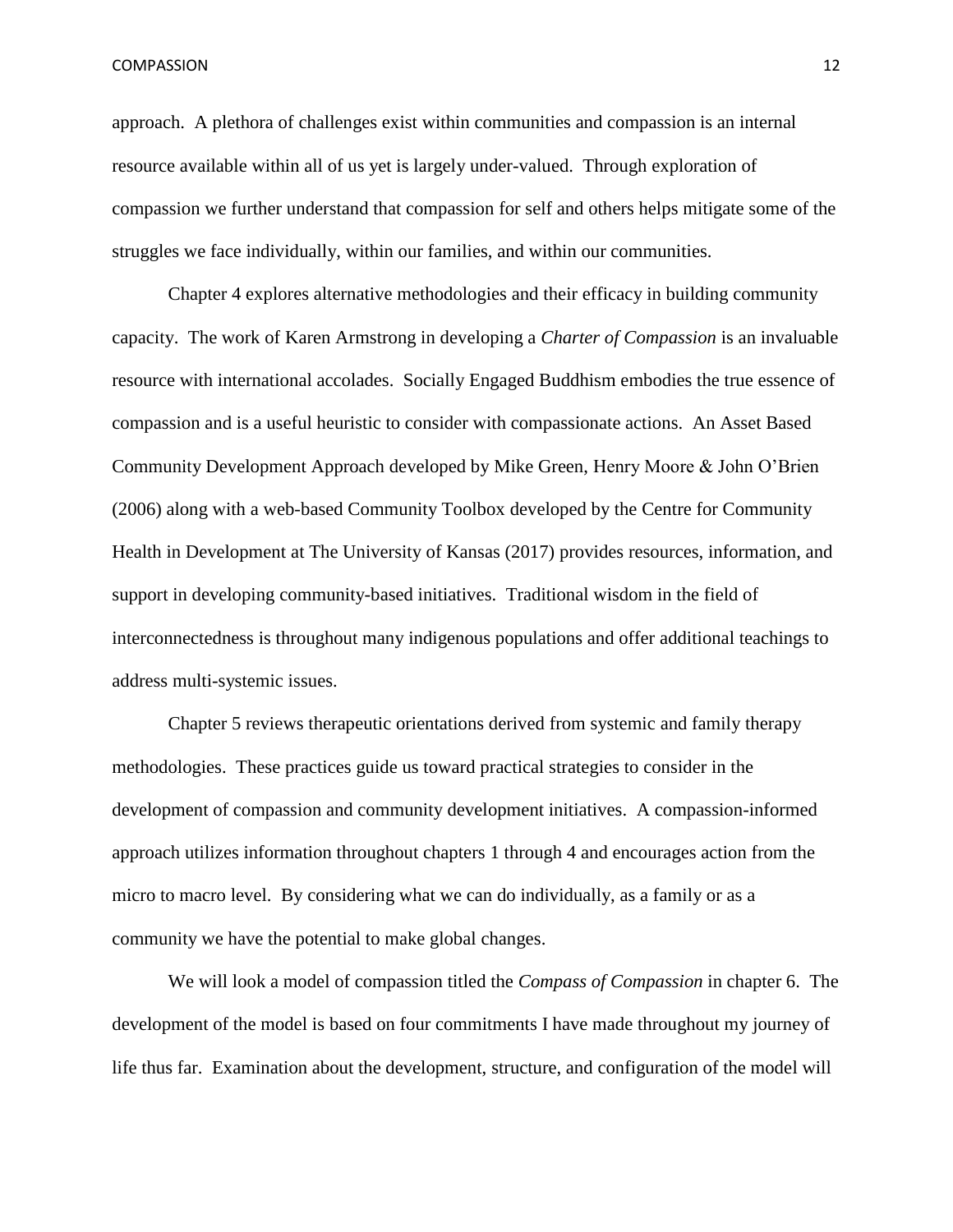also be discussed and how it has influenced a compassionate initiative known as Integrating Compassionate Action Now (ICAN).

Chapter 7 concludes the manuscript thesis with a comprehensive analysis and reflection of salient themes, limitations of the research, contributions to the field, future directions, and hope for the future.

## Personal Investment

The amount of suffering in our world is incomprehensible. My heart yearns for solace from the destructive, wretched atrocities that people are experiencing. Making a small shift towards a sustainable solution to local and global issues is a mighty task, yet remains a priority of mine. On numerous occasions I am approached by drug-users, beggars on the street, people down on their luck for assistance and I find myself struggling as I don't have any real solutions. In situations like this I don't think I am alone when I speak about feeling ashamed when I am unable to offer anything useful. I endeavour to find a way to help that is meaningful and transformative. Everyday people within our families and community also struggle in numerous ways and finding creative and sustainable solutions is another way I am personally invested. The lifestyles of the rich and the famous also point to suffering in those who seem to have it all, however, struggle in similar ways. This thesis is committed to exploring solutions to those suffering – the rich, the poor and everyone in between.

#### Levels of Compassion

Compassion is recognized globally. While large, grandiose gestures help immensely, small, simple acts of kindness are full of potential and are vastly important. Counsellors, therapists, and human services professionals are often in a position to foster compassionate development through cultivation of a positive working alliance. The therapeutic rapport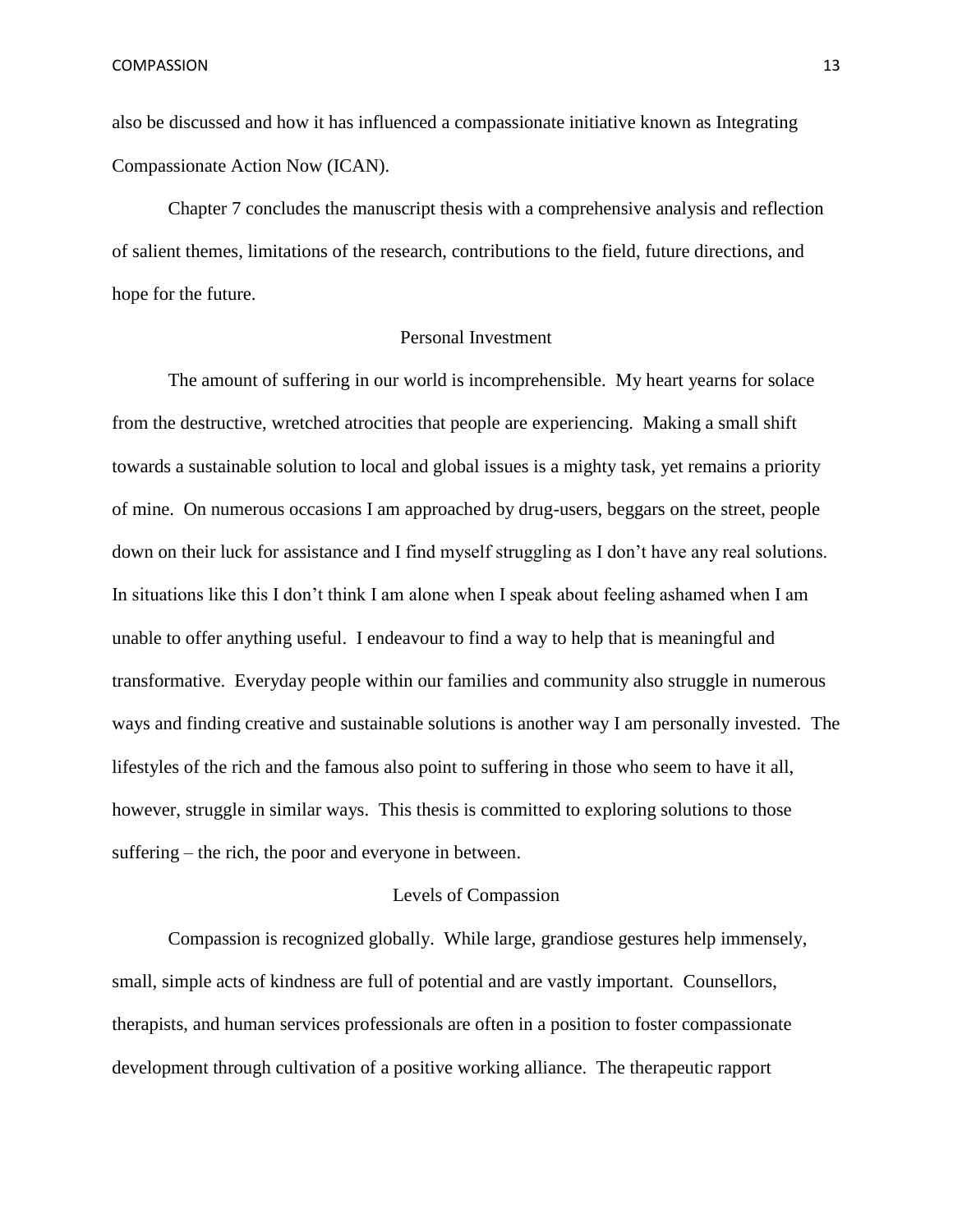provides clients with the opportunity to reflect upon compassion for themselves as well as others. By exploration of different levels of compassion clients gain a deeper understanding of how selfcompassion and compassion for others can aid in reducing suffering, improve lives, and create healthier communities around them.

Other 'community as method' approach has been explored in smaller scale initiatives such as therapeutic communities (National Institute on Drug abuse, 2015), however, integration of all levels of community have greater potential for more sustainable change. If you want to change a system, understand the system, work together with the system, advocate for injustices, be persistent, and use as much adaptive communication and compassionate understanding as one can muster. Our problems were created together and must be solved together, there is no other alternative.

#### Conclusion

The need for change is among us. Crisis, disaster, and adversity have been happening for years and are still happening. Finding real solutions is the mission for many and the only way to create sustainability individually, in families, within a community, and globally. We are all interconnected through our compassionate nature and it is essential to take intentional, mindful action to prevent or alleviate this hurt. Remembering the wisdom of South African philosophy of Ubuntuism (Lutz, 2014) reminds us "that we are truly human only in community with other persons" (p. 1) and is a unifying element that represents the bridge between people of all racial, ethnic, cultural and socio-economic backgrounds. When we viscerally feel our common humanity we know that we are all suffering and have similar interests in living a full, well-lived life. As suggested many religious institutions have shared values of love, compassion, and goodwill and are a reminder of our collective interest towards a sustainable, more wholesome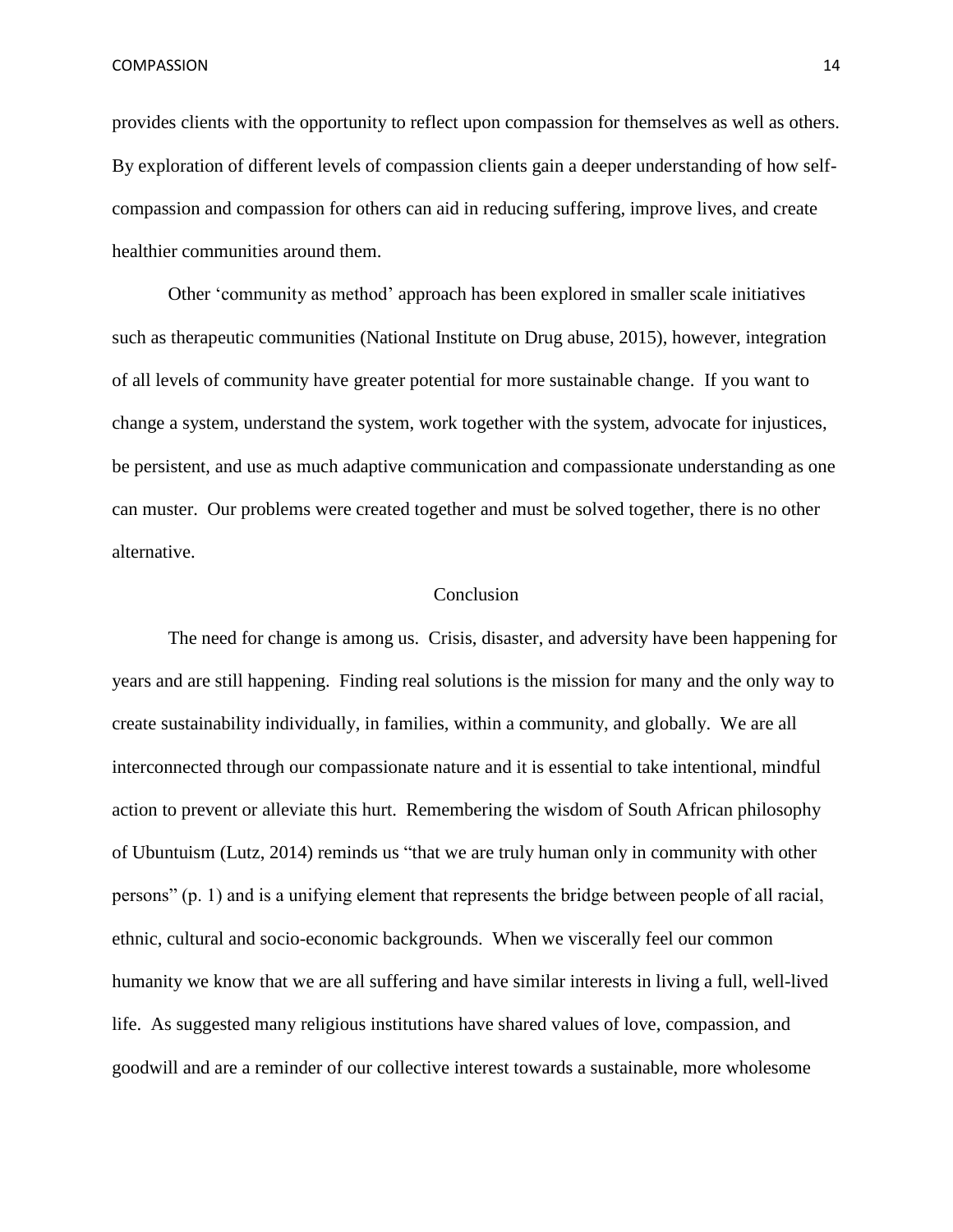future. From the homeless person on the street or the person living luxury lifestyles, to the poor and devastated countries to the 'land of the free', we are in crisis mode. Crisis has been described as a dangerous opportunity (Kaufman, Edwards, Mirsky, & Avgar, 2011) and illuminates an impetus for change in times of great struggle. Let the chapters that follow lead us through crisis and find ourselves towards an opportunity for our lives and for our future generations.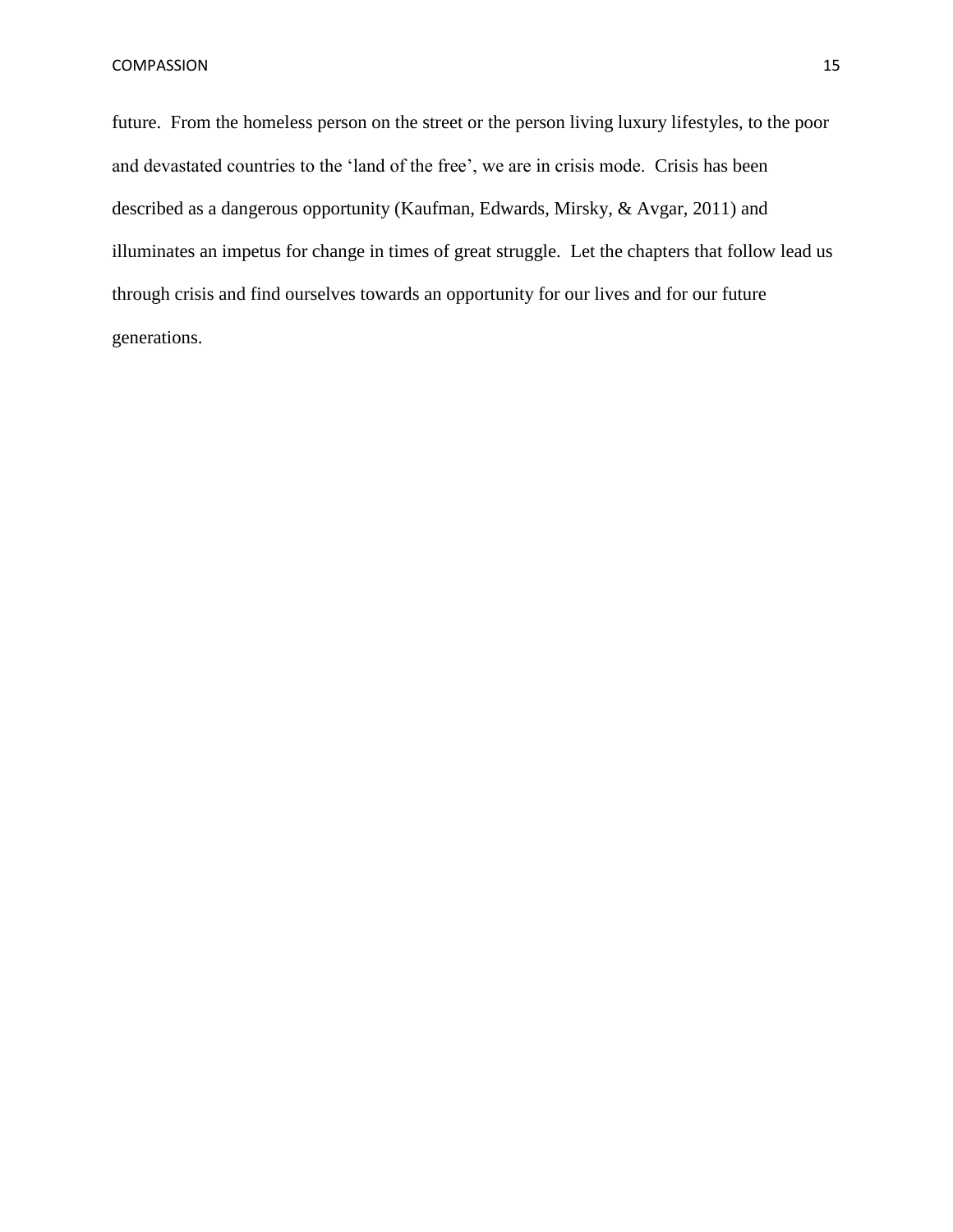#### Chapter 2: History

Philosophers have stated that history repeats itself (Rowe, Ziegelstein, & Jones, 2010) and learning from the past is an imperative to future growth, empowerment, and resilience. In any country or continent there is adversity and triumph, fear and courage, suffering and compassion, hurt and healing. Some of the most historic examples include: colonization, the apartheid, holocaust as well as the many wars that have been fought across the globe. The research described below represent some of the most heinous disasters known to the earth, however, does not devalue, diminish or reduce the amount of suffering experienced by disasters all over the world. Below is a history of compassion, an overview of disaster response, two case examples of disasters that have occurred and the compassionate responses to these disasters.

#### History of Compassion

Research on compassion has grown exponentially in recent years. The Centre for Compassion and Altruism Research and Education (CCARE) among other research complement with science what historians, philosophers, and other historical figures such as: Mahatma Gandhi, the Dalai Lama, Nelson Mandela and Martin Luther King have intuitively known for years – the value of compassion. Many of our predecessors left a permanent imprint on the cultural fabric of our world and have contributed to a more accepting, non-violent world in similar, yet different ways. Our cultural kaleidoscope of acceptance, non-violent, benevolent action towards others has dramatically shifted throughout India, Tibet, China, Africa, the USA among others as a result of the compassionate, altruistic nature of those listed above. The historical roots of their legacy of non-violent action towards others are based on the disasters of their time.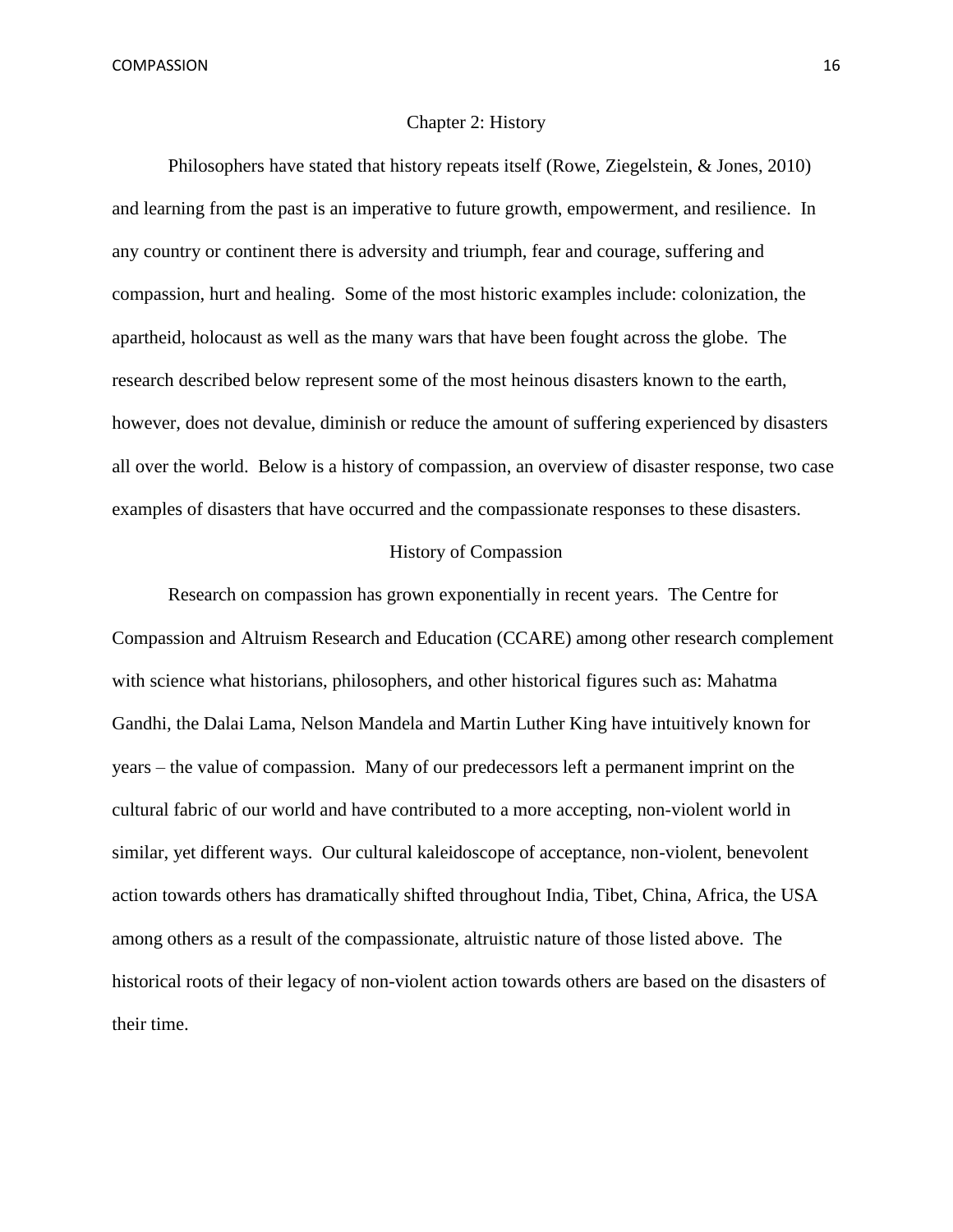Compassion has a rich and profound history. Historical writings suggest that compassion has been accepted as well as rejected (Sznaider, 1998) and serve different purposes. Some argue that compassion "carries the danger of overwhelming us with emotions" (p. 132), while others "considered 'natural compassion' descriptive of human nature as well as normative" (as cited in Hume 1751; Smith 1759 p. 125). This discrepancy has been a focal point of discussion among historical figures, such as: Hannah Arendt, Benjamin Nelson, Michel Foucault as well as ancient philosophers like Aristotle and Plato. In Paul Gilbert's (2009) book *The Compassionate Mind,* he discusses the evolution of compassion and how it is an innate quality inherent within humans and animals. The wisdom and rich experiences of these individuals contributed to some of the responses to community disasters that Lama, Mandela, Gandhi, and King addressed in different ways.

## Dalai Lama

His Holiness The Dalai Lama is considered by many to be the antithesis of anger, violence, hatred and conflict. Although the invasion of the Chinese on Tibet incapacitated people in many ways as well as put the  $14<sup>th</sup>$  Dalai Lama and others at imminent risk, His Holiness is notably known for responding with kindness, compassion, and concern for others. He exudes the very essence of the compassionate nature of mankind. Despite his life being threatened on numerous occasions, living in exile, losing friends and family he vehemently responds with non-violent courses of action. He is often quoted stating that "the purpose of life is to be happy" and is described throughout his book *The Art of Happiness: A Handbook for Living* (2009). He also asserts that cultivating a mindful attitude for the happiness of others contributes to our own sense of wellness (Gyatzo, n,d). This concern for others is crucially important in community development in making opportunities for people to act compassionately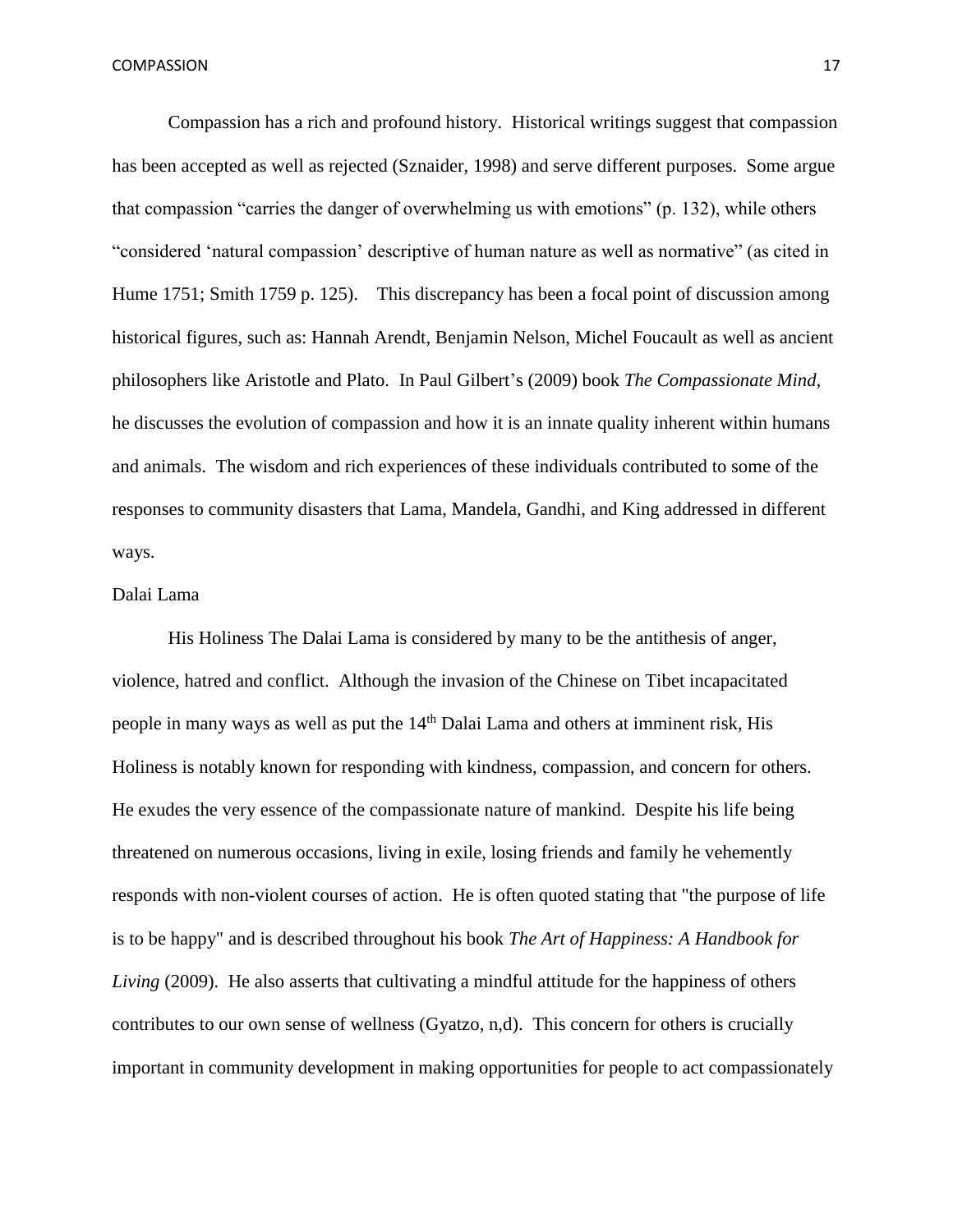towards what is meaningful to them. Lama's teachings are well recorded throughout history and are influenced by Buddha and teachings from Buddhism.

Buddhism can be described as a combination of a religion, a philosophy, and a science (Tola & Dragonetti, 2007). The essence of Buddhism belief system is comprised of four noble truths, that is: (1) suffering is inevitable, (2) we suffer because we cling, (3) the remedy for eliminating clinging and achieving enlightenment is letting go, (4) an eightfold path can aid with this process (Moffitt, 2008). Within North America we cling to being bigger, better, faster, stronger. We cling to power and money acquisition. We cling to wanting things to be different. We are creating our own suffering. Having compassion for our fellow brothers and sisters encourages us to recognize that we are not alone in our suffering. By the cultivation of Buddhist concepts we have the potential to learn ways to reduce the suffering for ourselves, and indeed, for all beings.

### Nelson Mandela

Nelson Mandela is most widely known for ending the apartheid in South Africa, advocating for human rights across the globe, and bringing peace to a racially divided country. He spent nearly three decades in prison and arose to be the first black president in South Africa who "realized the value and importance of maintaining unity in his community" and "will remain a reliable source of love and encouragement, particularly for the ones laden by social predicaments" (Maanga, 2013, p. 99). The social predicaments described share several commonalities with some of the disasters facing our world today, some of these include: assisting and empowering the poor, improving working and living conditions, supplying social services, protecting the vulnerable, sympathizing with the condemned and the marginalized, moral integrity and ethical uprightness, positive attitude on political and racial pluralism, pan-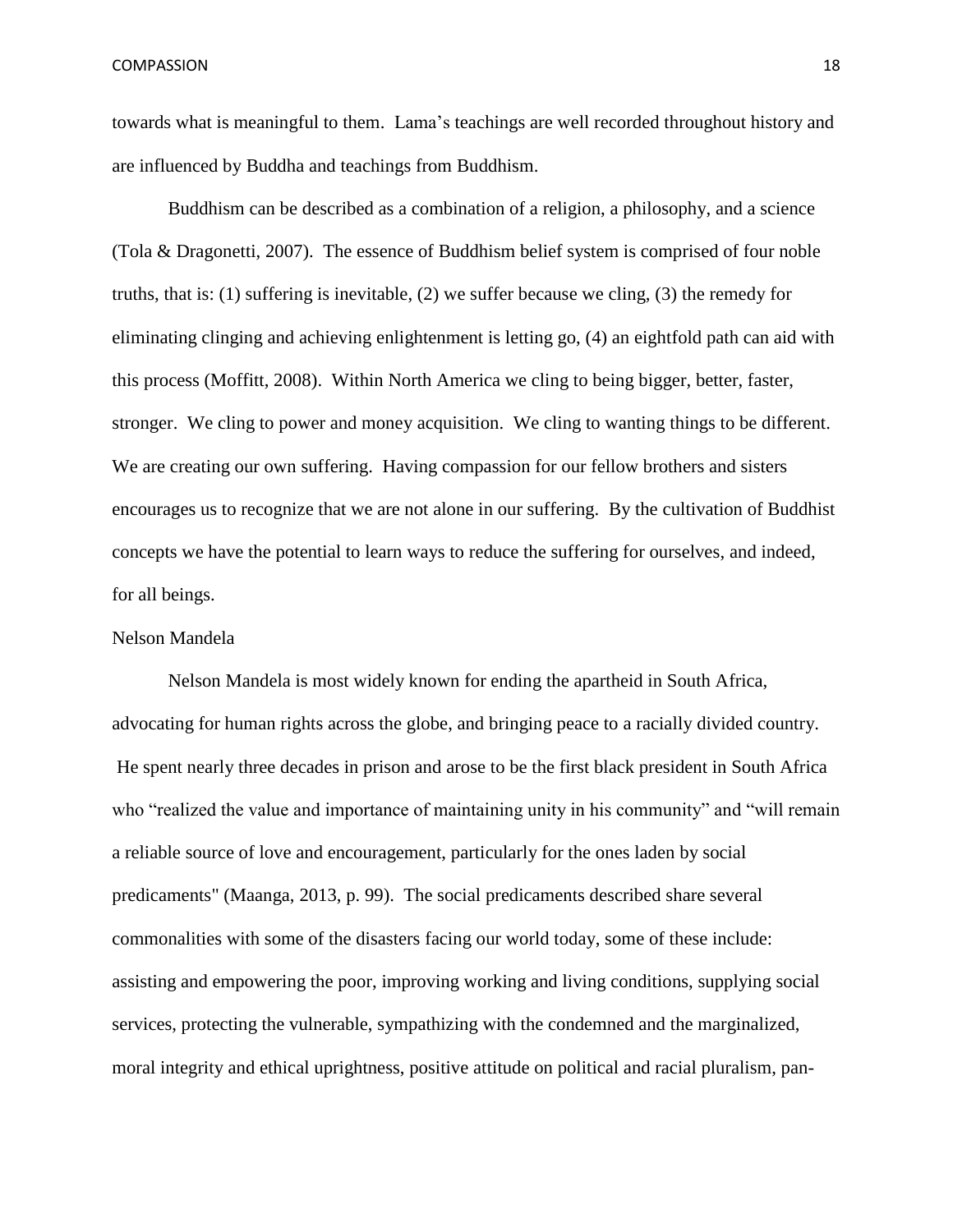African commitment and international involvement, and standing for independent judiciary and rule of law (Maanga, 2013). Although these social predicaments are momentous tasks for any community, the compassionate attitude that Mandela had towards these areas inevitably contributed to the positive community changes. Finding peace of mind with those who wronged him throughout his journey makes his legacy even more profound. Mandela had much respect, compassion and understanding for those who clearly oppose him despite the distress he experienced.

Apartheid in Afrikaans means "separateness" (Brown, 2004) and is reminiscent of the growing dislocation facing our world today. We are increasingly separating ourselves from one another and it is creating unnecessary division within our world. One influence throughout Africa was the concept of Ubuntu and appears to be in direct contrast to the apartheid and other forms of division. Ubuntu is an amalgamation of interdependence, inclusivity, intersubjectivity and is "best understood as a social philosophy based on principles of care and community, harmony and hospitality, respect and responsiveness that expresses the fundamental interconnectedness of human existence" (Bolden, 2014, p. 1). The wisdom and teaching of Nelson Mandela provide current communities with a useful framework of unity, togetherness, and interdependent collaboration. The elements of compassion and community development are interwoven throughout this traditional concept that emphasizes the importance of togetherness in communities.

## Mahatmas Gandhi

Mahatmas Gandhi made tremendous changes throughout the world, some of which include being A pioneer in leading eight militant struggles during the course of that time: against racism, against colonialism, against the caste system, for popular democratic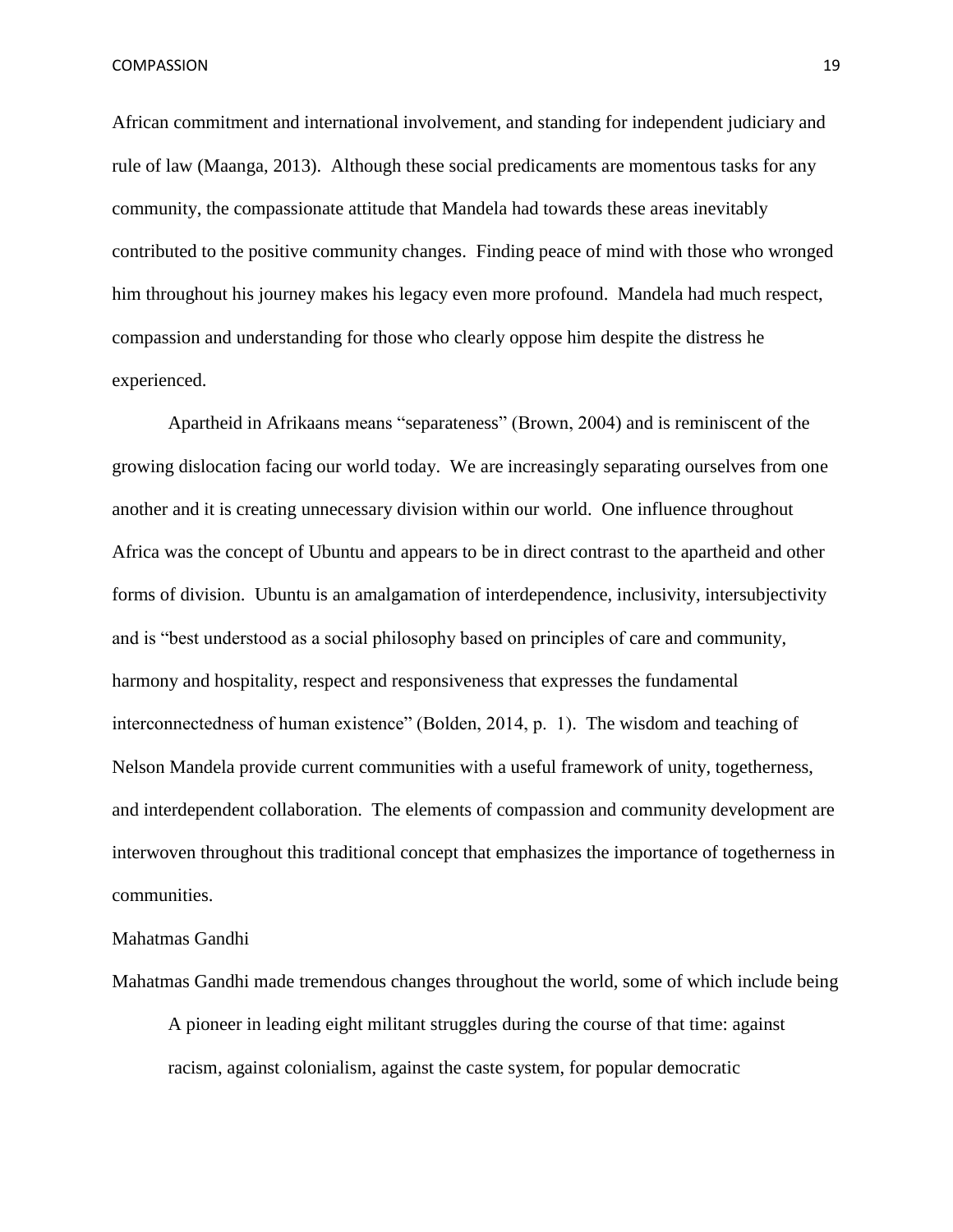participation, against economic exploitation, against the degradation of women, against religious and ethnic supremacy, and on behalf of nonviolent methods for social and political transformations (King, 1999, p.4)

One of the most recognized influences by Gandhi is the development of the Satyagraha theory, that is, "the force which is born of truth and love or non-violence" (Fischer, 1950, p. 304). There are many facets involved within the Satyagraha theory, however, some of the most salient include: (1) purificatory, penitential devices, (2) forms of non-cooperation, (3) methods of civil disobedience, and (4) constructive programme (n,d, p.141). Additional rules are included throughout Bharti's (2015) article titled *Mahatma Gandhi and Satyagraha* and expand on the principles and practices of Satyagraha. Through every fibre of his being he embraced Satyagrahian concepts and took compassionate action to empower others, for equality, for justice and to promote love and non-violence. These kind of concepts are useful considerations when it comes to utilizing compassion in a community development initiatives as they are non-violent in nature and create opportunities for change. According to Gandhi's methods, non-violence in specifically bringing justice to racial inequality consists of 5 points: (1) not a method for cowards; (2) Cultivating friendship and understanding over hurting or humiliating the other; (3) direct towards forces of evil rather than the person who is caught in those forces; (4) avoiding external physical violence but also internal violence of the spirit; and (5) the universe is on the side of justice (King, 1957, p. 120-122). Gandhi was a pioneer of compassionate action, community development, and had immeasurable influence on the legacy of Martin Luther King. Martin Luther King

Throughout Martin Luther King's journey the underlying philosophy of non-violence was present throughout his goal to end racial segregation and discrimination. King's dedication to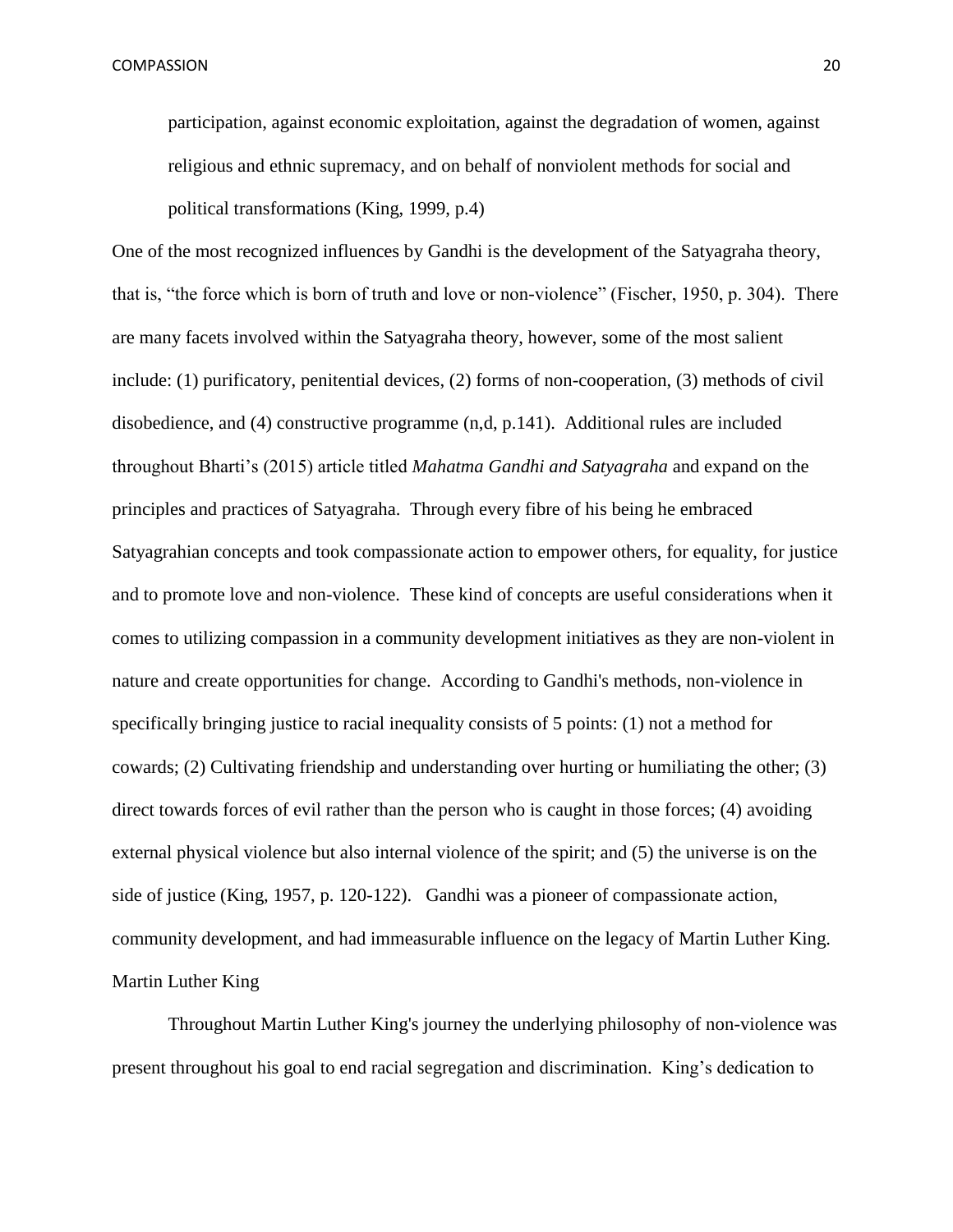Christianity and empowering others to embrace Christian values is well recorded throughout history. His most seminal speeches "I have a dream" as well as "I've been to the mountaintop" are infused with love, compassion, and hope for unity among those from culturally diverse backgrounds. The violent, hostile encounters between whites and black were recognized throughout history as a response to political protests such as: the Montgomery bus boycott, Selma to Montgomery Marches, the Poor Peoples Campaign, and the eventual assassination of King. Finding ways to infuse compassion into these kind of community development initiatives is no easy task, however, King was able to do this as well as advocate for social justice. Despite the conflict and hostility that was inherent within these protests King preached non-violent action, racial justice, collaboration, and peace among people from all racial, class, economic, and social backgrounds.

## Spirituality

Despite the religious, philosophical, and spiritual nature of those above, spirituality in general is vitally important for numerous reasons. In his book *The Globalization of Addiction (2008)* Bruce Alexander highlights the importance of spirituality in reducing the effects of dislocation, more specifically, improving ones psychosocial integration. Psychosocial integration refers to the lack of connection within our inward and outward identity (Alexander, 2008). Among all the different definitions of spirituality there appears to be a consensus that "all people are spiritual beings" (Leonard & Carlson, n,d, p. 10) yet is a very individual experience. The International Charter for Compassion highlights spirituality, community building, integrating compassionate action among other elements into strengthening community capacity. The effective use of our individual spiritual assets "can lead to more effective community building and community life in general" (Berkowitz, 2017, para. 5), therefore an individual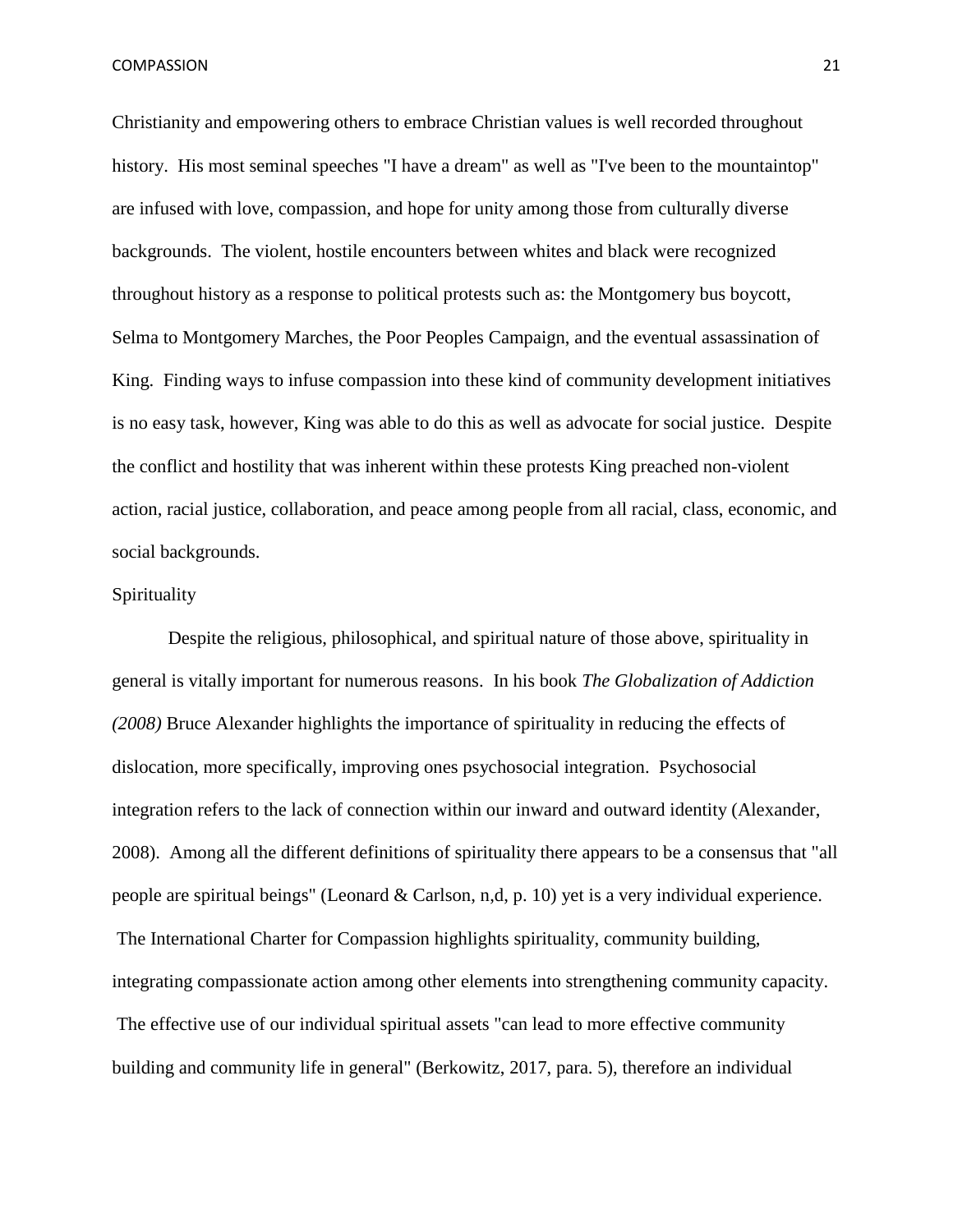assessment prior to any community-based program is essential to best utilize local resources. Often times during disasters people often seek spiritual guidance yet do not identify themselves as a spiritual person.

## Disaster Response

Disasters are inevitable. Being human means that suffering exists and we are vulnerable beings in a sea of destruction. We respond in dramatically different ways depending on a multiplicity of factors involving environmental and our genetic make-up (Moore, 2013). Some look for spiritual guidance during these times while others find themselves numbing out through drug, alcohol, food or other problematic behaviours. Still, the internal strength of some rises and creates an opportunity to reduce the suffering of others. In times of disaster, individuals may feel alone, isolated, scared, and lost at sea without the support of their family. As a family we can weather the storm more effectively yet our sails can be altered by the inevitable changing winds of our community. As a community we have greater opportunities to recognize when someone has abandoned ship, if a family is sinking, when adversity strikes, and can compassionately collaborate for the greater good of our fellow brothers and sisters.

Often collaboration happens at the community, state, national and international levels with good intentions and a desire to reduce suffering and effectively respond to the disaster. Procedural and policy changes have occurred as a result of disasters yet more is needed. Researchers in disaster response conclude that "improving our understanding of disasters requires a multidisciplinary approach of scientists from a diverse spectrum of social, behavioral, physical, and health sciences" (Miller, Yeskey, Garantziotis, Arnesen, Bennett, O'Fallon, Thompson, Reinlib, Masten, Remington, Love, Ramsey, Rosselli, Galluzzo, Lee, Kwok, &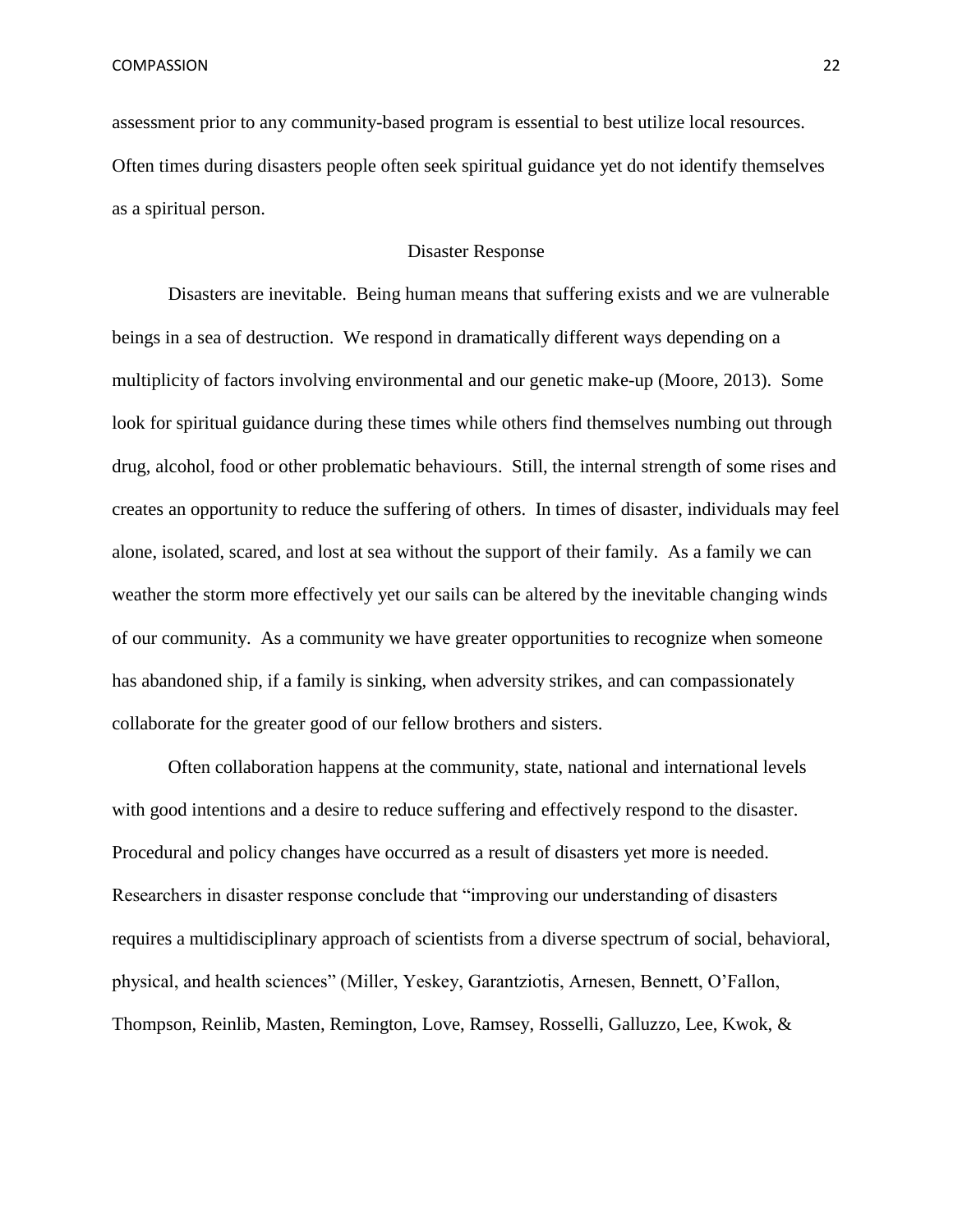Hughes, 2016, p. 10 as cited in, McNutt, 2015). This interdisciplinary, collaborative approach to working with disasters of all kinds is readily encouraged and is relatively commonplace.

The relentless presence of disasters of all kinds can be mitigated by the strategic use of historical wisdom as evidenced by the accounts above. Some may feel they are victims living within the cage of life in a disasterized world, indeed community-based approaches infused with compassion and collaborative action have proven effective by historical figures and discussed among prominent philosophers. Described below are two significant events that have shaped the lives of many, contributed to the wisdom of compassion and community development, as well as changes across the globe.

### Columbine Shooting

The prevalence of shootings in schools, night clubs, concerts, and public areas is increasing in frequency within the media and throughout social media. One of the most prominent shootings in American history teaches us much about compassion, community development, prevention and idea's to prevent future shootings from happening.

Unprecedented adversity struck on April 20, 1999 at Columbine Highschool in Jefferson County within the state of Colorado. The highschool shooting killed 12 students, 1 teacher, injured several others, however, the ripple effects to families and communities grew much larger (Muschert & Larkin, 2016). The level of hurt and misery Dylan Klebold and Eric Harris was experiencing is unfathomable and led to devastating outcomes. The crimes they committed left a permanent mark in history, created systemic changes on several levels, and led to dramatic changes for future generations. One of the most prominent aspects following this event was finding something to blame for the loss that had been experienced.

Blame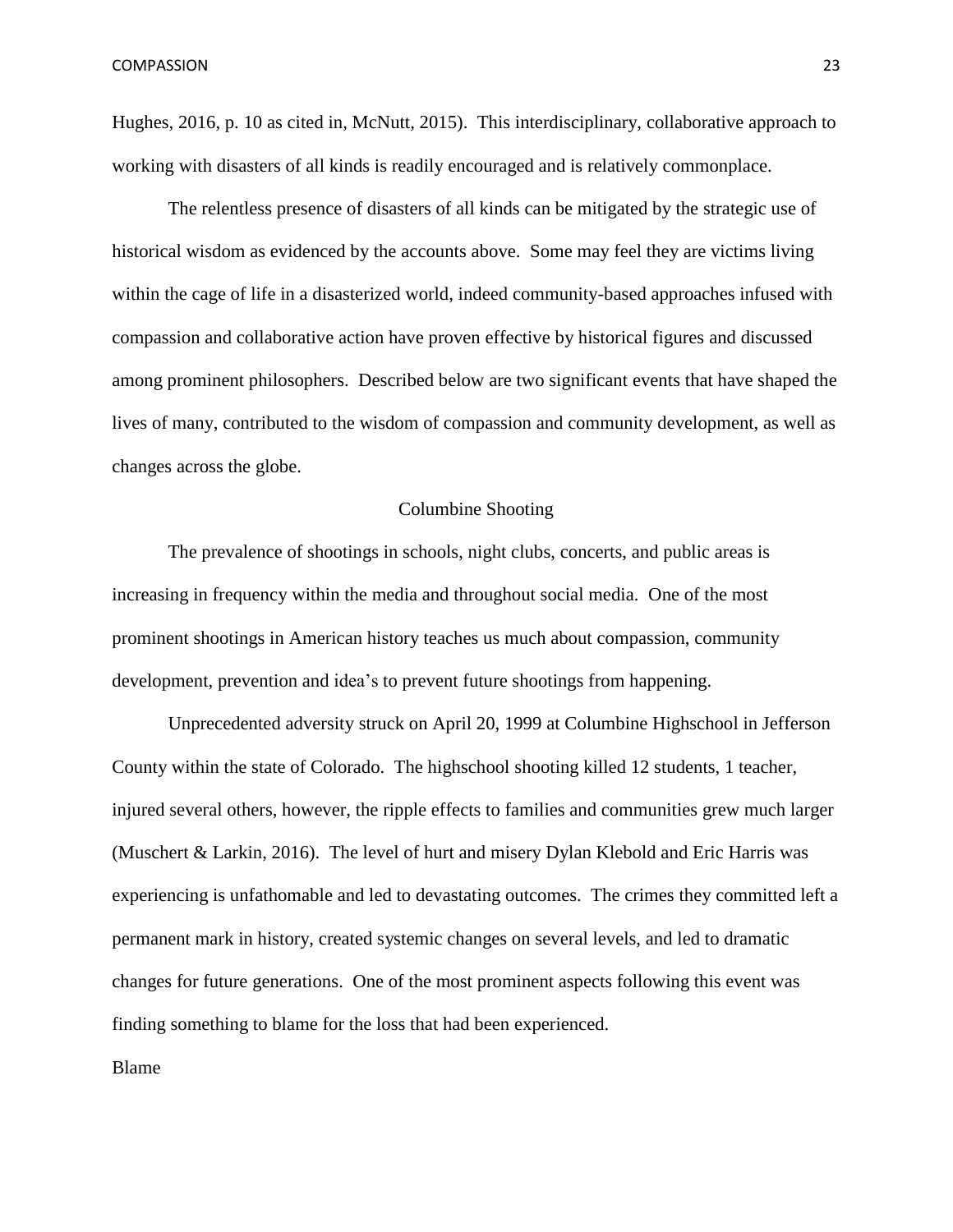After Columbine the need to blame reverberated throughout the world. People became outraged about mental health, security, law suits, gun laws, among several areas in an effort to soothe their anxieties and search for justice. Dylan's mother Sue Klebold addresses some of these key areas in her many interviews. During her heartfelt TEDtalk interview she shares her journey of mothering a mass murderer (Klebold, 2017). She spoke about mental health, suicide, the agony that Dylan was experiencing and to remember love and compassion for those among us who are suffering. By integrating compassion and community development into these areas we can ensure that voices get heard, that people feel they are not alone, that their level of hurt and pain is acknowledged, as well as creating a platform of hope for communities.

What purpose does blame have? Elliot Aronson who wrote *Nobody Left to Hate: Teaching Compassion After Columbine* (2000) suggests that

The need to blame is understandable. But if we truly want to address the problem, if we truly want to prevent future tragedies of this kind, then it is vital to make a clear distinction between two kinds of blaming: 1) The blaming that is aimed at finding the cause of the disaster so that we might come up with a workable intervention; 2) The blaming that is mere condemnation. (p 2.)

By having a clear demarcation of what blame is and isn't we can collaborate on the most effective method in preventing future atrocities from happening. While finding a reasonable intervention it is important to consider the ramifications of the chosen actions. For example, Aronson (2000) described a principals response to the disaster as asking children to "report any kids who are dressing strangely, behaving weirdly, appear to be loners, or out of it" (p. 4). This response inevitably exacerbated the issue for vulnerable students, however, was a seemingly rational response to identify potential threats and reduce any kind of law suits or legal action that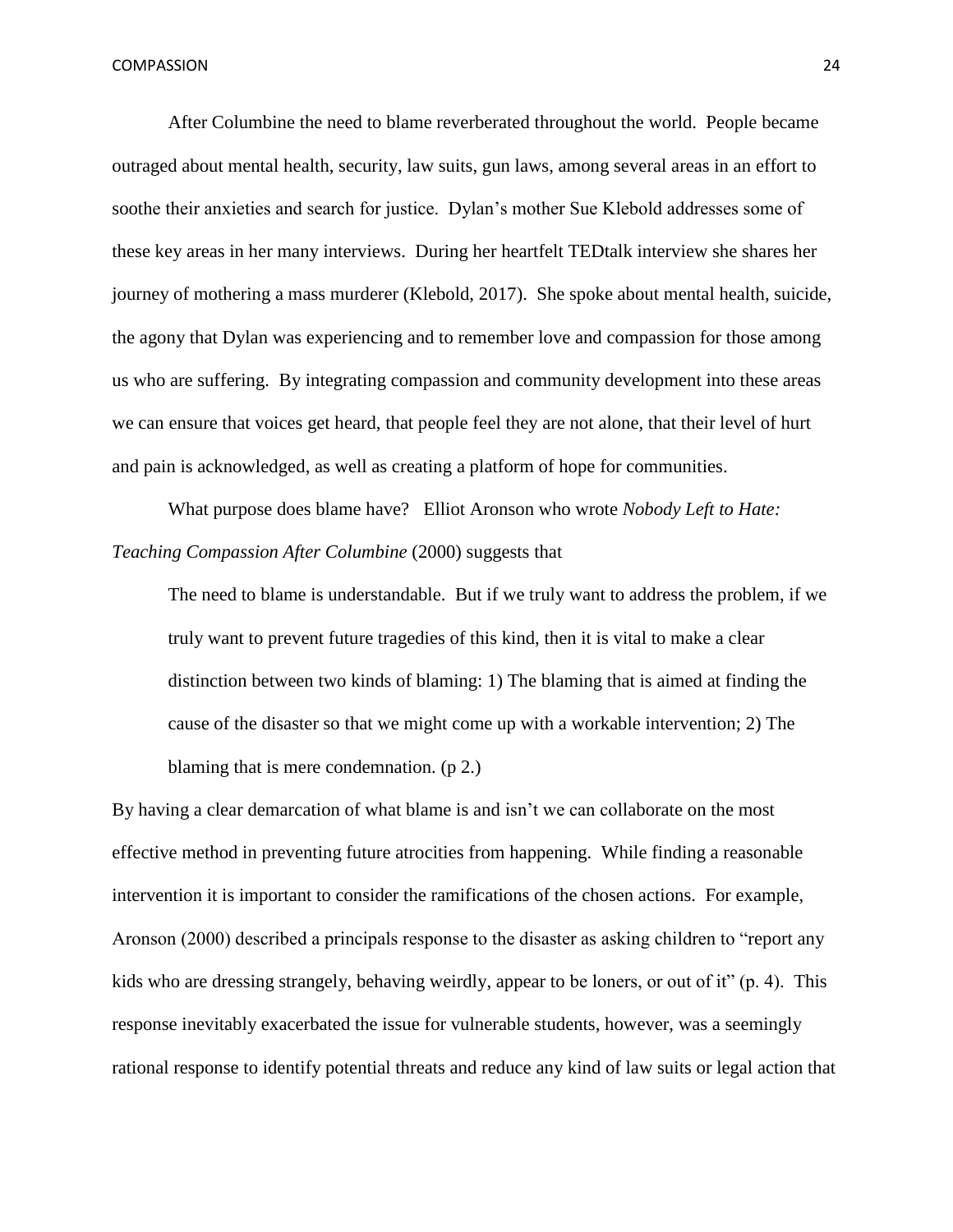may occur if something did happen. By this action we are further isolating, ostracizing, and creating dichotomies towards populations who do not fit the societal norm. The cultural attitude within a society tremendously influences this Us. Vs. Them dichotomy, therefore, finding solutions filled with compassion into this community is contributing to health, wellness, and optimal child development.

## Us. Vs. Them dichotomy

The feelings of isolation, rejection, coupled with taunting and criticism is a recipe for disaster. Dylan and Eric were troubled, disturbed children, however, they were not born that way. Research alludes to the combination of nature and nurture in the development of who we are (Moore, 2013). The social composition of our culture promotes individualism, competition (Alexander, 2008), and puts a wedge between our desire for connection and our ability to attain it. Research is consistently showing the importance of connection and lack of it being related to several emotional, mental, and behavioural challenges (Hari, 2015). Researchers state that some of this disconnection between others may stem from social comparison, ego-defensive aggression, and narcissism that has to several difficulties; this may involve individuals behaving in ways where they put others down in attempt to gain an above average persona (Neff, 2013). The dilemma is more than the taunting and criticism, it is about creating a compassionate, caring culture that is holistically balanced. This kind of atmosphere in school settings has been developed in memory of one of the shooters victims – Rachel Joy Scott.

Rachel's challenge

Rachel Scott was the first victim in the Columbine shootings. Her father Darrell Scott created Rachel's challenge as a way of honouring his daughter's legacy and cultivating compassionate change (Marzano, 2014). Six weeks prior to the shootings she wrote a Code of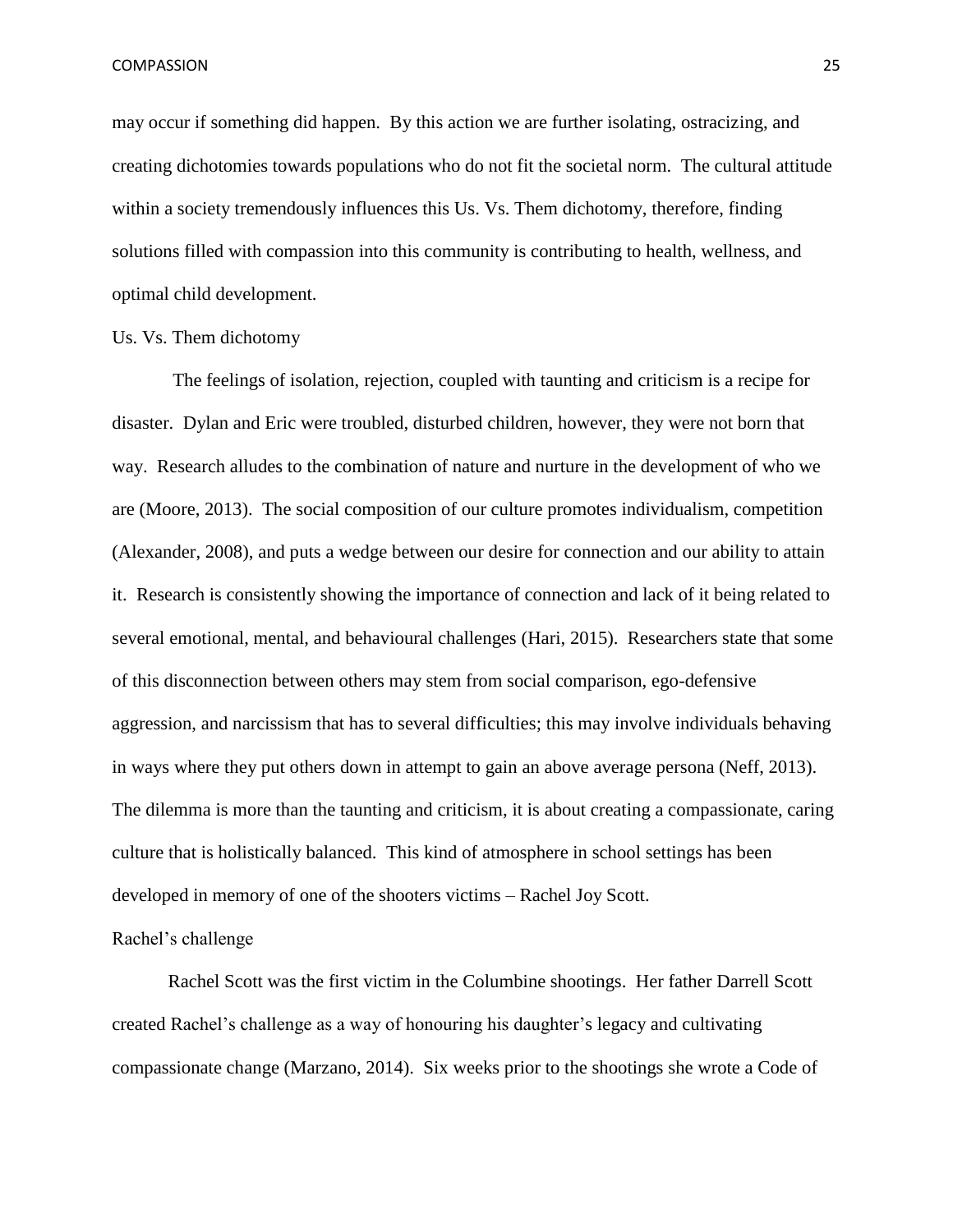Ethics for her English class and serves as a foundation for Rachel's challenge (Scott, n,d; Goshen Central School District, 2010). Rachel's challenge served as a catalyst for change within the social milieu of educational institutions and has a mission of making schools safer, more connected, and full of compassion and kindness. One of the leading researchers in education, Dr. Marzano described Rachel's Challenge as "the most powerful intervention [he] has seen in 40 years of working in education" (Rachel's Challenge Website, 2017). In recent years educational atmospheres have started developing the *Compassionate Schools Project* (Wolpow, Johnson, Hertel & Kincaid, 2016) and did not mention Rachel's legacy, however, it is likely she had a role to play in this development. Another compassion-based program developed by the Public Health Association of British Columbia aimed at preventing violence by the use of compassion also has demonstrated positive outcomes (Hancock, 2017).

In any presentation, public demonstration, advocacy movement or disaster the media often informs the public of events as they unfold, however, often news can be misinterpreted, misconstrued, fabricated or confuse opinion with facts. Despite the inherent biases in media reporting, the news is a valuable source of information if properly shared. The following paragraph highlights some of the salient areas of media reporting as it pertains to Columbine. Media reporting

Social media inundated newspapers, articles, and journal feeds after Columbine. Research on mass shooting indicates that "simplistic explanations are easier for the media to report, as well as easier for the public to accept" (Knoll & Annas, 2016, p. 83). It is hard to face the cold, hard facts that the social ecology of our communities may have affected the course and development of Dylan's and Eric's fate. Stigma, shame, and humiliation of those experiencing difficulties such as mental illness have the potential to exacerbate their symptoms. When articles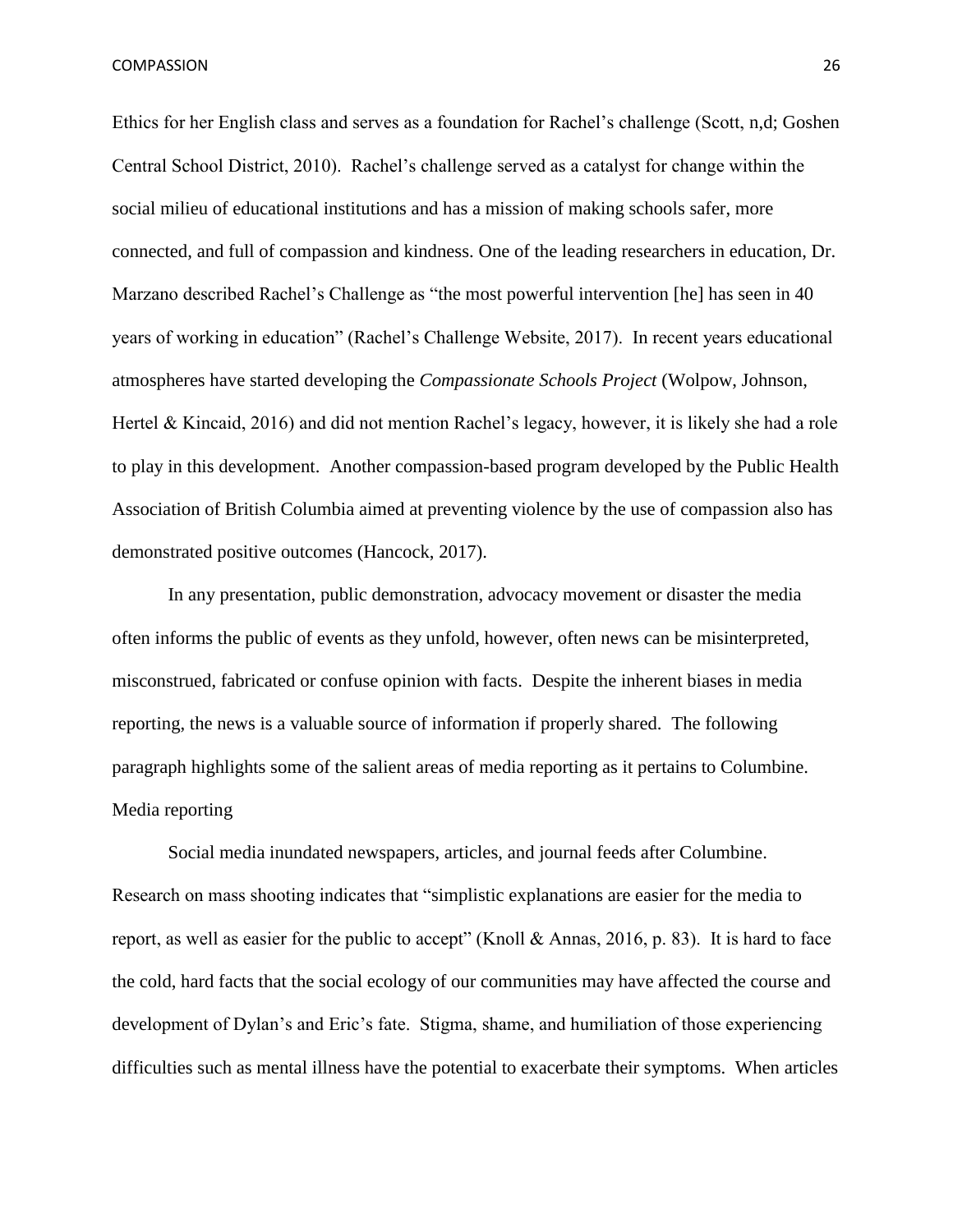are written or words are spoken after an event such as Columbine, great care needs to be taken as to not compound the issue in surrounding communities. Finding ways to broadcast compassionate action among community members is one way to help others feel more connected and may serve as a preventative measure from future harmful actions. Knoll and Annas (2016) go on to say that "another salient concern is whether the powerful social influence of today's media and internet technology plays a significant role" (p.91) in mass shootings, indeed in disasters of all kinds.

Information on social media spreads at the click of a button. It is extraordinary how a seemingly innocent text, tweet, like or post can be so hurtful, make or break someones day, or worse. When derogatory, obscene, or belittling remarks are made it takes acts of courage to speak up against those intentionally or unintentionally harming others. Researchers in violence prevention often discuss the 'bystander effect' where an individual "intervenes or takes action in response to the observed situation" (Powell, 2014, p. 2). In terms of media reporting we need to take responsibility for when we see inappropriate, defamatory comments that promote suffering and to actively in engage in compassionate behaviours that promote healing, acceptance, or understanding.

Despite what we have learned from Columbine, mass shootings at a variety of locations continue to occur. The key message here is on prevention. By cultivating of compassion for self and others we are decreasing the likelihood of future shootings from happening. This type of preventative strategy could also be utilized with one of the most world renowned situations to occur to the United States of America. Although this event happened nearly two decades ago the ramifications are still lingering and are a source of tension among people from different cultural backgrounds.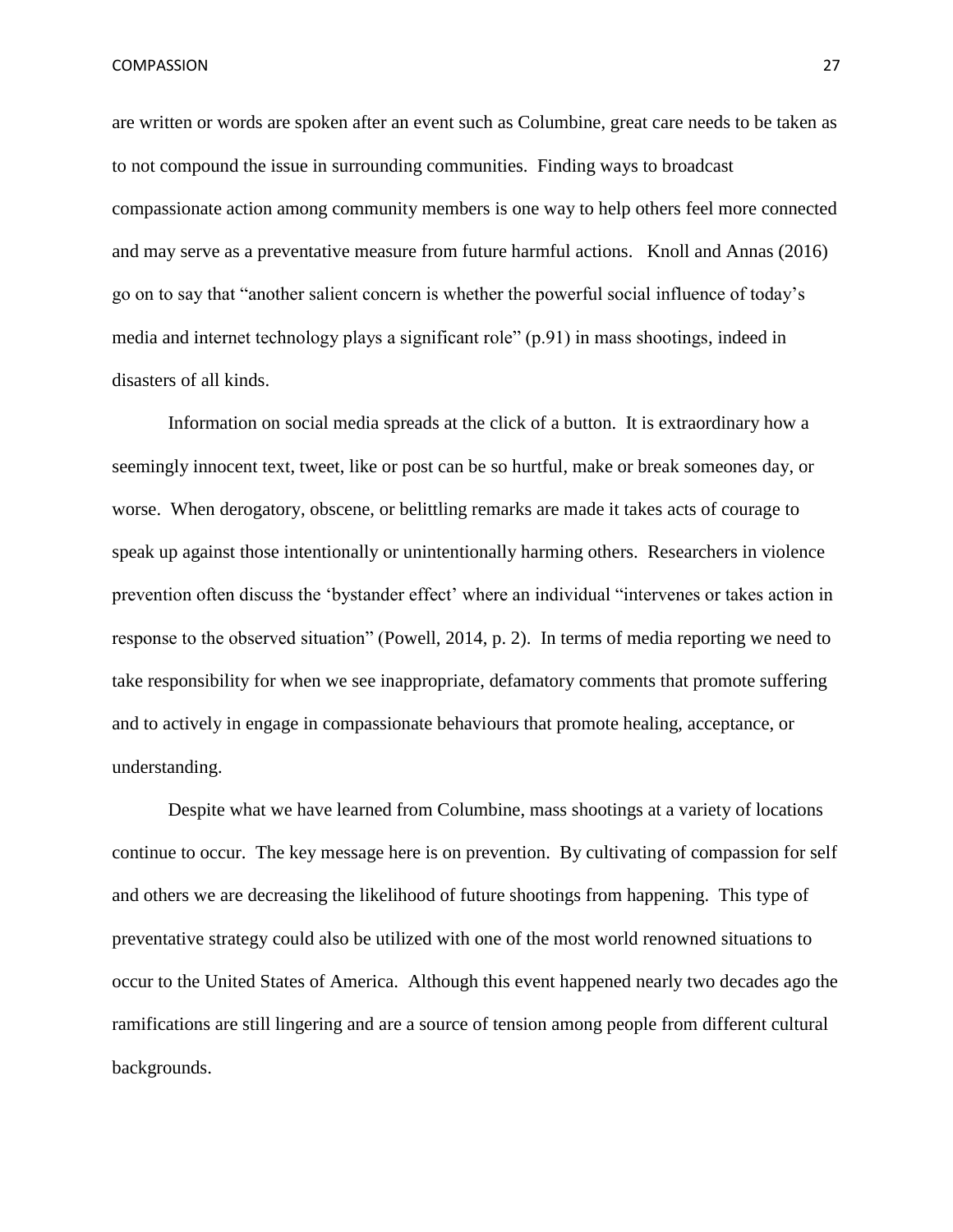#### 9/11 Attack

The world stood in fear as the events of the 9/11 attack unfolded. This one day dramatically changed the lives of thousands and contributed to substantial changes across the globe. Some of the most prominent research articles discuss interfaith collaboration as well as remembering universal values of compassion, respect, and love for one another (Granoff, 2004) to prevent future atrocities from happening. Spiritual leaders from different backgrounds have spoken about the attack and how responding with non-violence will help to stop the perpetual cycle of violence between nations. Below are key themes that have arisen from the research regarding the tragic events of September 11, 2001.

## Interfaith Collaboration

The al-Qaeda terrorist attack on the World Trade Centre and Pentagon is the response to a complex, multifaceted issue. Specific details are beyond the scope of the paper, however, general details about response need to be highlighted.

Two years after the 9/11 attack His Holiness the Dalai Lama spoke at the Washington National Cathedral about his understanding of the tragedy. He clearly stressed that to prevent future harm the "promotion of compassion, forgiveness and contentment, self-discipline ... are most important matters of preventive measures". He goes on to say that "the various different religious traditions, in spite of different philosophy, different traditions, all have the same message -- message of love, compassion, forgiveness, tolerance, contentment, and selfdiscipline. (International Campaign for Tibet, 2003, p. 2). Granoff (2004) has also supported this message and shares that many faith's have similar basic ethical principles. However, the author suggests that many have "exclusivist arrogance of those who use religion to acquire power over others that is the problem" (p. 156). This us vs. them dichotomy of power acquisition often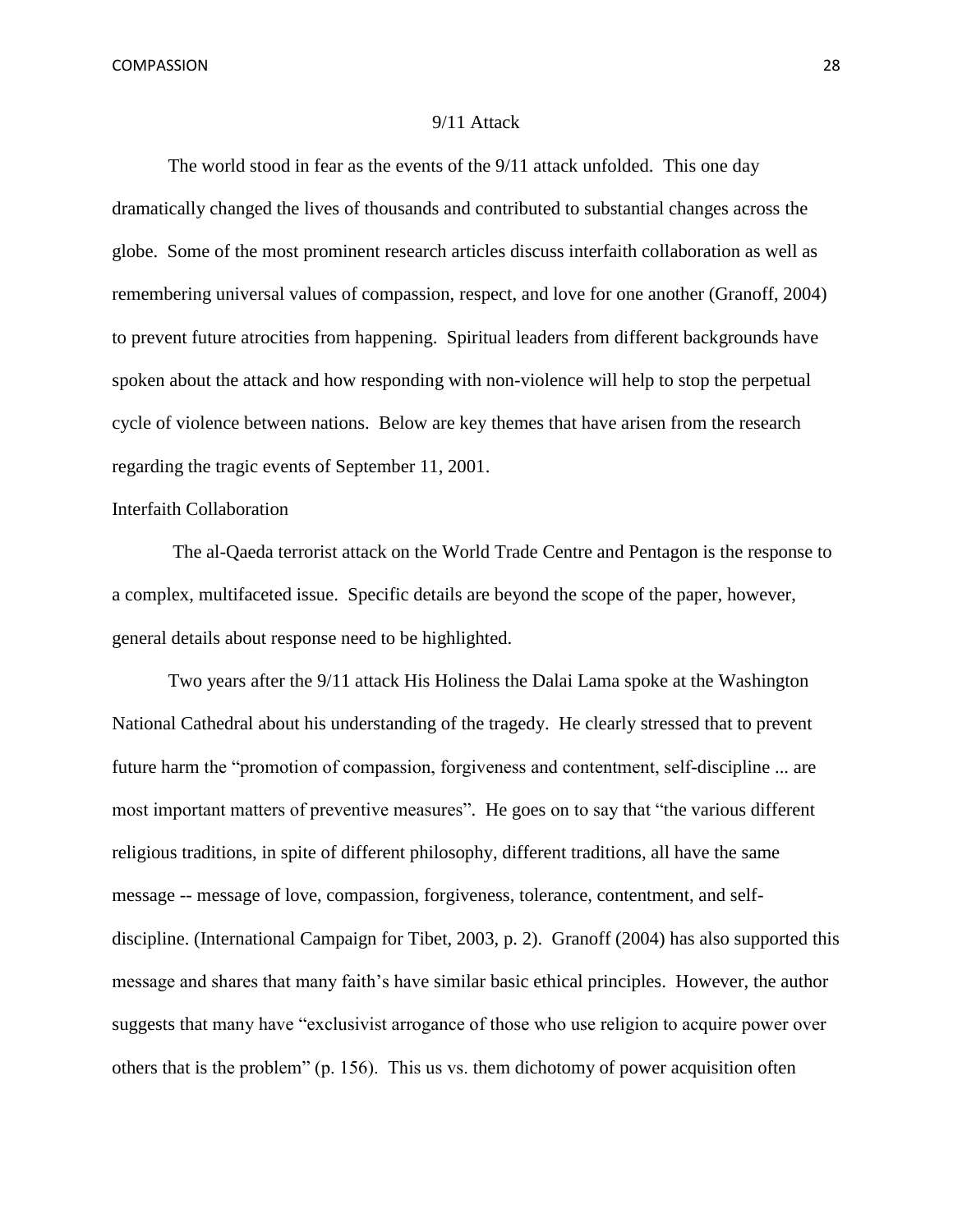perpetuates difficulties between people in the same religion, separates countries, creates division, and often is a factor in events such as the 9/11 attack. The cultural kaleidoscope within some communities is become more diverse and finding ways to increase inclusivity, acceptance, and general understanding of the other is vitally important to creating compassionate communities. Feelings of pain, suffering, and hurt are experienced by all and paradoxically are a unifying factor that has the potential to bring people closer together.

#### Shared Suffering

We all experience suffering and is part of our shared humanity. Weingarten (2003) emphasizes the legacy of violence in our history and that "our job as caring individuals is to acknowledge losses, to support mourning and grief, to humanize the enemy, and to witness individual and collective pain with as much heartfelt compassion" as possible (p. 11). It saddens many to think about the hurt, violence, and pain that occurs between human beings. We all experience many forms of suffering yet we make artificial divisions between people that create more suffering. Walking down the street in Vancouver B.C. one will see an abundance of cultural diversity as well as cultural division. For example, the First Nations community in the infamous downtown east side has an overwhelming population that often occupies park benches, street corners, and store fronts. All too often people make sweeping statements that belittle, degrade, and insult our indigenous population and then wonder why they can't just "get over it". This kind of behaviour creates division. When we intentionally avoid or dismiss others, we create division. When we exclude, isolate, or prohibit others, we create division and disconnection. With ongoing division we have created a monster with the indigenous population among other populations. By cultivating the growth of compassionate communities the degree and velocity of these statements may begin to wane thereby creating a more accepting,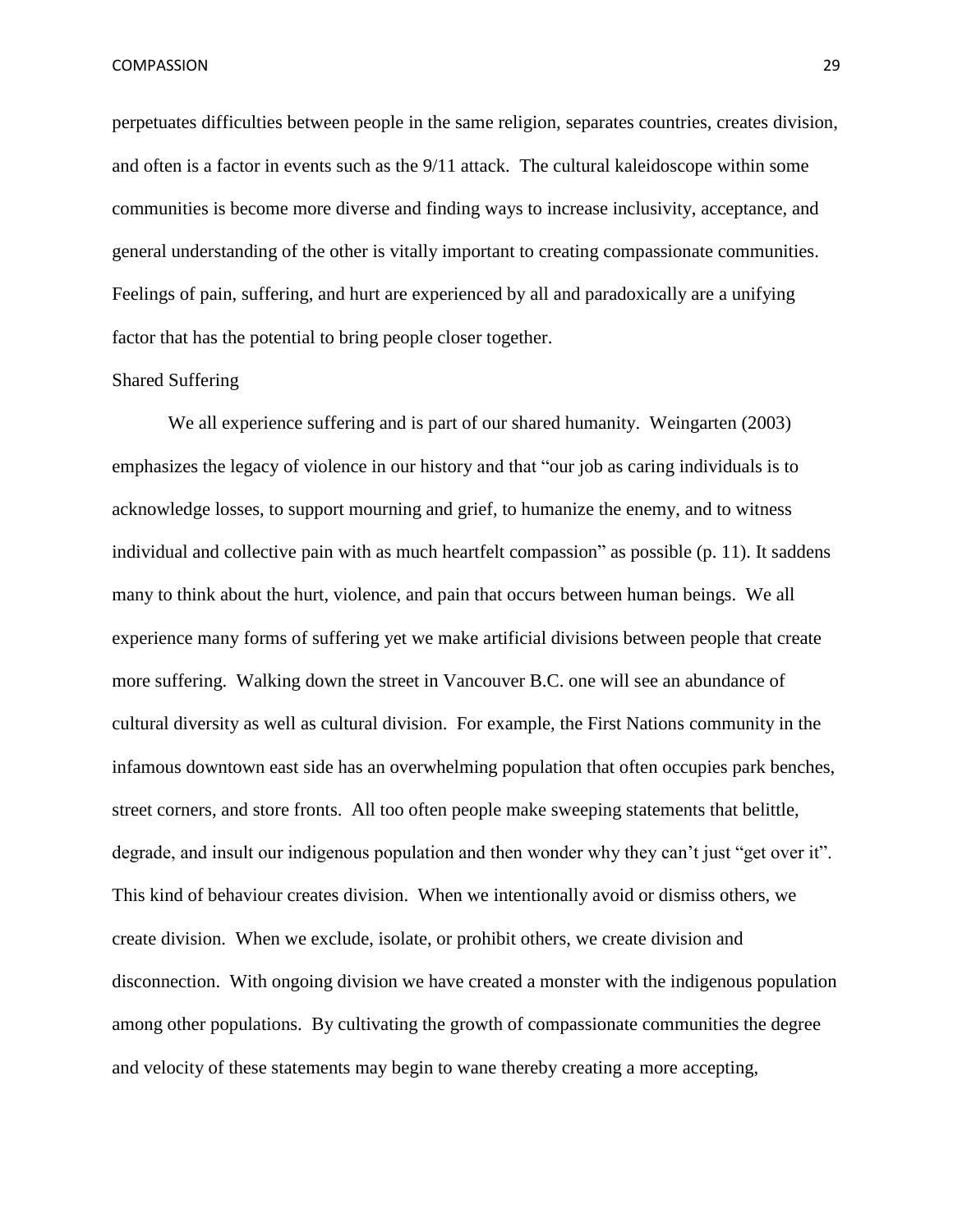wholesome atmosphere. Despite our shared suffering, the events of  $9/11$  have both brought people together and torn people apart and are an important consideration in disasters of all kinds. Division / Joining

The disaster relief efforts took a substantial amount of inter-dependent, co-ordinated efforts to mitigate the effects of the attack. People who would have never met each other crossed paths for a mutually determined reason. Individuals, families, and communities united together and shared their compassionate nature with one another, however, rifts and tension between other groups also occurred. For example, people from Islam were automatically stereotyped as violent, terrorist-like, enemies. More fear was created, security enhanced and further violent acts regarding the acquisition of power, among other measures, exacerbated the cycle of violence. How might the attitudes and behaviour of our political parties and government filter down to everyday people? What might a more compassionate socio-political culture do to contribute to the health and wellness of communities? What if more compassion and understanding were woven into discussion prior to such heinous acts? Reporting and social media streams have an important role to play in joining, division, and how the community responds and understands the issues at hand.

#### Media Reporting

Chinese proverbs imply that "the tongue is like a sharp knife, it kills without drawing blood" (Kaplan, Ingram, & Mincemayer, 2001, p. 17). Media reporters have the capacity to harm or to heal depending on the language used. Generally, we have become so blasé with our language and unintentionally harm others. When statements are spoken that insult, denigrate, or ostracize whole groups of people, religions, or ways of being, we are wrong. When we stereotype someone because of their appearance or skin-colour, we are wrong. The literature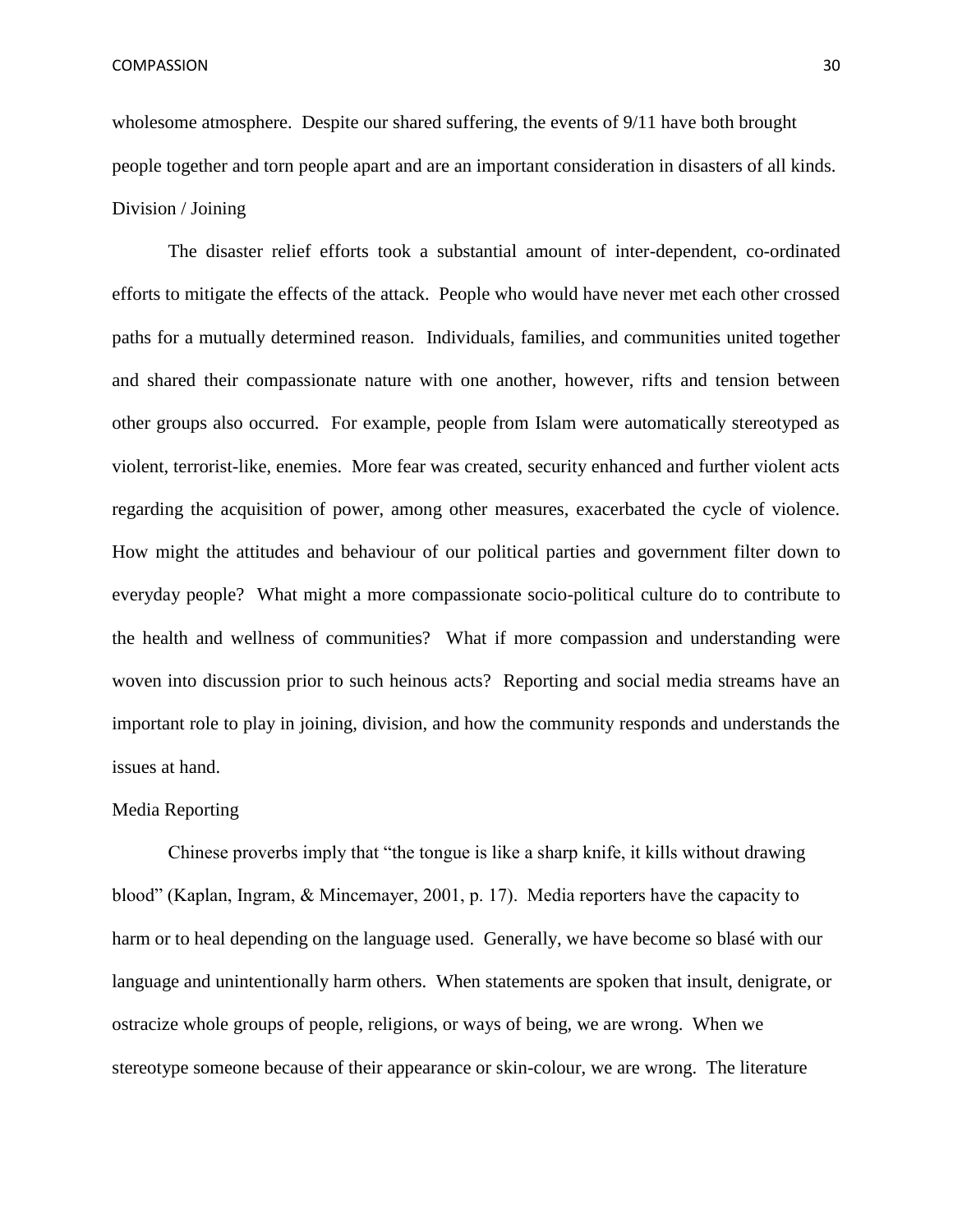written throughout this section highlights several important areas and about the events of 9/11 and the outcome has created cantankerous chaos between individuals, communities, and entire nations. A large amount of inter-cultural, inter-religious collaboration has also occurred between various nations, however, seems to rarely reach the news or social media. Making it an ethical imperative to create news that outlines healthy, respectful communication between different faiths may contribute to more respect and understanding between those within and outside of different communities. Compassionate community development initiatives consisting of members of various faiths may be the foundation that can slowly improve this division. This is a small step in highlighting the compassionate nature that is at the foundation of all faiths.

Again prevention is key here. How might the events of gone differently if more compassion was infused into everyday life? If you act compassionately today who knows what how it will effect tomorrow. This is something for all to ponder.

### Chapter Summary

The historical figures and events throughout this chapter provide hope and guidance for today and for future generations. The collective wisdom inherent within these narratives suggest that integrating compassionate action now is a global imperative. Much wisdom and transformative learning outcomes has occurred as a result of the experiences witnessed and experienced by many. Researchers in transformational learning indicate that opportunities to change occur when a 'disorienting dilemma' is experienced leading to psychological, convictional, and behavioural alterations (Roberts, 2006). The disasters experienced by Mandela, Lama, King, and Gandhi along with 9/11 attacks and columbine could be referred to as a disorienting dilemma leading to a perspective transformation of others needing more changes within our world, most specifically the cultivation of compassion for self and others within the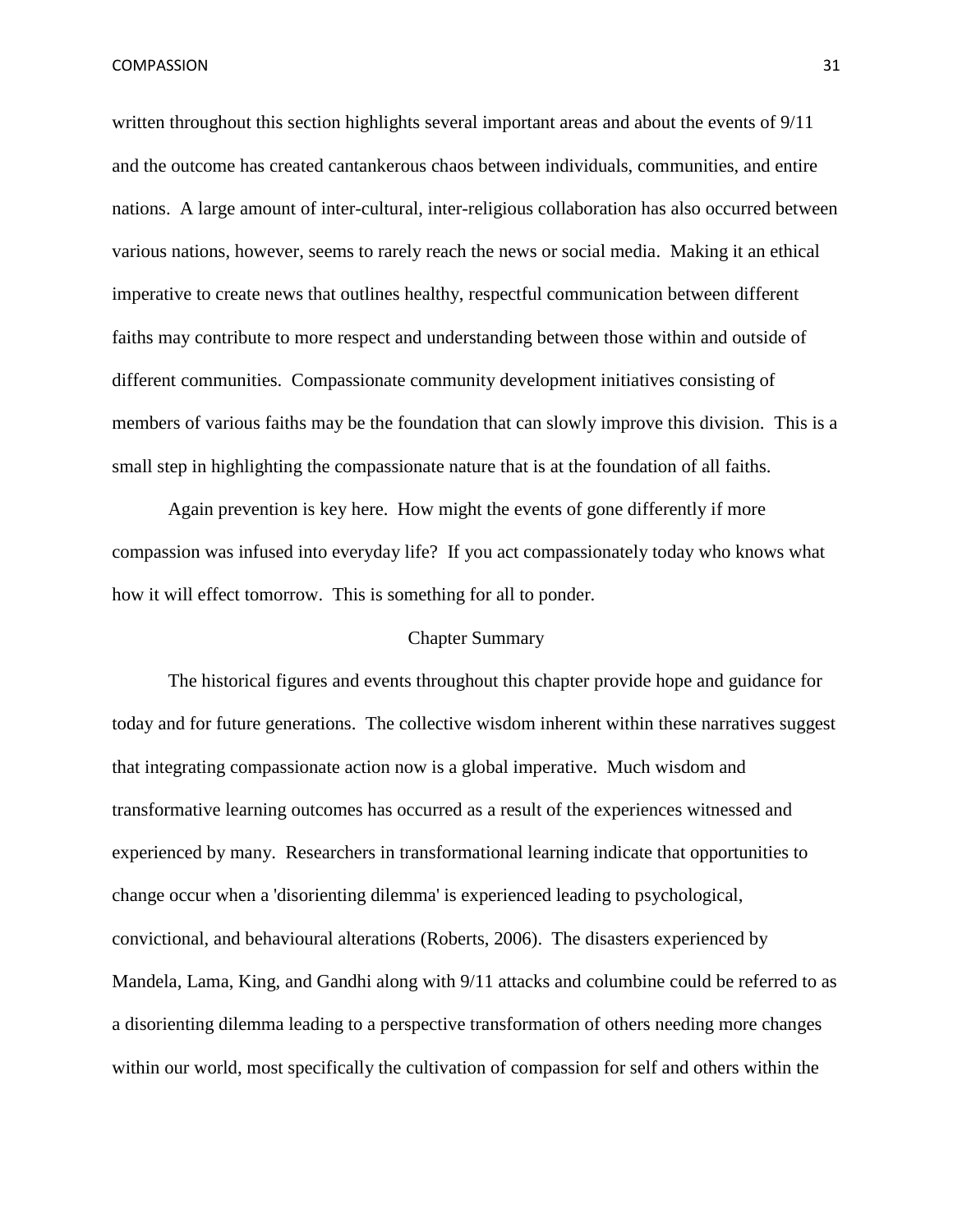context of their communities. The rationale for undertaking this research as well as the importance of compassion are outlined in the following chapter and expresses that yes, disasters are still occurring, and yes, compassion is needed.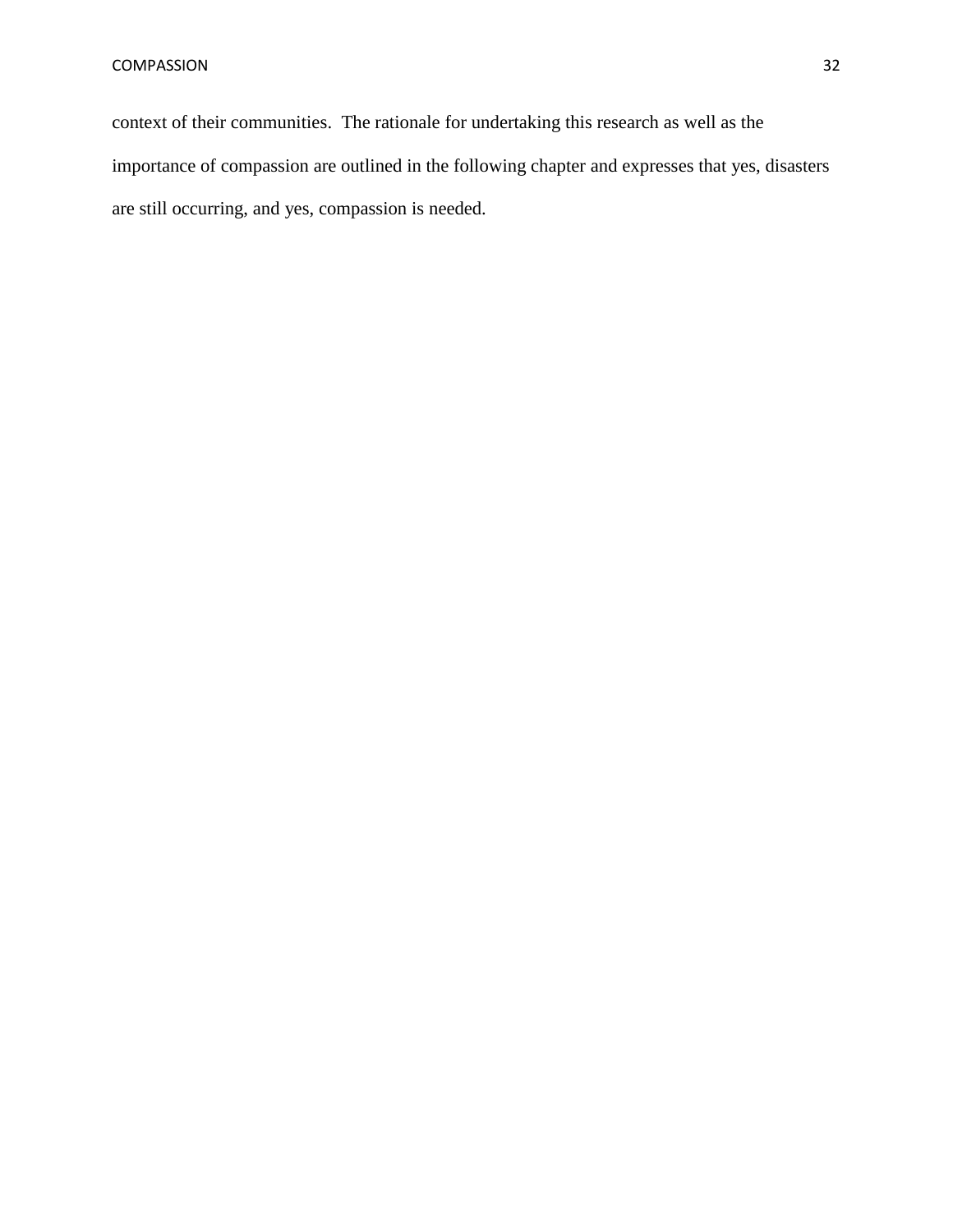#### Chapter 3: Rationale / Importance

Communities function optimally with collaboration and interdependent awareness among its members. In recent years families have become more independent, less connected within their neighbourhoods, and struggle to find support in times of need. Some members in society are becoming disheartened, apathetic, or cruel towards others and to the community in general about a multitude of challenges they face. Alexander (2008) described a theory of dislocation and provides insight into the nature of systemic problems communities face. To many it is clear that a disaster has already happened and is unfolding in front of us. The theory provides a framework and is a useful heuristic for understanding problems and finding solutions to complex interpersonal problems that are imperative to restoring hope, vision, and empowerment for the future. By understanding the condition of the challenges our community face, the relevant statistics, our social-connectedness, and violence, many agree that immediate action is imperative to improving global health and wellness, one community at a time. Community Challenges

We don't have to look far to find suffering. It is within us, in our families, our communities, and in all cultures across the globe. Many countries struggle with community health problems such as: homelessness, poverty, mental health, addiction, suicide, violence, division among groups, amidst many other barriers to ones health and wellness. Alexander (2008) attributes much of these challenges to dislocation and suggests that finding creative solutions will contribute to improving the future among these areas. Cultures across the globe experience tremendous grief, anguish and crushing pain that reverberates throughout their entire core. Getting basic needs met is a daily marathon for some with an effort to continue living, clinging to their unattainable hopes or dreams. Many live each day wondering if today is the day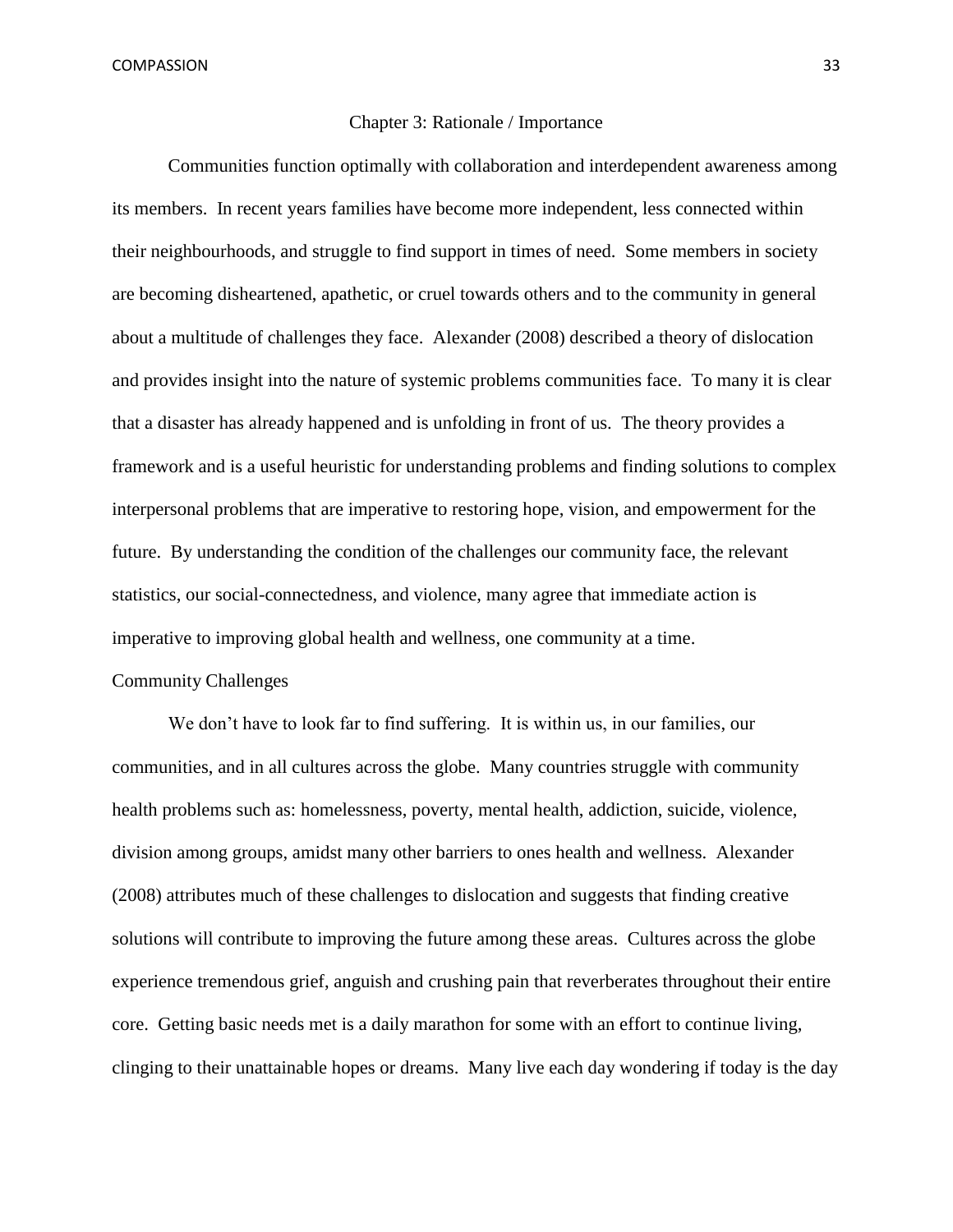they will jump in front of a car, drown themselves in the ocean, overdose on drugs, or hang themselves with a rope. This represents a sad reality for some as their hopes for happiness slowly fade into darkness. This kind of action dramatically impacts communities and can create a culture of hopelessness, agony, and despair among several other socio-economic complications that can be passed down intergenerationally. Many influences contribute to such events and it is important to highlight some salient areas to provide a very real, yet very sad rationale for undertaking research of this nature.

### **Statistics**

Realistically statistics don't need to be displayed to communities as most are keenly aware that change needs to happen, however, are necessary and helpful for a number of reasons. Quantifying data helps re-affirm, re-establish and re-organize current policies and practice to more appropriately serve its local members. Numbers often show the public the areas that need the most support, however, qualitative interviews get a more comprehensive picture of the demands of a community. Exploration of local and global statistics makes some feel uneasy and uncomfortable within their communities. However, Karen Armstrong, most notably known for her TEDTalk leading to the development of the Charter of Compassion writes:

A compassionate city is an uncomfortable city! A city that is uncomfortable when anyone is homeless or hungry. Uncomfortable if every child isn't loved and given rich opportunities to grow and thrive. Uncomfortable when as a community we don't treat our neighbours as we would wish to be treated (Charter for Compassion, 2017).

Feeling our discomfort can be a catalyst for change within our own lives or in the lives of others. Feeling uncomfortable is not pleasant and is often avoided yet how long can we turn a blind eye to our current realities before they reach state-of-emergency levels? We are too late.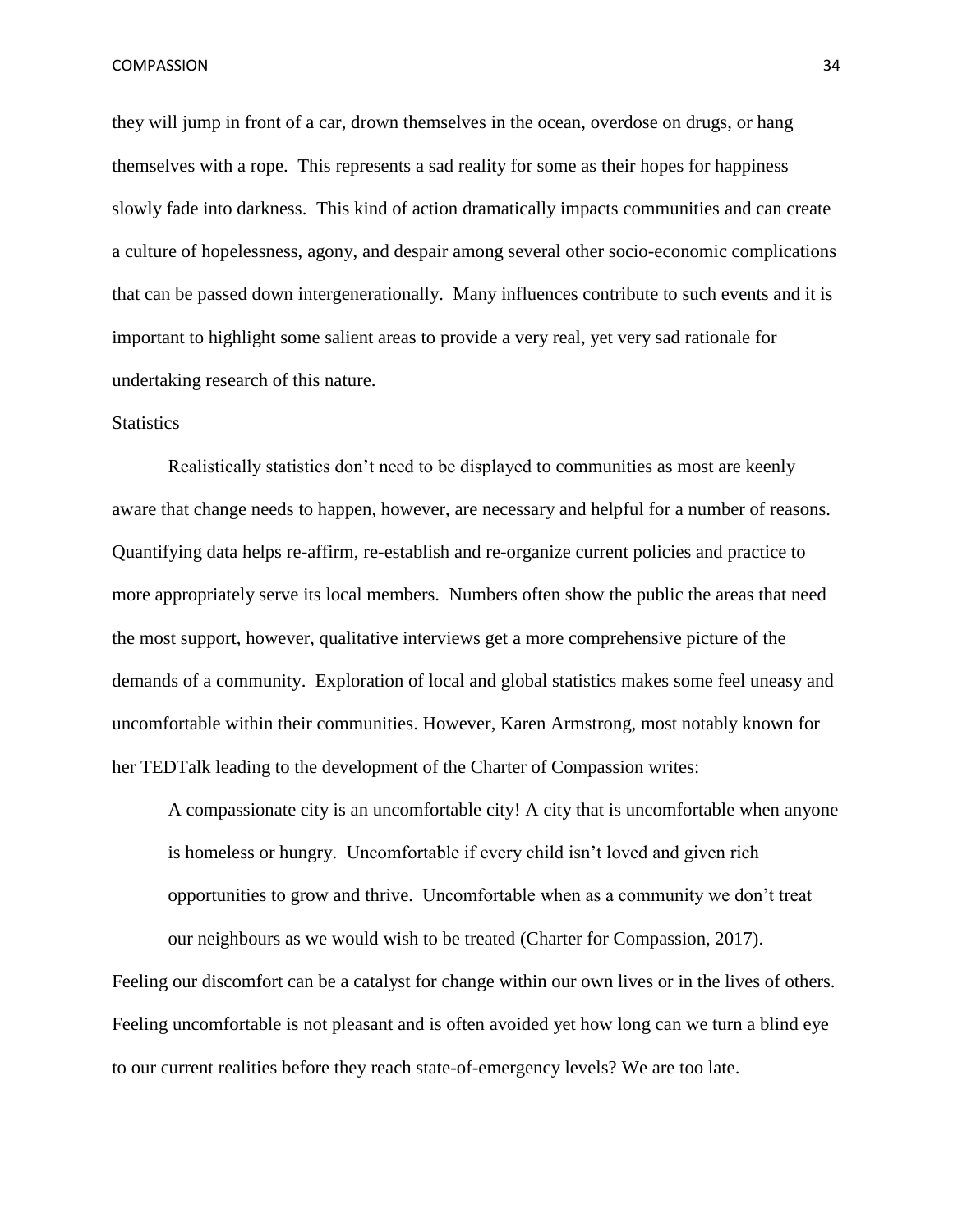In her book *Creating Sanctuary: Towards the Evolution of Sane Societies*, Bloom (1997) shares the quantified literature on violence to children, violence to women, violence to men, violence at school, violence at work, guns, substance abuse, pornography, media violence, prisons, economics, and unfathomable numbers pertinent to everybody (p. 195-208). As a trauma-organized society we need to take responsibility for what we have created. That is, a world full of greed, hatred, and delusion that is destroying our world. A multiplicity of theories, strategies, and well-to-do responses by reputable organizations has taken upon the momentous task to improve our current crisis yet it seems reaching a healthy balance is unobtainable. Alexander (2008) passionate asserts that an increase in psychosocial integration is needed to improve our current state of affairs and restore this healthy balance.

#### Social connectedness

Experiences from our evolutionary heritage illuminate the necessity of togetherness. In the animal kingdom those who maintain close connections with each other live longer as well as benefit from increased security and safety. Gilbert (2008) highlights how our reptilian brain is similar to that of animals and is designed for survival and reproduction. In the animal world, penguins huddle together to preserve body heat during frigid temperatures, wolves bond together to locate and obtain food, bees work together to maintain homeostasis within the hive, among several animals who depend on and collaborate with one another.

Historically humans also behave in similar adaptive ways to maintain social connections with others, for example, traditional aboriginal communities engaged in behaviour in the best interests of the community. In fact, contemporary research specialists, such as Dr. Gabor Mate, identify the traditional "'hunter-gatherer' or 'tribal' environments" to be the optimal child rearing environment (Mazumder, 2014, para. 5-6). There are many reasons for this, however,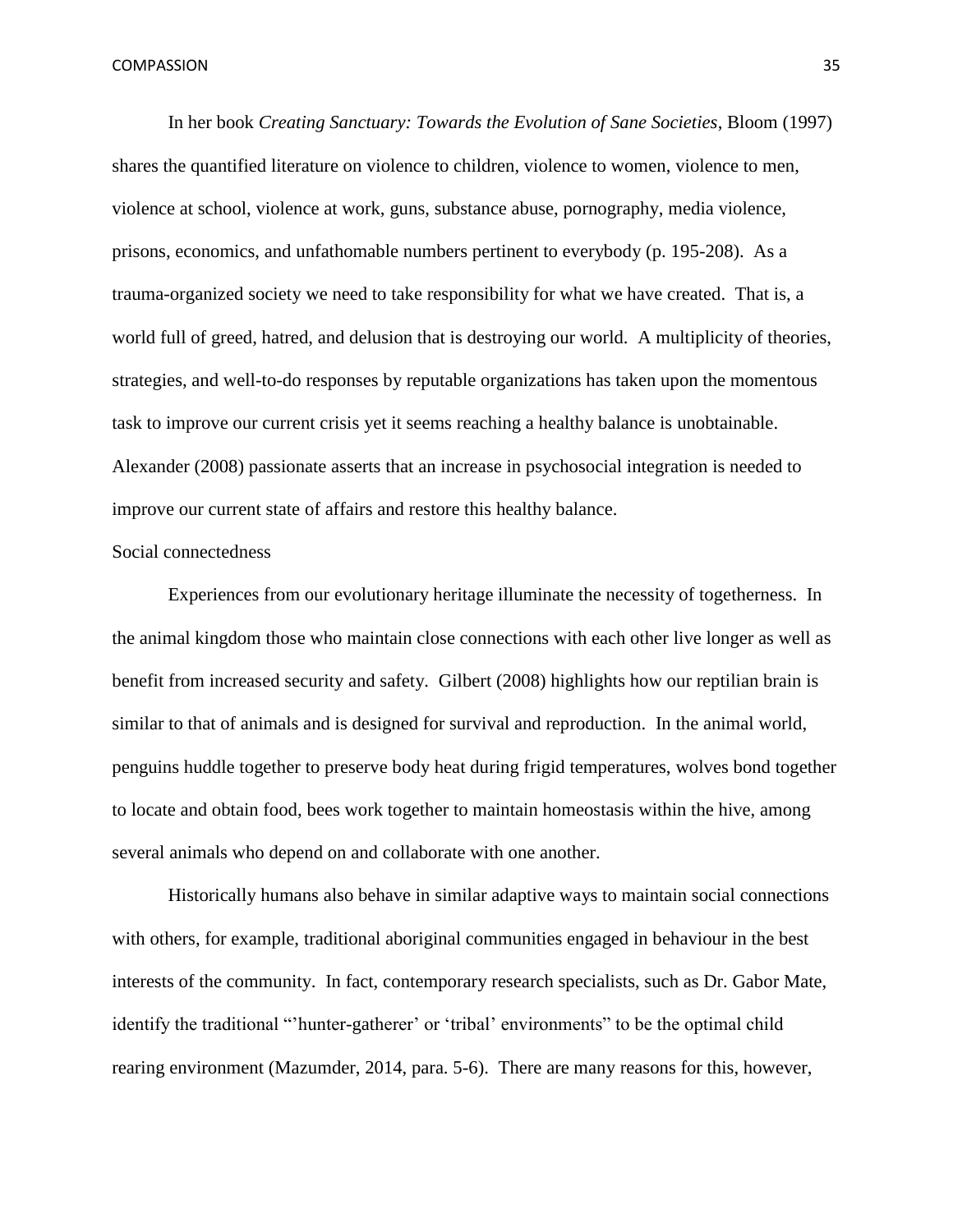such environments are community-focused, more socially connected, and mutually supportive. Remembering that our reptilian brain or 'old brain' came before our thinking, planning, organizing 'new brain' is imperative as the old brain is designed to meet our 7 primary-process emotions, which we will discover throughout the affective neuroscience component.

Modern day families are drastically different than the traditional family unit, however, it seems that more community inclusion has traditional methodologies would benefit modern day families in all cultures. Psychosocial integration within ones family unit dramatically facilitates growth as well as adaptive functioning and is required within extended families, neighbourhoods, and communities to further create lasting change. By engaging in increased psychosocial integration we can help reduce the amount of violence that is all around us in nearly every community.

### Universal Violence

We all experience violence in one way or another. Violence is a "universal scourge that tears at the fabric of communities and threatens the life, health and happiness of us all" (World Health Organization, 2002, p. 1). There is a growing need in our globalized world to find ways to mitigate violence at the individual, family, and community level to reduce the suffering in our world. Some have suggested that calming the violent thoughts within ones mind can reduce emotional dysregulation (Scoglio, Rudat, Garvert, Jarmolowski, Jackson, & Herman, 2015?) while others suggest that having compassion for others increases a sense of tranquility within ones mind (Gyatzo, n,d). I would also suggest that creating an atmosphere and space where compassion for self and compassion for others is the central theme is critical in improving the areas identified above. In an interview with His Holiness the Dalai Lama he asserts that non-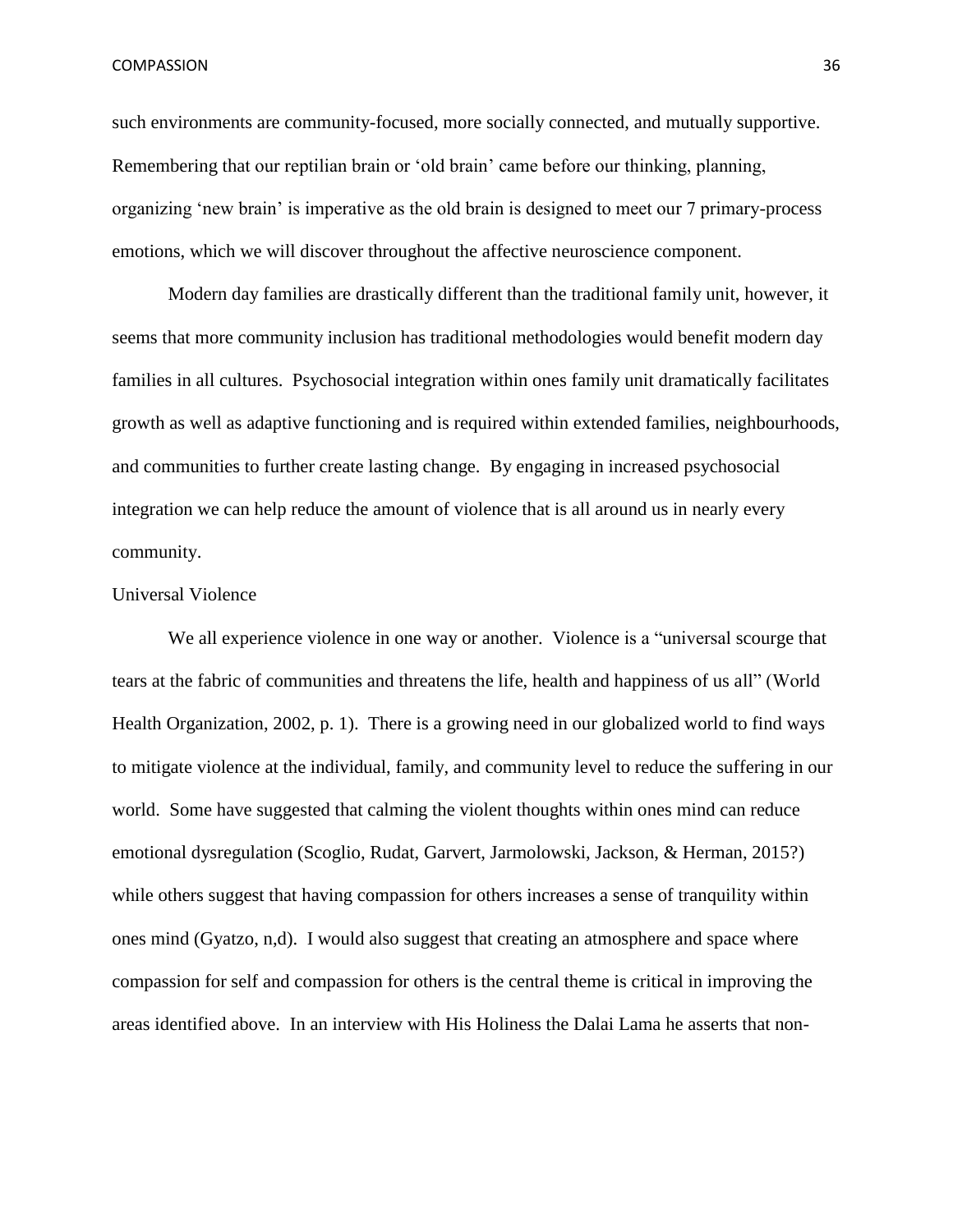violence is compassion in action and to be mindful of our intention when interacting with others (The Aurora Forum at the Heyns Lecture, 2005).

Whether we are calming our own mind or having compassion for others it seems as if it is imperative to do something to help eliminate acts of racism, segregation, and division among groups as it is becoming more and more pronounced. Many influences have contributed to this kind of thinking, some of which include: our free market society and the development of an 'us vs. them' culture. Understandably the rationale for this research is imperative in addressing the complex interpersonal, intercultural, interconnected issues that plague societies in all corners of the world. We now look towards the importance of compassion as a possible step in weathering the multiple storms that are among us.

### Importance of Compassion

Authentic, real compassion touches the hearts of many, transforms lives, and is all around us. Public accounts of compassion are often portrayed in the media and throughout social media, however, small acts of compassion are experienced by many yet go largely unrecognized. Compassion is contagious and we experience a plethora of benefits while engaging in such action, some of which include: it makes us happy, makes us attractive, uplifts everyone around us, it boosts our health and longevity, and its good for the environment (Seppala, 2012; Seppala 2013). These benefits are far-reaching and have the potential to improve the violent, chaotic world in which we live. Research on areas such as self-compassion, compassion for others, and the neurobiology of compassion underscores the importance of compassion for individuals, families, and communities.

Self-compassion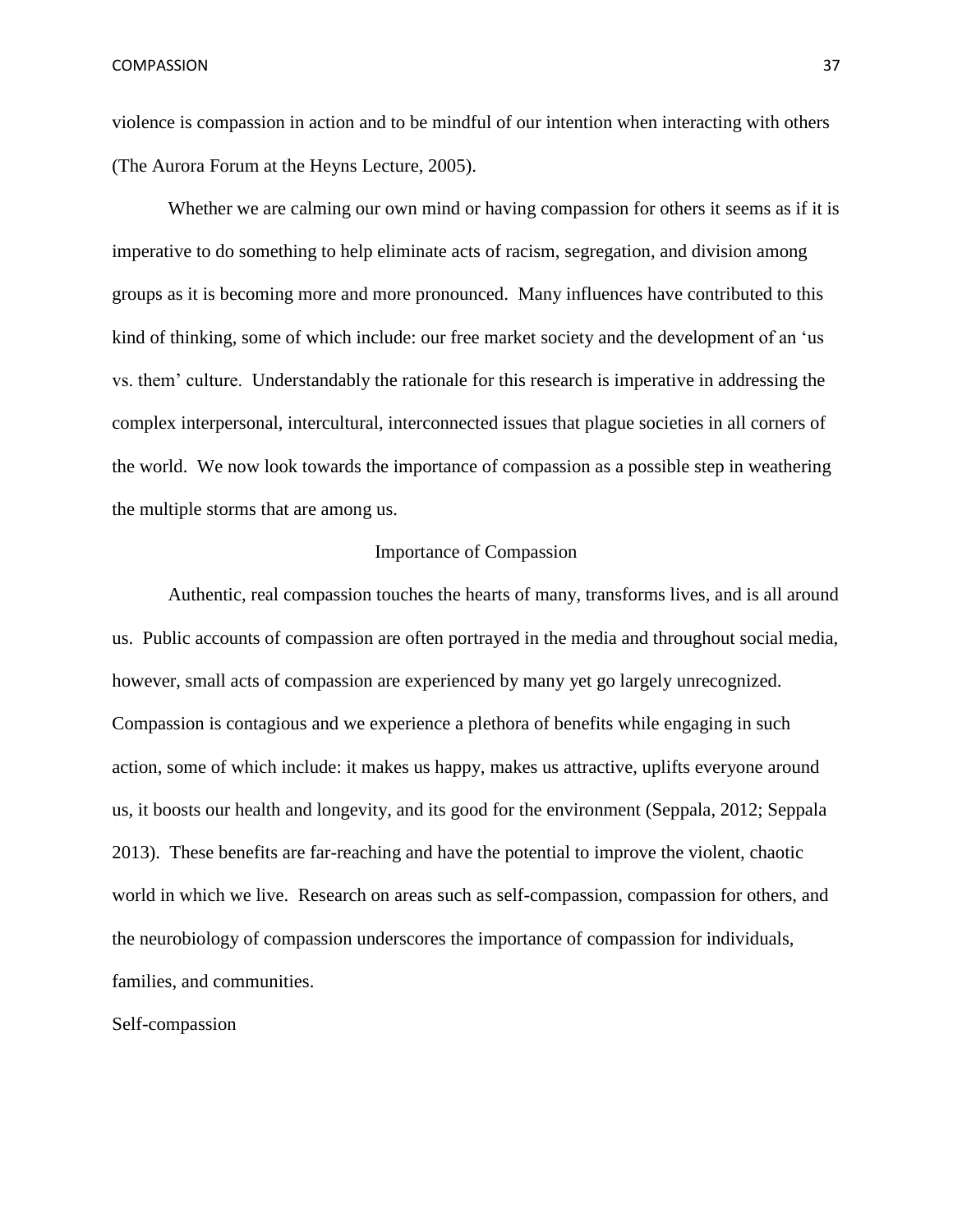In her TEDx video *The Space Between Self-Esteem and Self Compassion* (2013) Kristin Neff highlights the value of self-compassion and illustrates her rationale why we would want to engage in self-compassion. Benefits of self-compassion include: healthy motivation, reducing perfectionism, promoting greater life-responsibility, improving interpersonal relationships, healthy lifestyle choices, and normalization of experiences. Benefits of self-compassion are being found in several areas, some of which include: less psychopathology, mental well-being, "facilitating resilience by moderating people reactions to negative events" (Germer & Neff, 2013, p. 2), social connectedness (Seppala, Rossomando & Doty, 2013), among other areas. By fostering self-compassion within individuals we create greater potential for a contagion effect of compassion spreading across whomever the individual interacts with.

There have been a multitude of programs that recognize the potential of compassion programs and are being directed at increasing self-compassion with promising outcomes, some of these programs include: Mindful Self-Compassion (MSC) and Compassionate Cultivation Training (CCT). A review of the Mindful Self Compassion training concludes that it "is effective at increasing self-compassion, mindfulness, compassion for others, and other aspects of wellbeing. Moreover, the benefits of MSC appear to be enduring, lasting at least 1 year after completion of the program" (Neff & Germer, 2012, p.13). The conclusion of Compassion Cultivation Training states that it "is a promising intervention that is adaptable to diverse cultural contexts, and that there are important benefits of compassion training at the individual and relational level, positively influencing the participants social contexts" (Brito, 2014, p. 68). Both outcomes of the program suggest that increasing self-compassion promote compassionate action towards others. Why are these programs important in compassion and community development? Group leaders in an initiative could strengthen their compassionate wisdom by taking such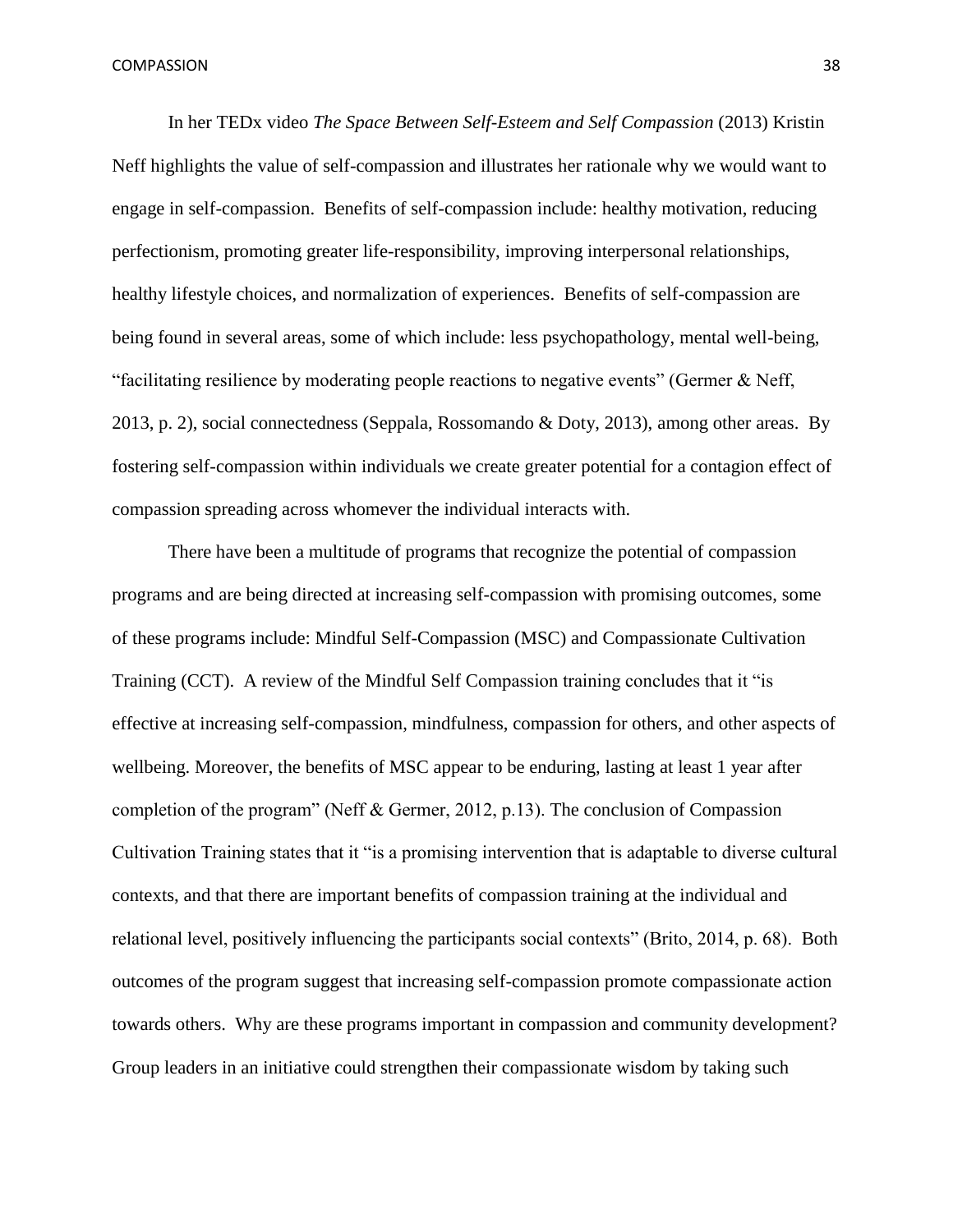courses or by utilizing some of the information within these courses to further develop the intention of the compassion community initiative. The Dalai Lama suggests that by having compassion for others one is increasing their own wellbeing (Gyatzo, n,d)

# Compassion for others

Compassion is that surging internal force that arises when you hear about war-torn countries, epidemics, disasters, homicide, suicide, and you close your eyes, stop reading, or change the channel in order to avoid the suffering. Most of us just stand idly, frozen, stuck, leave the heavy-lifting to others, and compassionately observe, yet this is not enough. The compassion within each of us is needed more than ever and action is imperative. Throughout many public talks and his writings His Holiness the Dalai Lama discusses how compassion for others promotes inner-strength, self-confidence, cultivates a calmer mind, happiness, and is important in considering the growth and development of humans in community (Gyatzo, n,d; Gyatzo, n,d). He is often quoted in arguing that if anger and hatred had primarily controlled the world the population would have declined. However, our population is growing indicating that "love and compassion predominate the world" (Gyatzo, n,d, para. 4). A final concluding thought within an article states that "the key to a happier and more successful world is the growth of compassion" (Gyatzo, n,d, para. 7). Indeed, this is a primary focal point of this thesis and compassionate action throughout the world.

The many historical acts of compassion and ancient wisdom have provided guideposts to address some of the disastrous socio-economic problems facing our world today. In recent years, science and research have supported some of the traditional knowledge and compassionate wisdom through neuroimaging, controlled studies, and empirically validated tools. Further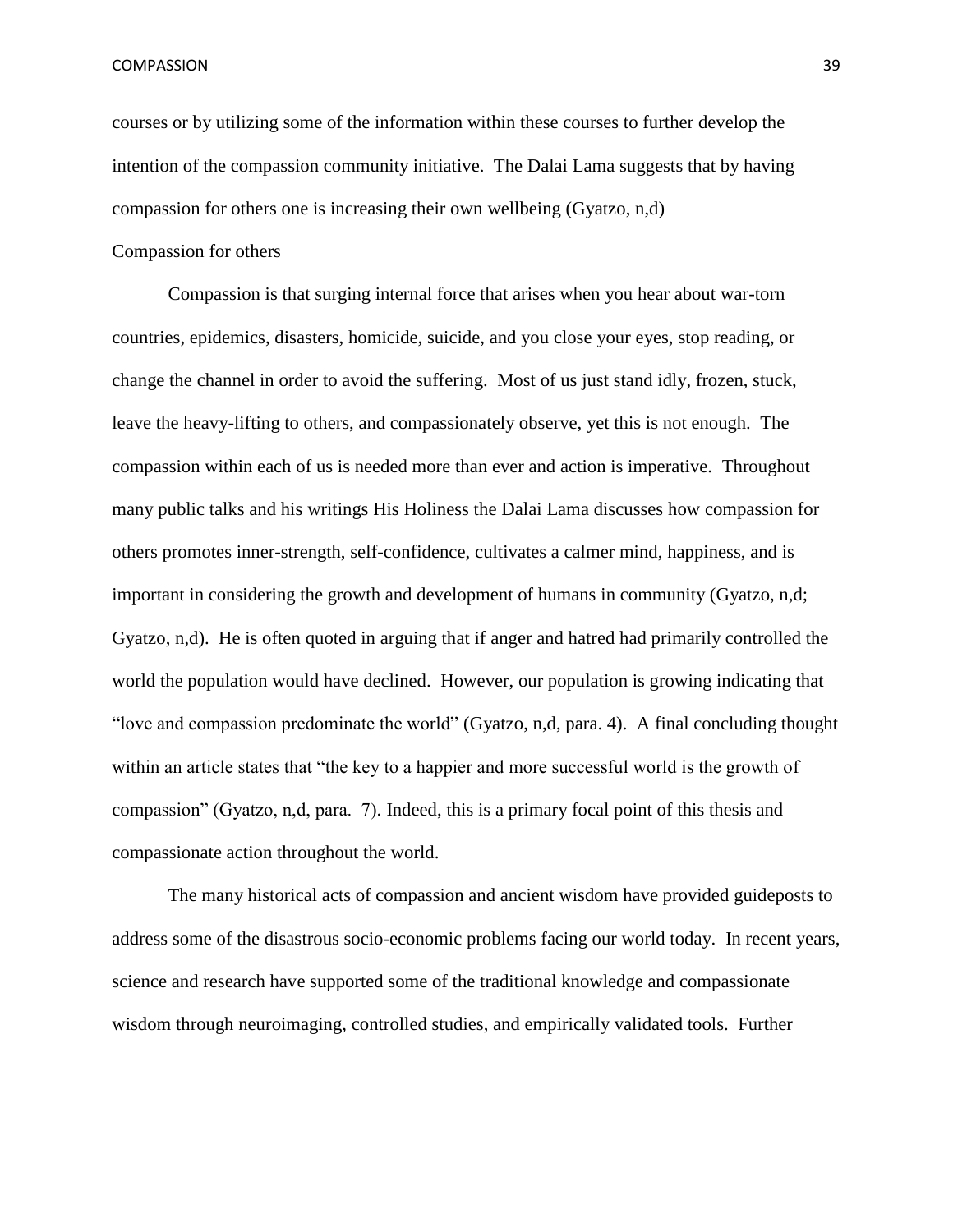exploration of our modern science has the potential to influence the disasters of our time to decrease the pain, hurt, and suffering experienced by many.

# Neurobiology of compassion

Research indicates that we are neuro-biologically wired to be helpful, to be kind and compassionate towards one another. Scientists at the Max Planck Institute have found that infants automatically engage in helpful behavior (Warneken & Tomasello, 2006) and additional research have concluded that adults are also automatically driven to help others (Lilliston-Gammon, 2013, p.9). Research asserts that "the difference between children and adults is that adults will often stop themselves because they worry that others think they are self-interested" (Seppala, 2012). Much of the knowledge and philosophical underpinnings of compassion have come to fruition as a result of a combination of modern science as well as historical events, some of which were described in Chapter 2. There are many critical components of compassion imperative in the field of health, human and social sciences that culminates into what can be referred to as compassion focused therapy (Gilbert, 2009), or similarly, a compassion-informed approach (Stefanakis, 2017; Stefanakis, 2017, personal communications). Gilbert's (2009) model includes three important, interrelated systems, that is: (1) incentive, resource focused, (2) threat focused, and (3) soothing and contentment system. His book discusses the evolution of our emotions and how cultivating compassion helps balance out our incentive and threat focused systems. Some additional areas to consider with community development using a compassioninformed approach include: (1) interpersonal neurobiology, (2) affective neuroscience and (3) positive psychology.

Interpersonal Neurobiology. The core of interpersonal neurobiology is a consilience between numerous independent disciplines and "embraces everything from our deepest relational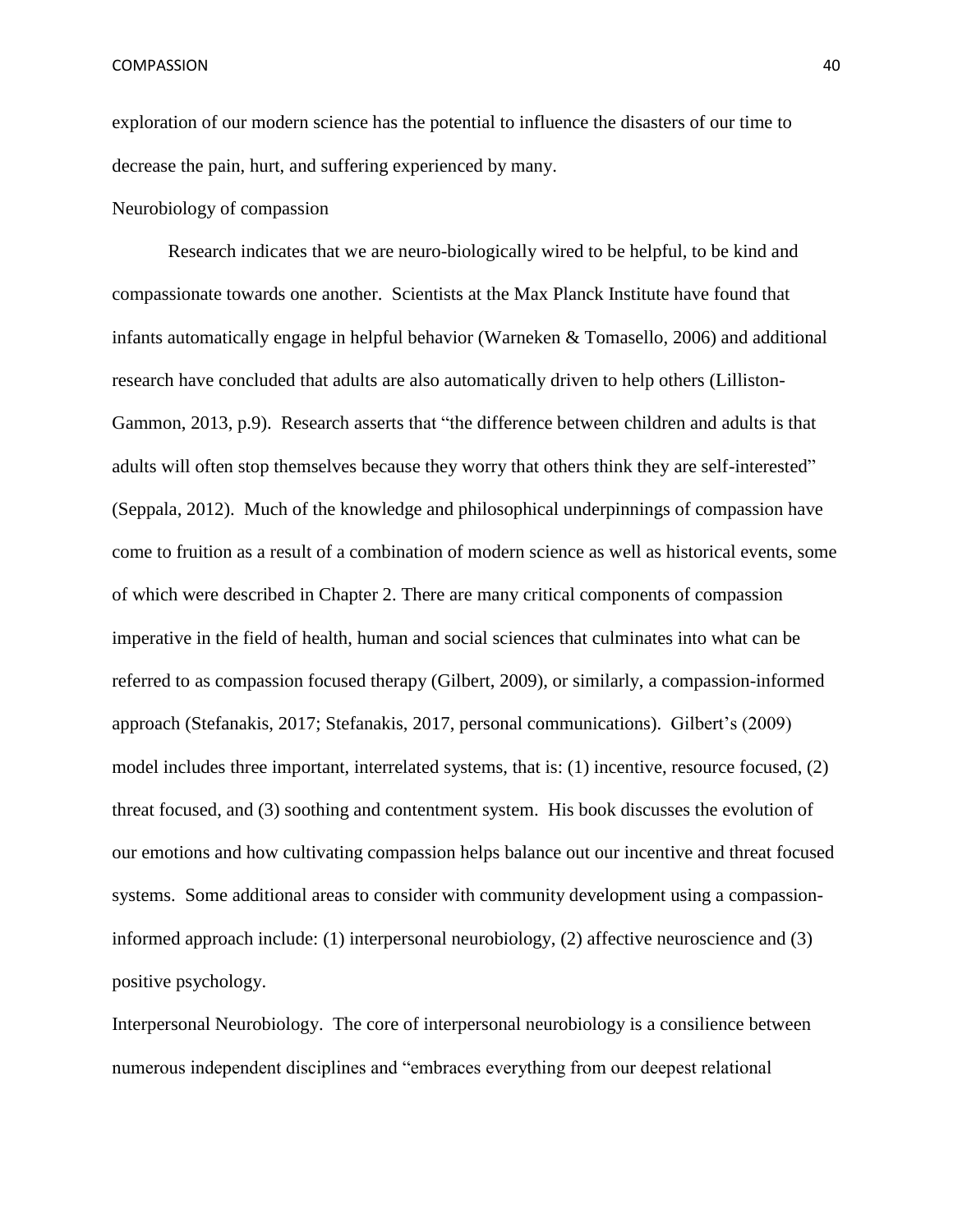connections with one another to the synaptic connections we have within our extended nervous systems" (Siegal, 2012, p. 3). Siegal (2012) goes on to state that an overly simplistic way of describing interpersonal neurobiology is that our relational connections shape our neural connections. Therefore, whether we are relating to someone in a compassionate, loving way or are relating to others in violent ways we are contributing to synaptic pruning and shaping our neurobiology. Developing a 'compassion group' therefore would be strengthening our neural pathways to be more compassionate. This further relates to a fundamental truth of the Dalai Lama, he often speaks about having compassion for others contributes to happiness for both the giver and receiver (Gyatzo, n,d). By doing so we are altering our synaptic connections, grooving in our neural pathways, and shaping our neurobiology to be happier and more compassionate.

A summary of brain science indicates that numerous brain structures are involved with interpersonal neurobiology that is shaped by historical and present attachments (Davis, 2009). Our primary attachments play a pivotal role throughout the lifespan (Tronick, 2007). However, research on neuroplasticity (Demarin, Morovic, & Bene, 2014) encourages us to consider how attachment relationships with others (i.e psychotherapists, supporters, important figures) can shift maladaptive brain development into more integrated, more wholesome states (Siegal, 2012). Therefore, a compassionate group may aid in altering brain structures to be more compassionate and considerate to ourselves and others. The structures associated with the brain are experiencedependent (Davis, 2009). This means that the environmental ecology that surrounds these structures has the potential to hurt or to heal these structures depending on circumstance. By understanding our socio-cultural experiences along with the neuro-psychological research, we have a better understanding of how some qualities or attributes develop and persist. If we experience compassion, love, and connection we are likely to be more compassionate, loving,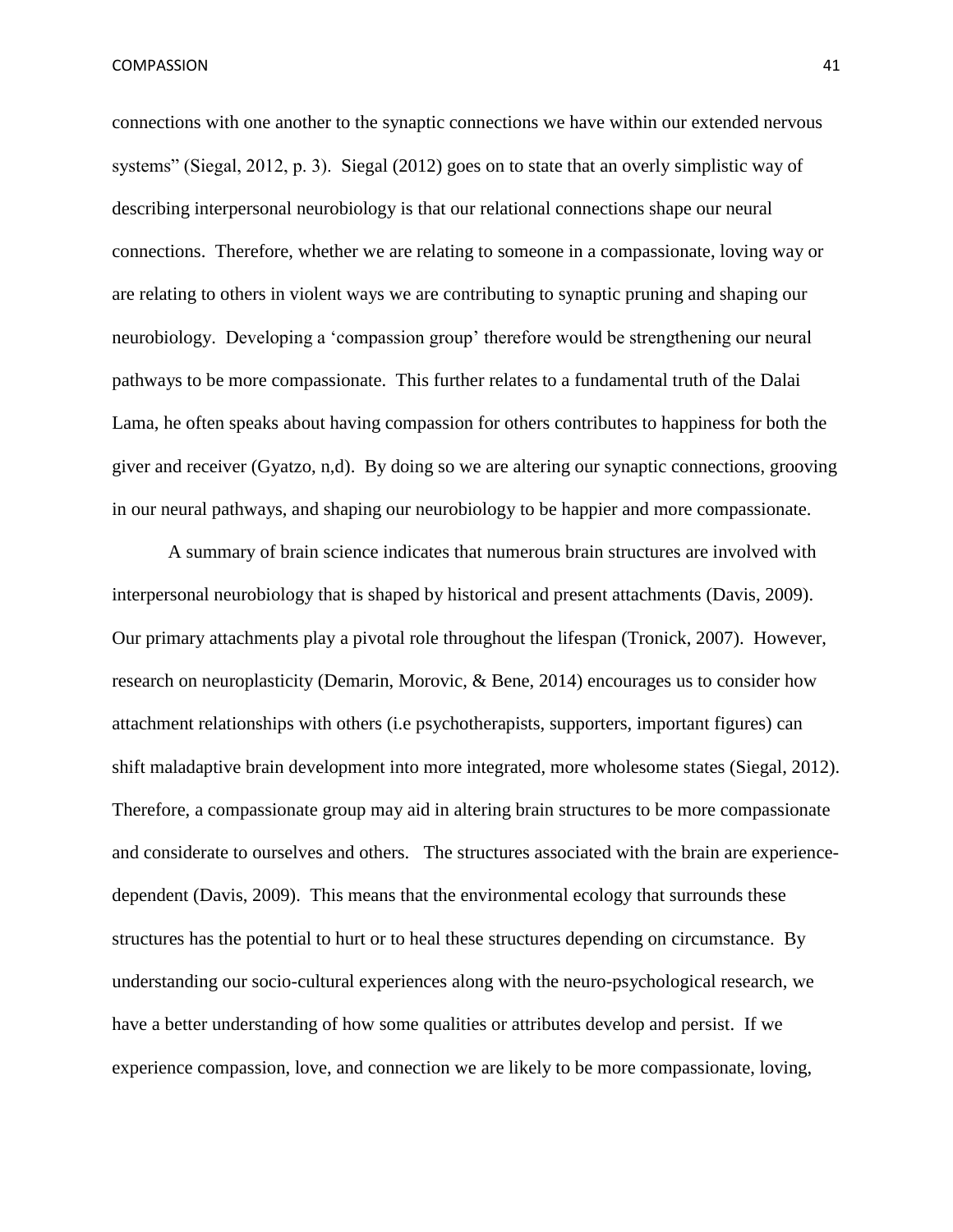and connected. Conversely, if we experience hurt, abandonment, or tension, we are more susceptible hurt, to feel more isolated, and to be more tense. Fostering qualities in our children that we are desirous for them to have is a primary task for parents from many cultures and can be influenced intergenerationally. The field of epigenetics discusses how genes are expressed, or turned on or off, by the environment.

We all have certain DNA structures that make each of us unique. We also have certain vulnerabilities and opportunities within our DNA structure that is expressed differently depending on our experiences (Alberts, Bray, Hopkin, Johnson, Lewis, Raff, Robertsm & Walter, 2013). For example, we may have a predisposition for mental health disorders that comes to fruition after the use of illicit drugs. Our experience of using drugs may alter gene expression therefore contributing to a mental health challenge. When it comes to interpersonal neurobiology, our interactions between our DNA, social experiences and our neurobiology has the potential to make changes, for better or for worse. This exemplifies the importance of cultivating healthy, adaptive, pro-social environments to provide us the best opportunities to grow individually, within our families, and among communities.

Affective Neuroscience. Modern brain science has contributed to our understanding of our evolutionary heritage and the complexity of our most primitive mental functions (i.e emotions) as well as our higher functions (i.e. cognition). Affective neuroscience asserts that emotional processes influence action. So it follows that "once we understand the affective tools for living and learning that exist at the primary-process levels, we will better understand how higher mental processes operate (Panksepp, Asma, Curran, Gabriel, & Grief, 2010, p. 10). Research on affective neuroscience illuminates seven primary-process emotions within both animals and humans, these include: seeking, rage, fear, lust, care, grief, play (Panksepp, 2010, p. 537). The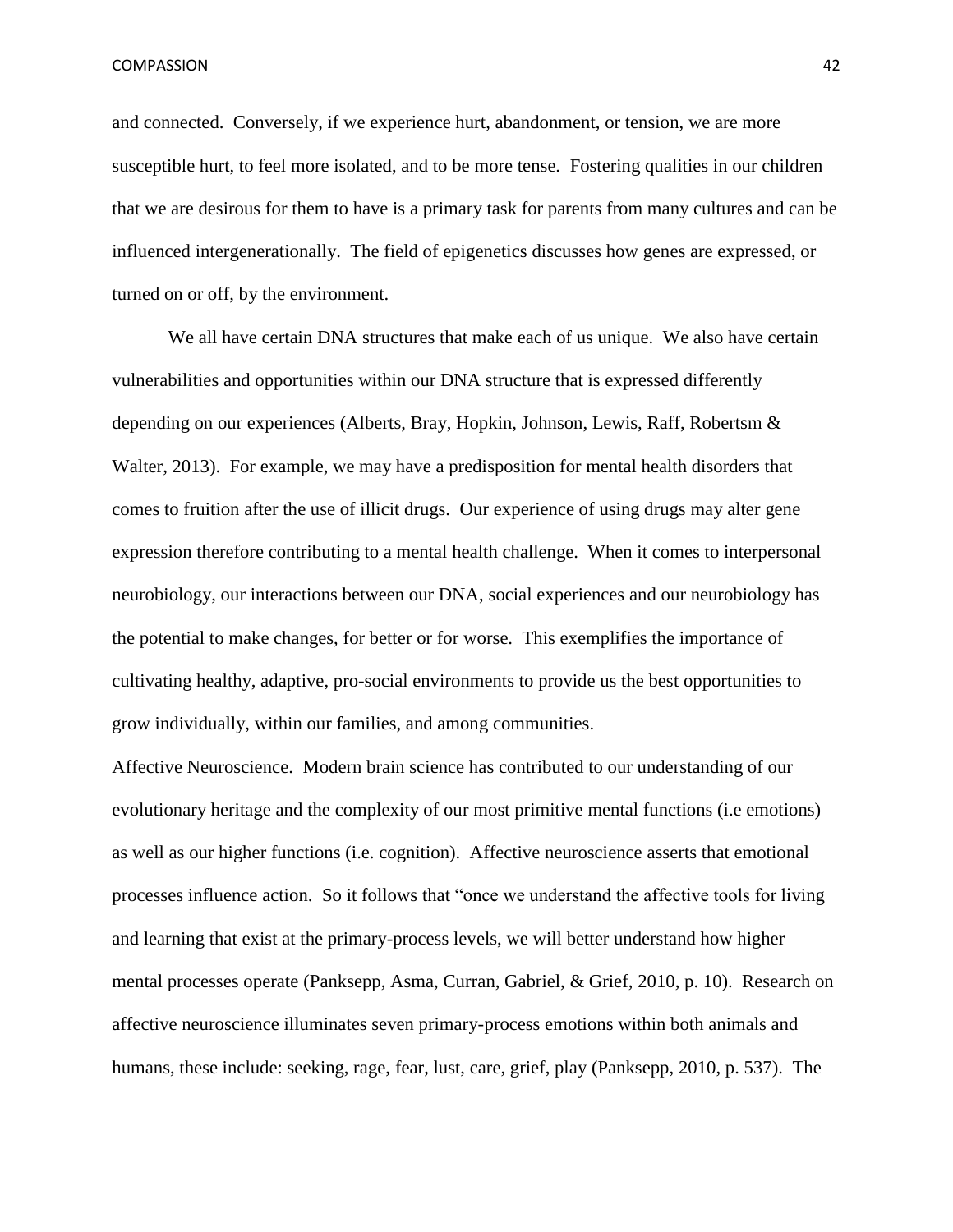care component of our ancestral emotions most closely identifies with the maternal nurturance system among other systems and has been viewed in similar ways by other researchers. For example, Mercadillo & Diaz (2013) state that "compassion can be considered a prototypical moral emotion" (p. 95) and is reminiscent of a mother caring for her child. The seeking component of these emotions represents the dopamine reward system, helps "acquire all resources needed for survival" (p. 537), and lack of it contributing to psychopathology (Panksepp, 2010). There is much intersection between affective neuroscience and the many facets of compassion pertaining to the primary-process emotions.

The seeking and care component are closely related to the expression and experience of compassion. Firstly, these primary-process emotions are considered universal and serve as a useful heuristic when considering individual, familial, or community treatment programming. Secondly, the dopamine rush inherent within compassionate action in these areas may serve as a natural high that has the potential to be contagious. Lastly, for the majority of the population we have similar structures within the brain and the potential for growth via neuroplasticity. Although Panksepp (2010) highlights the value of these primary-process emotions, others state that compassion is derived from a complex "interplay of naturally and culturally evolved factors" (Mercadillo & Diaz, 2013, p. 95).

Affective neuroscience is greatly impacted by the presence of culturally significant factors. Discussed within the interpersonal neurobiology section is how our synaptic connections are shaped by relational experiences, however, a cultural-neuroscience approach informs us that relationships and their cultural milieu also influences us (Kitoyama, 2010). The family that we grow up in along with the societal and community influences all impact the culture in how our brain develops. Cultural groups throughout the globe are impacted differently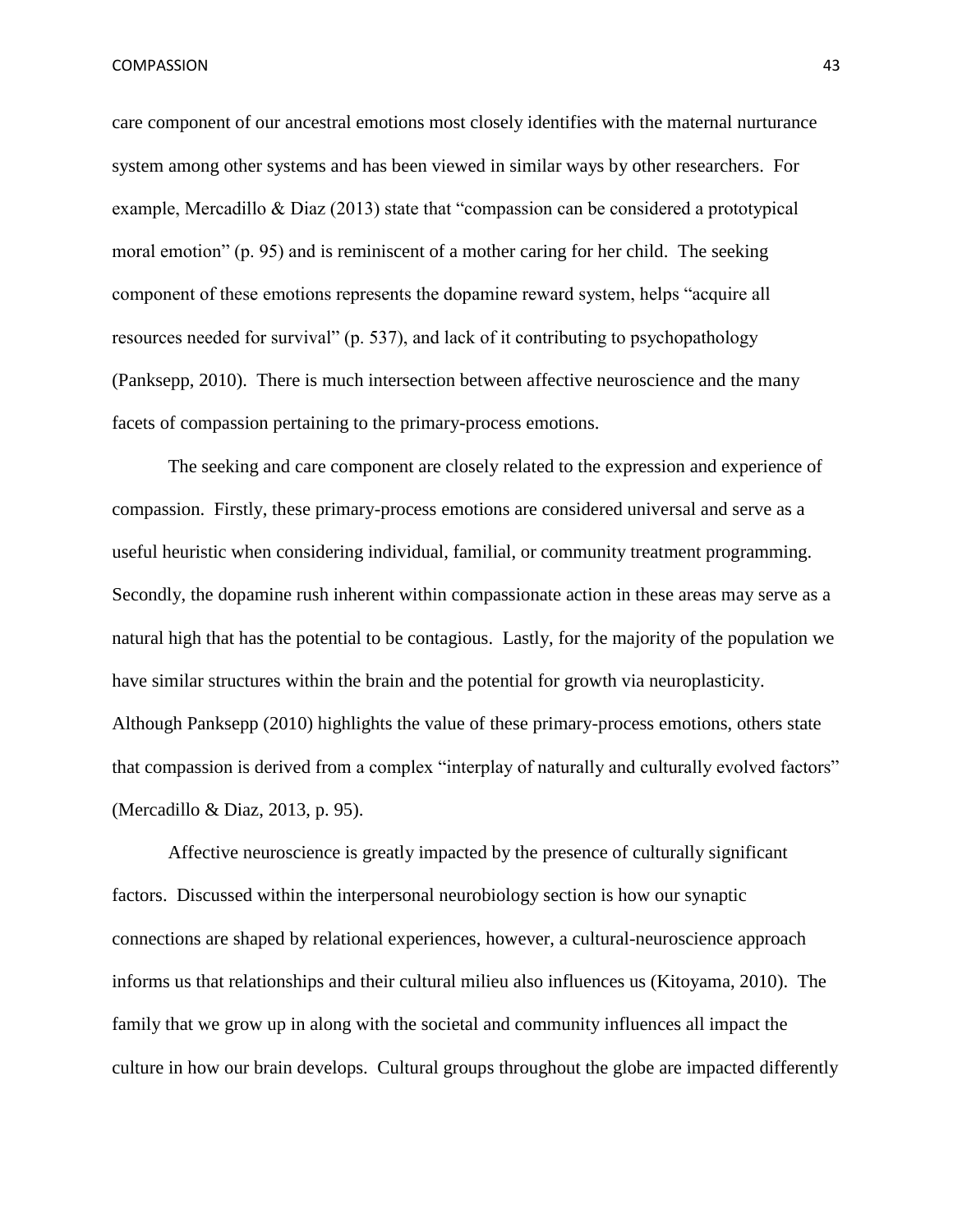by the social ecology of their surroundings. The emphasis within each cultural group may impact the primary-process emotions differently as well as the expression of them by members within that community. Communities that place a greater emphasis on understanding our seeking and care systems may be more philanthropic, altruistic, and demonstrate greater compassionate action. Additional research is needed within this area of affective neuroscience to validate this assumption and is valuable information to consider, however, other areas have contemplated this. Positive psychology is focused on a similar area and offers much wisdom and alternative insight into the nature of its research.

Positive Psychology. The evolution of positive psychological approaches has been infused throughout recent literature and provides a "scientific study of optimal human functioning [that] aims to discover and promote the factors that allow individuals and communities to thrive" (Seligman, 2000). Other researchers suggest that positive psychology is the opposite of the disease model and the "aim of positive psychology is to begin to catalyze a change in the focus of psychology from preoccupation only with repairing the worst things in life to also building positive qualities" (Seligman & Csikszantmihalyi, 2000, p.5). Emotions have played important roles throughout our history and express themselves differently depending on circumstance. It is naive to say that certain emotions are 'positive' while others are 'negative' as they have served different purposes in our evolutionary heritage. By avoiding, hiding from, or dismissing certain emotions we are doing a disservice to ourselves as we are trying to escape the emotions that will inevitably arise throughout life. By cultivating emotions that serve prosocial, adaptive thoughts, behaviours and actions we are engaging in what has come to be known as positive psychology. Boniwell (2006) further explains that positive affective experience contributes to: positive emotions broadening our thought-action repertoires, positive emotions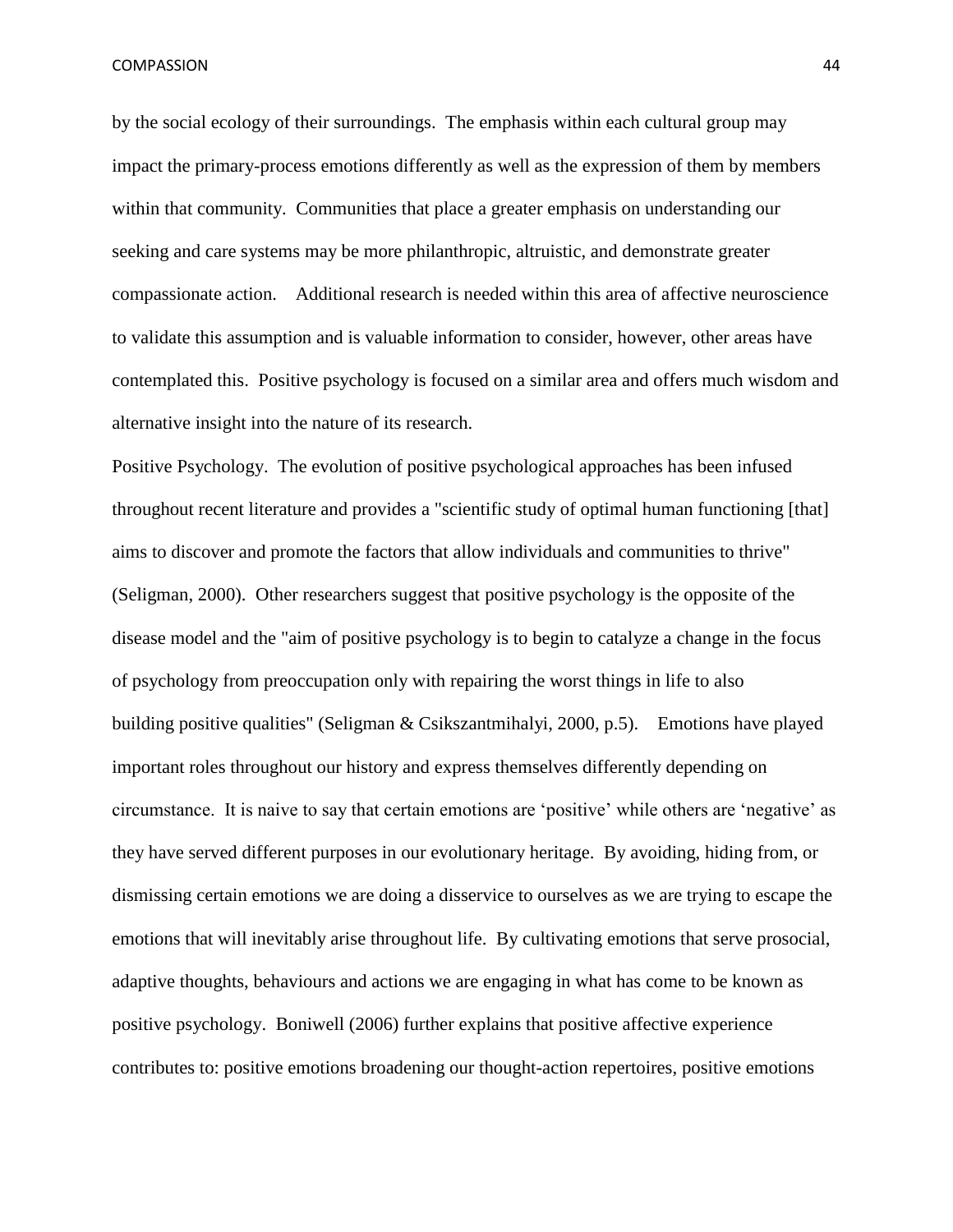undo negative emotions, positive emotions enhance resilience, positive emotions build psychological repertoire, and positive emotions can trigger an upward developmental spiral. Positive Psychology has been considered by ancient Greek philosophers like Socrates, Plato, Aristotle and has developed into consisting of 3 main components, that is the (1) subjective level, (2) individual level, and (3) group level (Hefferon & Boniwell, 2011, p.3). Each of these levels mutually influence one another and our wellbeing is often related to a complex interplay between these three. When studying our positive experiences, characteristics, and/or communities we need to consider them individually as well as collectively. How does one influence the other? What similarities or differences do they have? How might we affect change? How might we structure a compassionate program or group? Similar questions to these may be useful in a practical setting in working with others using a positive psychology framework.

The future of positive psychology has a promising future. By fostering a positive psychological attitude, focusing on what is going well, and shifting our focus from "what is wrong with you" to "what has happened to you" the opportunities for change are vast. Prominent researchers in the field "predict that positive psychology in this new century will allow psychologists to understand and build those factors that allow individuals, communities, and societies to flourish" (Seligman & Csikszentmihalyi, 2000, p. 13).

The time is now to foster tangible change using practical strategies guided by a compassion-informed approach to prevent, intervene, and respond to disasters of all kinds.

### Time for Action

The disasters of our time are growing immensely. Mental health diagnosis, alcohol or drug use, homelessness, poverty, violence, and many more challenges seriously affect communities at epidemic proportions. Statistics show that what we have been doing is not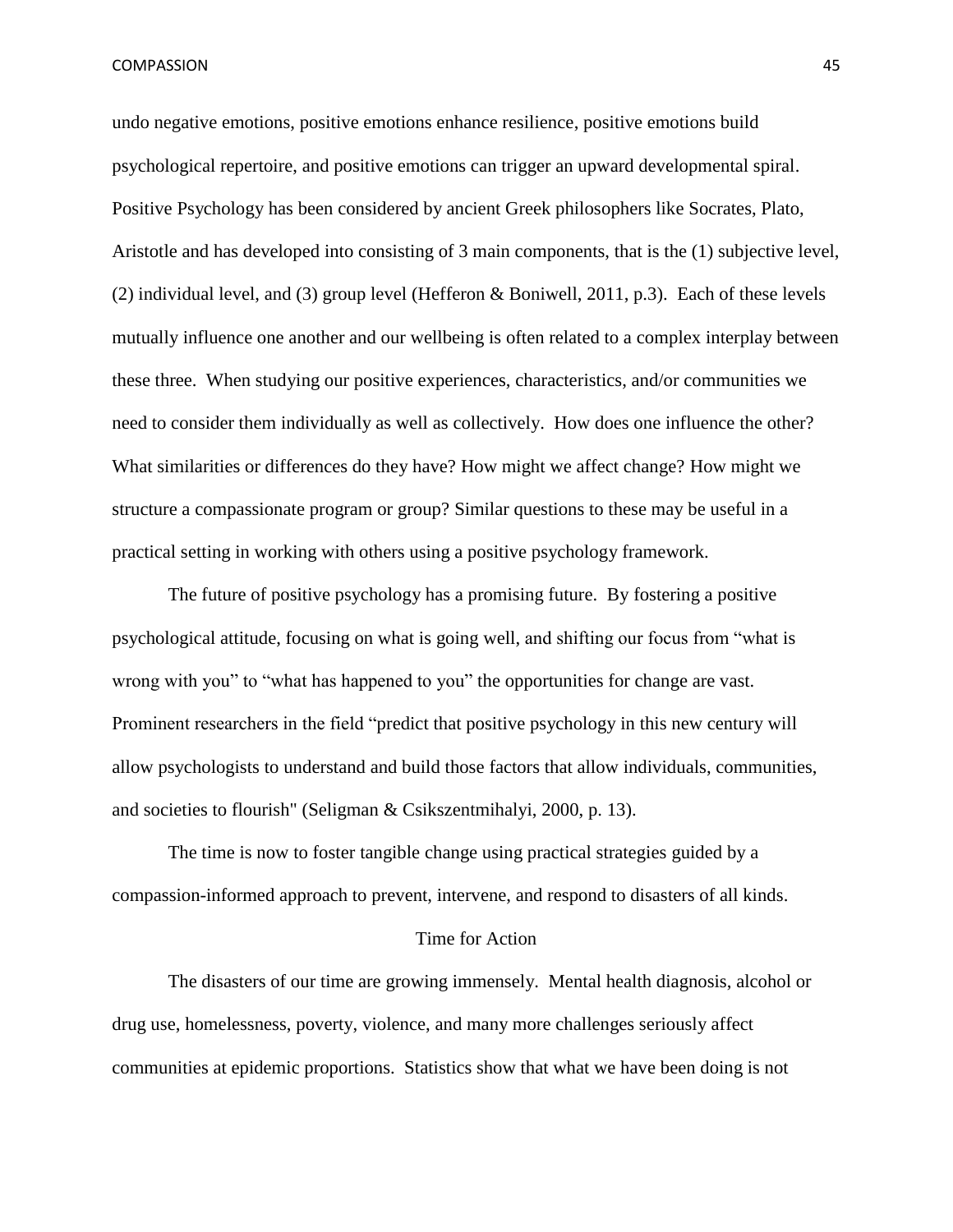working. The lack of social connectedness with one another and the artificial divisions that have been created among groups is leading to increased violence, stigma, judgement, and tension. The many facets of compassion-informed approaches provides neurobiological, neuroscientific, psychological foundations in which to tackle the momentous task of improving the collective climate of communities by the integration of compassionate action. Current or past programs throughout the world may be keenly aware of the disasters among us thus providing motivation to act on the development of programs based on compassion to reduce suffering. Below are several examples that focus on the challenges communities face and suggestions they utilized to help mitigate them.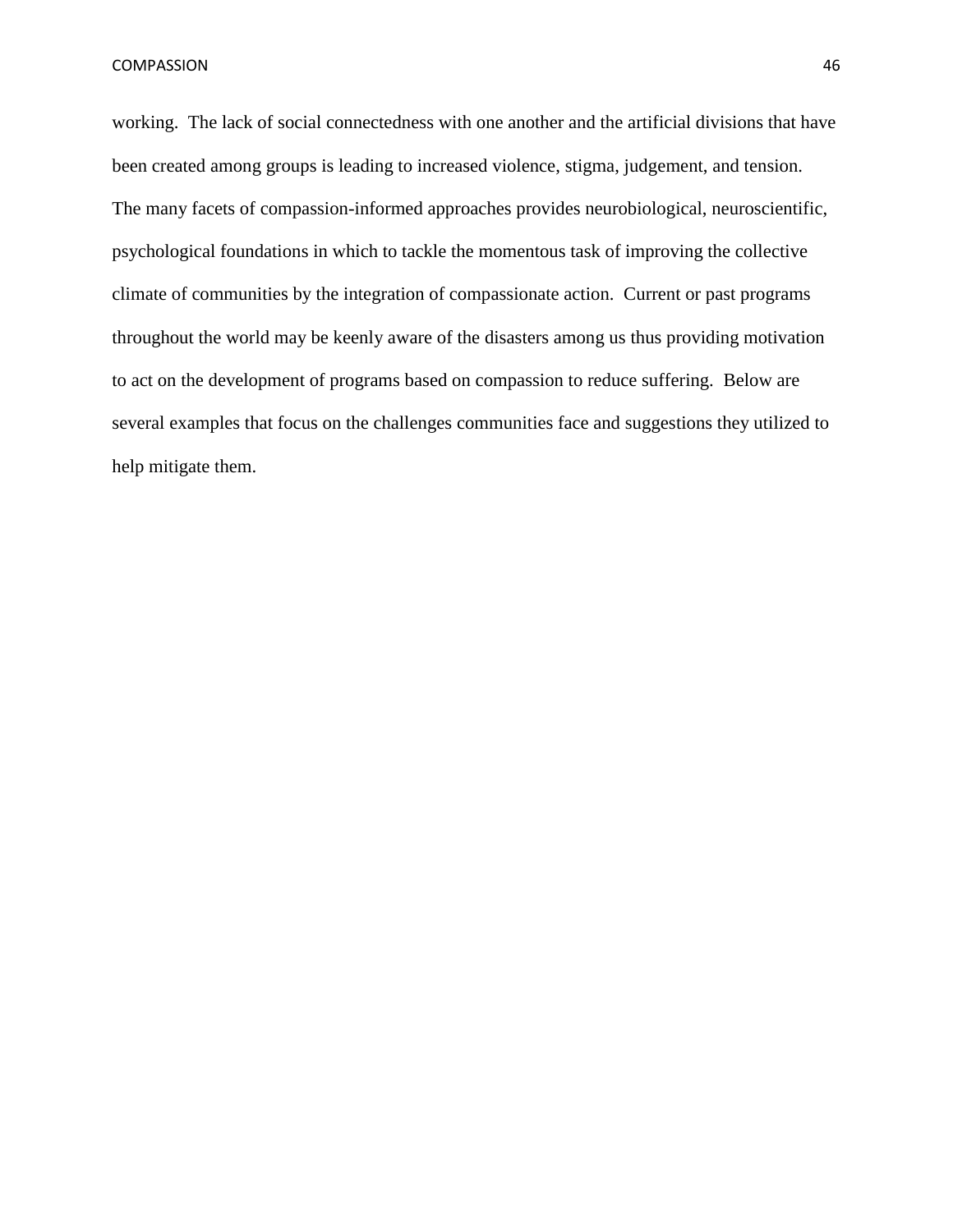#### Chapter 4: Other programs

Several strategies have been and are currently being implemented to increase compassion in a number of areas. Some of the most prominent programs and their respective philosophical underpinning are described here that provide influence to the practical strategies outlined in chapter 5. By exploring what research is finding about how compassion and community development overlap we can learn additional strategies about how to utilize a compassioninformed approach within communities.

The award-winning TEDtalk by Karen Armstrong that led to the charter for compassion created a movement of compassion throughout the world. The charter for compassion has been signed by several countries across the world fostering change within individuals, families, and their communities. The main tenets of the charter will be discussed and offer a positive direction for future discussion.

Socially Engaged Buddhism is based on the principals and practices of Buddhism with the intention of applying traditional wisdom and knowledge to areas of social, political, environmental, economic suffering and injustice. Some of the key areas described within the approach will be highlighted for future consideration.

Fostering positive growth through an Asset Based Community Development (Green, Moore & O'Brien, 2006) lens has also highlighted the natural strengths of community members in compassionately responding to whatever trials and tribulations that arise. The book discusses the importance of mobilizing assets within a community and strongly emphasizes that "almost everyone has gifts to give, contributions to make – if only they are asked and given the opportunity" to do so (p. 28). In times of disaster the intrinsic gifts that we have to share are invaluable to creating a sense of hope, encouragement and strength in community members.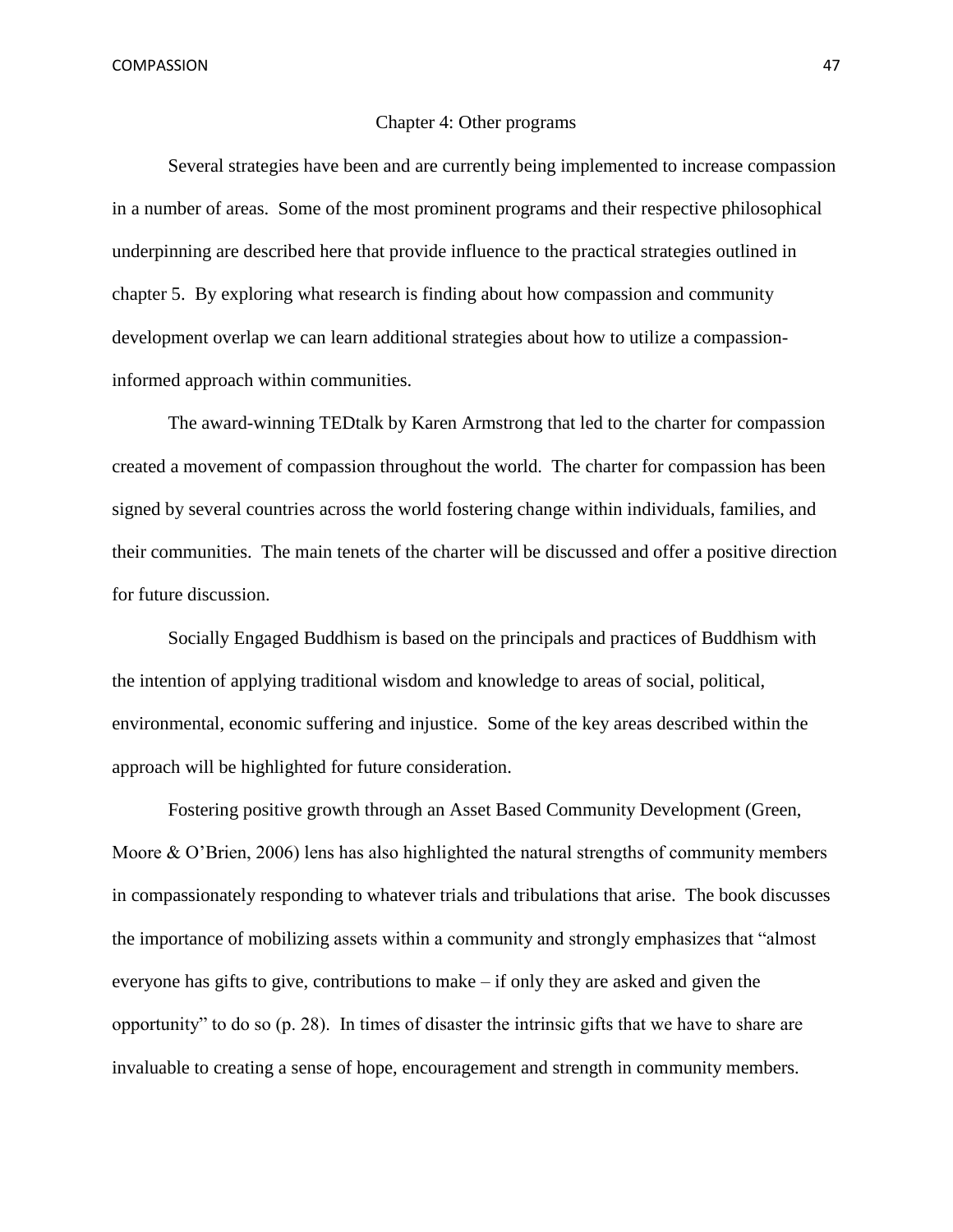Another community development approach titled *The Community Toolbox* developed by the University of Kansas Centre for Community Health and Development (2017) also provides similar albeit different community development strategies in fostering wellness in communities. The many facets of the toolbox incorporate literature from numerous disciplines and areas of interest to many communities.

The importance of traditional wisdom must not be under valued. Traditional teachings offer today's dislocated societies a way to lead to a healthier, happier, more sustainable future. Throughout North America, Africa, Australia and New Zealand many indigenous populations make a concerted effort to maintain their heritage and traditional ways of being. Literature on these North American Indigenous populations will be discussed and how traditional teachings may influence the disasters of our time.

#### Charter for Compassion

The Charter for Compassion is one of the newest developments of compassion in today's society (Charter for Compassion, 2017) and has contributed to a more compassionate world. Although the charter has grown immensely an earlier version (2009) captures the true essence of compassion,

The principle of compassion lies at the heart of all religious, ethical and spiritual traditions, calling us always to treat all others as we wish to be treated ourselves. Compassion impels us to work tirelessly to alleviate the suffering of our fellow creatures, to dethrone ourselves from the centre of our world and put another there, and to honour the inviolable sanctity of every single human being, treating everybody, without exception, with absolute justice, equity and respect.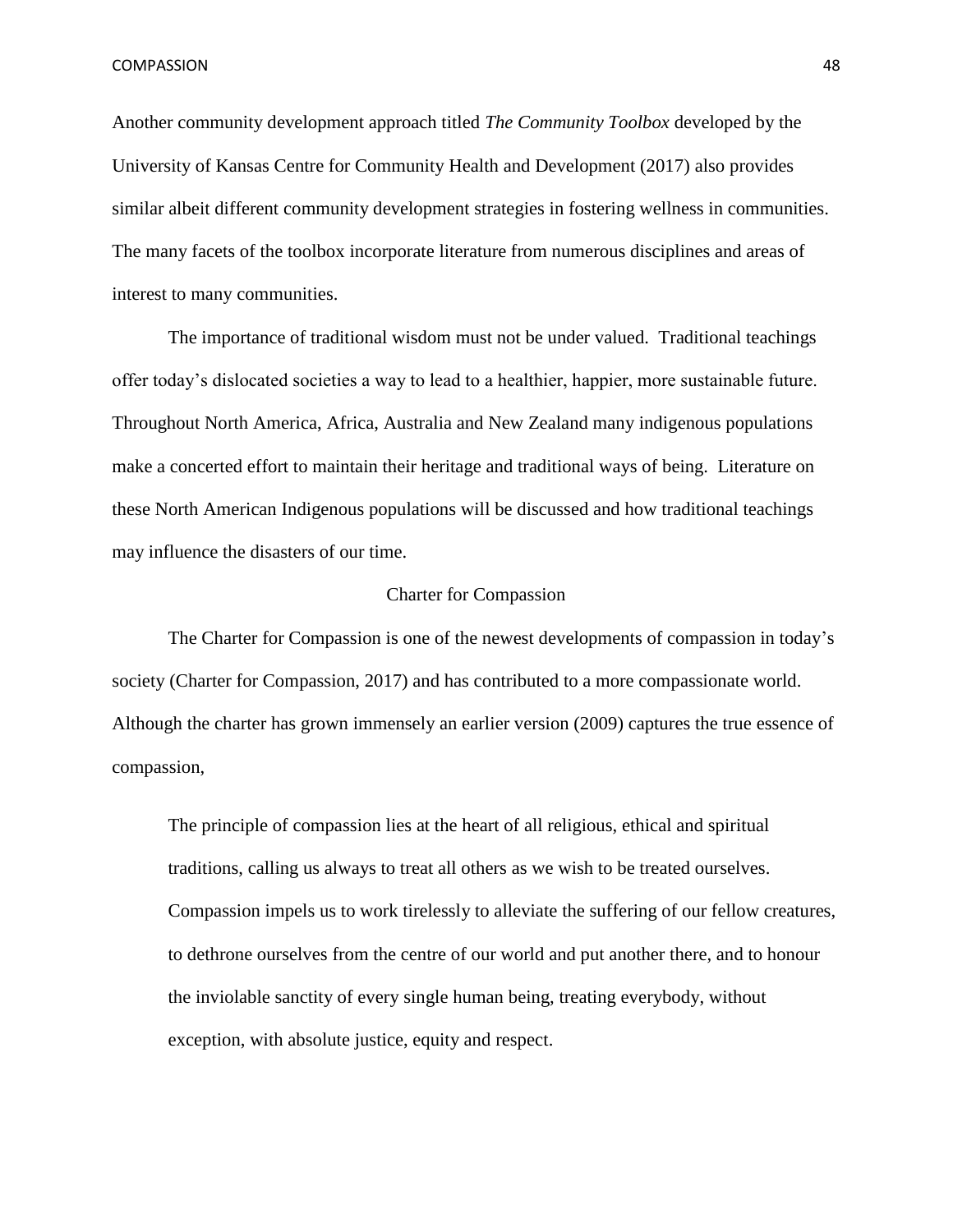It is also necessary in both public and private life to refrain consistently and empathically from inflicting pain. To act or speak violently out of spite, chauvinism, or self-interest, to impoverish, exploit or deny basic rights to anybody, and to incite hatred by denigrating others—even our enemies—is a denial of our common humanity. We acknowledge that we have failed to live compassionately and that some have even increased the sum of human misery in the name of religion.

We therefore call upon all men and women  $\sim$  to restore compassion to the centre of morality and religion  $\sim$  to return to the ancient principle that any interpretation of scripture that breeds violence, hatred or disdain is illegitimate ~to ensure that youth are given accurate and respectful information about other traditions, religions and cultures  $\sim$ to encourage a positive appreciation of cultural and religious diversity  $\sim$  to cultivate an informed empathy with the suffering of all human beings—even those regarded as enemies.

We urgently need to make compassion a clear, luminous and dynamic force in our polarized world. Rooted in a principled determination to transcend selfishness, compassion can break down political, dogmatic, ideological and religious boundaries. Born of our deep interdependence, compassion is essential to human relationships and to a fulfilled humanity. It is the path to enlightenment, and indispensible to the creation of a just economy and a peaceful global community.

It is clearly laid out here the value of compassion and the necessity to integrate compassionate action now into all levels of our globalized world. Additional resources on compassion are found throughout the charter for compassion (2017) website and you will find: the infamous TEDtalk by Karen Armstrong, recent annual reports, information related to the charter, global goals of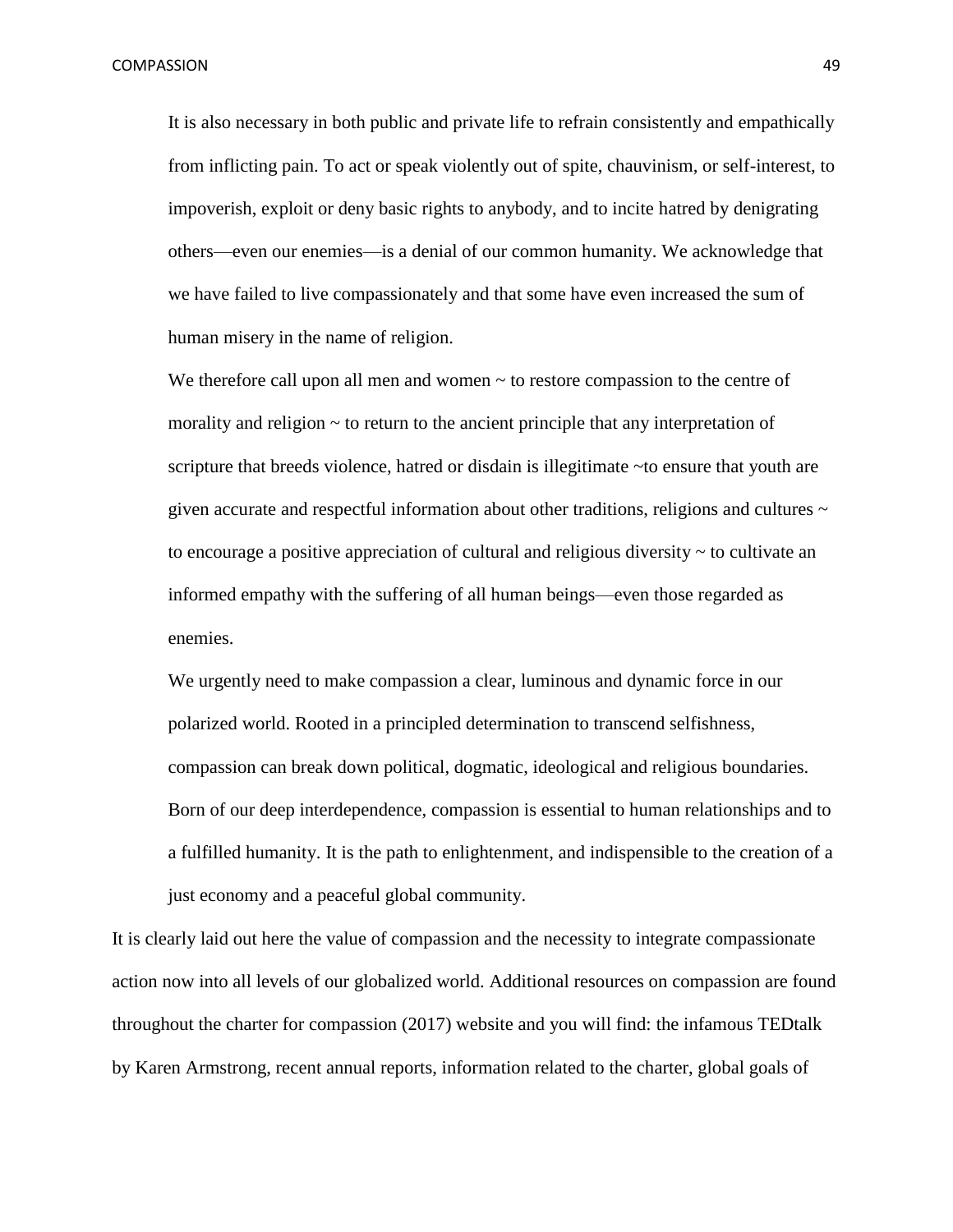compassion, partners, information about how to obtain a compassionate city designation, and much more. The website serves as a solid foundation to come back to at any time when we need a compassionate boost along with reading one of her books that offers a roadmap for increasing compassion in communities.

After her TEDtalk, Armstrong (2015) also wrote a facilitator's manual titled, *Twelve Steps to a Compassionate Life,* which provides a comprehensive explanation of each step along with stories and cartoons for discussion. The steps are as follows: (1) Learn about compassion, (2) Look at your own world, (3) Compassion for self, (4) Empathy, (5) Mindfulness, (6) Action, (7) How little we know, (8) How should we speak to one another? (9) Concern for everybody, (10) Acquire knowledge, (11) Recognition, and (12) Love your enemies. The facilitator's manual has been used as a 12-step group, at retreats, weekend workshops, ad-hoc meetings and serves as a useful heuristic when working with others. Exploration of each area identified here has the potential to cultivate great changes to the suffering that so many of us have become familiar with. The steps offered within this manual are useful considerations of developing community capacity in becoming healthier, friendlier, and more connected. Another compassionate method of practice that is lesser known, yet offers much guidance and wisdom is based on the Buddhist Tradition and is changing lives.

# Socially Engaged Buddhism

Strategies for compassionate non-violent action to address complex issues are inherent within the philosophy of Socially Engaged Buddhism by the wisdom of the four noble truths and the eight-fold path (Abel, Bahta, Barnard, Diaz, Hamrick, Jones, McDougal, Orellana, Reilly, Tarantino, & Tibbals, 2012). The Buddhist belief system encompasses the four noble truths and serves as a template for those practicing Socially Engaged Buddhism. The Four noble Truths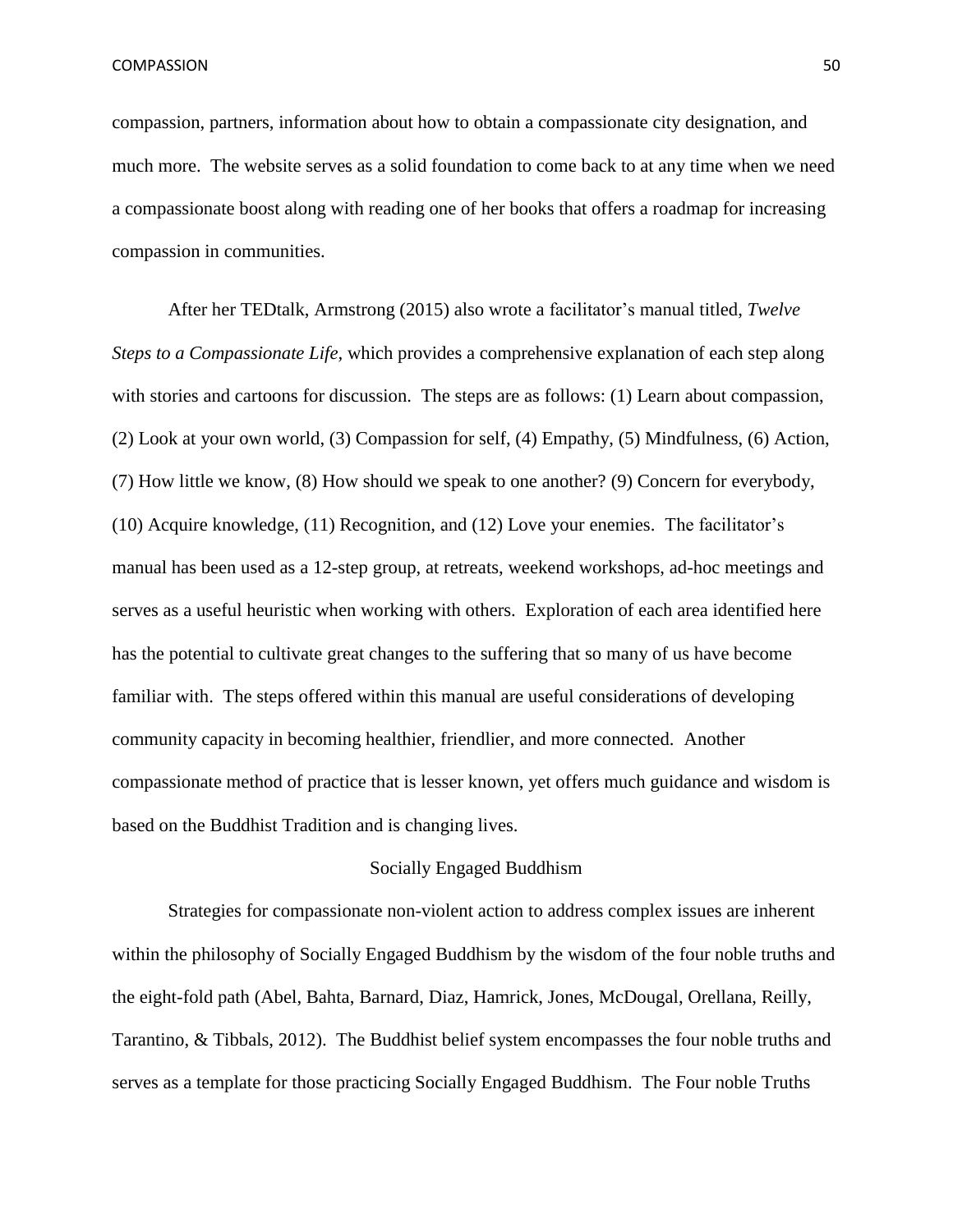consist of: (1) suffering is inevitable, (2) we suffer because we cling, (3) the remedy for reducing suffering is eliminating clinging and attaching (4) an eightfold path can aid with this process (Moffitt, 2008). The Eightfold path consists of: right view, right intention, right speech, right action, right livelihood, right effort, right mindfulness, and right concentration (Hanson, 2006) and is complementary to the four noble truths in an effort to help all sentient beings achieve enlightenment. Mills (2005) writes that "the basic ethical structure of Engaged Buddhism can be summarized as an effort to put Buddhist concepts such as interdependence, loving-kindness, and compassion into action in social and/or political spheres" (p. 1). Others have defined it as "the process of creating peace and understanding on a global level through the relief of suffering by utilizing compassion to create" (Abel, Bahta, Barnard, Diaz, Hamrick, Jones, McDougal, Orellana, Reilly, Tarantino, & Tibbals, 2012). Throughout the article *A Field Guide to Socially Engaged Buddhism* the authors allude to the core of engaged Buddhism being understanding the four noble truths, eightfold path, and putting them into action. As Alexander (2008) highlighted in his book *The Globalization of Addiction* we are self-interested, competitive and less socially integrated which is leading to many social, political, and worldly health problems. Indeed, integrating interdependence, loving-kindness, and compassion into social and political spheres has the potential to make great changes and help us become more psychosocially integrated.

Asset Based Community Development / Community Toolbox

Community development initiatives have the potential to make great changes. The book Asset Based Community Development: When People Care Enough to Act provides examples and practical strategies about fostering positive community development. The book begins by discussing community partnerships, finding and mobilizing assets within a community, leading to considering what people care about enough to act. The authors suggest that people and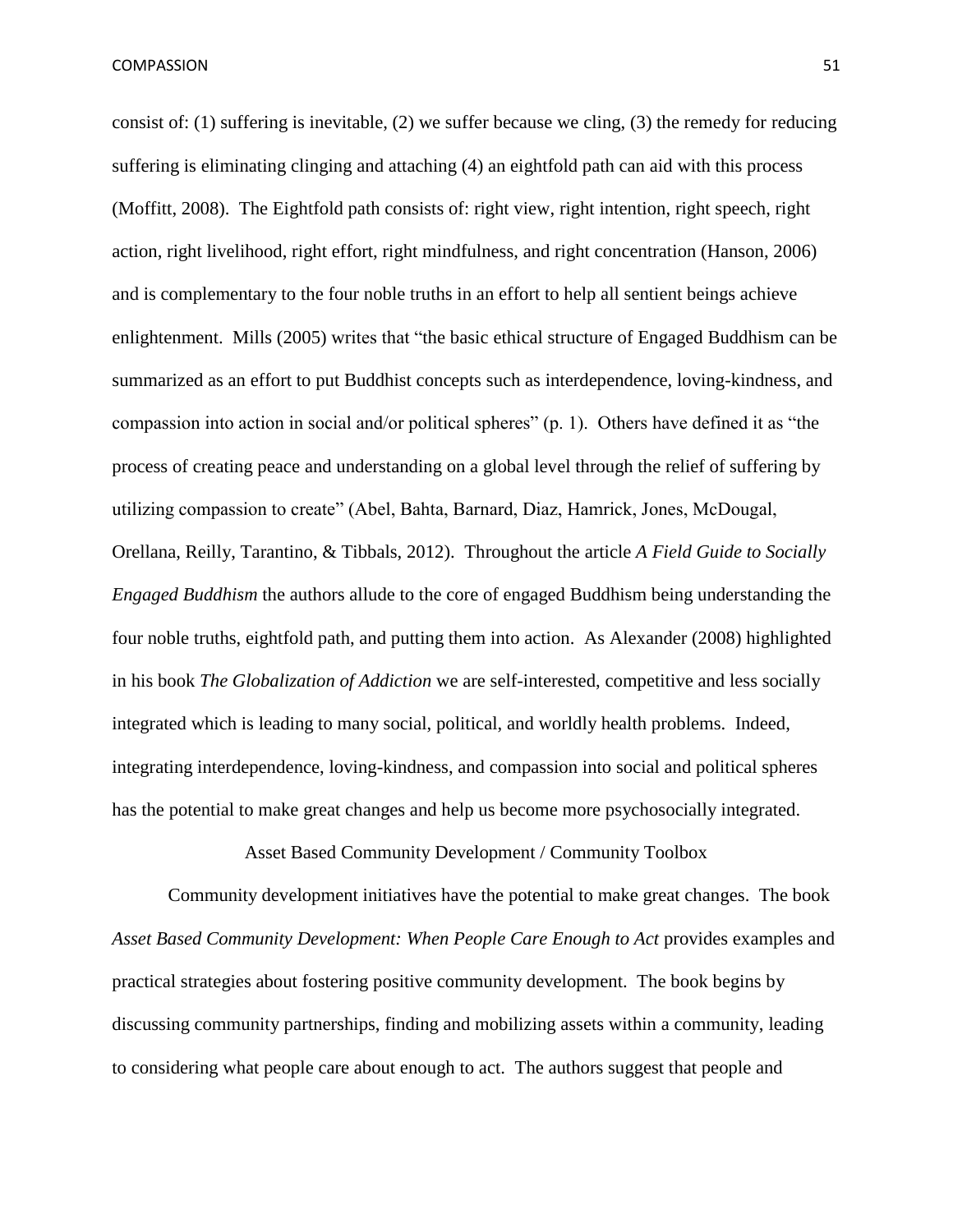programs are necessary for a strong community, includes strategies in organizing partnerships, effective use of resources, and "acts on the conviction that there is no one we don't need" (p.127). The importance of these strategies and community development initiatives in general has proven effective in numerous capacities. When these kinds of initiatives combined with the healing powers of compassion are united the potential to make great change is among us. Additional community development strategies are inherent throughout a development out of the University of Kansas called the Community Toolbox.

The Community Toolbox (2017) also provides us with information on a plethora of areas, however, one particular area is focused on building compassionate communities. The utilization of a four phase's model is suggested from this framework, these include: (1) Discover and assess, (2) Focus and commit, (3) Build and launch, and (4) Evaluate and sustain. The website provides a comprehensive outline of each area and provides steps within each phase. Throughout this toolbox are historical accounts of effective practice, however, it is vitally important to highlight traditional wisdom from some of our first peoples.

### Importance of Traditional Wisdom

The indigenous populations throughout the world have experienced some of the worst disasters known to man despite their inclusive, interconnected, compassionate ways of being. Traditional Indigenous populations throughout the world exude the very essence of compassionate actions for the benefit of individuals, families and communities. It is beyond the scope of this thesis to expand on the individual histories and atrocities that the traditional indigenous populations within countries such as Africa, New Zealand, Australia, among other countries have experienced, however, their traditional teachings are infused with compassionate wisdom that has benefits within our contemporary society.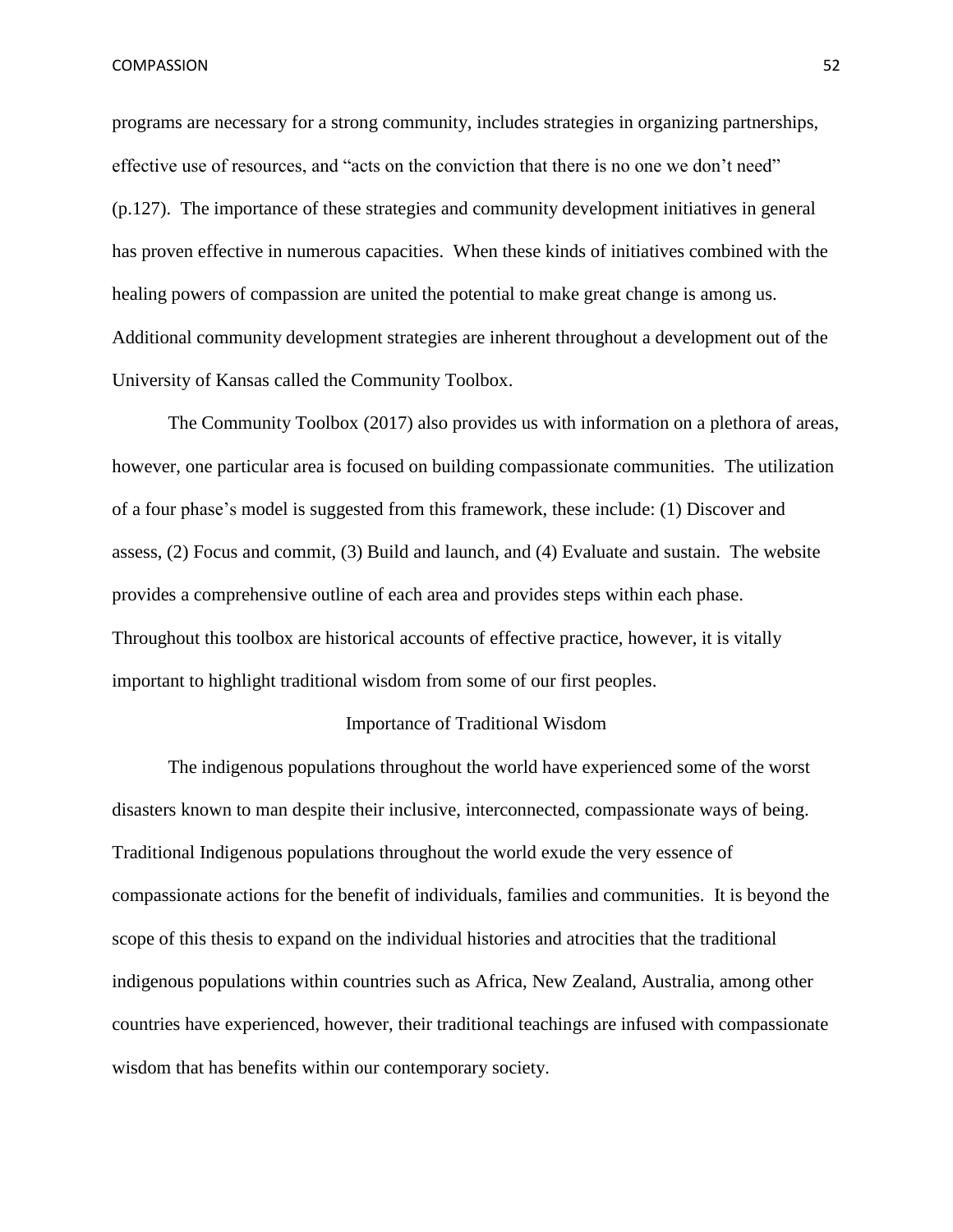It is also critically important to highlight at this point that each community and culture varies dramatically and great care needs to be taken to not generalize the research described below to all populations within the same country, territory, or settlement. Below is a exploration of North American Aboriginal Peoples, their cultural values, and how compassion is interwoven throughout their belief structure.

Traditional Aboriginal Peoples are pioneers in the field of social connectedness, family unity, building community capacity and compassionate action for the greater good of the entire community. A program being implemented in British Columbia, Canada titled *The Community is the Medicine* (Thira, 2016) focuses on reducing suicide rates in Aboriginal youth. The program has potential to reinvigorate some of the traditional cultural values, such as compassion and interconnectedness inherent within ones community. Although there are many other warriors who have faced the demons of disaster, the Indigenous population has been severely dislocated yet many maintain a spiritual, holistic attitude followed by compassion and respect for all things. Traditional Aboriginal Communities emphasize the importance of culture, interconnectedness, and sharing the teachings through an oral tradition (First Peoples: A Guide For Newcomers, 2013). Each of these components incorporates families, their communities and seems to serve as a foundation for holistic wellbeing. The spiritual teachings vary from community to community yet are reminiscent of the seven sacred/ seven grandfathers teachings (Ontario Native Literary Coalition, 2010), that is, the importance of respect, wisdom, love, bravery, humility, honesty, and truth (p.4). Inherent within these teachings is the ongoing, regular practice of compassion for self, compassion for family, and compassion for all members of ones community.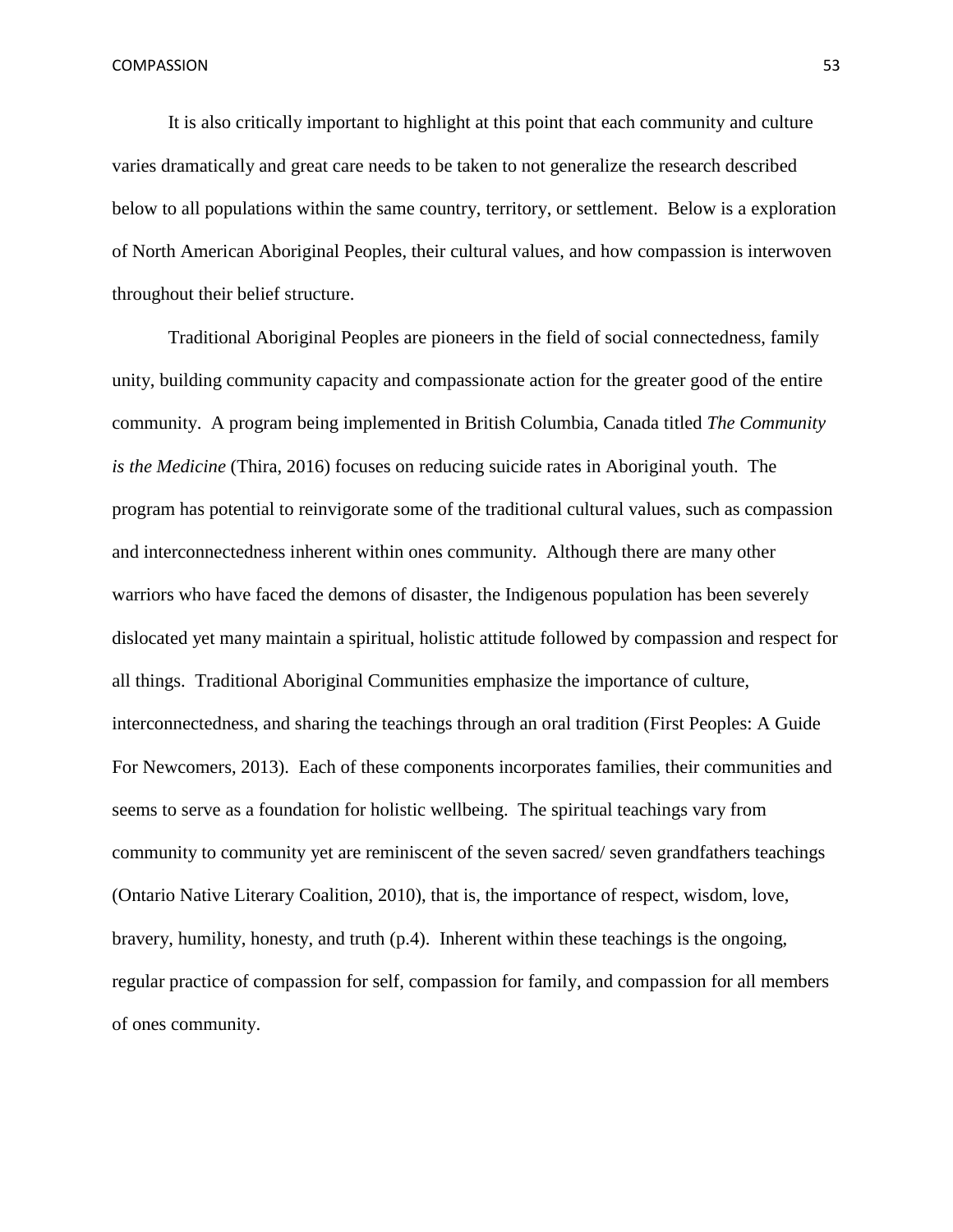The previous paragraphs described are inclusive, connected and suggest compassion to be an important consideration. The struggles we are currently facing in communities have much to learn from the principals and practices of these teachings. Although communities experience numerous challenges, violence is one that is becoming more pronounced throughout this world. Let us follow the traditional wisdom of the Dalai Lama when he declares that "non-violence is compassion in action" (Gyatzo, 2005). Indeed practical applications and implementation after methodical, comprehensive research is needed.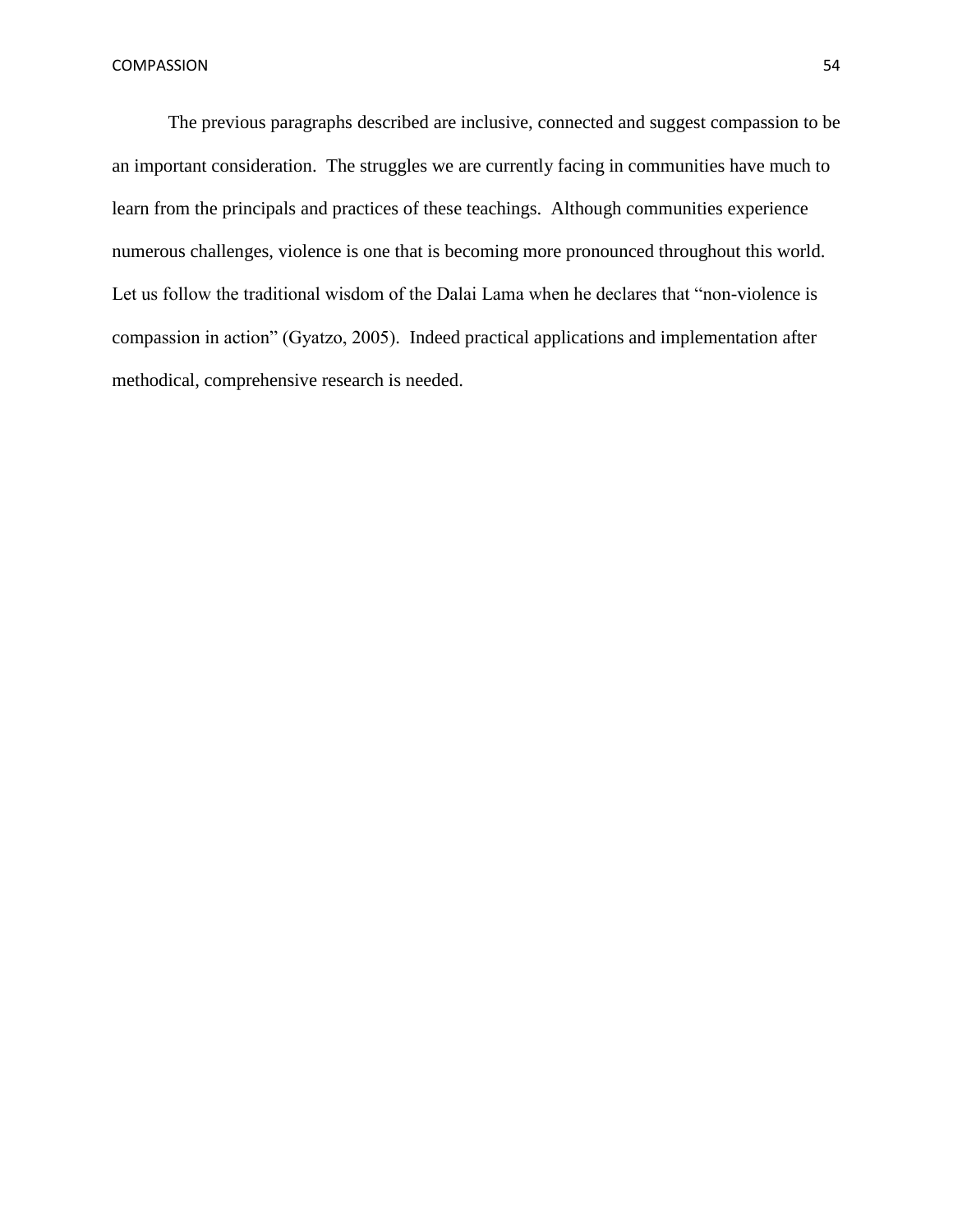#### Chapter 5: Practical Applications

You may see the benefit of a compassion-informed approach, however, you also may be asking yourself 'What do I do on Monday morning?' This chapter is designed to provide an overview of practical strategies across a wide continuum of services from the individual counsellor to the community development worker. It may be evident throughout the first 4 chapters that my personal investment lies with compassion combined with community development initiatives across a wide range of concerns, however, working with individuals as well as families is often the birthplace of such initiatives. Therefore, exploration of compassioninformed approaches within the individual and family realm is a worthwhile endeavour to creating lasting change. Some of the key elements of practical applications are described below, however, foundational components need to be first be highlighted.

My interpretation of a compassion-informed approach endorses the belief system of the interrelationship of all things and to consider how a change in one area effects a change in another. Four interrelated, essential aspects of such an approach takes vast amounts of courage and may include: (1) highlighting intuitive, internal gifts, (2) respecting and honouring all family units, (3) acknowledge and be curious about diversity, and (4) we must know the value of compassion. Much of a compassion-informed approach is recognizing existing philosophical orientations, approaches, and therapy styles from reputable schools of thought.

### Overview of Therapy Models

The human services profession is inundated with therapy models that each have their place in working with people who are suffering. Many philosophical orientations and therapy practises offer useful information among some combination of cognition, behaviour, emotion or other pertinent areas. Although there are inherent benefits within each therapy model, listed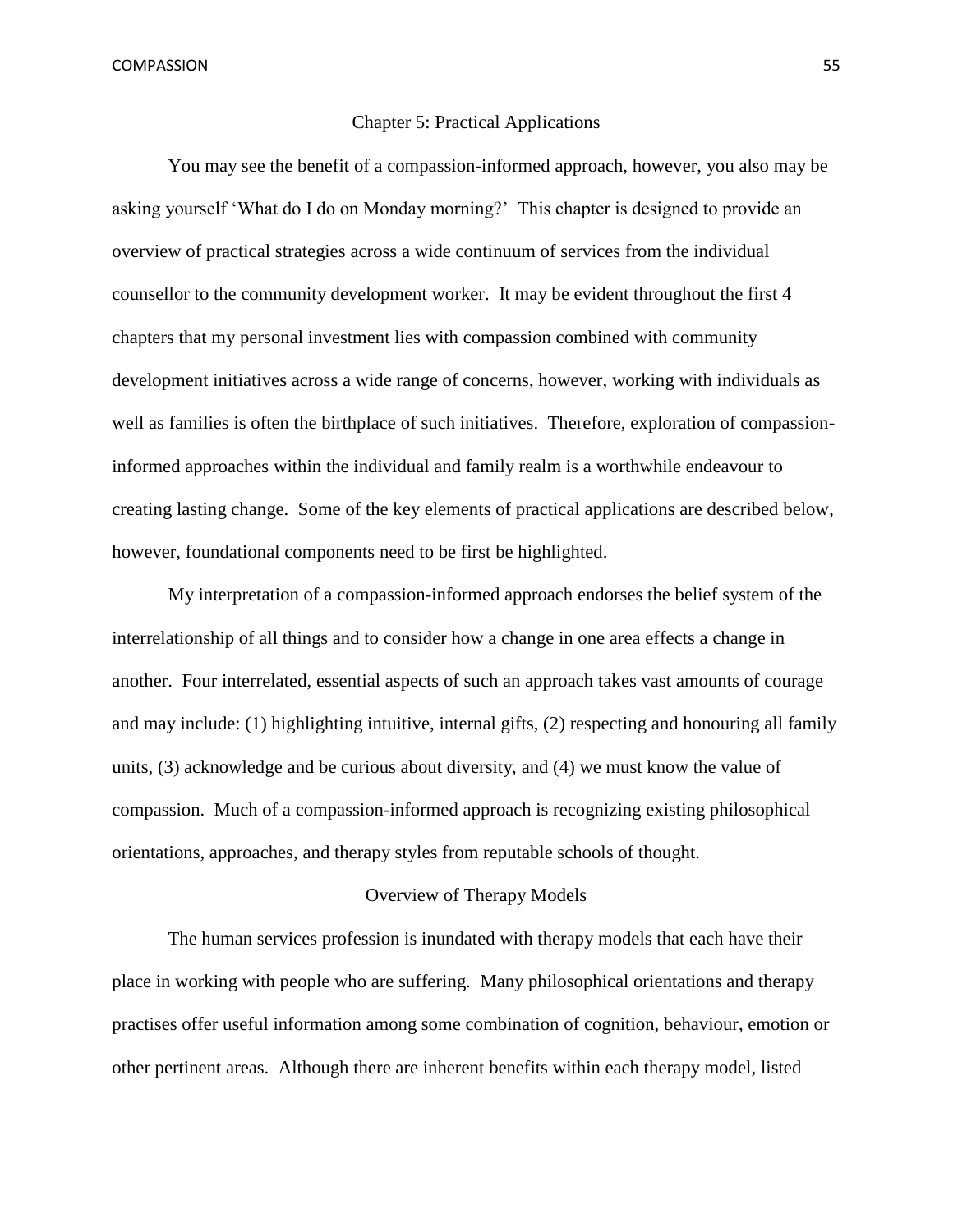below are brief descriptions of family oriented and systemic methodologies most compatible with a compassion-informed approach.

# Humanistic

The field of psychotherapy and the human services profession was revolutionized by the work of Carl Rogers. The therapeutic alliance is at the cornerstone of his approach and through his genuine, heartfelt approach transformation is made possible. Additional components of Roger's humanistic approach include: genuineness, empathy, and unconditional positive regard (Eager, 2010) that serve as a foundation for strengthening the therapeutic alliance. A key ingredient in effective psychotherapy is the relationship and is found to be even more important than theory (Miller, Hubble, Duncan, 1996). Therefore, therapists can choose whatever theory or approach that appeal to them, yet being mindful of the value and importance of building a positive working alliance. Inherent throughout the humanistic approaches is the attribute of compassion that has the potential to make positive changes.

# Systemic

Gregory Bateson pioneer of systemic theory who fostered great change in family therapy with a development called the Bateson Project. Bateson, Jackson, Haley, & Weakland (1956) produced this project and it was named *Towards a Theory of Schizophrenia.* The paper suggested that contradictions in communication and interactions between family members may predispose other members to schizophrenia (Bateson, Jackson, Haley, & Weakland, 1956, p 3-4). The contradictions or 'double binds' experienced is a common cause of suffering for individuals and the trajectory has the potential to be changed by the presence of compassion. By infusing compassion into the existing system we are creating a newly developed system capable of positives changes.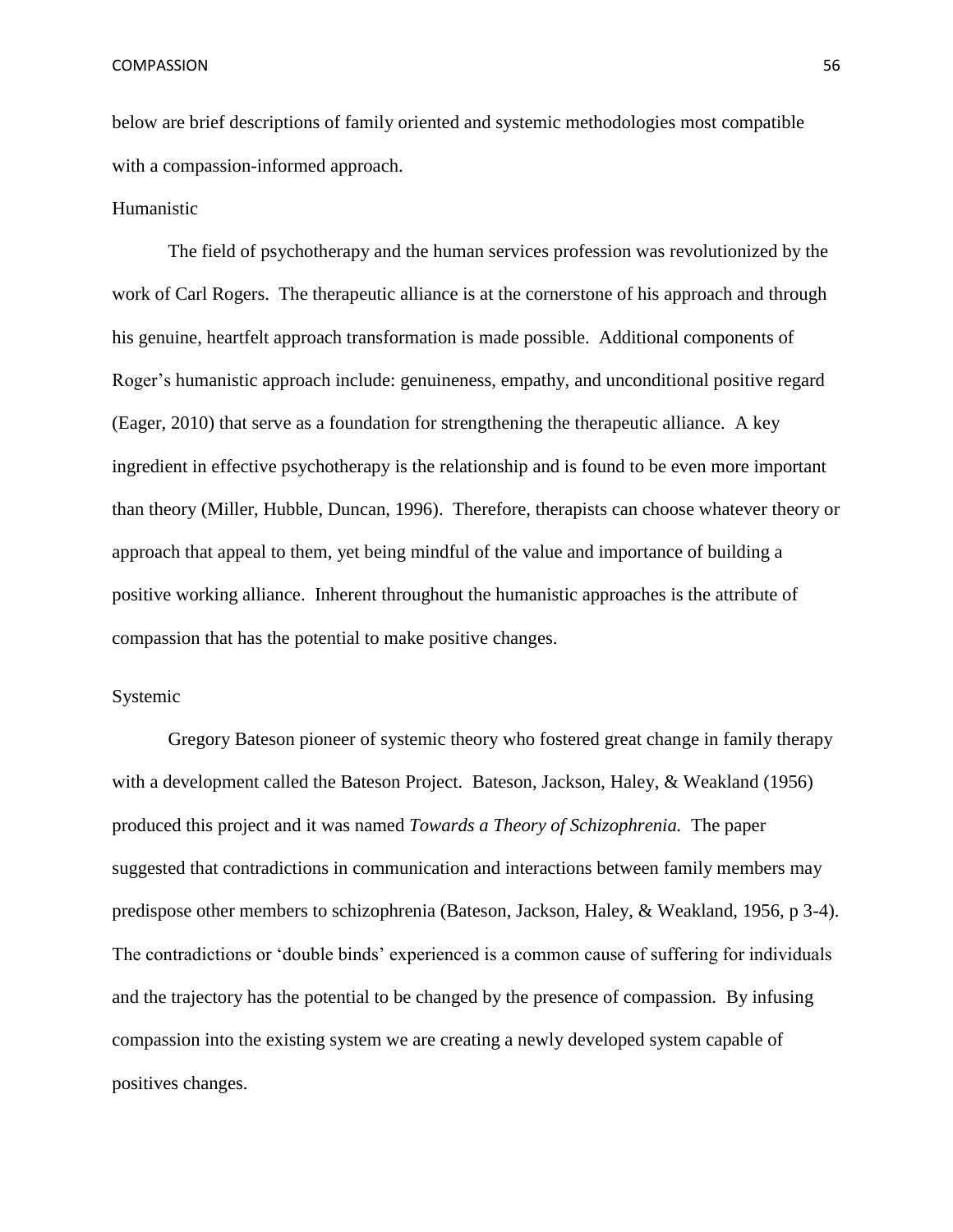## Social Learning Theory

Albert Bandura is recognized for his work in social learning theory (Grusec, 1992). The basic premise of the theory includes: observational learning, self-regulation, self-efficacy, and reciprocal determinism (pg. 781-783). Throughout the article it suggests that our thoughts, feelings, and behaviours can be altered by the interrelationship between the individual, the environment, and their behaviour. Compassion can be contagious and create a ripple effect leading to social learning of compassion, altruism and benevolent action towards others. Networking

We are all connected through networks. The family system, ones culture, belief system, experiences, among several other are ways in which we are connected. By tapping into our compassionate networks we create conditions for positive change. One networking approach "explores and develops a theory for the relationship between network characteristics and notions of psychosocial adaptation" (Todd, 1980, p. 1). The theory has four foundational components, these include: (1) Mapping social support networks, (2) Conducting informal peer discussions about networks and support, (3) Introducing the network structure into the dialogue about support and coping, and (4) discussing implications for individual and collective action to encourage positive dialogue between the participants and their networks. Compassionate networks are inherent throughout this approach and offer a useful framework to consider for community development initiatives. The networking philosophy utilizes its available resources, such as the compassionate wisdom within us, to foster positive change with the support of the four components defined above.

### Collaborative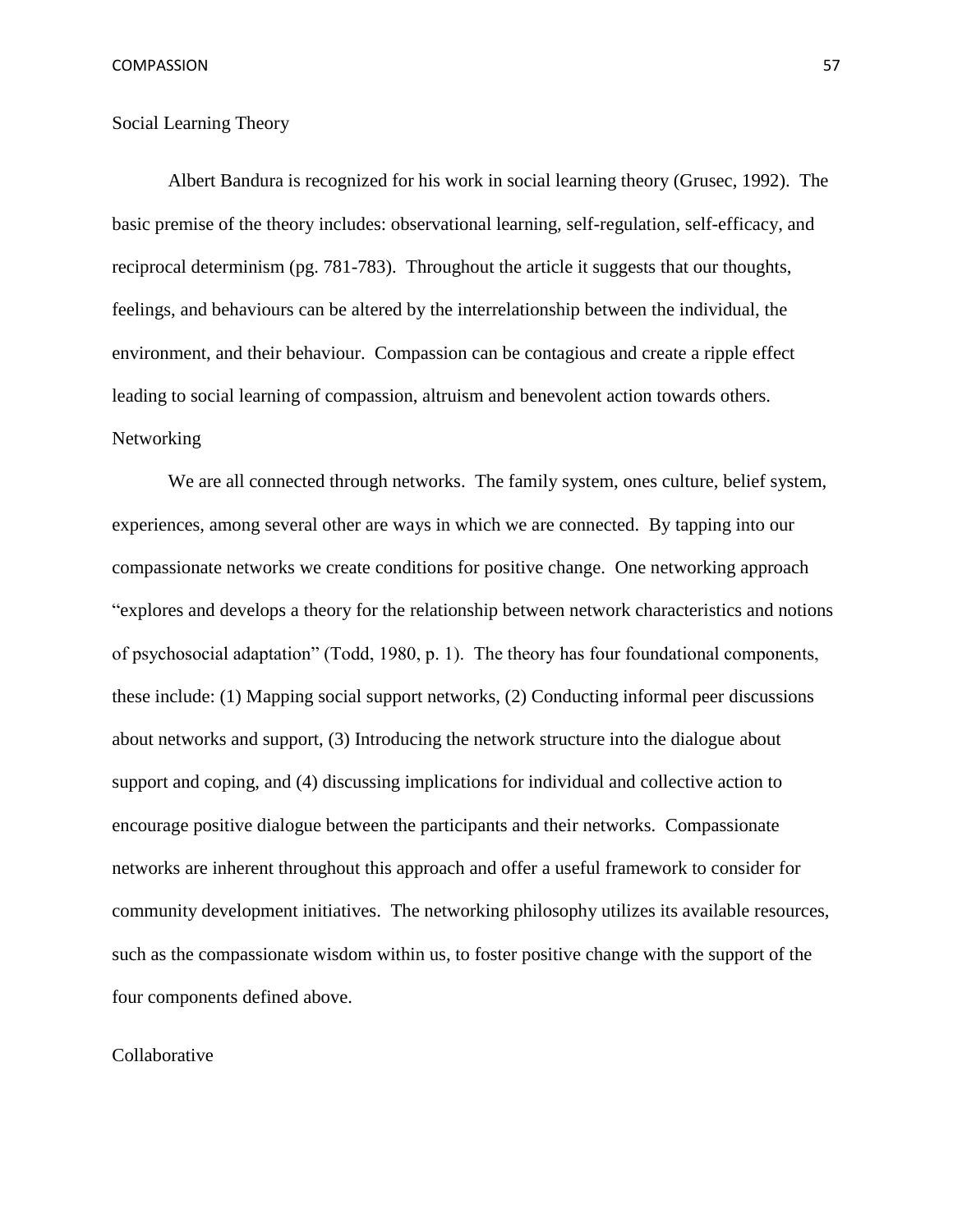Collaborative practices have a significant history that has influenced the principals and practises of several areas. Collaborative therapy with families is primarily recognized by Harlene Anderson and Harry Goolishan and can be defined as a "therapeutic approach grounded in postmodern-social constructionist perspective of knowledge" (Gehart, Tarragona, & Bava, 2007, p. 367). This perspective suggests that language and collaboration are necessary when engaging in a therapeutic relationship. The therapist and client mutually engage in a conversational partnership and inquire together about the nature of the discomfort, problem, or challenge within the individual, family, or community. Co-construction of relationships with a compassionate attitude often creates greater potentials of collaboration is part of a larger framework of knowledge, often referred to as a community. Collaboration within this community often can be informed by certain questions and assumptions.

# Circular Questions and Assumptions

Contributions to family systems work via the use of circular questions and assumptions are attributed to Canadian psychiatrist Karl Tomm (Strong, Sutherland, Couture, Godard, & Hope, 2008). Circular questions guide the family and/or community to find alternatives to relational patterns that were not previously considered and/or forgotten. The utilization of circular questions helps bring awareness to individuals within the family system, relationships within that system, and how their verbal and non-verbal actions influence these interactions. A compassionate attitude by the therapist when considering circular questions has the potential to create an atmosphere of care, respect and assumption that the family is inherently compassionate. For example, often times a counsellors role is being mindfully aware of "how the content or manner of what counsellors say and do elicit responses in kind (or not) from clients" (Thom, 2008, p. 188). We have the great potential to foster change when approaching clients from this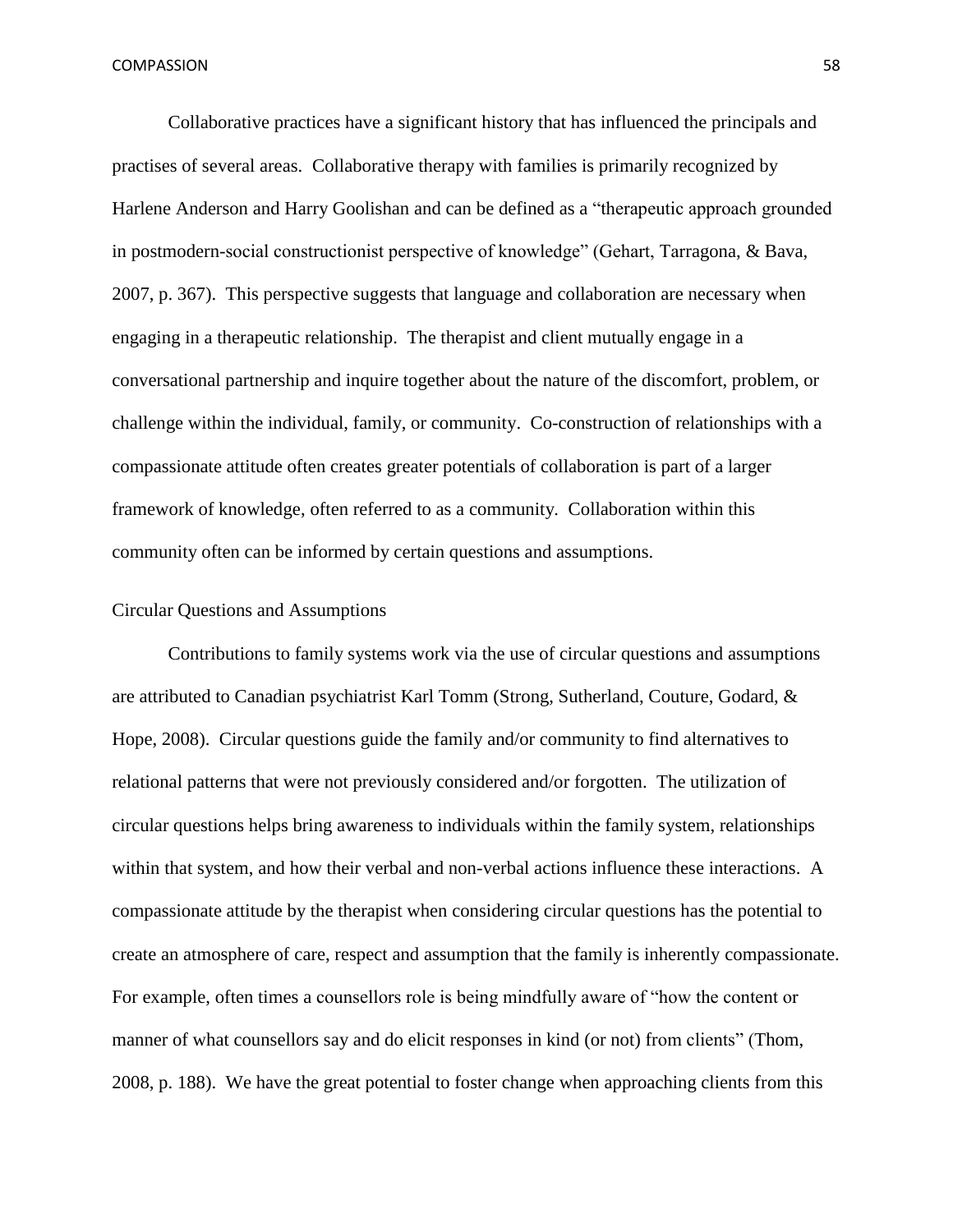compassionate place. This type of approach interrelates with historical family therapy practices such as those practiced by Lynn Hoffman.

# Family Therapy

Lynn Hoffman (1981) in her book, *Foundations of Family Therapy: A Conceptual Framework for Systems Change* influenced the family therapy movement by encouraging others to consider that "it is not that the system causes the symptom, but rather that the symptom causes the system" (Gibney, 2006, p. 51). When systems are understood this way "the attitude of the therapist and, depending on what position is taken, that prevailing attitude can either alienate the family or promote therapeutic co-operation" (Gibney, 2006, p. 51). By considering the symptoms or problems inherent within communities system are often created in an effort to solve the issue. Often times what is done to solve the issue exacerbates the issue, as is the case with 'the Indian problem' of First Nations peoples in Canada (Kinman, personal communications, Nov 25, 2017). All of us have compassion within us and this recognition would be valuable to the structures that serve these troubled populations. Providing time and space for people to utilize their compassion for others may aid in decreasing the symptoms, increase connection, and decrease stigma. Conversations regarding this occur in many forms, however, reflecting teams revolutionized the human services profession and is another way to engage in positive change.

## Reflecting Teams

Reflecting teams offer a unique way of interaction. A reflecting team is having people observe the interaction between the client(s) and therapist, then provide an opportunity for the client/therapist to listen to the reflecting team's discussions. Throughout Tom Anderson's article *The Reflecting Team: Dialogue and Meta-Dialogue in Clinical Work* (1987) he outlines the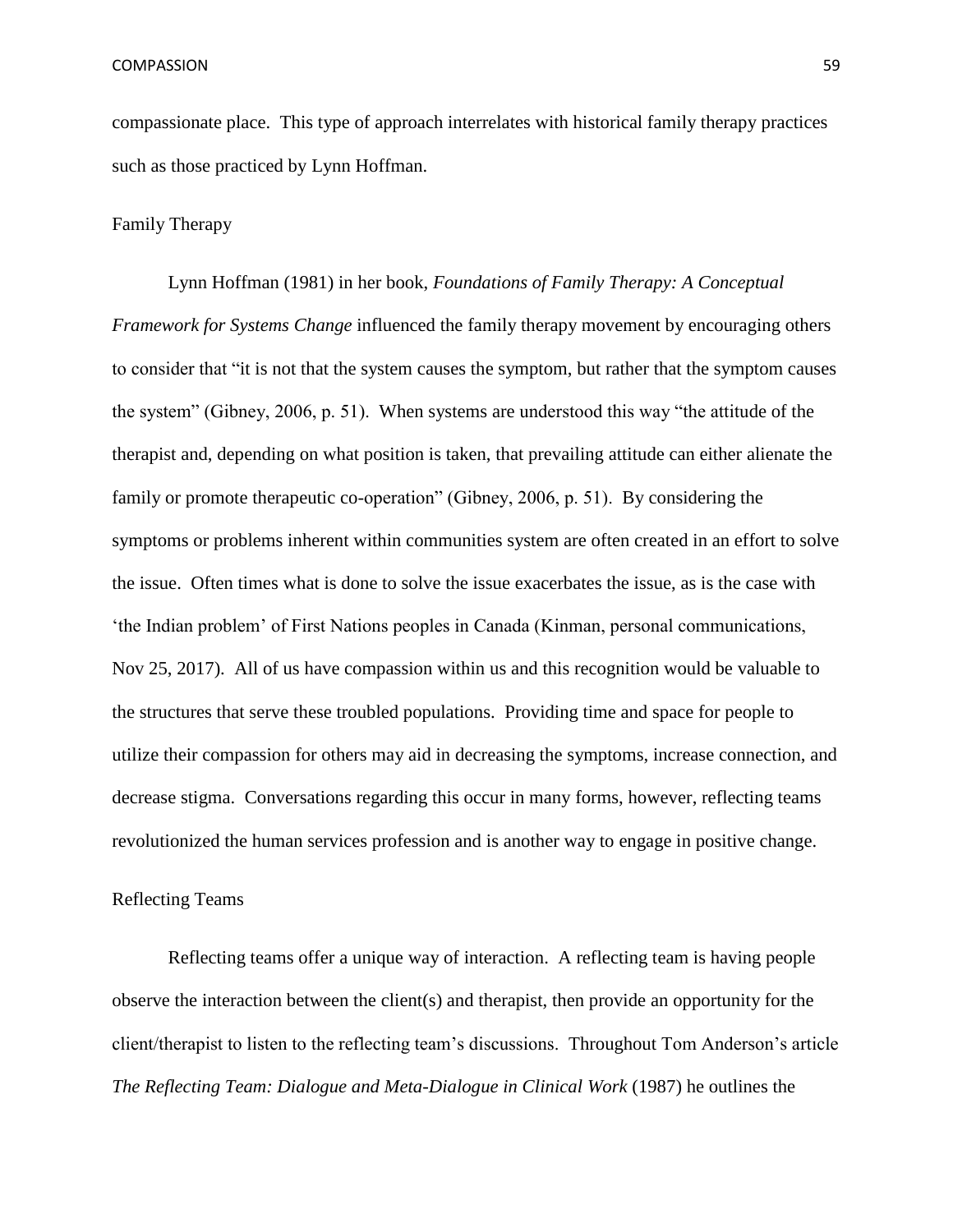history, working guidelines, team reflection, and the effects of the reflecting team as well as provides two case examples of reflecting teams at work. By finding alternatives ways of communicating and engaging in collaboration with others we are broadening our ways in which we work with others. When the therapist comes from a compassion-informed approach they may consider what role compassion plays within the client's life, how our social-political context of compassion influences their thoughts, feelings, and behaviour, as well as what they have learned about compassion from their family of origin.

### Open Dialogue

Open Dialogue developed by Jaakko Seikkula in 1984 is specific to working with first episode psychosis with patients in a hospital setting (Olson, Seikkula, Ziedonis, 2014). Their collaborative model operates on seven key principals (1) Immediate help, (2) Social network perspective, (3) Flexibility and mobility, (4) Responsibility, (5) Psychological continuity, (6) Tolerance of uncertainty, and (7) Dialogue & polyphony (Olson, Seikkula, Ziedonis, 2014, p. 3). The key principals described here have compassionate undertones in making a patients experience as comfortable as possible. By cultivating a compassionate attitude we are creating an atmosphere of hope and opportunity for the clients in which we work.

The systemic and family systems orientations described here help with cultivating a framework specifically focused on clients best interests. A compassion-informed therapist utilizes their compassionate wisdom combined with reputable existing therapies to provide a new and innovative way to strengthen their practice, improve treatment outcomes, and contribute to healthier, more compassionate communities. Despite the vast amounts of literature on family and systemic therapy models, a therapist is given the opportunity to consider an orientation that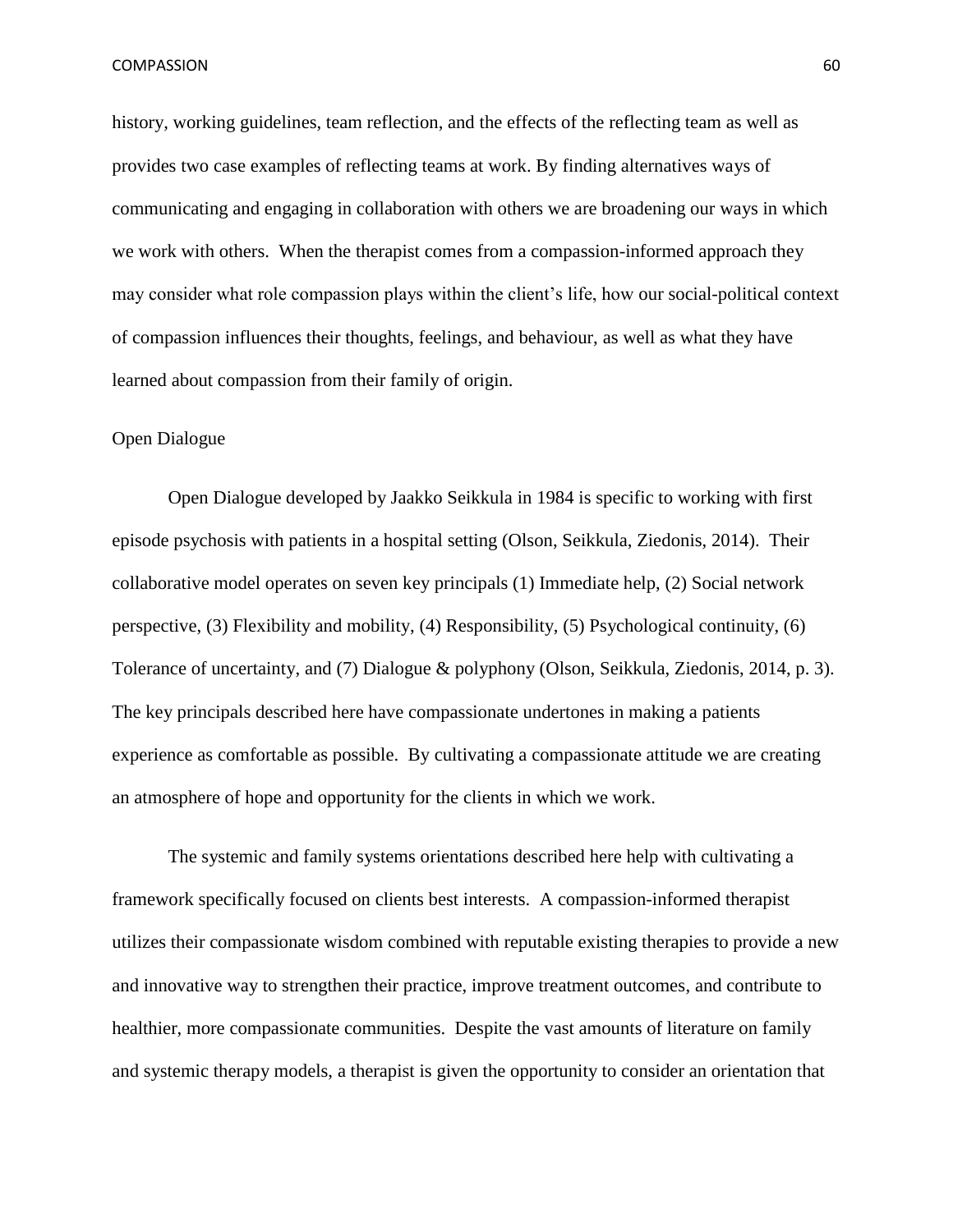best supports the counselling process. Compassion focused therapies (Gilbert, 2009) have developed evolutionary, neuroscientific, theoretical ways of working with clients, however, theory is secondary to treatment outcomes. The presence of a compassion-informed, humanistic, strength-based, well attuned, collaborative therapist is of optimal importance. The therapy models described combined with the 4 essential elements offer compassion-informed therapists with an eclectic framework to consider tailored to their own individual way of working with others. Discussed below are practical applications for human services professionals to consider when working with individuals, families, and communities from a compassion-informed approach.

#### Practical Strategies with Individuals

As human service professionals we often encounter individuals struggling with a myriad of challenges. Some are stressed-out, burnt-out, overwhelmed, and burdened by never-ending tasks that need to be accomplished. Others are fearful, hopeless, and inundated with social and relational challenges. Still, some find themselves alone, isolated, and full of mistrust. The list is ongoing and the solution to these problems is within webs of complex, interconnected systems requiring some exploration. Similarly to the therapy models listed above a compassion-informed approach ascribes to a certain heuristic for fostering change in clients, some of these include selfexploration, psycho-education, experiential exercises, and homework. Throughout Gilberts (2008) book he highlights several practical strategies in developing compassion for self and others. Additionally, clients have the opportunity to reflect upon and critically examine questions such as: What have I learned about compassion? How does compassion fit into my own life? What have I experienced when people are compassionate towards me? What have I experienced when I am compassionate towards others? By reflecting on questions like these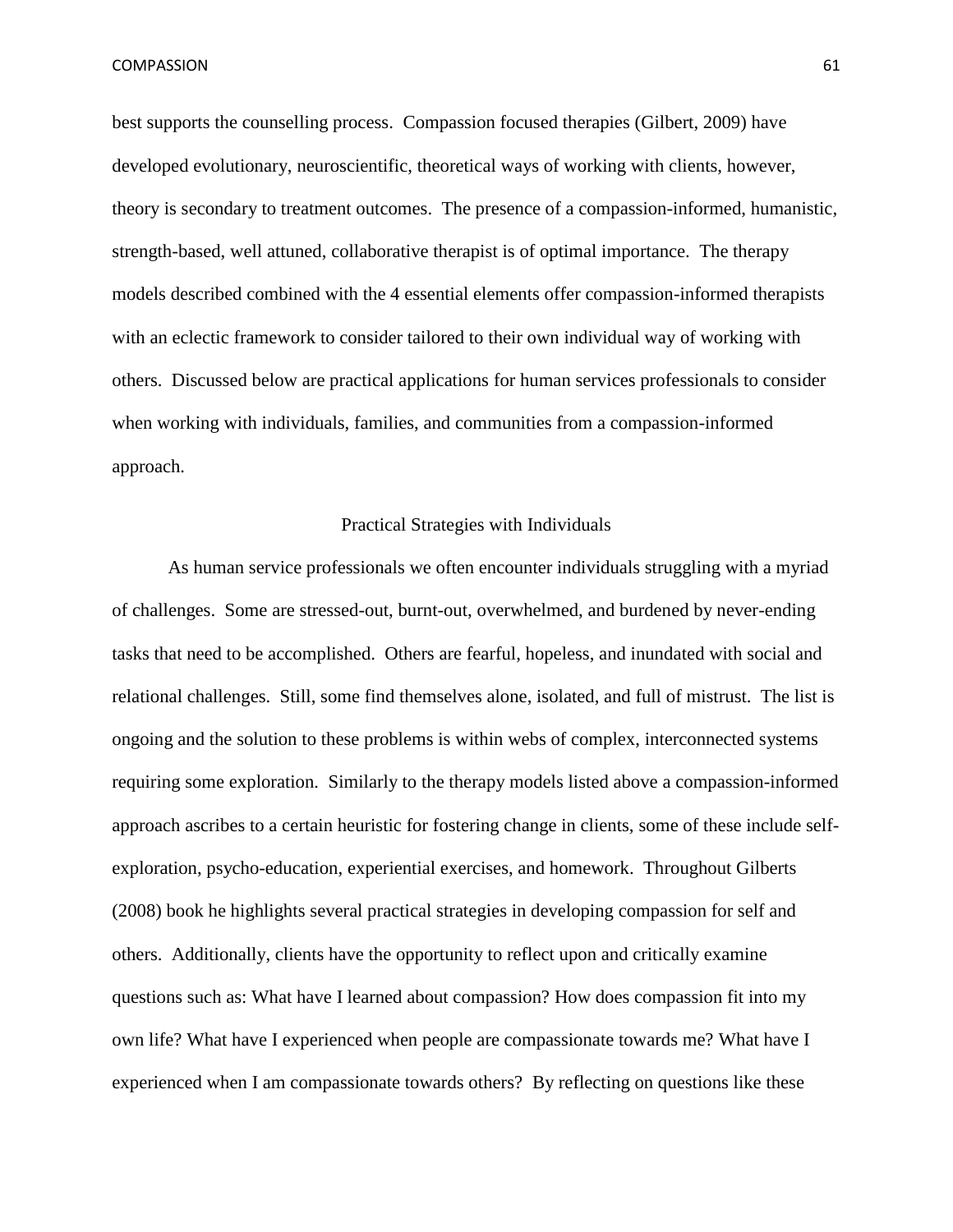clients are provided with an opportunity to examine how they are living their lives and what might happen if they were to integrate more compassion into their ways of living. Self-exploration

The therapeutic conversation inherent within a compassion-informed approach places emphasis on meaning making, understanding ones own values, belief systems, attitude about the world, and encourages discussion about systems within ones life. It is also vitally important to explore the systems involved within the individual's life. Who do they call family? How does this family support them? How do they support the family? Is the client living aligned with their individual, familial, community or religious values? It may be useful to discuss compassion in these areas and what it meant, what it felt like, and how might they be able to support themselves with compassion informed methodologies.

Discussion regarding sensitive, vulnerable, or upsetting times in their life may be valuable in learning what helped get them through it. Who helped them get through it? How did they overcome this struggle? What role did compassion for self or compassion for others play in mitigating some of the problems? Are they advocating for change in a particular area as a result of the experience? How might they use this knowledge or wisdom to help get through their current struggles? Empowering the client through strength-based questioning, positive reinforcement, and supportive reflection are important to consider in strengthening the therapeutic alliance.

## Psychoeducation

Elements of psycho-education may be required throughout the individual sessions to complement the existing work that is being done. Providing information about counselling process, informed consent, confidentiality, as well as rationale for certain tasks or homework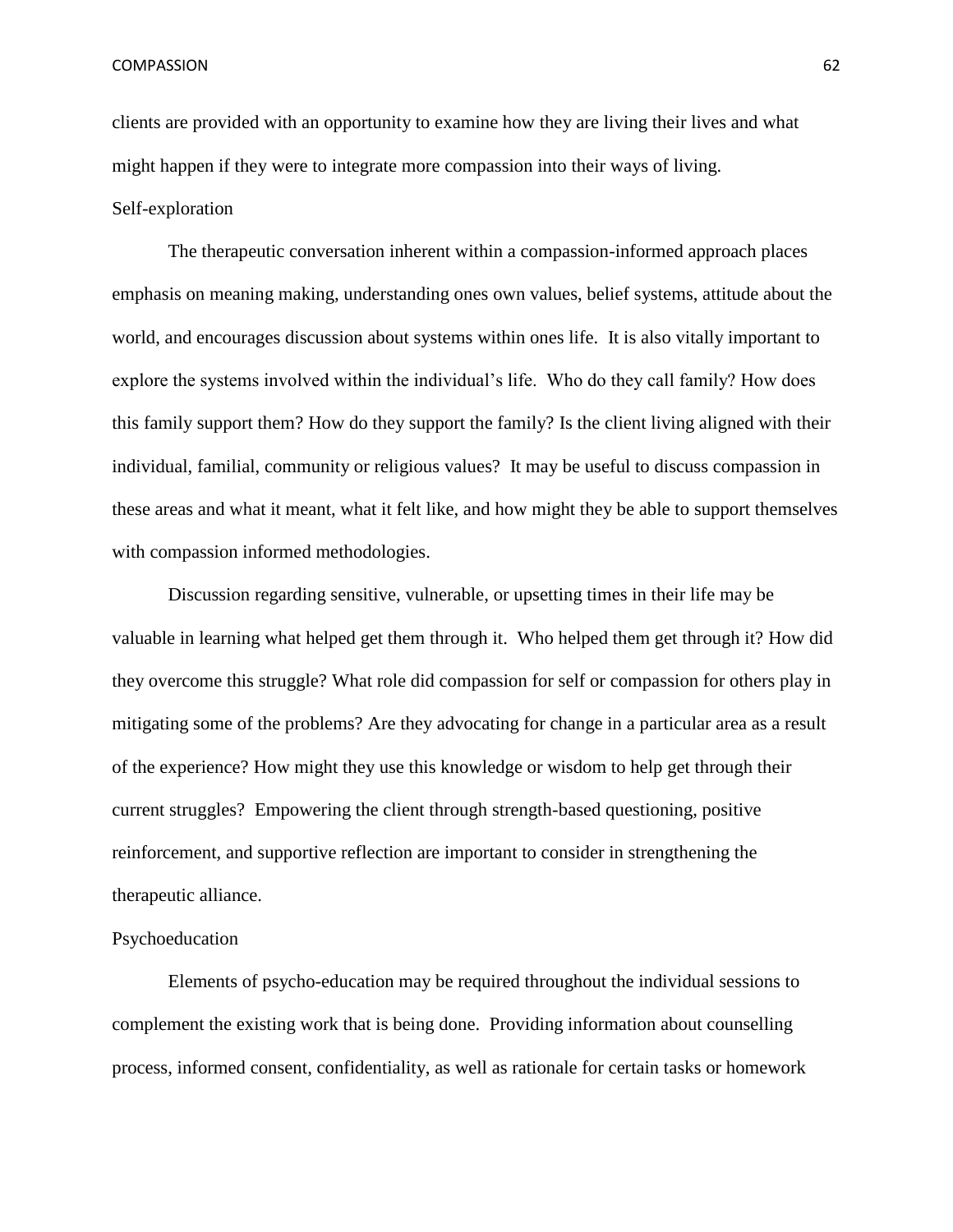may be needed. Also, a therapist may need to provide an explanation about compassion, or some other aspect of counselling, and how this fits into their lives. Education about the importance of compassion for self, family, and community and how this can contribute to positive changes within their lives may be needed. Discussion about systems and how supporting ones community can be of benefit to themselves may also be needed.

#### Experiential exercises

Some experiential exercises may be included in therapy, for example, the selfcompassion exercises highlighted on Kristin Neff's (2017) website. Creative development of other experiential exercises also has the potential to effect great change. Engaging in compassionate action towards ones family, community, or other means may be useful in reflecting upon and how it contributed to their therapy goals. Experiential activities derived from the family and systemic therapy models also may provide great possibility for clients. Homework

A significant component of compassion-informed therapy is homework. Homework can be journaling, reflecting on videos, having compassion for yourself, demonstrating compassion for others, or other activities. By encouraging clients to actively engage in compassionate action we are contributing to healthier communities which in-turn has the possibility to contribute to healthier individuals. Creating simple, measureable, attainable, realistic, and timely (SMART) goals is imperative for homework to empowering clients.

The combination of self-exploration, psychoeducation, experiential exercises, and homework are important to consider not only with individuals but with the families and communities that they work with. Finding ways to incorporate these strategies is mutually agreed upon by the therapist and client, however, important consideration needs to be placed on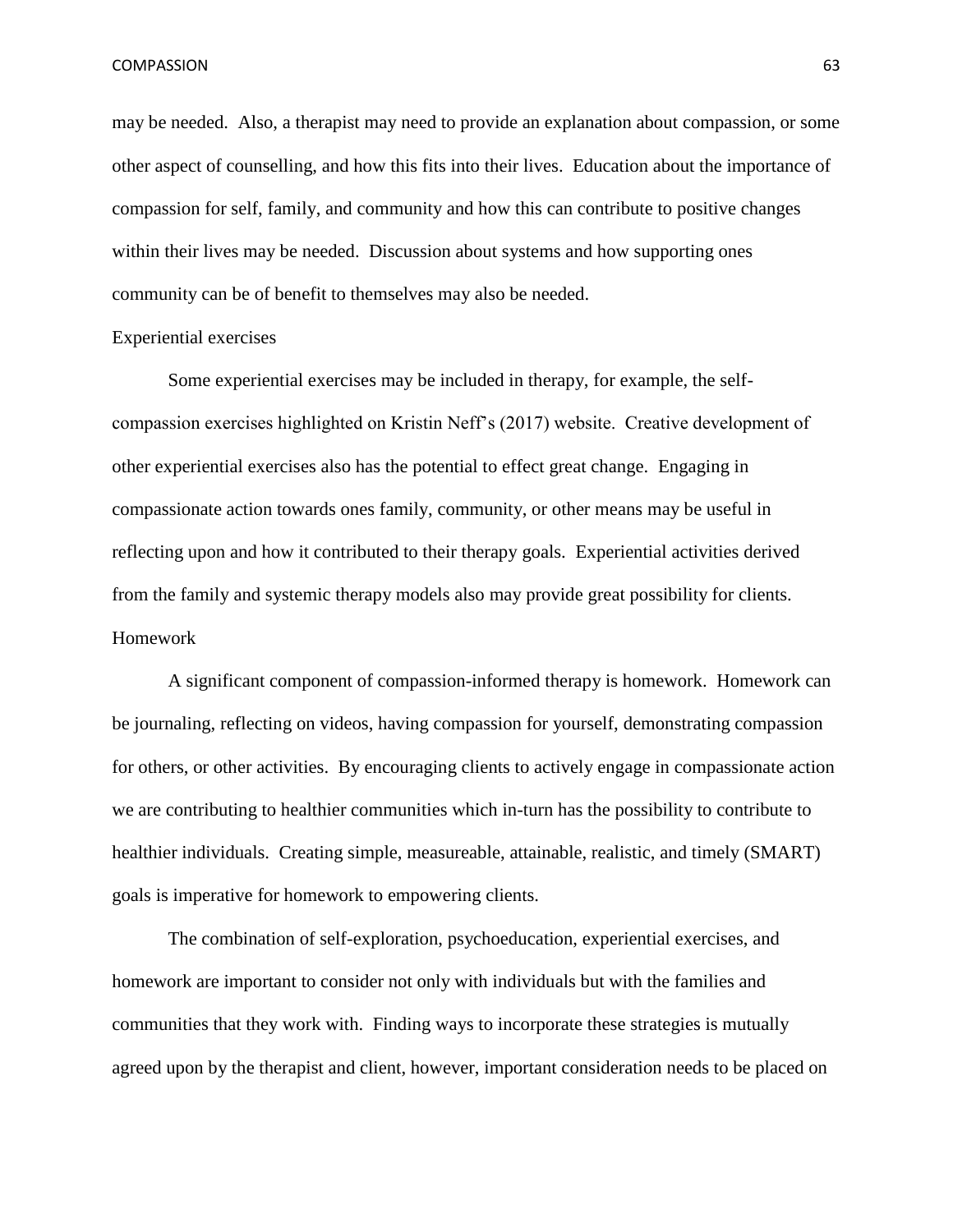cultivating compassionate change. There are many different views on family yet all can benefit from a compassion-informed approach.

## Practical Strategies with Families

Compassion among family members presents itself in many ways. When working with families in the context of compassion-informed therapy a counsellor must be cognizant of the family system and interactions within this system. Consideration of the therapy models listed above helps inform the practice whereby a therapist can choose which orientation they, and their clients, have the greatest opportunity for change. Compassion often has a bi-directional effect whereas the giver as well as the receiver benefit from the action, therefore, cultivating compassion within families has the potential to foster positive therapeutic change to the identified problem area(s). Exploration of relationships, interactional patterns, and family roles is useful to explore using tools such as a genogram or a family systems tree. As mentioned, usage of self-exploration, psycho-education, experiential exercises, and homework are also strategies that a compassion-informed therapist might utilize when working with a family.

#### Practical Strategies with Communities

We all live within an interrelated, complex system known as communities. Generally speaking strong, healthy communities thrive while isolated, disconnected communities deteriorate. The environment in which we work dramatically influences treatment outcomes as is evident by the open dialogue approach or reflecting teams. Additionally, the structure, timing, and delivery of questions, as is the case with circular questioning also help guide therapeutic outcomes. The health and wellness of families and individuals can be reminiscent of the community health and is worthwhile to explore practical strategies at the community level. The benefits of community engagement are vast and have the potential to create a ripple effect on a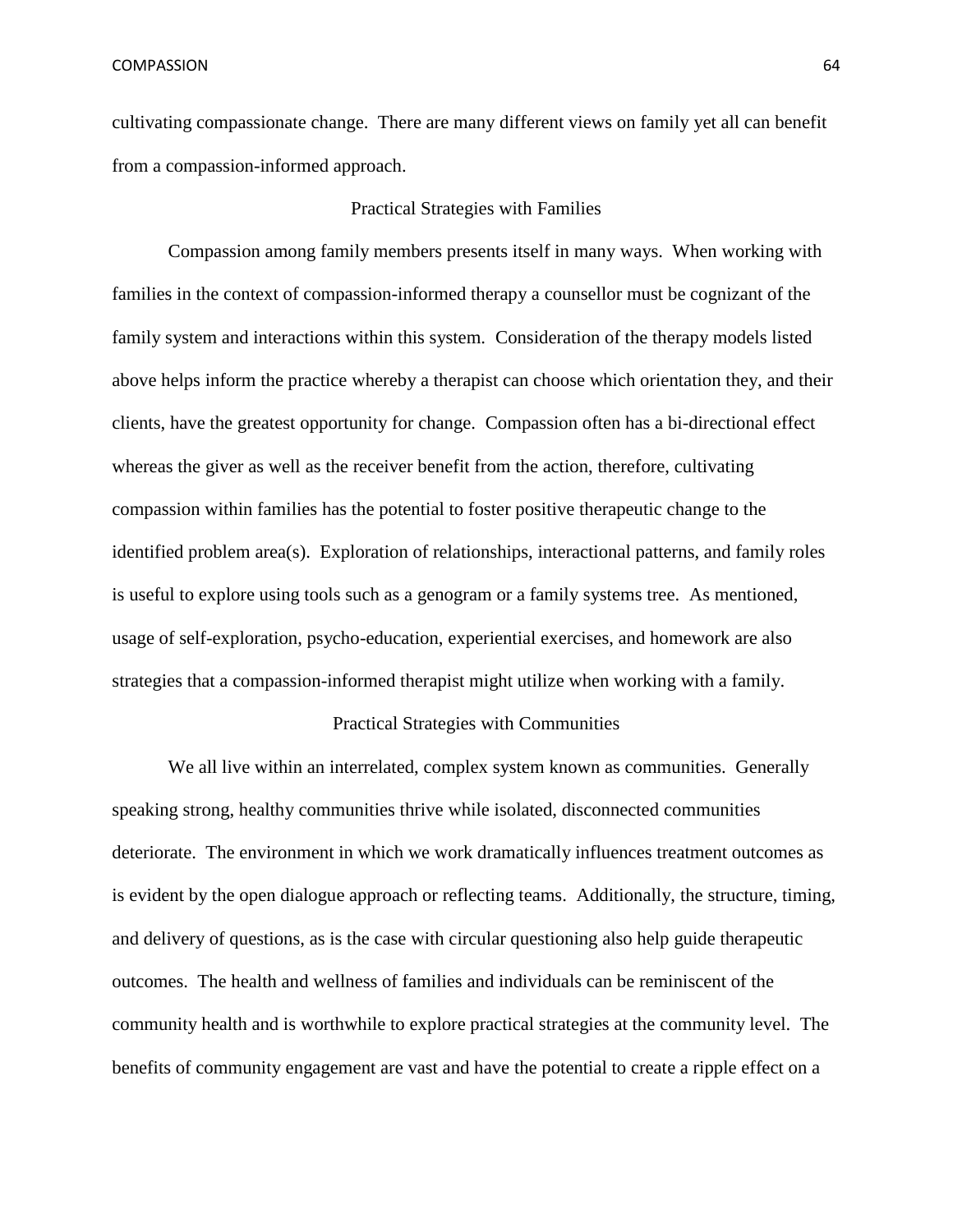much broader spectrum of people. . The *National Collaborating Centre for Determinants of Health* (2013) state that:

Public health organizations across Canada are adopting community engagement as a central strategy and supporting community participation as a core competency for public health practice. It is a cornerstone of community-focused public health and a key approach to improve health equity through action on the social determinants of health (SDH). (p. 3)

Increasing multi-systemic formal and informal support persons, places, and things is vital to developing a continuity of care that is available when needed. Consistency, familiarity and reliability of external support are imperative to promote healthy family development and promote adaptive growth. A lesser known resource, yet equally valuable, is the potential within each of our nervous systems and the ability to foster great change.

Vast amounts of research suggest that "two distinct neural networks underlie empathy" (de Waal, 2008; Decety & Jackson, 2004; Fan, Duncan, de Greck, & Northoff, 2011; Lamm, Decety, & Singer, 2010; Shamay-Tsoory, Aharon-Peretz, & Perry, 2009; Van Overwalle & Baetens, 2009; Zaki & Ochsner, 2012, as cited in, Ashar, Andrews-Hanna, Dimidjian, & Wager, in press, p. 5) and a "distinct brain system underlies the valuing of others and prosocial motivation to help them" (Goetz, Keltner, & Simon, Thomas, 2010; Singer & Lamm, 2009, as cited in Ashar, Andrews-Hannah, Dimidjian, & Wager, in press., p. 5). The research above alludes to suggest the notion that we are wired to act compassionately or altruistically to help decrease the suffering of others. Compassionate and altruistic action shared by a community has the opportunity to make substantial changes for family, individuals and also reinforces the old traditional wisdom "it takes a community to raise a child". Utilizing this knowledge to find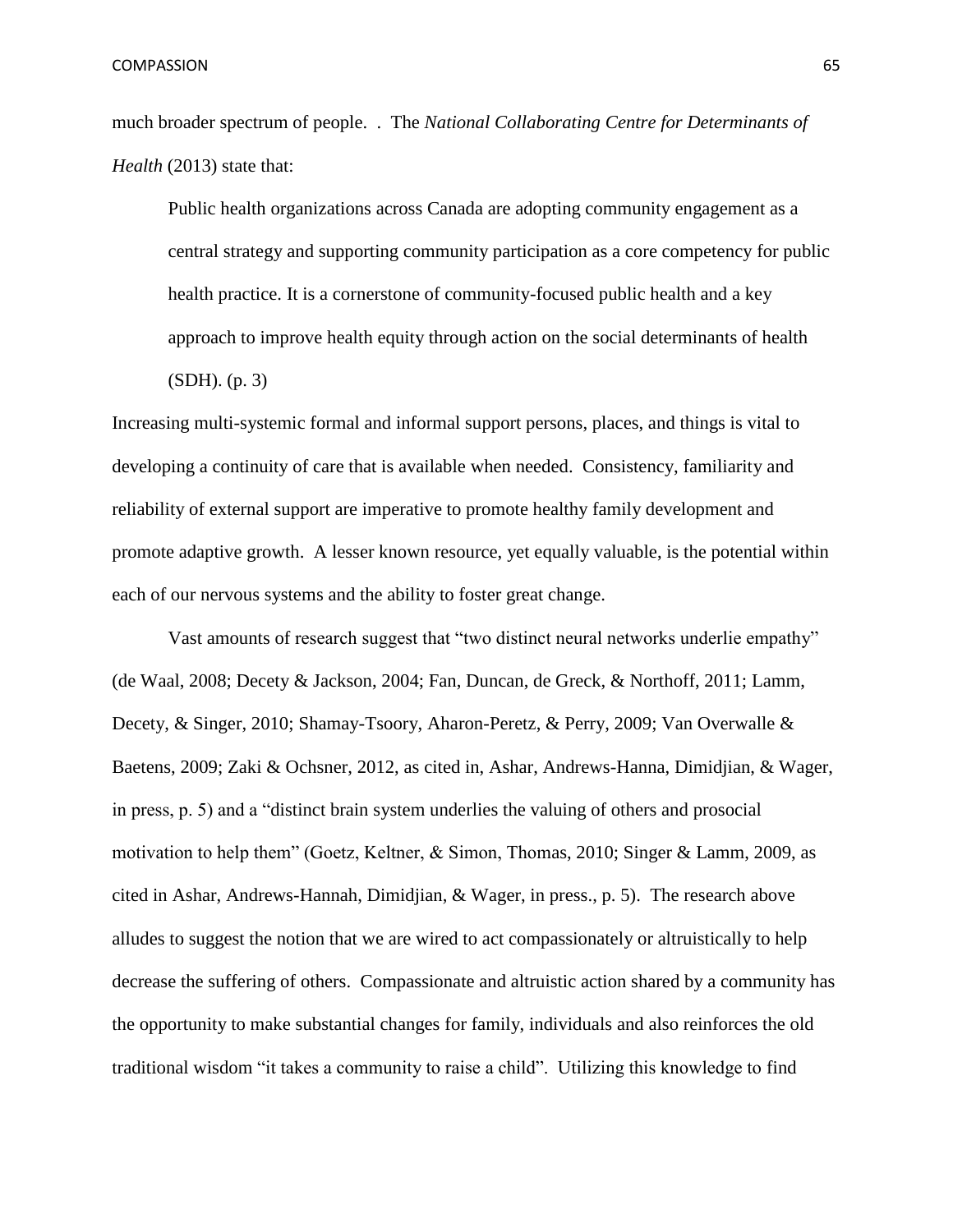creative ways discover individuals who may feel personally moved to help may reduce suffering at the community level..

If we are neurobiologically wired to be helpful is it possible that the social disconnection in this world may be inhibiting this naturally occurring phenomenon from happening? How might community re-engagement and activities to promote social inclusion strengthen this naturally occurring neurobiological process? By creating a space, opportunity, and educating the public about the rationale for this kind of endeavour, the kind of culture and community we all yearn for is made possible.

Change is inevitable. By utilizing our compassionate nature to cultivate positive change we increase the likelihood of social connection, improved relationships, as well as decreased violence, hatred, and hostility among individuals, families, and communities. The therapy models described help inform the practical applications suggested within a compassion-informed approach, however, creativity specific to ones community is encouraged. For example, on Vancouver Island a small program originally developed by a local resident in Parksville, B.C, is making headlines (Yu, 2016). This program combined with teaching throughout this thesis has inspired the development of Integrating Compassionate Action Now (ICAN) using the Compass of Compassion model. The ICAN project can be found in the appendix while exploration of the Compass of Compassion model is described in the following chapter. How might other communities make original programs such as this to support the communities in which they live? It is my hope and intention that this thesis encourages compassionate action within individual communities for the greater good of our world.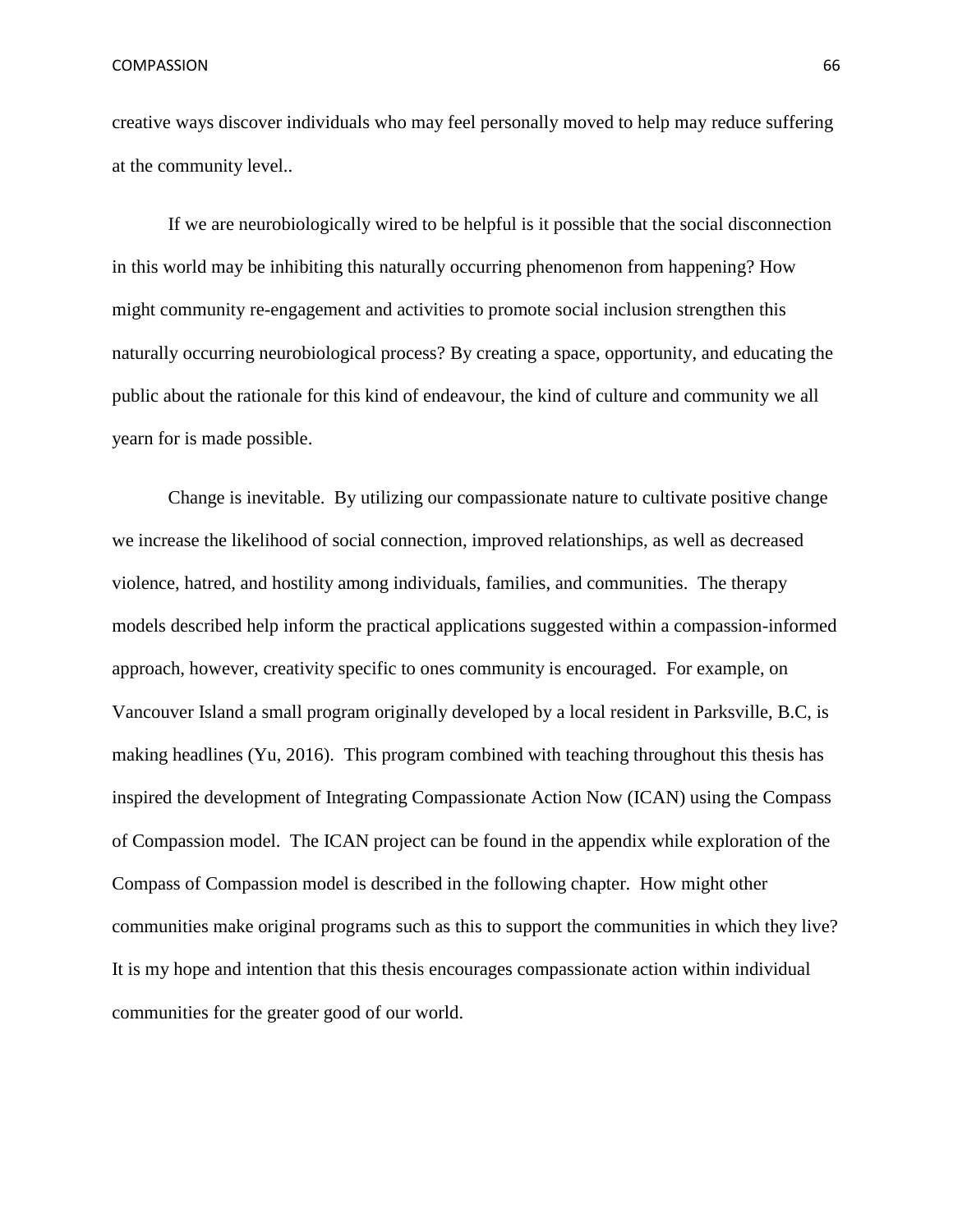### Chapter 6: The Compass of Compassion

The development of the 'Compass of Compassion' came to fruition during a week when my seven month old was sick. The majority of the writing for this chapter was started at approximately 1:24am for several consecutive nights, however, this time seems to be where my creative spark shines the brightest. Anyway, during many sleepless nights I was reflecting upon some very profound commitments I have made throughout my life and four kept returning to me time and time again which eventually led to becoming the structure of the model. Indeed, finding ways to listen to the wisdom within us is at the core of compassion informed methodologies. Outlined below are these four commitments and how they have opened my eyes to how they inform counselling practice, group therapy, community development, among other areas.

# The Four Commitments

It is vitally important for me to follow through with my commitments to the best of my ability. Sometimes I can fulfill these commitments in a day, week or month, however, as we shall see some may take several years and others will take the rest of my life. I have made several commitments throughout my life, however, the four listed here are ingrained in me, frequently arise, and awakened a desire within me to write about and put a form to them. I thought that maybe by finding a way to process the first two commitments that negatively reoccur in my head will be a way of compassionately honouring these commitments. I felt a certain degree of shame and guilt with the first two as I wasn't sure I would ever be able to fulfill them, however, this is an attempt at doing just that. The second two commitments are fuelled by love, joy, compassion, good-will and are commitments I intend to follow for the rest of my life.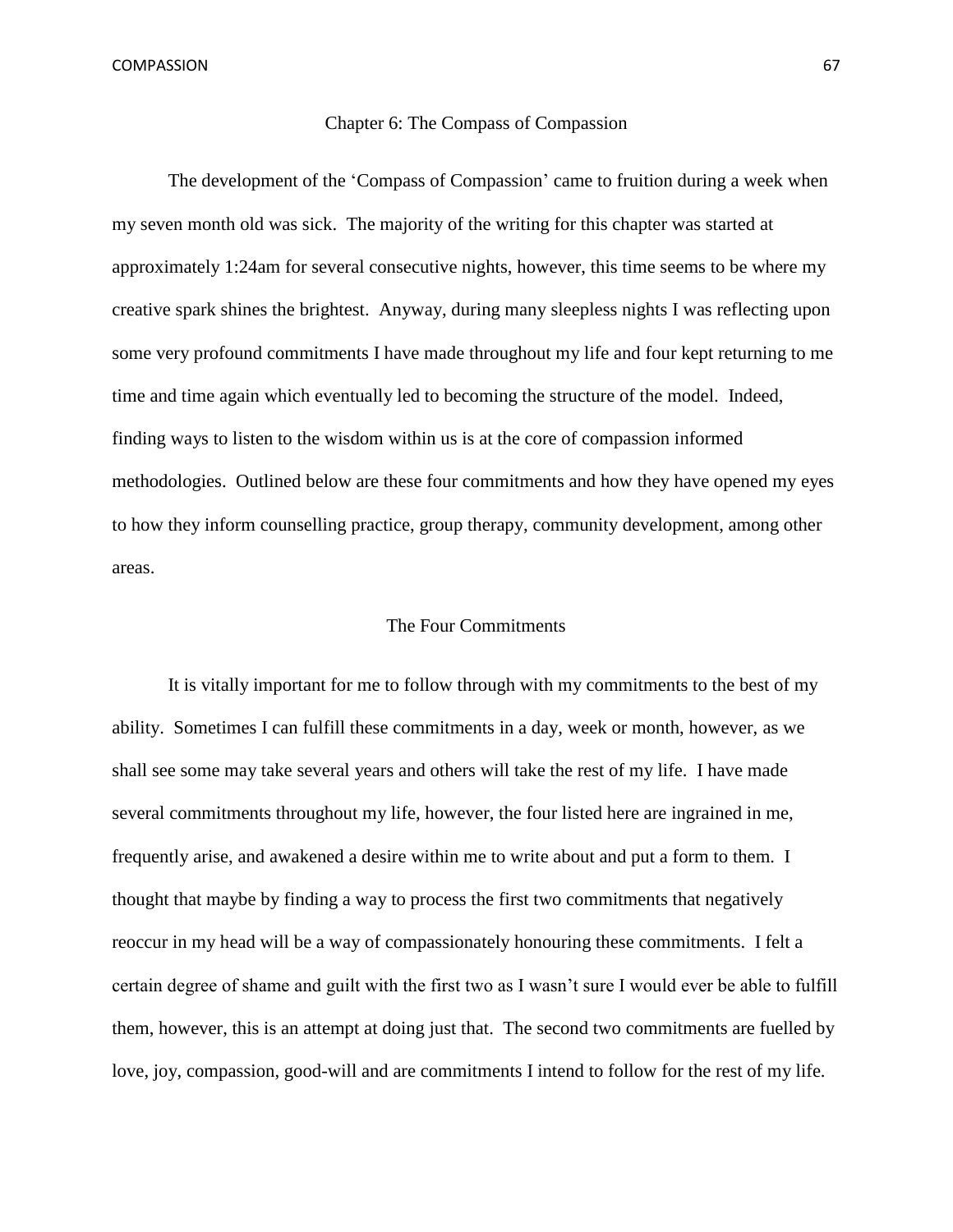Combined, the four commitments is a way of capturing the essence of my personal, professional, and educational journey thus far.

## Commitment One

Around the same time of planning my second suicide attempt I begrudgingly made a commitment to my undergraduate professor indicating that "when I am healthy I will promote, advocate, and implement these concepts". I didn't have any intention on following through with this commitment or believed that I could ever do this at the time, however, it is one that I never forgot about. What I was referring to was the Child and Youth Care (CYC) Perspectives which, at the time, included: strength-based, developmental, ecological, social justice, pluralistic, and relational ways of being. Although I was not healthy enough to fully embrace, fully commit these concepts for several years, I am now at a time where I can wholeheartedly do them justice. The basic premise of these perspectives is highlighted throughout the numerous publications within cyc-net.org where you will find the most up-to-date research by prominent researchers in the field.

This commitment is reminiscent of the heart because it reminds me of the true essence of what I believe child and youth care to be, about having heart. We can have the most advanced therapy concepts and techniques, however, I believe, and many others believe this work to be about relationships, being curious, and fully embracing ourselves in that relationship with an open, compassionate, loving heart.

# Commitment Two

A year or so after completing my undergraduate degree I found myself in the perfect job full of potential, however, after a few months on the job I was sent on stress leave. Upon returning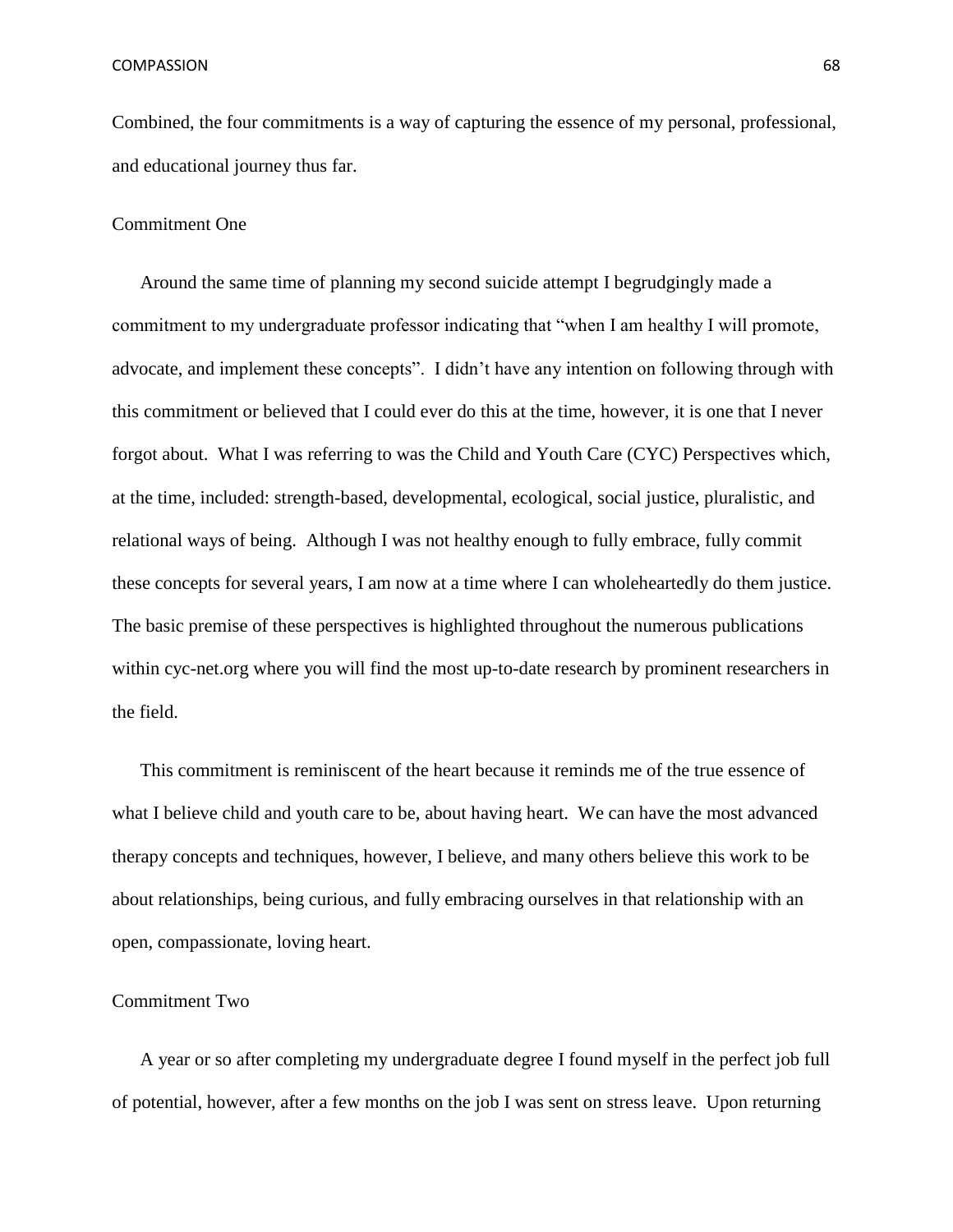from stress leave I made my second commitment to my supervisor which I intended to fulfill at some point in my journey. The commitment was expressed at a coffee shop, wallowing in tears stating something to the effect of making a deep commitment to support, learn from, and help indigenous populations to the best of my ability. My job ended the following week. One of the biggest teachings I learned while employed here was the work of Darien Thira and *The Community is the Medicine* (2016). One of his models spoke about suicide among older populations and the differences between them. What his research showed is that some of the key differences between aboriginal elders and senior citizens are that elders experienced more (1) care, (2) respect, (3) have a meaningful social role, (4) and have more of a vision and spiritual nature leading to decreased completed suicides. This, along with other teachings within *The Community is the Medicine* (2016)*,* are things I hope can educate others about for the greater good of our families and communities. Further reading about this model is available throughout series, however, the basic premise of this particular model is within the *Community Wellness*  section.

I chose a compass to represent this teaching as it is often used as a guide for leading people in a direction. The four directions are particularly meaningful across a wide range of indigenous populations throughout the world albeit for different reasons. Indeed, in my times of need a compass was a mighty fine tool.

# Commitment Three

My third commitment was to the love of my life Emily Jolene. My life dramatically changed since the day I met her in extraordinary ways. I made a very deep, very meaningful, sincere commitment to her on the day of our marriage and vow to be there for her in sickness and in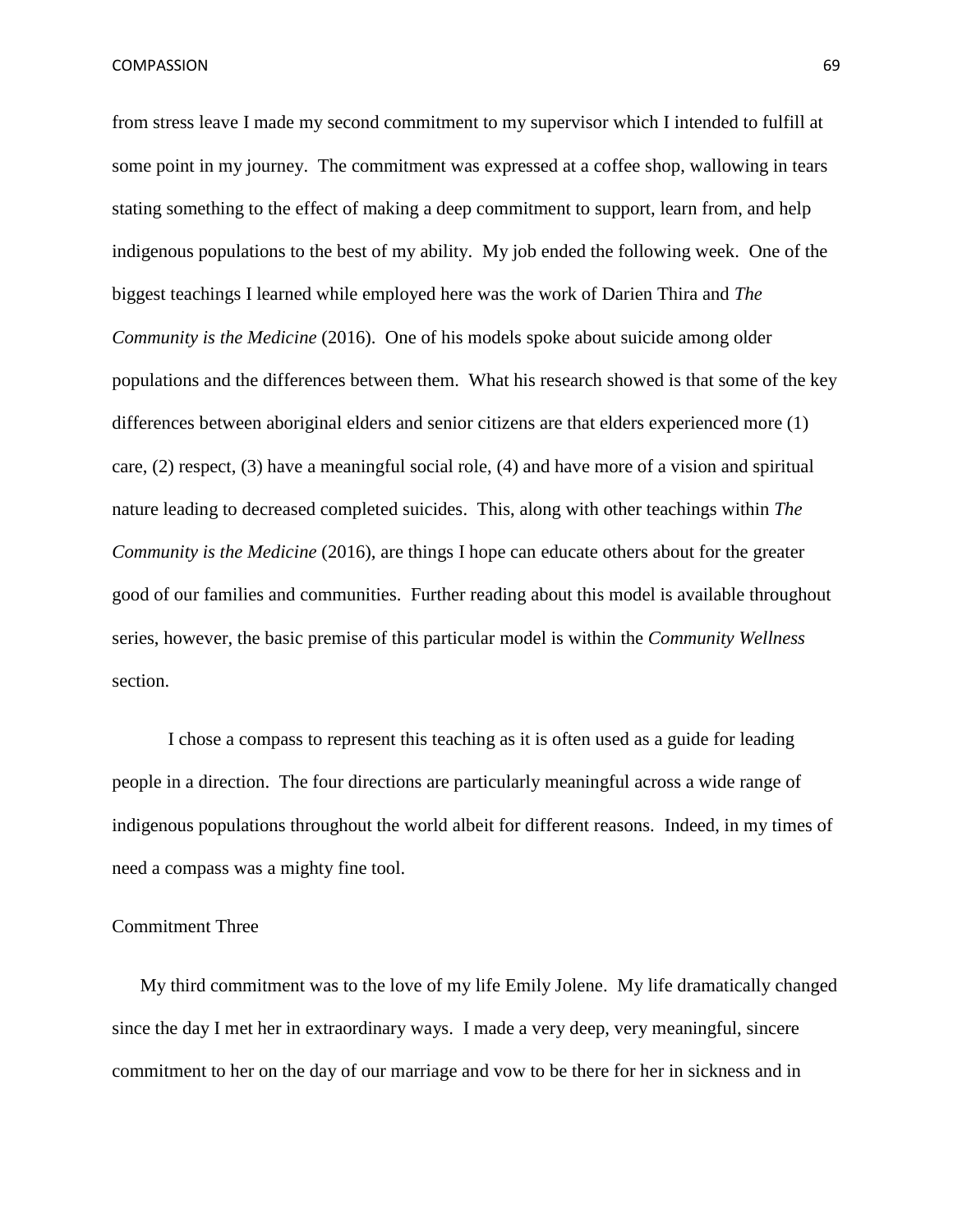health, for richer for poorer, until the day we part. Indeed, this commitment is blessed me with so much joy and revitalizes me everyday.

Emily is at my heart centre as safe place to return to when I am scared, lonely, confused or my mind is running amok. She is always within my heart centre, helps keep me balanced and day after day she teaches me about being stronger, braver, and has helped me achieve things I never thought possible. Finding ways to support others in finding someone, something, someplace to strengthen their heart-centre is a goal of mine and a starting place when working with people using compassion focused methodologies.

# Commitment Four

My final, and most recent commitment is to my 7 month old son. On the day of his birth I made a commitment to him that I will be there to the best of my ability as much as possible for the rest of my life. My son has contributed to me having more compassion for the parent who always arrives late to work, rushes me in the coffee line, or leaves their shopping cart in the middle of the parking stall where I am wanting to park. I am beginning to understand why things like this happen so much and am starting to be a bit more compassionate as well as patient with myself and others. He has sparked more compassion that I thought I could ever have, yet it keeps growing and developing.

His place in the model is the Ombré fading from dark to light throughout the heart. I am hoping that it doesn't come across as hardening the heart because this is the exact opposite of what I am trying to represent. What we are wanting is the heart to soften, to become gentler, kinder, and more receptive to the suffering around us. Some Buddhist practitioners even embrace suffering of others in a practice known as tonglen, however, this can become incredibly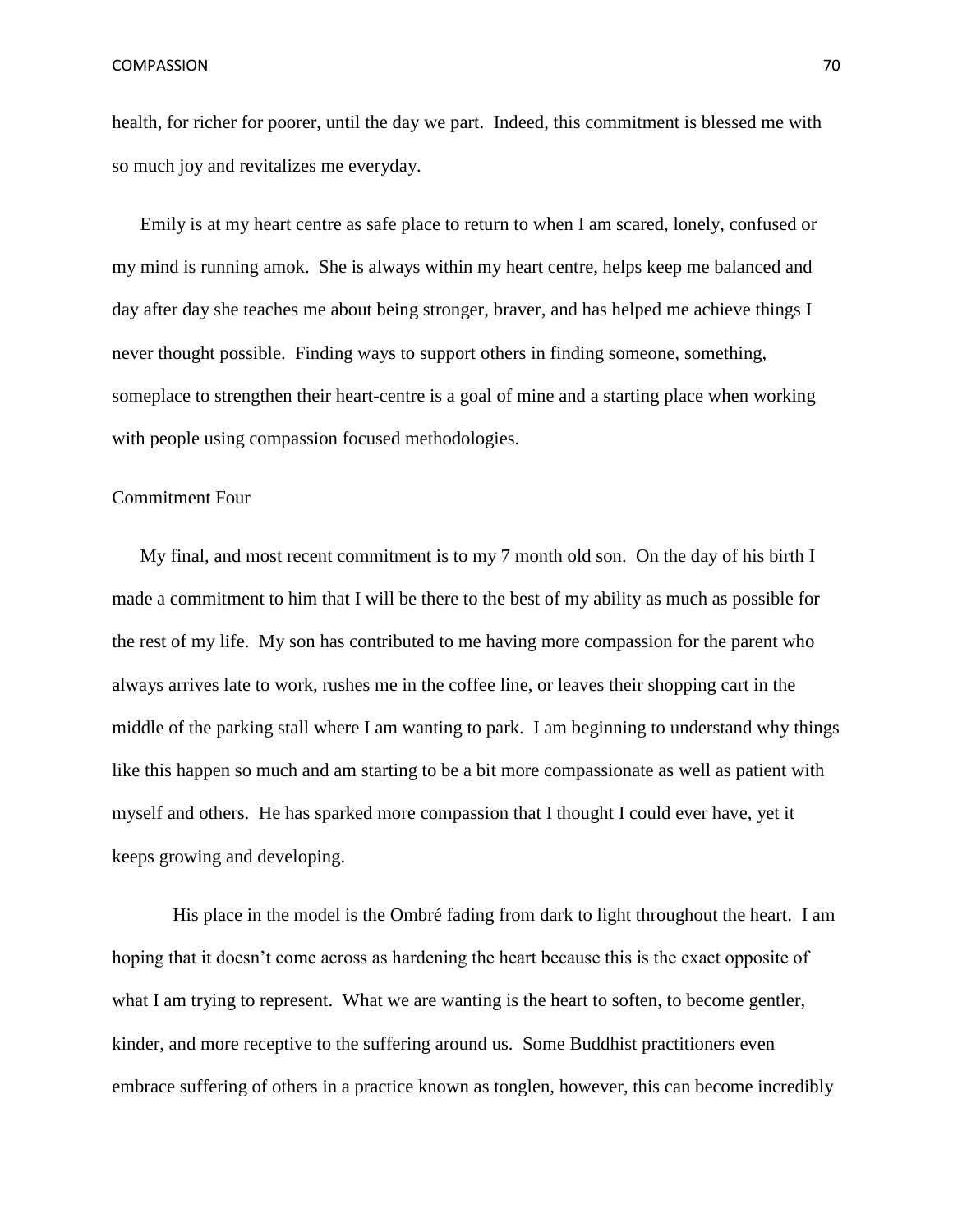overwhelming for some. The purpose of this is to bring awareness to suffering in ourselves and others and take compassionate action to alleviate it. By acting compassionately towards ourselves and others, the degree of violence, anger, and hatred that is in our world would dramatically diminish. If we find ourselves becoming overwhelmed by the softening of the heart it is time to have some self-compassion for ourselves. One of the most well-known meditations for this is a loving kindness meditation and has increased dramatically in the west, however, as we shall see there are many other ways to show compassion for ourselves.

Indeed I have been holding onto these commitments for several years and will be upholding them until my last breath. I am a man of my word. The combination of these 4 commitments has led me to develop the structure of the Compass of Compassion (see figure 1). There are several configurations that can be derived from this structure and are useful heuristic when engaging in conversation with people about where they are at in their lives.

# Configurations

In my search for finding meaningful ways to discuss what the model represents I quickly realized that our heart can grow or diminish based on a complex set of factors. I'm not sure about our physical heart, however, my grandmother required several by-passes on her heart and one of the surgeons realized an anomaly while performing the procedure. Her heart had *created* new vascular by-passes to support her survival - without her heart creating this she would have died long ago! Anyways, our DNA, early childhood experiences, and the many environments we are exposed to can affect the way in which our heart expresses itself. I felt compelled to capture this evolutionary and trauma-informed reality.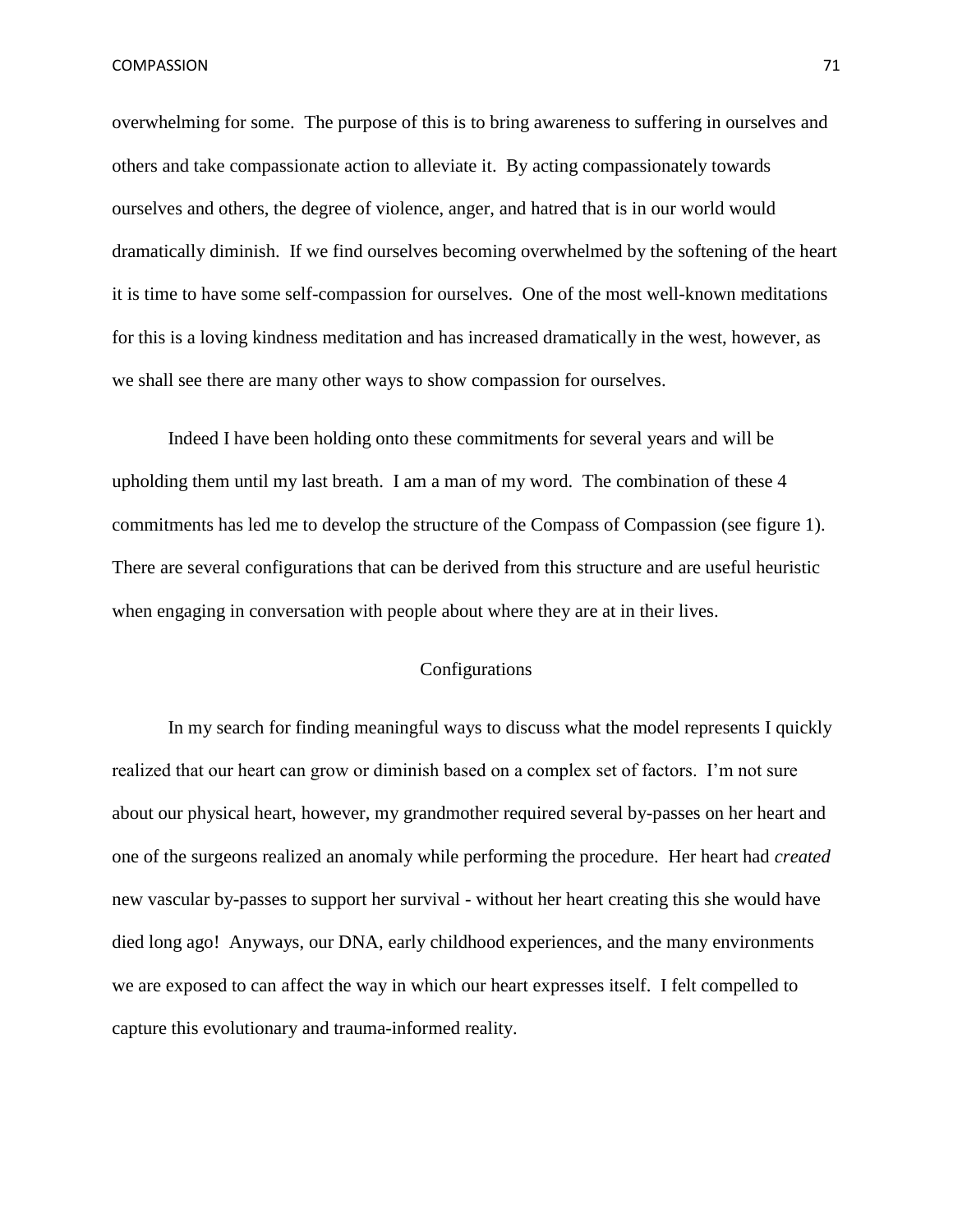Similarly I found in my work that some people have a very clear direction in which they are headed while others have little to no direction (or so it seems). This also has an evolutionary component based on the genes we have been blessed with and how they are expressed by the environments we have been exposed to. If you are lost, a key point here is that you don't need to know where you are going – just go in a direction. Going a direction within the model would be useful, however, other directions also lead us to new and interesting areas. The expansion and contraction of the compass represents everyone on this continuum.

It is critically important to highlight that we *always* have heart and *always* have some kind of direction somewhere inside ourselves. Our intuitive nature requires the right causes and conditions to awaken and grow or expand each of these elements, however, they are always there. I find that finding someone, something, or someplace to awaken our heart centre is a way of doing this. My hunch is that it would be best finding someone as the research in interpersonal neurobiology has spoken about some pretty interesting information related to how our neurons express themselves in our body. The saying "neurons that fire together, wire together" is an important concept and is greatly impacted by the presence of another being. The figures below represent the 4 ways in which our heart and compass can be configured within the model. Within these four models I am continuing to research and learn from others about all the possible connections inherent within the model and how people relate to each configuration. My greatest understanding of the representations is described below along with some questions for therapists to consider when working with clients.

Fig 2 (pg 104)

Little heart/little compass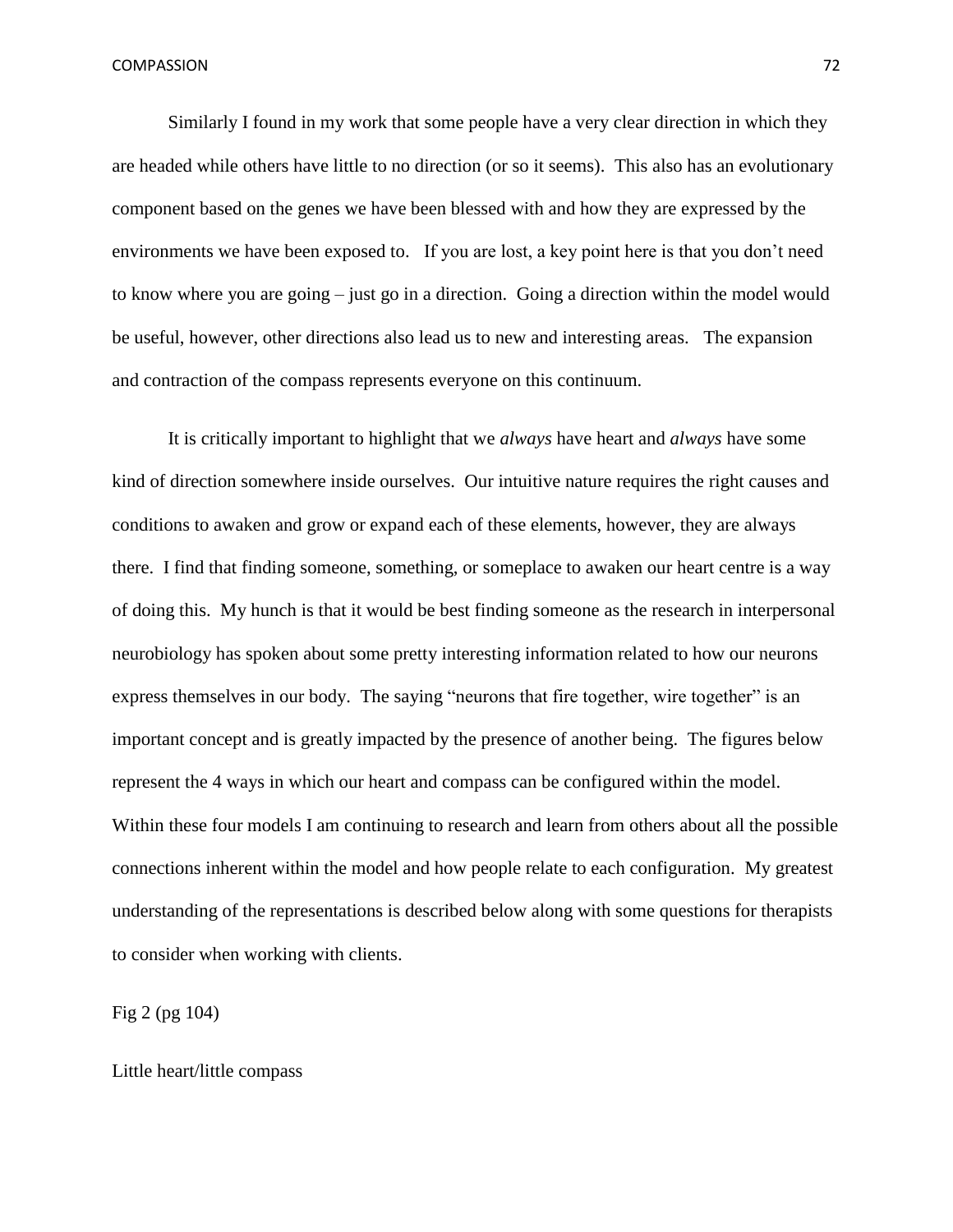As one might guess having a small heart and little compass might point us in the direction of hopelessness, sadness, suicidality, anxiety, fear, or other difficult feelings. Working with a client who presents this way we may ask: Tell me about your passion for life. When did you have direction in your life? The therapist may also consider exploration of the 6 Foundational Perspectives to gain a greater understanding of the client's life. How do care, respect, meaningful social role, and spirituality help guide this person?

## Fig 3 (pg 104)

## Big heart/big compass

This particular figure is one of which someone has very strong drive and direction and it may lead to stress, burn-out and fatigue. One can only take on so much for so long before the body says no. A therapist may ask questions such as: what is it like having such passion and drive? Does it ever get in the way? How does it affect you? In what way do the CYC perspectives inform their passion and drive? How do care, respect, meaningful social role, and spirituality help guide this person?

#### Fig 4 (pg. 104)

#### Little heart/big compass

This representation suggests to me that someone is full of ambition, drive, and is full of great ideas, however, their heart is not in it and they have a stunted capacity to fulfill this drive. Questions some therapists may ask include: What is it like having this discrepancy? When did your feelings of heartfullness change? How does the CYC perspectives influence this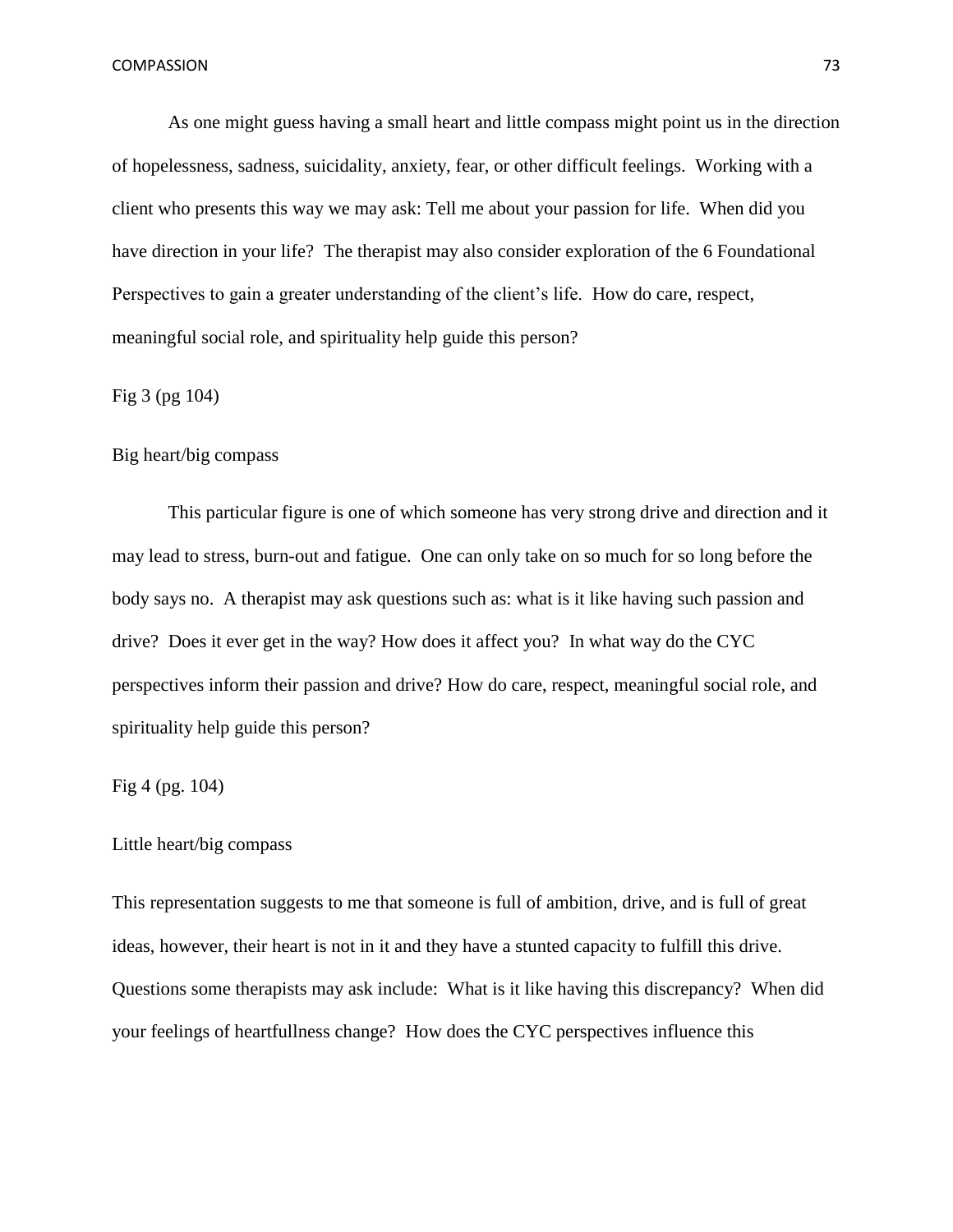configuration? How do care, respect, meaningful social role, and spirituality help guide this person?

Fig 5 (pg. 104).

Big heart/little compass

Some people are the most kind, loving, supportive individuals, however, have little direction about what they are wanting or where they are going. Therapists may ask questions such as: What do you do with all the kindness you show to others? Tell me about a time when it felt like you had direction? How can utilization of the CYC perspectives create more direction? How do care, respect, meaningful social role, and spirituality help guide this person?

#### Heart elements

The research above helped me realize what is important in compassion and community development. The elements within the heart include: (1) connection, (2) community, (3) courage, and (4) collaboration. Each element is within the CYC perspective heart and can utilize the wisdom inherent within this perspective to strengthen, create possibilities, and foster change with clients and surrounding systems when exploring each of the heart elements. Each heart element is described briefly here yet have very enormous possibilities. Remember the by-pass that was created in my grandma's heart? What this tells me is that we are constantly evolving and growing, therefore, the model needs to constantly evolve and grow to accommodate the needs of the population it serves. Another very important component in this model is that the elements of the heart are *always* there. Again it is important here to find ways to ignite the fire within and cultivate awareness of hearts via our interpersonal relationships.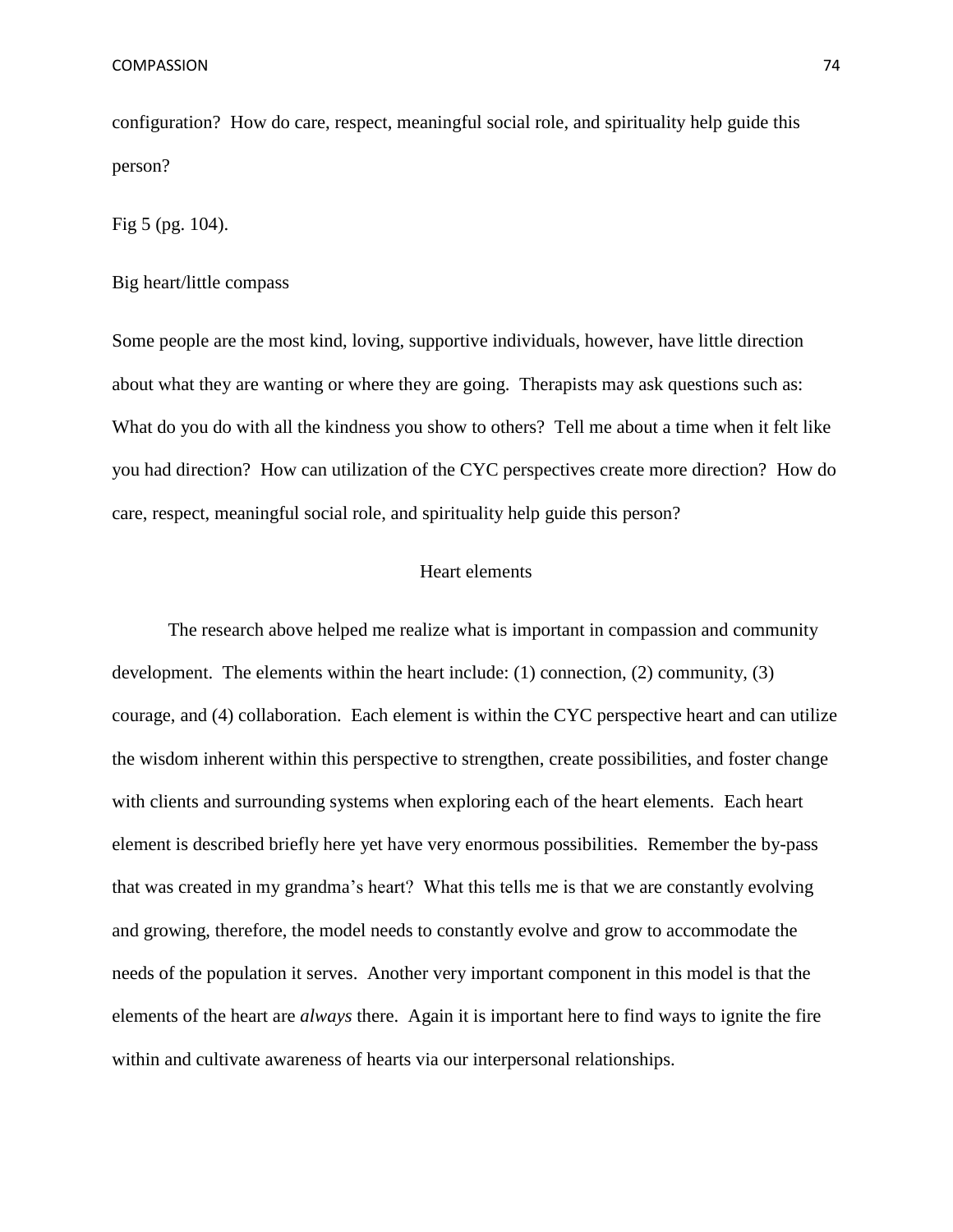## Connection

The wisdom of Bruce Alexander in his book *The Globalization of Addiction* (2008) informs this heart component. His research on dislocation and psychosocial integration suggests the necessity of connection with self and others. A TEDtalk video titled *Everything we Know About Addiction is Wrong* (2015) by Johann Hari supports Alexander's research on this and also discusses an experiment called rat-park that Alexander conducted. The results of rat-park indicated that if we had more connected, healthy, social environments along healthy connection from others the likelihood of addiction would decrease. Of course it is more complex than this, however, is a useful concept to consider. All of these point in one direction – connection.

## Community

Humans and mammals have 4 chambers in their heart. We also share many primaryprocess emotions highlighted in the affective neuroscience section. In the majority of the animal species and human species we come from communities. It is essential that we honour our evolutionary and historical heritage. Thira's work within Aboriginal communities captures the necessity of community with the title of some of his work *–The Community is the Medicine*.

#### Courage

Brene Brown's recently released new book is called *Braving the Wilderness: The Quest for True Belonging and the Courage to Stand Alone* (2017)*.* What the book seems to be suggesting is similar to that of this thesis; that is creating a sense of belonging in our communities. This takes great vulnerability and vast amounts of courage. The journey towards or from our heart centre also takes a considerable about of courage, drive, and dedication.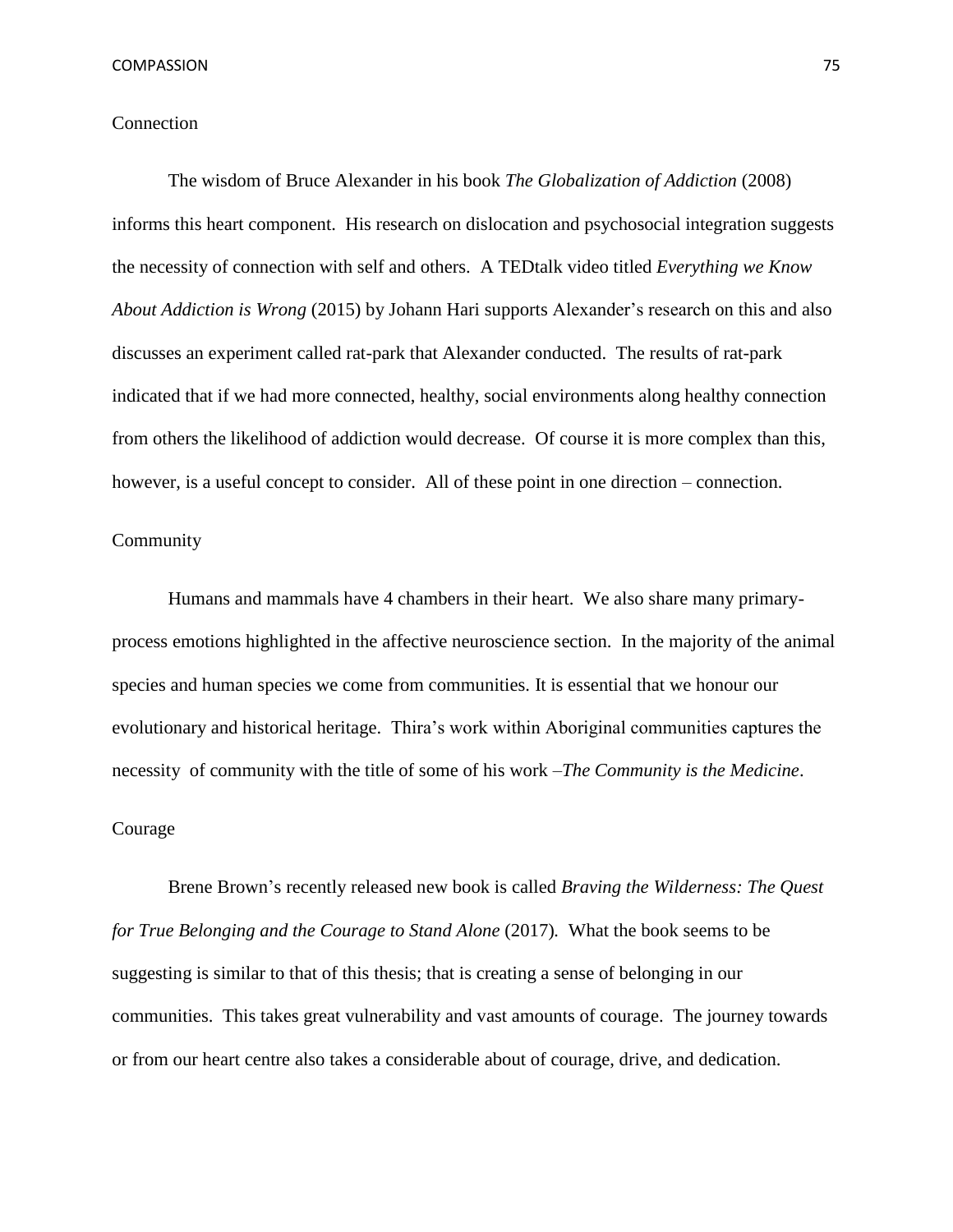#### Collaboration

What I learned from disaster response methodologies is the extreme importance of collaboration in times of need. The events of 9/11 and Columbine shootings are only two examples of many difficulties communities are facing. We need to talk with one another using compassion, understanding, purposeful communication, some of which may include: using Marshall Rosenberg's Non-Violent Communication (or other) principals.

## Exploring the heart

We often find ourselves at various place in our heart and we need to explore what happens when we move towards or away from each of these heart elements. What happens when we stay still? How does it affect the other components? All things are interrelated and it is important to remember here that a change in one area makes changes in another. For example, if we move towards connection how does it effect change in the courage, collaboration, and community component? If we move away from connection how does this affect our sense of community, courage, and collaboration? By considering how the CYC perspectives influence the exploration of the heart is useful to consider and may aid in finding meaning in these areas for clients. The indigenous wisdom inherent *The Community is the Medicine* series are also imperative to consider and how they relate with each of these elements. Some questions about each are listed on each area for consideration. Figures below highlight some of the places we might find ourselves in throughout our lives, however, we may find ourselves at anyplace within our heart.

Fig 6. (pg. 105)

Top left- Increased collaboration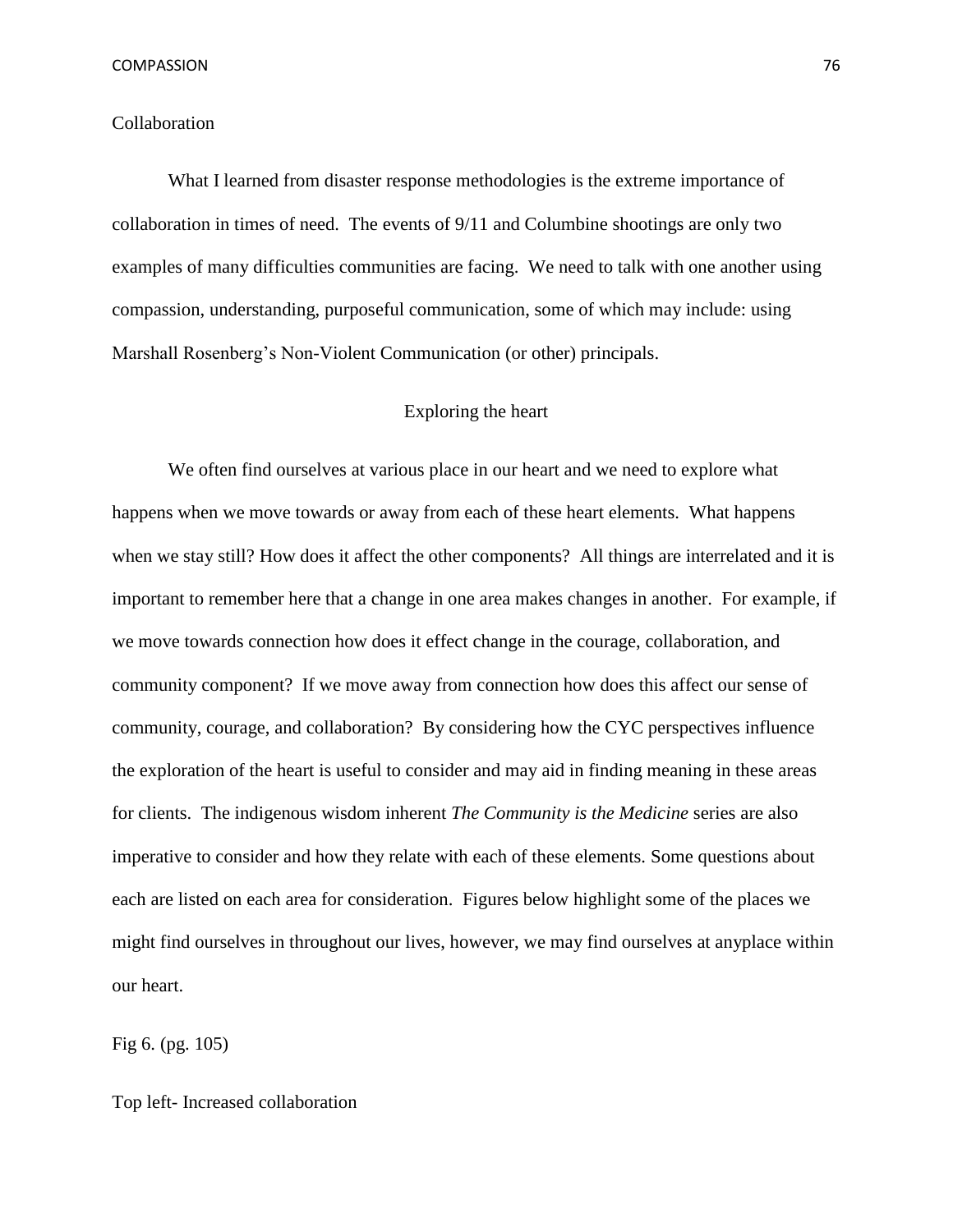What happens when we have increased collaboration? How does it affect us? How does it affect the other components? Is it helpful? Not helpful? What guides us?

Fig 7. (pg. 105)

Bottom left - Increased community

When we become more invested in community how does that affect us? How does it affect the other components? What do we feel with a greater sense of community? How does this fill (or not fill) our heart? What kind of direction do we have?

Fig 8. (pg. 105)

Top right - Increased courage

When we have vast amounts of courage what is the result? How does it affect the other components? How have I been courageous in the past? How much heart and direction is needed to be courageous?

Fig 9. (pg. 105)

## Bottom right- Increased connection

In what ways do we experience ourselves when we become too attached/too connected? How does it affect the other components? What are important connections in my life? How does my heart feel when connected? How does direction influence your connection?

The Four Directions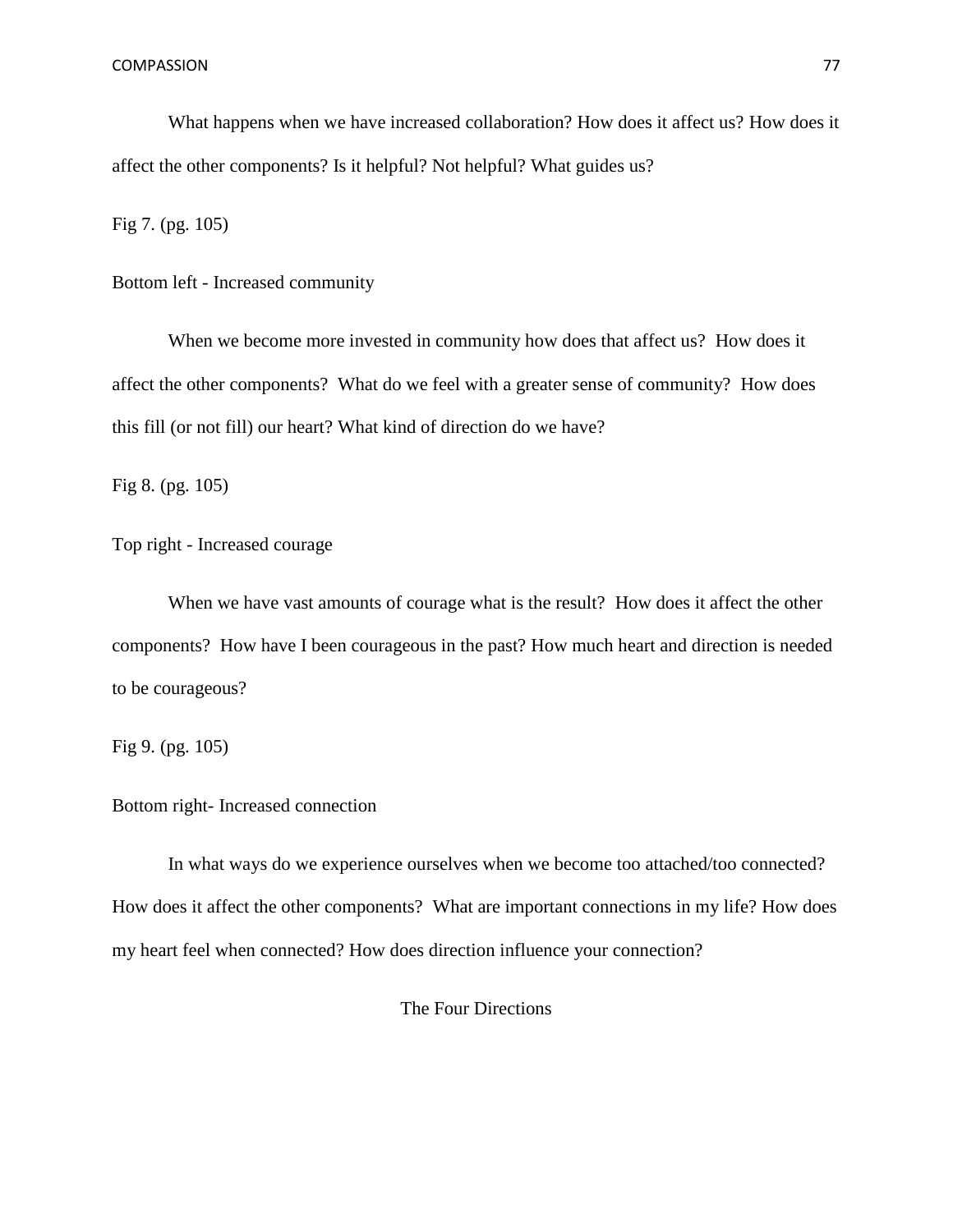Compassion focused therapies resonate with me and is a guide or a compass in a way in which I would like to work. Whether I am going north – south or east – west I want to embody compassion based principals. The work of Paul Gilbert has enabled me to embrace a modality and run with it. Two very key components within his approach is (1) attributes and (2) skills training. The north-south attributes include: sensitivity, care for well-being, non-judgement, empathy, sympathy, and distress tolerance. The east-west skills-training include: sensory, behaviour, reasoning, imagery, attention, and feeling. Reading on this can be found in his book *The Compassionate Mind* (2010)*.* These ideas are always present not matter how little our heart feels, our lack of direction, or where we find ourselves in our heart. Next we explore about finding ways to incorporate these ideas in an integrated and understandable way.

## Putting it all Together

There we have it. A completed (but ever changing) Compass of Compassion model. One of the challenges I came across in developing the model was blending CYC perspectives, indigenous wisdom, compassion-focused methodologies, and my own research on compassion and community development in a cohesive and integrative way. When working with someone using the Compass of Compassion it is often useful to find ways to connect with them, heartcentre to heart-centre.

A useful starting point for someone using this approach is starting at the heart centre. This is where the attributes, skills-training component of compassion, along with the relationship to self intersect. This is also the place where we become aware of the intersection between our connections, our communities, our courage, and our collaboration and see how this fits into our lives. By the presence of speaking with someone who utilizes CYC (or similar) concepts,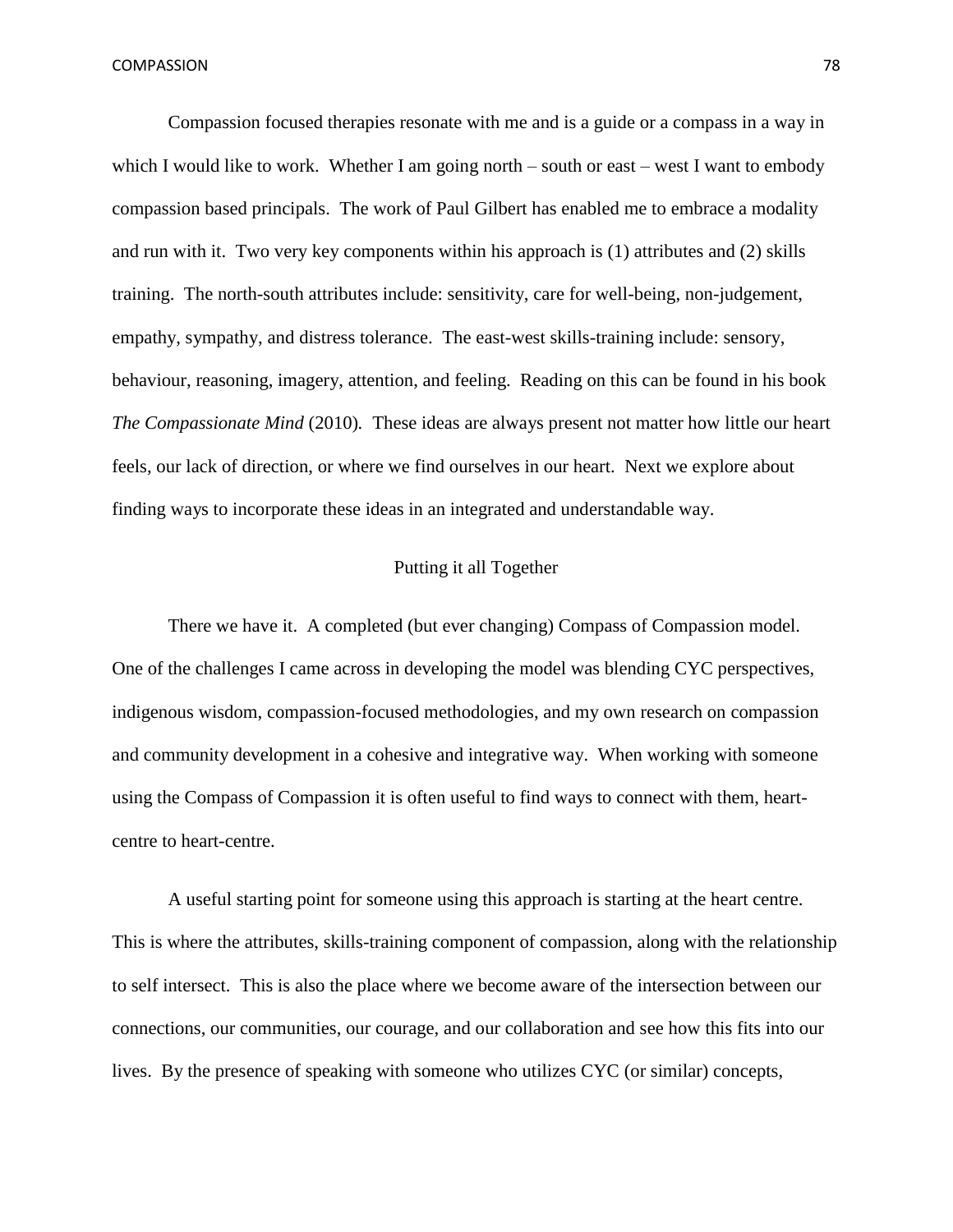compassion-informed methodologies, indigenous wisdom, and research in disaster response a client's heart may start to grow, they may gain direction, and a sense of feeling grounded. The size of our heart and the size of our compass are irrelevant here as the heart elements, our compass, and our heart are *always* present, however, the size does help us gauge where a client is at and may be useful conversation to engage in. In addition, a vital element of a compassionbased approach is the therapist being centred, grounded, and able to be attuned with the other to help them feel connected via the process of interpersonal neurobiology. This is where we create the potential to connect with others, heart-to-heart. This humanistic, strength-based, compassionate place is where the magic happens and is capable of extraordinary change.

The purpose of starting at our heart centre has many facets, however, one of the most important reasons is that is where true happiness or contentment lies. Temporary happiness may be in a new car, a promotion, or a newly found tv-series, yet this is not fostering genuine happiness. Although this is the best starting place, some struggle immensely with this for numerous reasons, these may include: their DNA, their early childhood experiences, their social and economic conditions, traumatic experiences, and cultural beliefs, among other reasons.

Some people have small, hardened, thick hearts that is energy for conflict, anger, hatred, and avoidance, among other self-protective strategies. At times it may feel so hard and small it seems like it is not there, however, as a compassionate approach suggests, it is *always* there. A good analogy for this is in the children's film *How the Grinch Stole Christmas* where a Grinch was seen by the community as the antithesis of happiness, love, community and compassion. It took the courage, compassion, and wisdom of a young girl to create the conditions necessary for the Grinch's heart to grow and thrive in a community that was critical, shameful, and stigmatized of him. How many people in this world feel disconnected and an outcast like the Grinch? What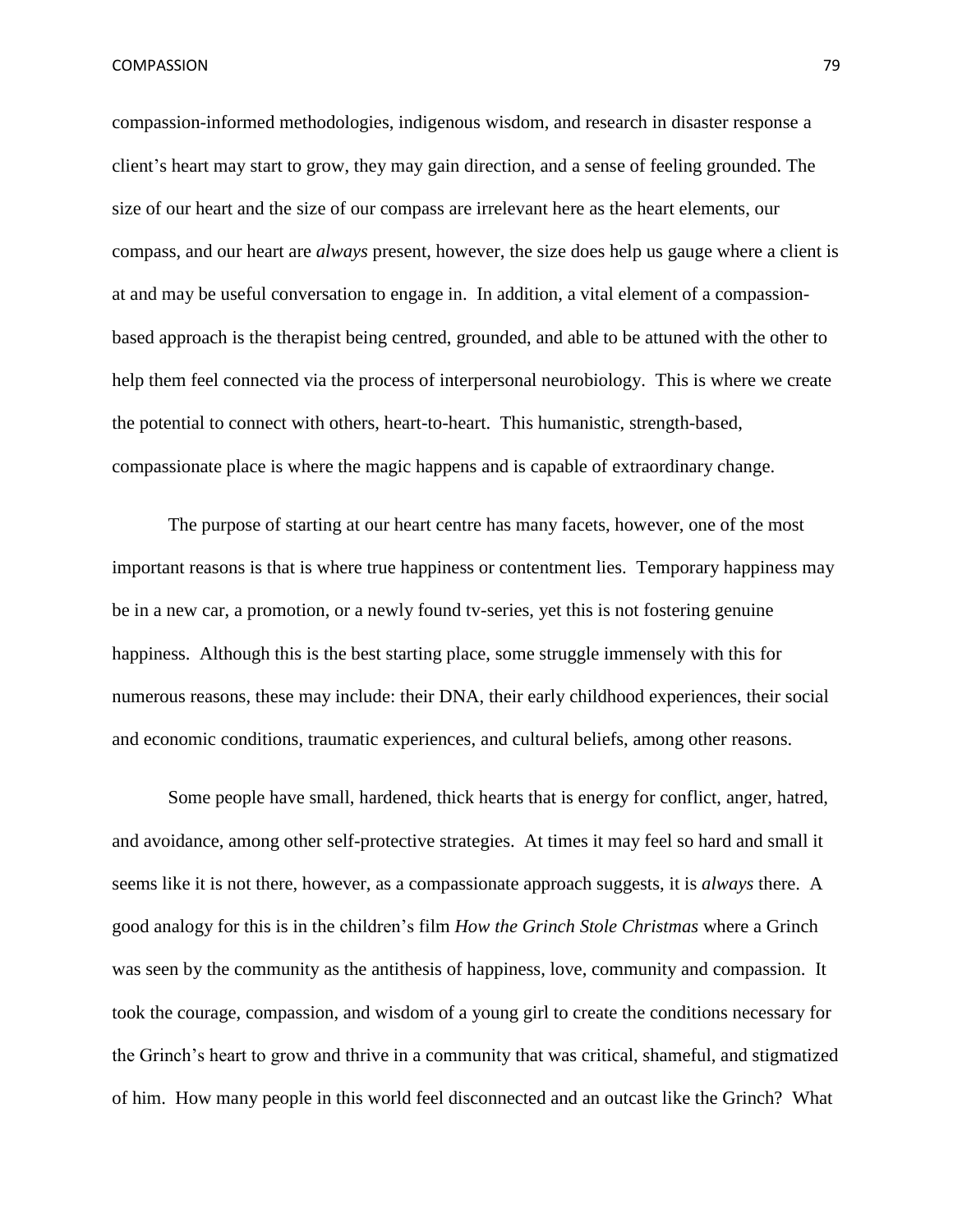might happen if we embraced our inner Cindy-Lu Who and compassionately embraced the suffering of others? Maybe, just maybe, when we include others in this way they too will be included in the community dinner and 'carve the roast-beast'. This analogy encourages us to consider that we all have unique gifts to share and individual contributions to make only if we are provided the opportunity to do so.

Often times it is scary for people to fully embrace their 'heartfulness' selves along with searching for a sense of direction. Supporting people during this time is often the rationale for therapy and it takes a considerable amount of energy and effort to become aware of our heart, make it grow, and have a clearer sense of direction. Despite the challenge of doing this, I believe that positive change within our hearts and direction is possible given the right causes and conditions.

 While reflecting upon the development of the model and what I have learned from psychiatric admissions, suicide attempts, pharmacological interventions, 8 years of post secondary education and the vast amounts of therapy is one (among many) things, ICAN. In believing this I came up with what is now known as *Integrating Compassionate Action Now* (ICAN). ICAN is a simple program based upon a set of complex, interrelated concepts (see appendix A). Although this model is comprised of experiences and commitments I've made, it seems to be a useful guide for me in helping those in the counselling room with individuals, families, groups, presentations or community-based initiatives. I am not entirely sure how (or if) it will be utilized by others, however, it seems to have potential in a number of finding ways to infuse compassion into many areas of need of a compassionate boost. Some of these include: elementary and highschools, universities, organizations and hopefully developing compassion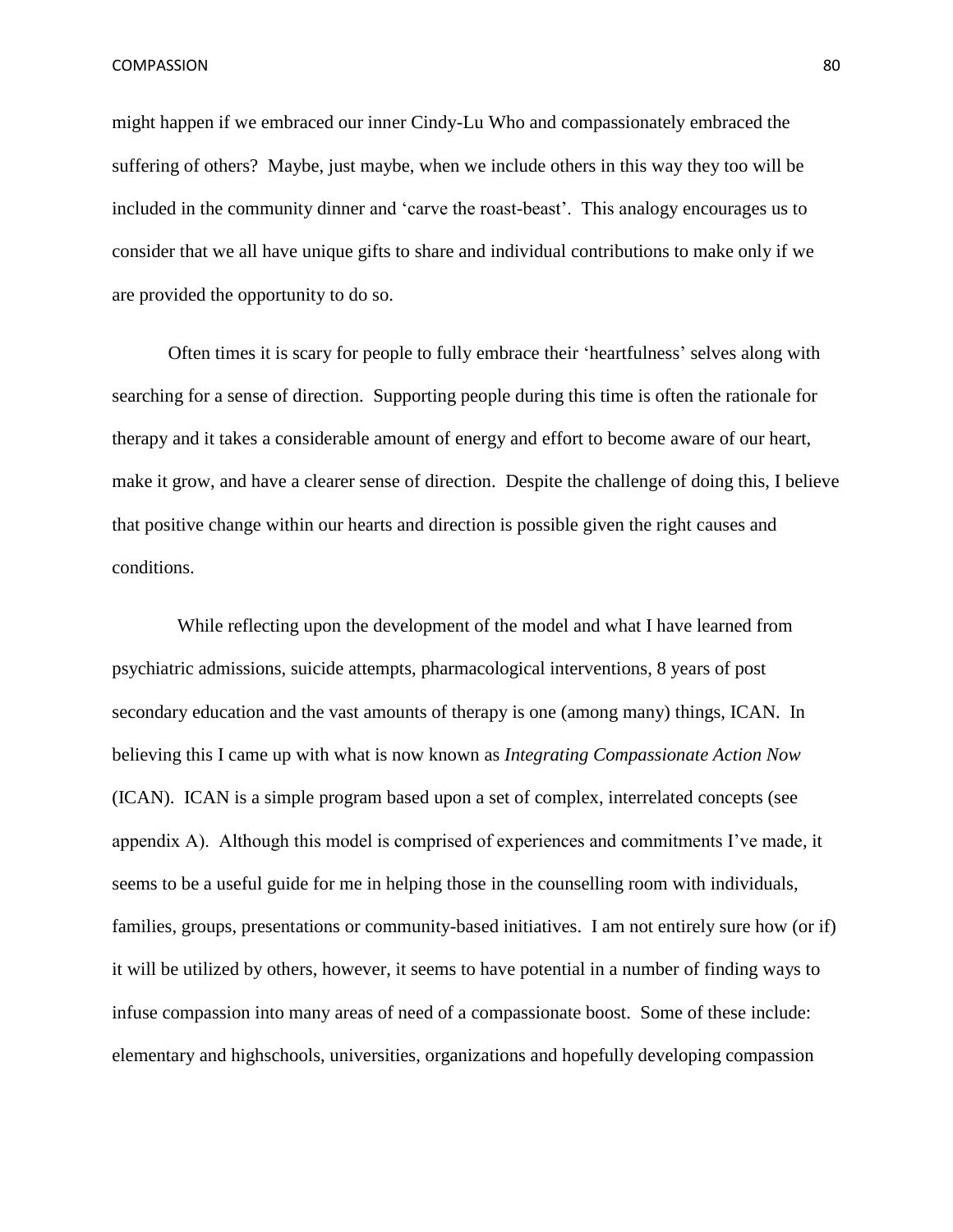based principals into our policy and procedures within our economic, political world. I am

willing to explore this endeavour if given the opportunity to do so.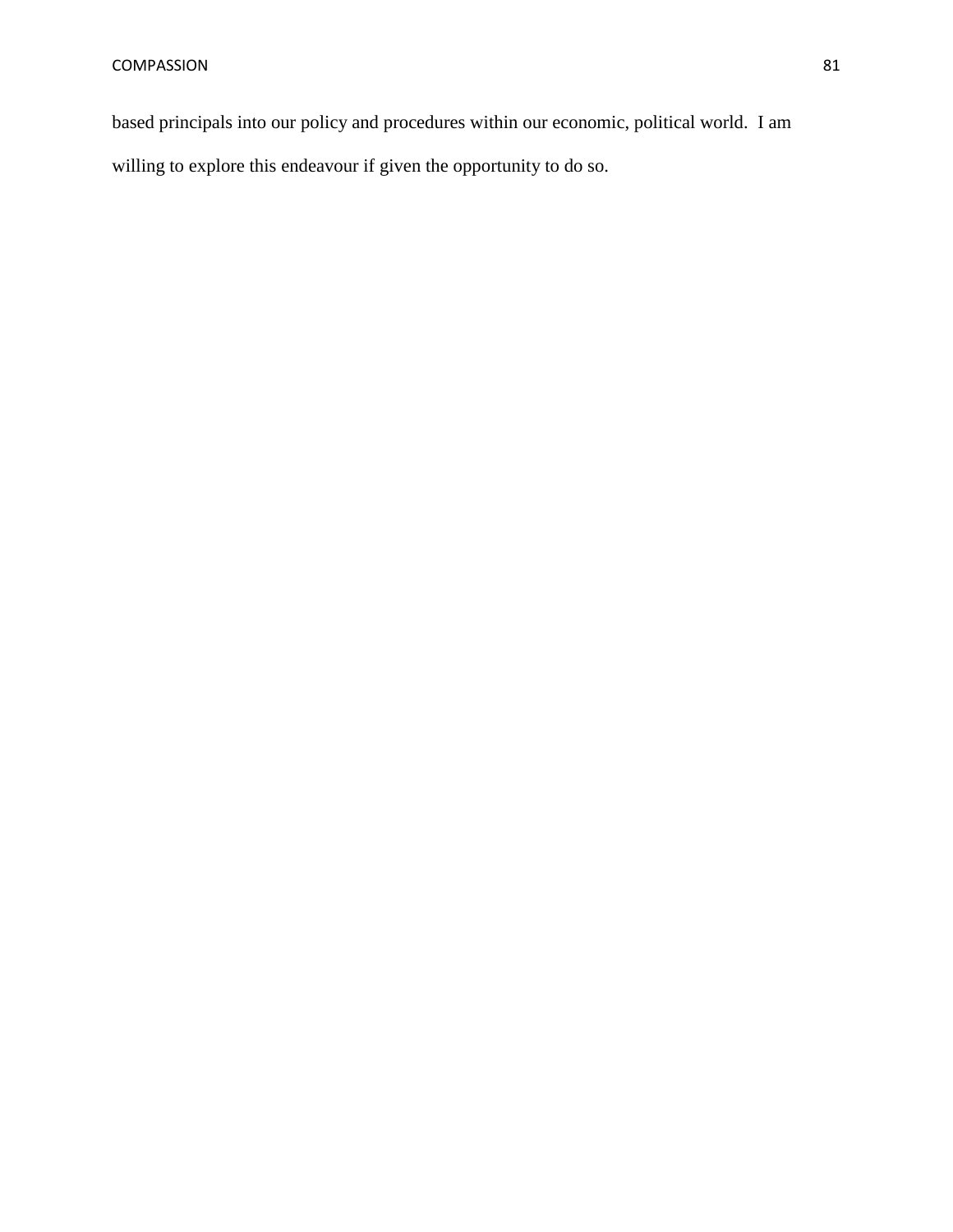#### Chapter 7: Conclusion

We need more compassion in our world. Those suffering need dedicated individuals who have the courage to take action, to demonstrate compassion, and to be champions of compassionate change. The historical figures and events described herein encourage us to consider the necessity of compassion to disaster victims. Indeed, we are all disaster victims of one kind or another. Violence, anger, hatred as well as general struggles are firmly rooted in communities and compassion as medicine is an antidote for uprooting as well as improving this universal dilemma. How long will we continue to promote independence and individual wellness when our evolutionary make-up is interdisciplinary and collaborative in nature? When will we stop making divisions between people, groups, and nations, before making changes? When will more compassion be infused into our cultures, socio-political contexts, and everyday life? Programs focused at these areas are needed more than ever. Although Gilbert (2009)'s work with compassion focused therapies has achieved great gains, the research throughout this thesis encourages us to consider how history has influenced the potentiality of compassion combined with community development.

This thesis supports integrating compassionate action into all levels of our globalized world is a necessity to address the disasters among us. Throughout chapter 2 are historical figures and events have alluded to compassion being medicine to soothe, comfort, and provide relief to those struggling. Discussion in chapter 3 about the importance of compassion and rationale for undertaking this research emphasizes the importance of a compassion-informed approach. Alternative programming outlined in chapter 4 encourages us to think outside the box in the development of compassion based initiatives. Practical strategies are outlined throughout chapter 5 in working with others from a compassionate lens. We explored a new model labelled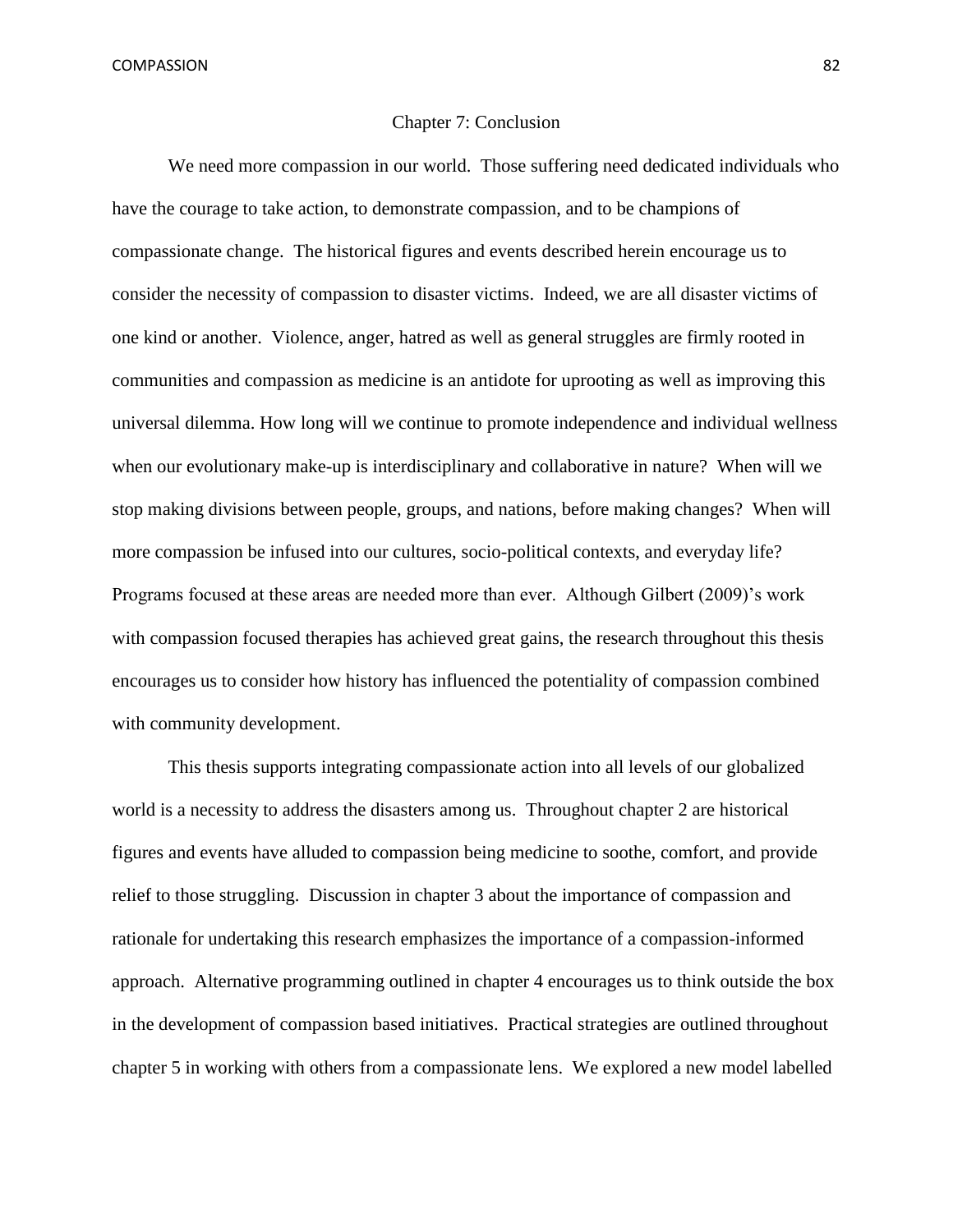the Compass of Compassion and the implications for ICAN. This final chapter encourages us to consider how compassion can strengthen individual, familial, community, and global initiatives by the utilization of a compassion-informed approach.

Exploration of historical elements of compassion in chapter 2 helps guide us in a direction of supporting those who are suffering. The hard-earned lessons we have experienced through the events of 9/11, columbine, among other disasters need to be commemorated, celebrated, and understood more than ever. Many people have lost their lives due to such experiences yet mass-shootings, terrorism, and destruction continue to occur. Trusting in the value of compassion seems to be a worthwhile endeavour to explore as an agent for change with hope for our future and generations to come.

Chapter 3 introduces the idea of a compassion-informed approach to empower individuals, support families, and strengthen communities. The rationale for undertaking this research indicates that we're struggling, that we are hurting, that we need help. The importance of compassion cannot be taken for granted and finding peace within ourselves and for others is vitally important to a more harmonious world.

Alternative ideas discussed in chapter 4 provide additional information to consider when working with individuals, families, or communities. The wisdom held within these programs is useful information to consider when integrating compassion-informed practices into community development initiatives. Indeed we are all placed within the context of a community and would benefit from a more compassionate, a more connected community with a single vision of reducing suffering through increasing compassion.

The practical applications component in chapter 5 provides a useful heuristic in working with individuals, families, and communities using a compassion-informed approach. Research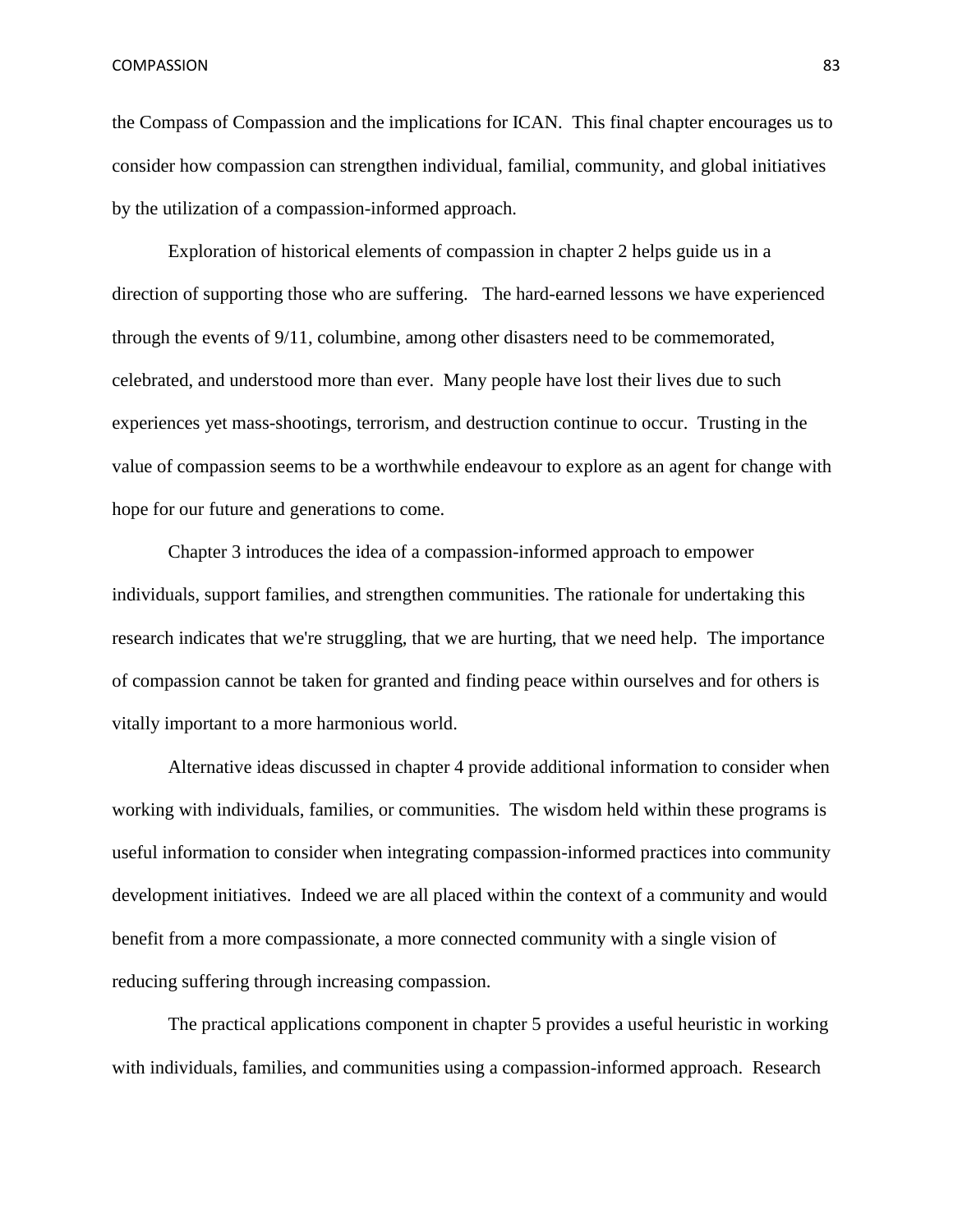discussed throughout this document provides much useful information about compassion, however, this chapter focuses on what one can do in numerous capacities in working with others.

We were introduced to the Compass of Compassion and ICAN throughout chapter 6. This is a model based on numerous theories, perspectives, and ways of being. Exploration of the structure, function, and development of the model is discussed and encourages us to consider about how it can be implemented with future endeavours.

#### Limitations

Criticisms exist within any therapy model. Inevitably there will be those for and against working from all therapeutic orientations. There may be some therapists using a compassioninformed approach who have some uncertainty as it may seem too soft, ambivalent about encouraging the client to take action, question the systems approach or hesitant because compassion informed practices are fairly recent phenomenon. Others may disagree with cultivating informal partnerships as they don't have reputable associations connected with them, degrees behind their name, and may not be as reliable. Additionally, some therapists may inquire about compassion fatigue and how this approach may lead to burnout. Self-compassion is also heavily emphasized throughout this approach and the literature above on self compassion indicates that it is a mitigating factor against compassion fatigue. Consideration of cultural, spiritual and religious backgrounds also needs to be taken into account and whether or not this kind of approach fits with the belief system, community, or ways of being. Despite these limitations and my biased belief system on the value of a compassion-informed approach, I urge individuals, families, and communities to infuse a little more compassion with their neighbours, friends, work colleagues and see what may arise. My hunch is you will be pleasantly surprised.

Contributions to the field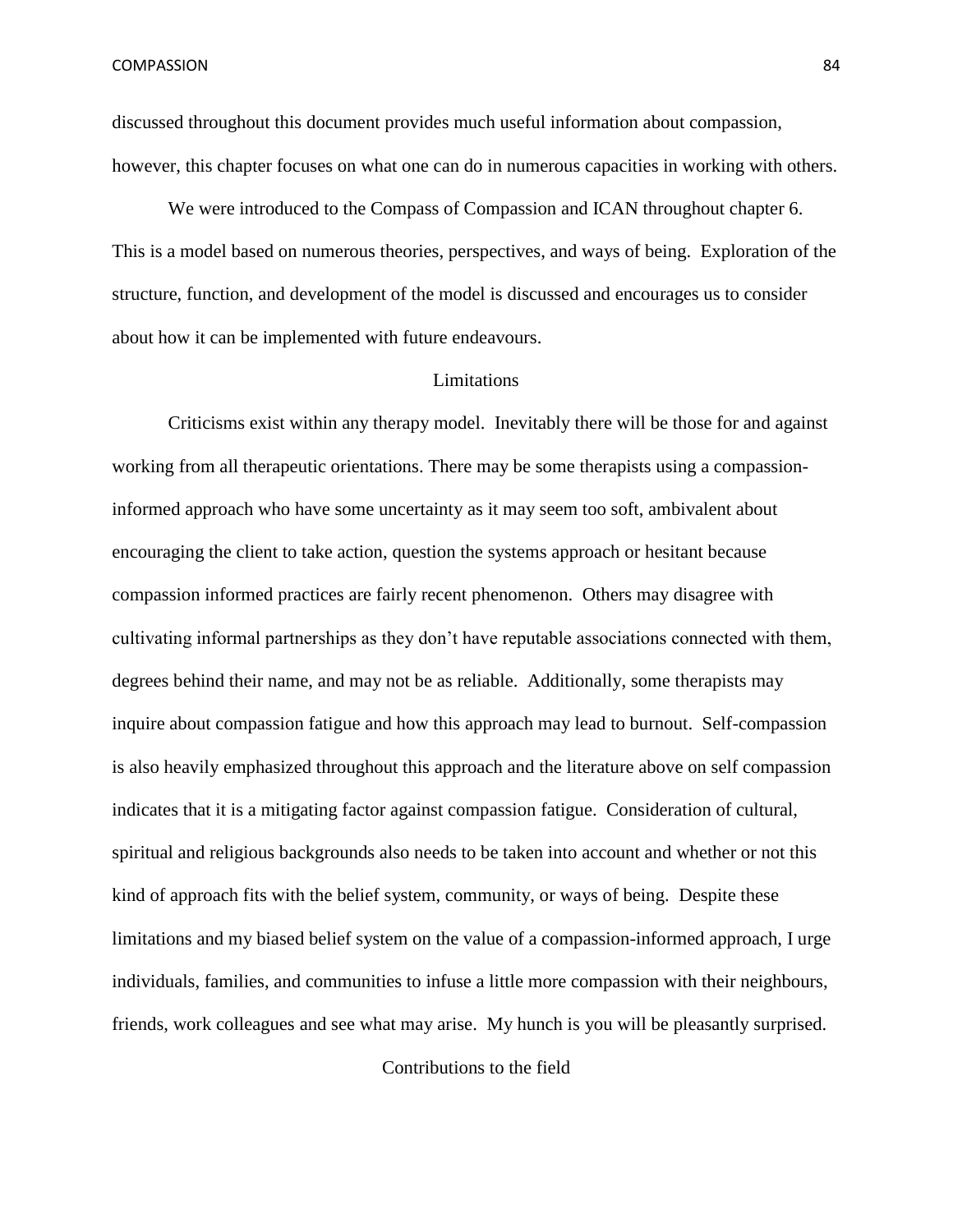The analysis of historical figures and events leading to compassionate change has contributed to additional learning and a potential direction for the future. That is, infusing more compassion into our communities as a preventative measure. This thesis also contributes to related research on compassion focused therapies and adds new elements to support existing research in the field of compassion. More specifically how research on compassion can be integrated into community development initiatives. Reflection on the importance of socially engaged Buddhism, traditional ways of being, and other programs suggest additional ways of looking at problems and suggests ways of alleviating suffering. Practical applications encourage therapists to take action, create change, and implement the findings within the research, specifically providing psycho-education about the importance of compassion-focused or compassion-informed practices. The research discussed herein about how compassion and community development encourages growth, development, and hope for the future. Lastly, and probably the most significant component is the development of the Compass of Compassion leading to the potential inherent within ICAN, however, just like grandma's heart, we never know what might be created in the future.

#### Future Directions

Additional research is needed on compassion, community development and the benefits of such initiatives. This may include further evaluation of existing programs, such as the compassionate schools project, or development and evaluation of compassionate initiatives. Qualitative research on communities who describe themselves as compassionate cities would offer a fruitful discussion on what they are doing, what's working, and future directions. Further research on compassion in education as well as compassion in political contexts would also provide valuable information about how to improve suffering in these areas. Exploration of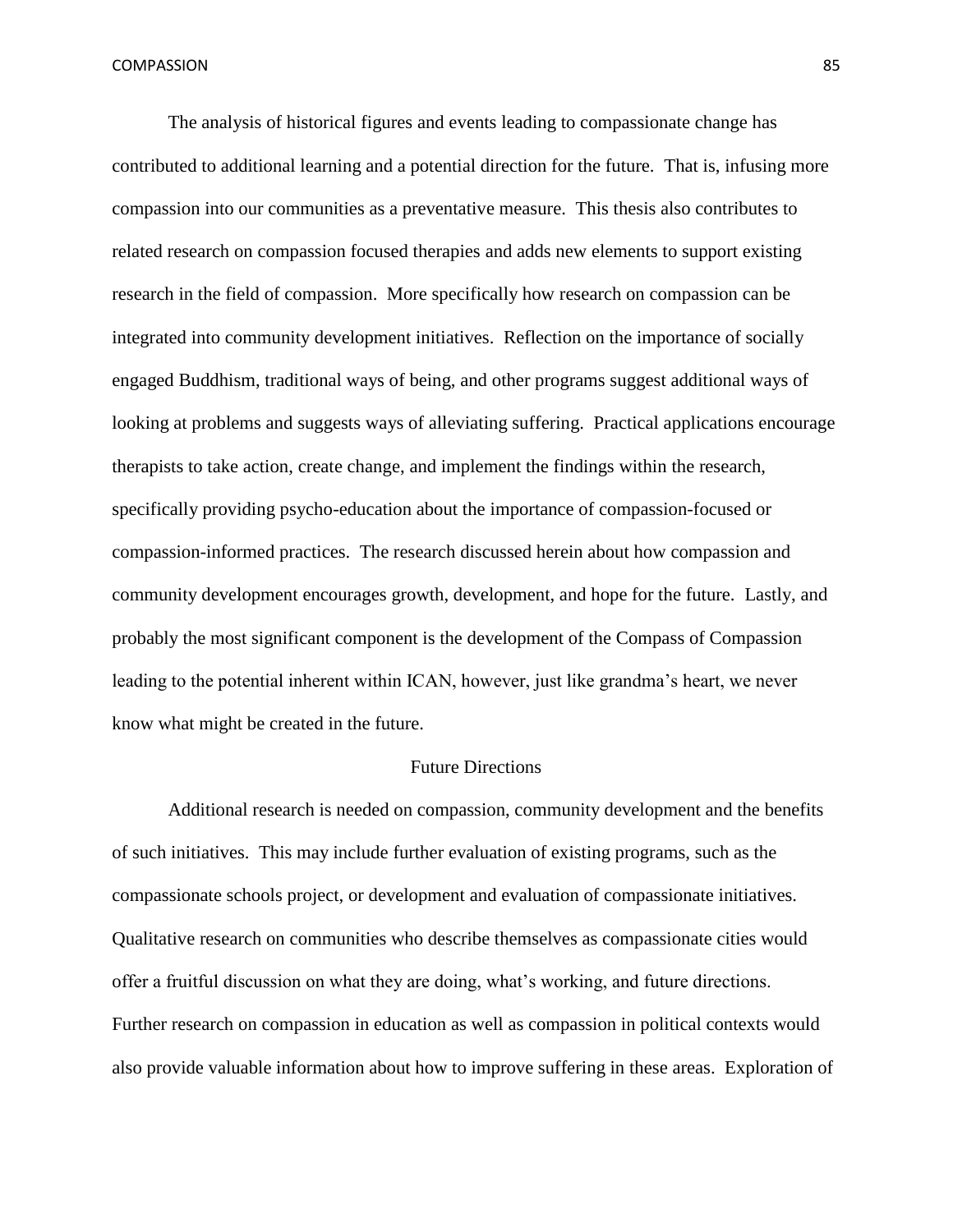how the Compass of Compassion and ICAN can be implemented in a wide range of areas would be a worthwhile endeavour. Additionally finding ways to promote, sustain and evaluate programs like or similar in nature to ICAN would also be of great importance to the therapeutic community.

#### A Few Words on Mental Suffering

I have deep admiration and respect for each and every individual who has had the courage to face their mental suffering despite the fear of doing so. For those of us who have learned to better manage their turbulent, chaotic minds I stand proudly with you. To those who continue to struggle with mental suffering, me too. To those who decided to take their own lives, overdose, or otherwise moved on from the world in which we live, I understand. This world we live in is an unrelenting force of suffering for as long as we shall live. Finding a way to make it a little more bearable by infusing compassion into every aspect of our world we can make living a little more tolerable. A little compassionate medicine may be just what the doctor needs to order to soothe mental suffering.

#### Personal Reflection

The process of writing this thesis has been inspiring and transformative. The scientific methodologies combined with historical figures and events have sparked creative development of compassionate action across a wide range of disciplines. The traumatic, troublesome experiences many people have can be debilitating and isolating, other times it can be empowering and promote change, as well as everything in between. I find that the disasters I have experienced throughout my life has inspired the growth of my compassionate nature and passion inherent within a compassion-informed approach. I am saddened because the suffering within our world and am committed to compassionate initiatives and willing to make a concerted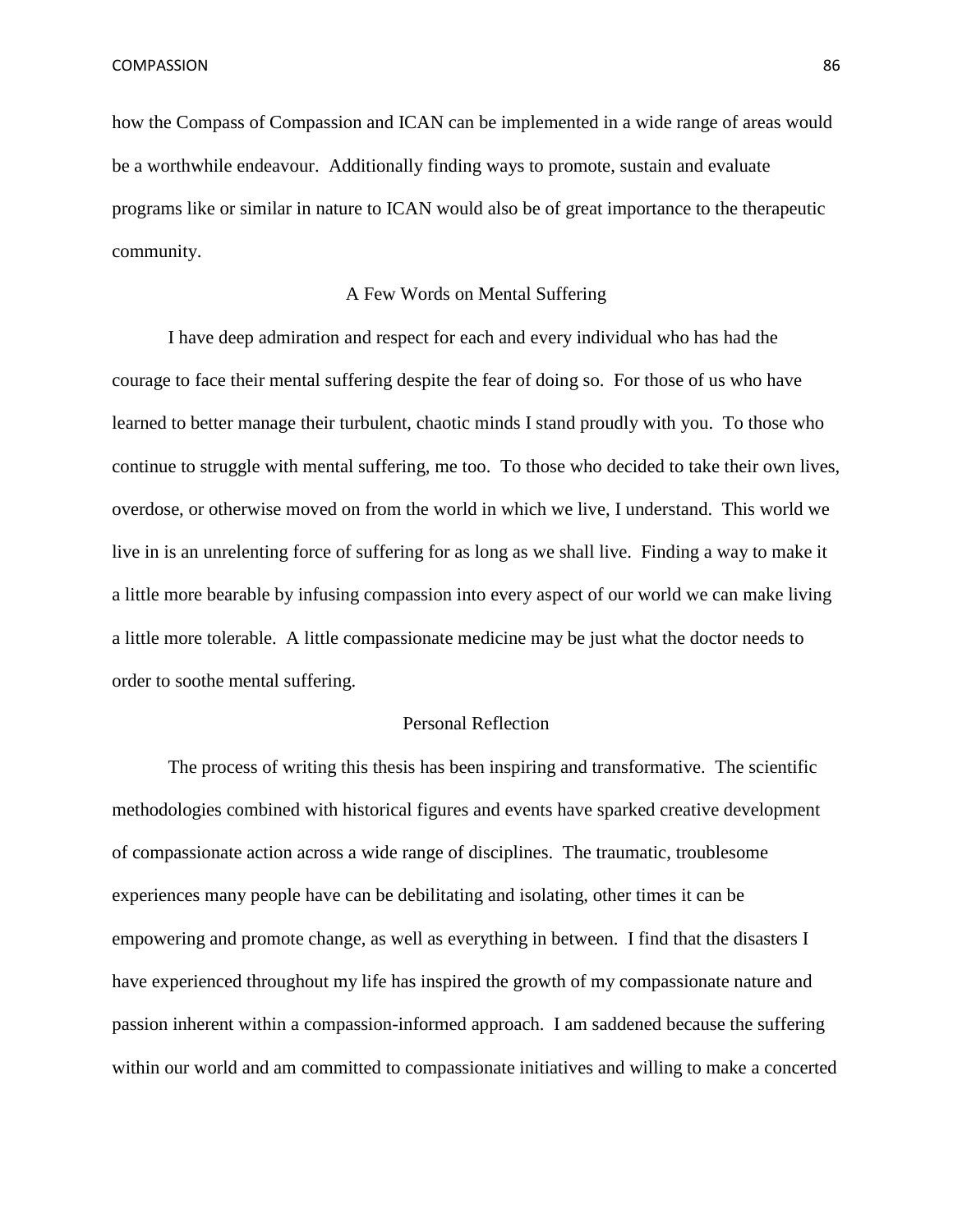effort to reduce pain, hurt and suffering. I believe that people will genuinely act compassionately if they are given a platform / opportunity to do so. We need people to join together who have a similar vision of a more compassionate world and create opportunities to reduce suffering. The words of Margaret Mead ring true here, "Never doubt that a small group of thoughtful, committed citizens can change the world; indeed, it's the only thing that ever has".

## Final Thoughts

This thesis represents a scholarly, scientific, research-based way of describing something we all want yet struggle to achieve – that is, less suffering. Compassion is medicine and this thesis is an attempt to provide some structure to cultivating compassionate change. Despite the vast amounts of programs and people focused at increasing compassion within our communities, more is needed. I urge each individual who reads this thesis to consider how compassion can fit into their lives, into their families, communities and beyond. Indeed, this is medicine that each of us has the opportunity to give.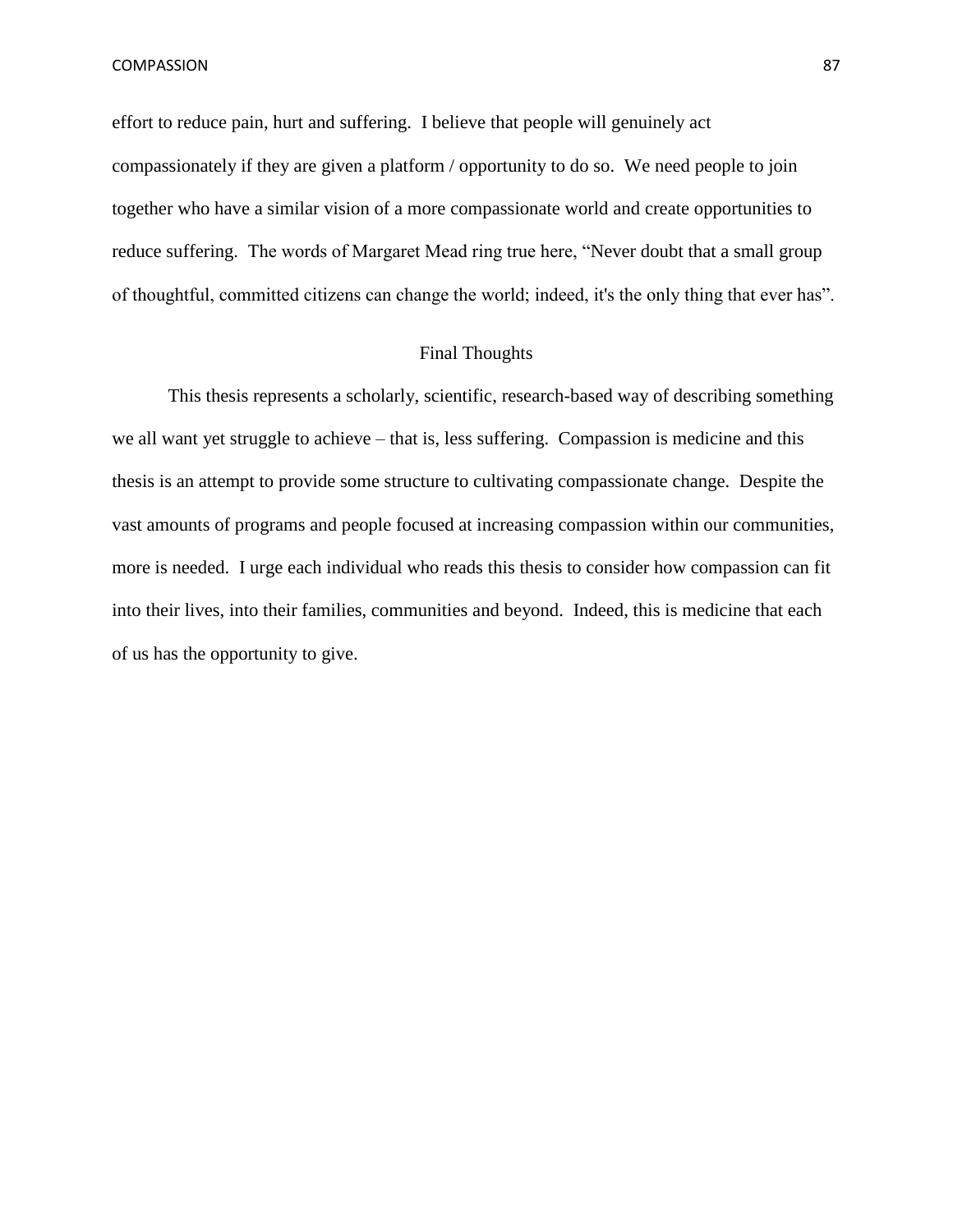#### References

- Abel, S., Bahta, A., Barnard, W., Diaz, M., Hamrick, J., Jones, C., McDougal, K., Orellana, C., Reilly, L., Tarantino, M., & Tibbals, J. (2012). A Field Guide to Socially Engaged Buddhism, *Seattle University,* Retrieved from: [http://northwestdharma.org/wp-content/](http://northwestdharma.org/wp-content/%20uploads/2012/06/%20Field-Guide-to-Socially-Engaged-Buddhsim.pdf)  [uploads/2012/06/ Field-Guide-to-Socially-Engaged-Buddhsim.pdf](http://northwestdharma.org/wp-content/%20uploads/2012/06/%20Field-Guide-to-Socially-Engaged-Buddhsim.pdf)
- Alberts, B., Bray, D., Hopkin, K., Johnson, A., Lewis, J., Raff, M., Roberts, K. & Walter, P. (2013). Essential Cell Biology, *Garland Science*
- Alexander, B. (2008) The Globalization of Addiction: A Study in Poverty of the Spirit, Oxford Univeristy Press, New York, NY.
- Anderson, T. (1987). The Reflecting Team: Dialogue and Meta-Dialogue in Clinical Work, *Family Process,* Tromsø Norway
- Aronson, E. (2001). Nobody Left to Hate: Teaching Compassion After Columbine, Owl Books, New York, New York
- Ashar, Y., Andrews-Hanna, J., Dimidjian, S., & Wager, T. (in press). Towards a neuroscience of compassion: A brain systems-based model and research agenda, University of Colorado, Boulder, CO.
- Bateson, G., Jackson, D., Haley, J. & Weakland, J. (1956). Toward a Theory of Schizophrenia. *Behavioural Science,* 1(4), Palo Alto, CA.
- Berkowitz, B. (2017). Spirituality and Community Building, *Charter for Compassion,* Retrieved from:<https://charterforcompassion.org/index.php/spirituality-community>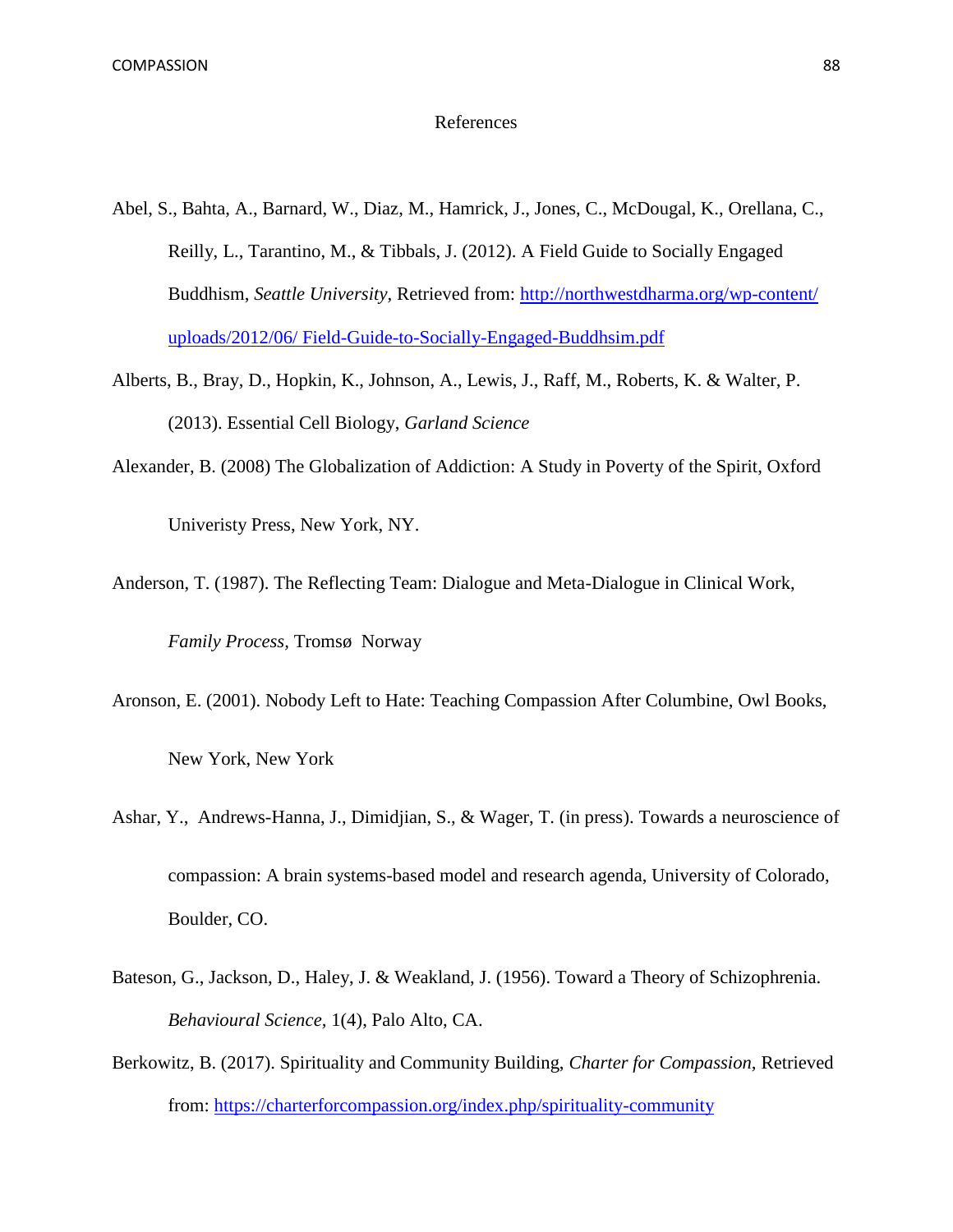- Bharti, S. (2015). Mahatma Gandhi and Satyagraha, *International Journal in Management and Social Science,* 3(12), Yamunanagar, Haryana
- Bloom, S. (1997). Creating Sanctuary: Toward the Evolution of Sane Societies, Routledge, NY

& London

Brito, G. (2014). Secular Compassion Training: An Empirical Review, *Journal of Transpersonal Research,* 6(2), Granada, Spain

Brown, N. (2004). The Shift from Apartheid to Democracy: Issues and Impacts on Public

Libraries in Cape Town, South Africa, *Libri,* 54(1), New York, NY

- Cambridge Dictionary (2017). Cambridge University Press. Retrieved from: <http://dictionary.cambridge.org/dictionary/english/disaster#translations>
- Charter for Compassion, (2017). Compassionate Community, Bainbridge Island, WA.
- Charter for Compassion. (2009). Retrieved from:

<http://www.takomaparkpc.org/TheCharter4Compassion.pdf>

- Cutler, H. (2009). The Art of Happiness: A Handbook for Living, *Riverhead Books,* New York, NY
- Davis, L. (2009). Interpersonal Neurobiology, Walden University in PSYC-8226-3 Biopsychology
- Demarin, V., Morovic, S., & Bene, R. (2014). Neuroplasticity, *PERIODICUM BIOLOGORUM,*  116(2), Zagreb, Nemetova
- Dejong, M., Hoser, D., & Hall, L. (2005). The Manuscript Option Dissertation: Multiple

Perspectives, Retrieved from:<http://www.dtic.mil/dtic/tr/fulltext/u2/a433038.pdf>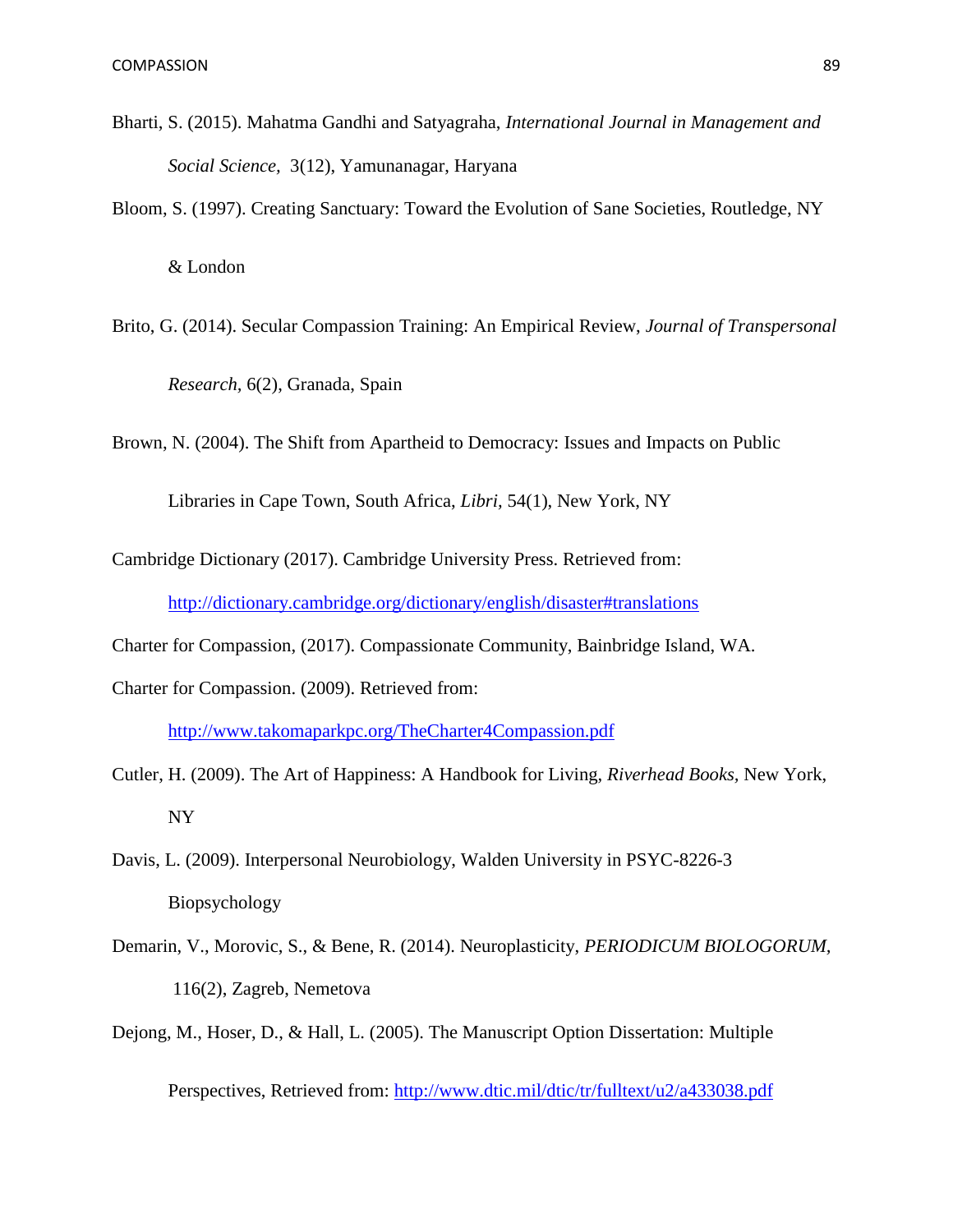- Eager, E. (2010). Summary and Evaluation of Carl Rogers' Necessary and Sufficient Conditions of Therapeutic Personality Change, *The Person-Centered Journal,* 17(1-2), Fleetwood, PA.
- First Peoples: A Guide for Newcomers (2013). City of Vancouver, BC. Retrieved from: <http://vancouver.ca/files/cov/First-Peoples-A-Guide-for-Newcomers.pdf>
- Fischer, L. (1950). The Life of Mohatma Gandhi, New York, NY. Retrieved from: [https://faculty.sfsu.edu/sites/default/files/faculty\\_files/1203/Class/115-pdf/Gandhi.pdf](https://faculty.sfsu.edu/sites/default/files/faculty_files/1203/Class/115-pdf/Gandhi.pdf)
- Gandhi, M. (n,d). Satyagraha as a means of conflict resolution: Unit 14, *Gandhi's Political Thought,* Retrieved from:

http://www.egyankosh.ac.in/bitstream/123456789/19687/1/Unit-14.pdf

- Gehart, D., Tarragona, M., & Bava, S. (2007). A Collaborative Approach to Research and Inquiry, Taylor and Francis Group, New York, London.
- Germer, C. & Neff, K. (2013). Self-Compassion in Clinical Practice. *Journal of Clinical Psychology,* 69(8), Arlington, MA. DOI: 10.1002/jclp.22021
- Gibney, P. (2006). The Double Bind Theory: Still Crazy-Making After All These Years. *Psychotherapy in Australia,* 12(3), Brisbane, AU
- Granoff, J. (2004). Interfaith Imperatives Post 9/11: Sovereign Value of the Golden Rule, *Praeger Publishers,* Westport, CT.
- Goetz, J. L., Keltner, D., & Simon-Thomas, E. (2010). Compassion: an evolutionary analysis and empirical review. Psychological bulletin, 136(3), 351–74. doi:10.1037/a0018807
- Goetz, J., Keltner, D., & Simon-Thomas, E. (2010). Compassion: An Evolutionary Analysis and Empirical Review, *Psychological Bulletin,* 136(3), Middlebury, VT.

Green, M., Moore, H., & O'Brien, J. (2006). Asset Based Community Development: When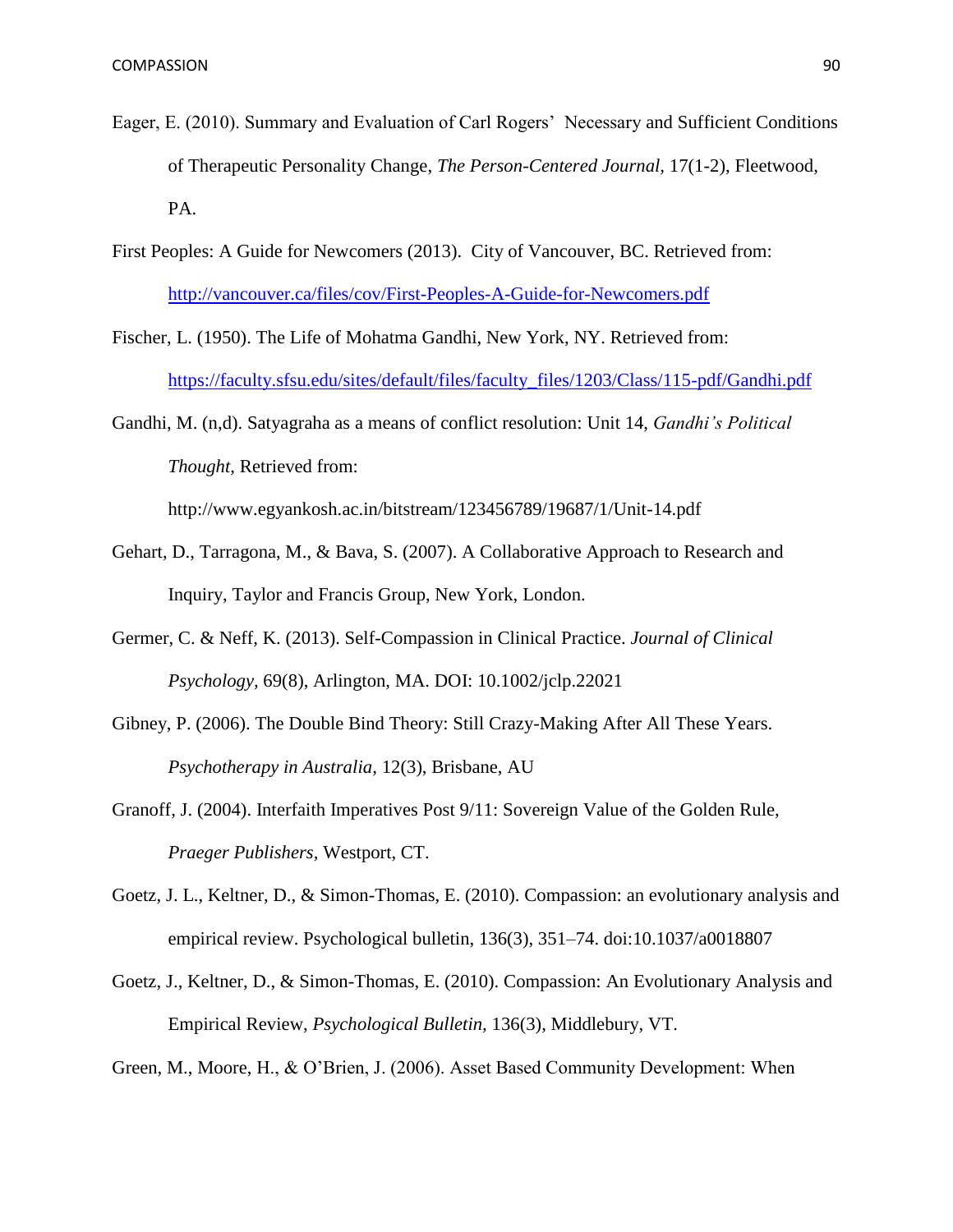People Care Enough to Act, *Inclusion Press,* Toronto, ONT.

- Gyatzo, T. (n,d). Compassion and the Individual, Retrieved from: <https://www.dalailama.com/messages/compassion-and-human-values/compassion>
- Gilbert, P. (2009). The Nature and Basis for Compassion Focused Therapy, *Hellenic Journal of Psychology,* 6(1), Derby, UK.
- Gilbert, P. (2010). The Compassionate Mind: A new Approach to Lifes Challenges, *New Harbinger Productions,*
- Grusec, J. (1992). Social Learning Theory and Developmental Psychology: The Legacies of Robert Sears and Albert Bandura, *Developmental Psychology,* 28(5), Toronto, ONT.
- Hari, J. (2015). TED Talks: Everything You Think You Know About Addiction is Wrong, Global, London.
- Hancock, T. (2017). Safe Communities Prevent Violence with Compassion, *Public Health Association of BC,* Victoria, BC.
- Hanson, R. (2006). The Noble Eightfold Path, Retrieved from:

<http://media.rickhanson.net/home/files/8FoldPath.pdf>

Harmsworth, G. & Awatere, S. (2013). Indigenous Maori Knowledge and Prespectives on Ecosystems, *Manakki Whenua Press,* Lincoln, New Zealand

Hefferon, K. & Boniwell, I. (2011). Positive Psychology: Theory, Research and Applications,

McGraw-Hill Education, New York, NY

International Campaign for Tibet (2003). Dalai Lama stresses long-term peaceful measures to

prevent recurrence of 9/11 tragedy, Cultivating Peace as an Antidote to Violence,

Washington National Cathedral.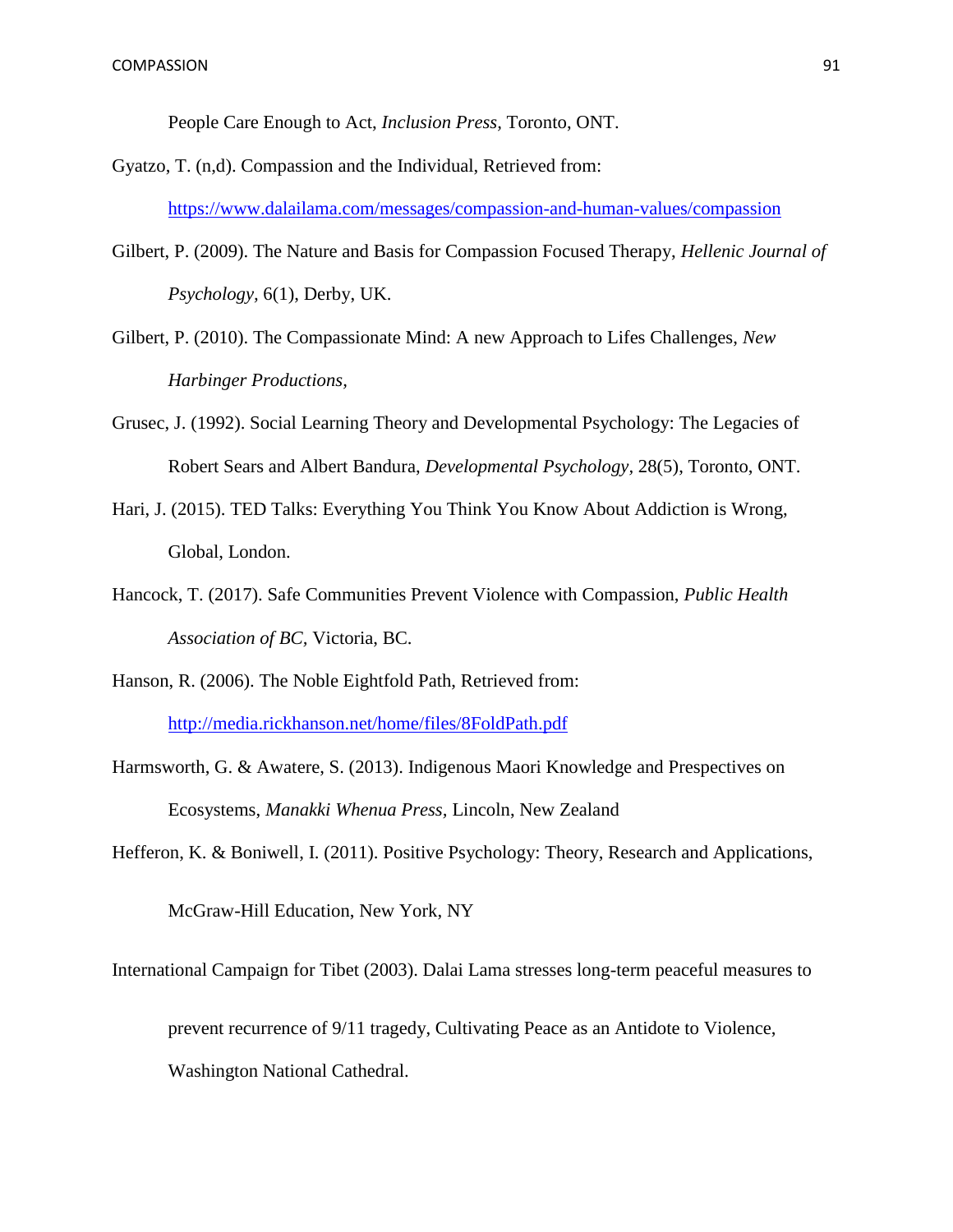- Kaplan, M., Ingram, P., & Mincemayer, C. (2001). Proverbs to Promote Understanding Across Generations and Cultures, *College of Agricultural Sciences Cooperative Extension*, Pennsylvania State University, PA.
- Kaufman, R., Edwards, R., Mirsky, J., & Avgar, A. (2011). Crisis as an Opportunity, *University Press of America,* Lanham, Maryland

King, M. (1957). Non-violence and Racial Justice, Chicago, Il. Retrieved from: <http://lib.tcu.edu/staff/bellinger/rel-viol/MLK-1957.pdf>

- King, M. (1999). Mahatma Gandhi and Martin Luther King Jr: The Power of Non-Violent Action, Unesco Publishing, Paris, France.
- Kitayama, S. & Park, J. (2010). Cultural neuroscience of the self: Understanding the social grounding of the brain, *Social Cognitive and Affective Neuroscience*, 5(1), Oxford University Press
- Klebold, S. (2017). My Son was a Columbine Shooter: This is my Story, TEDtalk, Retrieved from: [https://www.ted.com/speakers/sue\\_klebold](https://www.ted.com/speakers/sue_klebold)
- Knoll, J. & Annas, G. (2016). Mass Shootings and Mental Illness, *American Psychiatric Association,* Retrieved from:<http://psychiatryonline.org.psychiatryonline.org/> doi/pdf/10.5555/appi.books.9781615371099
- Kovitz, R. (2011). Twelve Steps to a Compassionate Life, *Reading Group Guide,* Fetzer Institute, Retrieved from:

https://charterforcompassion.org/images/menus/charter/pdfs/Readers-Guide-12-Steps.pdf

Leonard, B., & Carlson, D. (n,d). Introduction to Spirituality, *Touro Institute,* University of Minnesota

Lilius, J., Kanov, J., Dutton, J., Worline, M., & Maitlis, S. (2011). *Compassion revealed: What*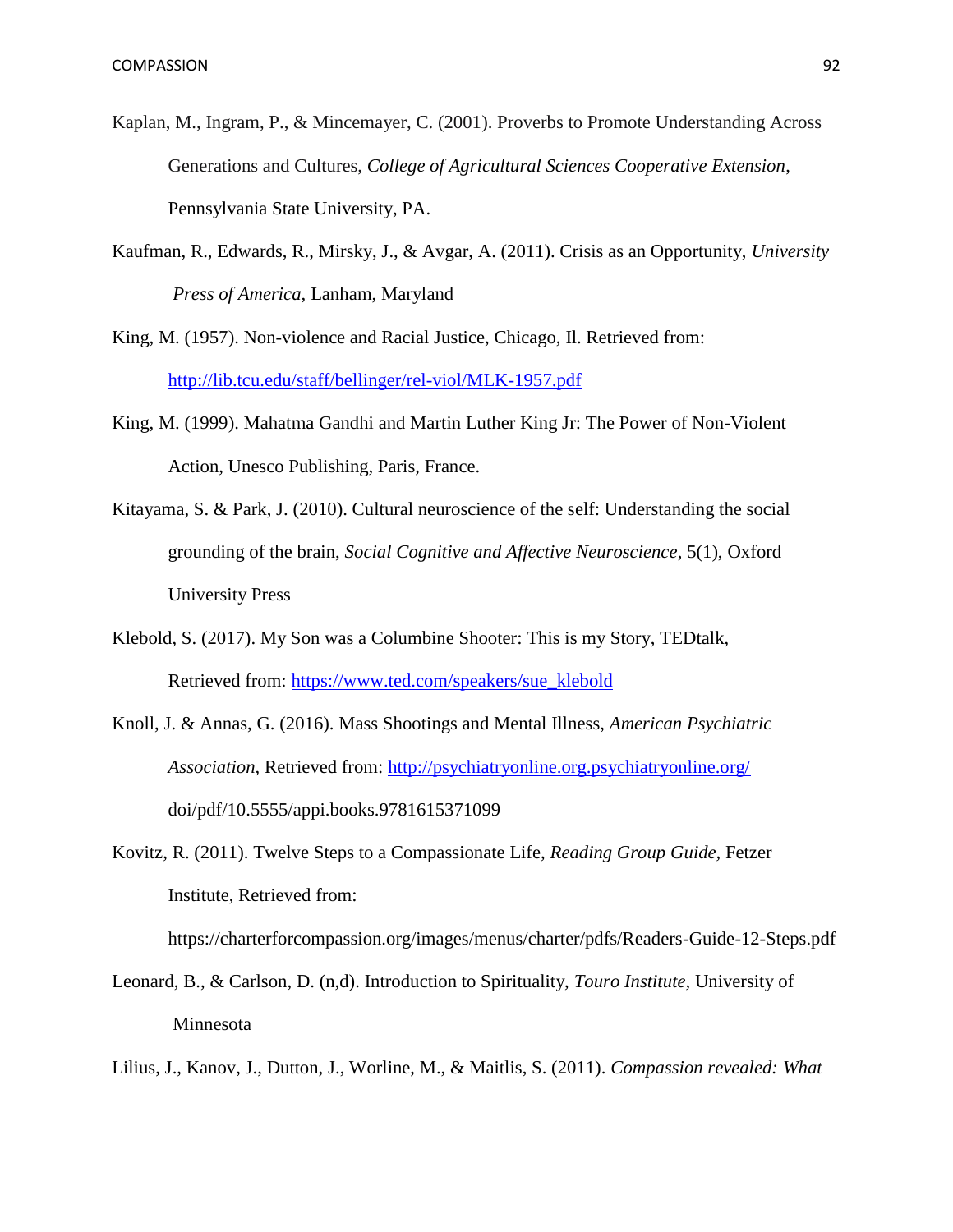*we know about compassion at work (and where we need to know more).* Oxford University Press.

Lilliston-Gammon, T. (2013). The Courage of Compassion, *Centre for Integrative Psychology Newsletter,* Retrieved from:

[http://www.centerforintegrativepsychology.org/COMPASSION\\_FINAL.pdf](http://www.centerforintegrativepsychology.org/COMPASSION_FINAL.pdf)

- Lutz, D. (2009). African Ubuntu Philosophy and Global Management, *Journal of Business Ethics,* DOI: 10.1007/s10551-009-0204-z
- Maanga, G. (2013). The relevance and legacy of Nelson Mandela in the twenty-first century Africa: An historical and theological perspective, *African Journal of History and Culture,*  5(5), Moshi, Tanzania, DOI: 10.5897/AJHC12.022
- Marzano, R. (2014). Awaken the Learner: About Rachel's Challenge. Retrieved from: [http://www.nelson.com/pl4u/wpcontent/uploads/2014/10/AwakenTheLearner\\_LookInsid](http://www.nelson.com/pl4u/wpcontent/uploads/2014/10/AwakenTheLearner_LookInside.pdf?e1d0f5) [e.pdf?e1d0f5](http://www.nelson.com/pl4u/wpcontent/uploads/2014/10/AwakenTheLearner_LookInside.pdf?e1d0f5)
- Mazumder, R. (2014). Combating A Toxic Culture in Edmonton: Some Thoughts on Dr. Gabor Mate's Wisdom. Retrived from: [https://robinmazumder.com/2014/11/04/combating-a](https://robinmazumder.com/2014/11/04/combating-a-toxic-culture-in-edmonton-some-thoughts-on-dr-gabor-mates-wisdom/)[toxic-culture-in-edmonton-some-thoughts-on-dr-gabor-mates-wisdom/](https://robinmazumder.com/2014/11/04/combating-a-toxic-culture-in-edmonton-some-thoughts-on-dr-gabor-mates-wisdom/)
- Mercadillo, R. & Diaz, J. (2013). Neuroscience and Ethnography: An Interdisciplinary Revision and a Cognitive Proposal based on Compassion Research in Mexico, *International Journal of Psychological Research,* 6(1), Mexico, Mexico.
- Miller, S., Hubble, M., & Duncan, B. (1996). Escape From Babel: Toward A Unifying Language For Psychotherapy,
- Miller, A., Yeskey K., Garantziotis, S., Arneson S., Bennet, A., Fallon, L., Thompson, C.,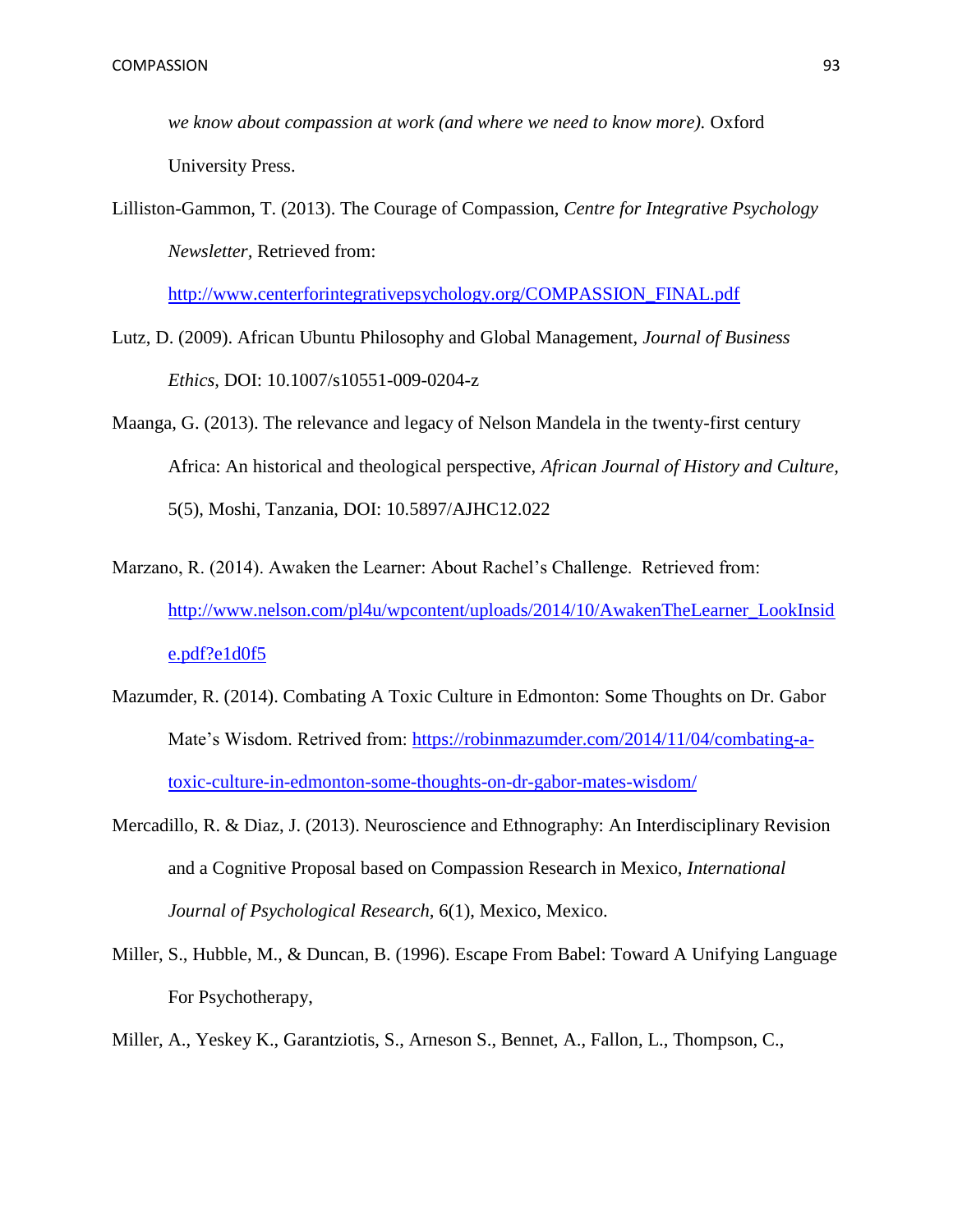Reinlib, L., Masten, S., Remington, J., Love, C., Ramsey, S., Rosselli R., Galluzzo, B., Lee, J., Kwok, R. & Hughes, J. (2016). Integrating Health Research into Disaster Response: The New NIH Disaster Research Response Program, *International Journal of Environmental Research and Public Health,* 13(676), Durham, NC

- Mills, E. (2005). Review of Being Benevolence: The Social Ethics of Engaged Buddhism, *Journal of Buddhist Ethics,* University of New Mexico
- Moffitt, P. (2012). Dancing With Life, *Rodale Press,* New York, NY
- Moore, D. (2013). Current Thinking About Nature and Nurture, *Springer Science,* Claremont, CA.
- Muschert, G., Larkin,R., & Muschert, G. (2007). The Columbine High School Shootings, *Praeger Publishers,* New York, NY
- National Collaborating Centre for Determinants of Health. (2013). A Guide to Community Engagement Frameworks for Action on the Social Determinants of Health and Health Equity. Antigonish, NS: National Collaborating Centre for Determinants of Health, St. Francis Xavier University.
- National Institute of Drug Abuse, (2015). Therapeutic Communities, *US Department of Health and Human Services,* National Institutes of Health,
- Neff, K. (2013). TEDx Talk: The Space Between Self-Esteem and Self-Compassion, Atlanta, GA
- Neff, K. & Germer, C. (2012). A Pilot Study and Randomized Controlled Trial of the Mindful Self-Compassion Program, *Journal of Clinical Psychology,* Austin, TX. DOI: 10.1002/jclp.21923
- Oberle, W., Stowers, K., & Darby, J. (2014). A Definition of Development, *Journal of*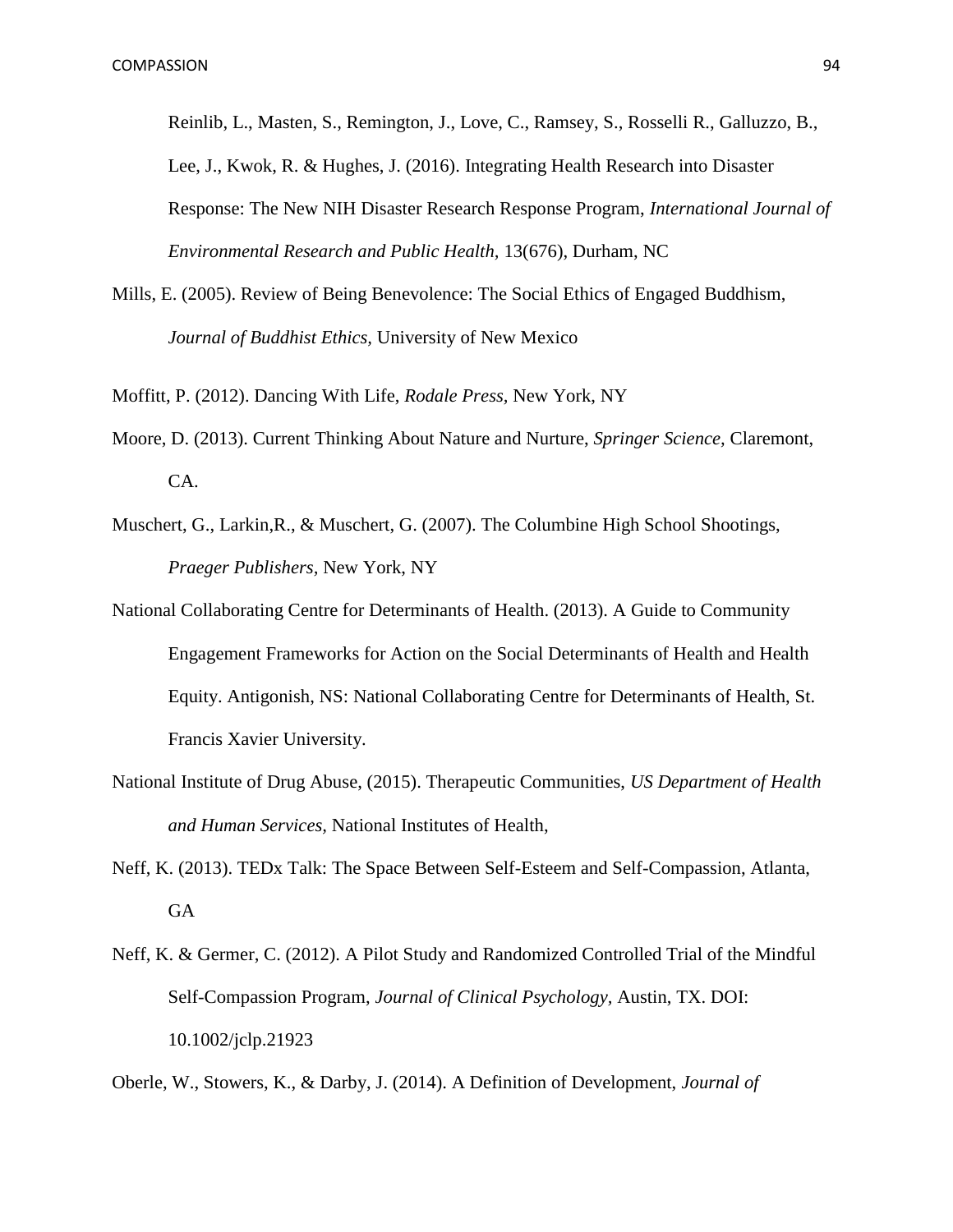*Community Development Society,* 5(1), TX

- Ontario Native Literary Coalition (2010). Teachings of the Seven Sacred/Seven Grandfathers, Student Manual, Retrieved from: [http://onlc.ca/wp-content/uploads/2014/06/7-](http://onlc.ca/wp-content/uploads/2014/06/7-Grandfathers-Student-Manual1.pdf) [Grandfathers-Student-Manual1.pdf](http://onlc.ca/wp-content/uploads/2014/06/7-Grandfathers-Student-Manual1.pdf)
- Olson, M, Seikkula, J. & Ziedonis, D. (2014). The key elements of dialogic practice in Open Dialogue. The University of Massachusetts Medical School. Worcester, MA
- Panksepp, J., Asma, S., Curran, G., Gabriel, R., & Greif, T. (2010). The Philosophical Implications of Affective Neuroscience, *Journal of Consciousness Studies,* 19(3-4), Cognitive Science Society
- Panksepp, J. (2010). Affective neuroscience of the emotional BrainMind: evolutionary perspectives and implications for understanding depression, *Dialogues in Clinical Neuroscience,* 12(4), Pullman, WA.
- Powell, A. (2014). Bystander approaches: Responding to and preventing men's sexual violence against women, *Austrlian Centre for the Study of Sexual Assault,* Melbourne, VIC
- The Centre for Compassion and Altruism Research and Education (2017). Stanford Medicine, Retrieved from:<http://ccare.stanford.edu/>
- Tola, F. & Dragonetti, C. (2007). BUDDHISM: SCIENCE, PHILOSOPHY, RELIGION, *Pensamiento,* 63(238), Buenos Aires
- Roberts, N. (2006). Disorienting dilemmas: Their effects on learners, impact on performance, and implications for adult educators. In M. S. Plakhotnik & S. M. Nielsen (Eds.), Proceedings of the Fifth Annual College of Education Research Conference: Urban and International Education Section, Miami: Florida International University. http://coeweb.fiu.edu/research\_conference/.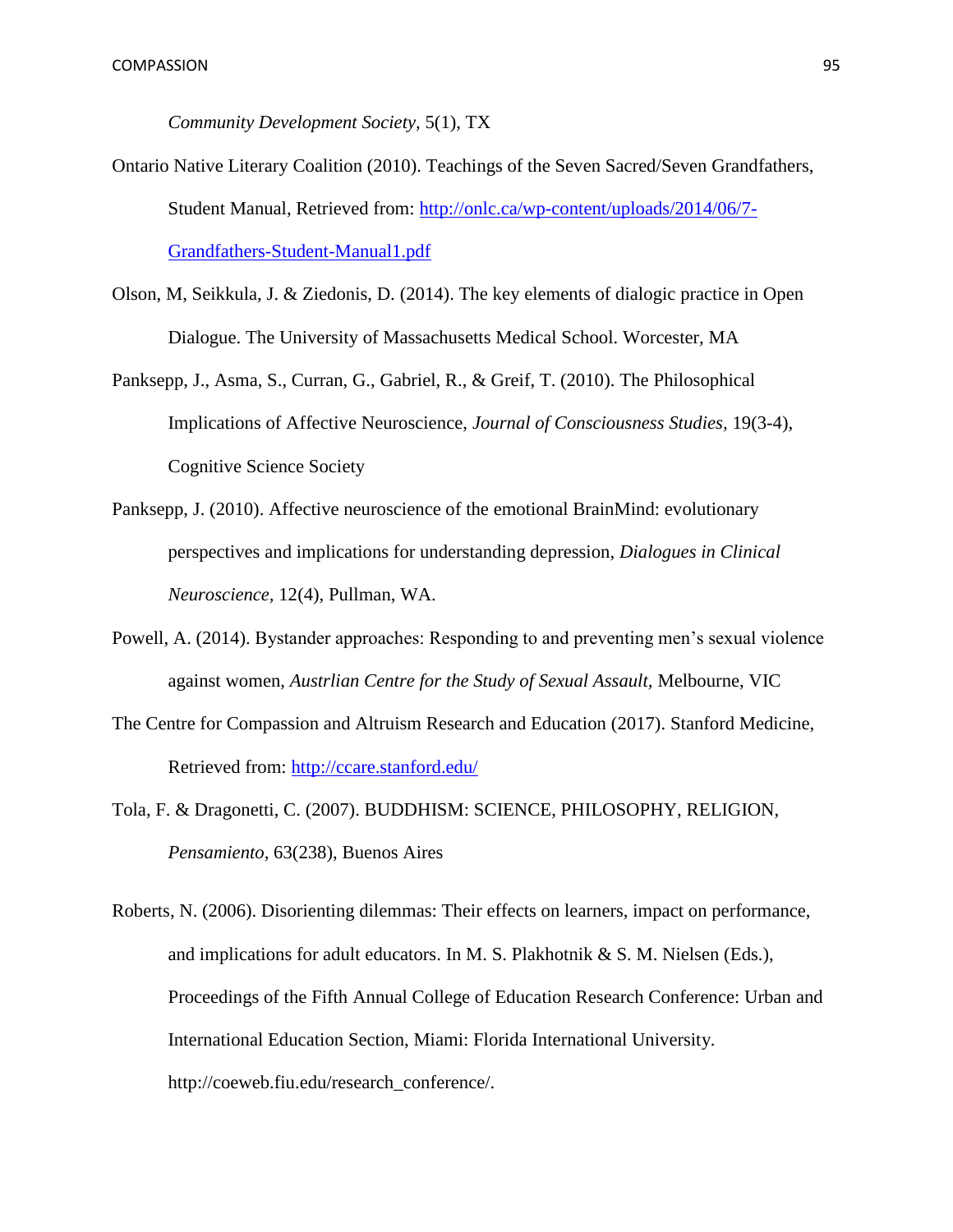- Rowe, T., Ziegelstein, R., & Jones, J.(2010). Those Who Forget Their History Are Condemned to Repeat It, *The American Journal of Medicine,* 123(9), Baltimore, MD.
- San Antonio Peace Centre. (2015). Twelve Steps to a Compassionate Life, Facilitator Notes, San Antonio, TX.
- Scott, R. (n,d). My Ethics, My codes of life. Retrieved from: [http://rachelschallenge.org/media/media\\_press\\_kit/Code\\_of\\_ethics.pdf](http://rachelschallenge.org/media/media_press_kit/Code_of_ethics.pdf)
- Seligman, M. & Csikszentmihalyi, M. (2001). Positive Psychology: An Introduction, *American Psychologist,* 55(1), Philadelphia, PA.
- Seppala, E. (2012). 10 (Science-Based) Reasons Why Compassion is Hot, The Huffinton Post, Centre for Compassion and Altruism Research and Education
- Seppala, E., Rossomando, T., & Doty, J. (2013). Social Connection and Compassion: Important Predictors of Health and Well-Being, *Social Research,* 80(2),
- Seppala, E. (2013). The Compassionate Mind: Science Shows how it's Healthy and How it Spreads, *Association for Psychological Science,* Retrieved from: [https://depts.washington.edu/ccfwb/sites/default/files/Seppala%20%282013%29%20Com](https://depts.washington.edu/ccfwb/sites/default/files/Seppala%20%282013%29%20Compassionate%20Mind.pdf) [passionate%20Mind.pdf](https://depts.washington.edu/ccfwb/sites/default/files/Seppala%20%282013%29%20Compassionate%20Mind.pdf)
- Shepard, D. & Williams, T. (2014). Local Venturing as Compassion Organizing in the Aftermath of a Natural Disaster: The Role of Localness and Community in Reducing Suffering, *Journal of Management Studies,* 51(6), Bloomington, IN
- Siegal, D. (2012). Mind, Brain, and Relationships: The Interpersonal Neurobiology Perspective, *Guilford Publications,* Retrieved from:<https://www.guilford.com/excerpts/siegel.pdf>
- Siegal, D. (2014). Interpersonal Neurobiology: Why Compassion is Necessary for Humanity, *Empathy and Compassion in Society,* San Francisco, USA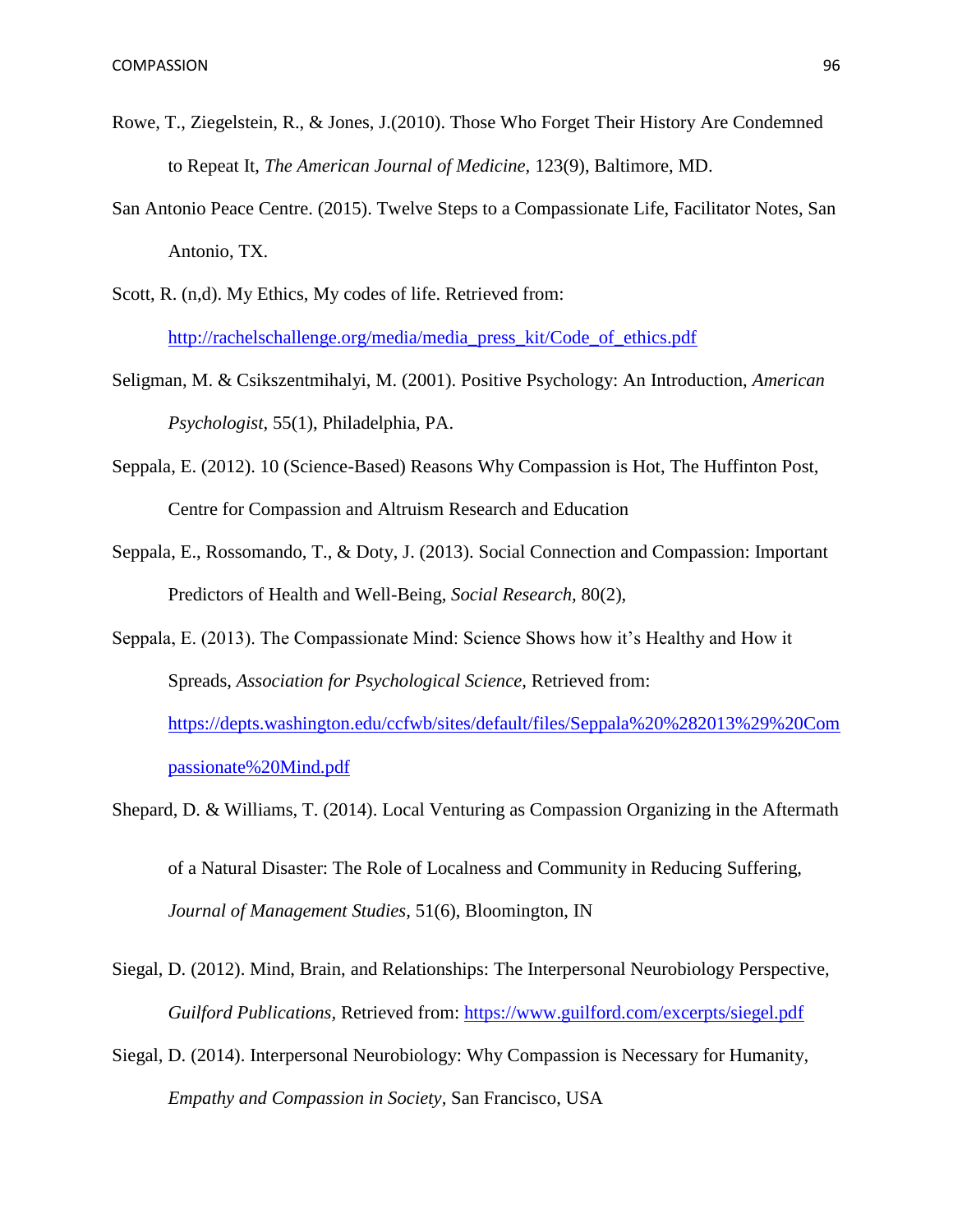- Strong, T., Sutherland, O., Couture, S., Godard, G., & Hope, T., (2008). Karl Tomm's Collaborative Approaches to Counselling. *Canadian Journal of Counselling,* 42(3), Calgary, AB.
- Sznaider, N. (1998). The Sociology of Compassion: A Study in the Sociology of Morals, *Cultural Values,* 2(1), Tel-Aviv, Yaffo

The Aurora Forum at the Heyns Lecture. (2005). The Heart of Nonviolence: A Conversation with the Dalai Lama, Stanford University, Retrieved from: [http://auroraforum.stanford.edu/files/transcripts/Aurora\\_Forum\\_Transcript\\_His\\_Holiness](http://auroraforum.stanford.edu/files/transcripts/Aurora_Forum_Transcript_His_Holiness_the_Dalai_Lama.11.04.05.pdf) [\\_the\\_Dalai\\_Lama.11.04.05.pdf](http://auroraforum.stanford.edu/files/transcripts/Aurora_Forum_Transcript_His_Holiness_the_Dalai_Lama.11.04.05.pdf)

- Thira, D. (2016). The Community is the Medicine: Community Wellness Workshop Participant Manual, *Thira Consulting*
- Todd, D. (1980). Social Networks, Psychosocial Adaptation, and Preventive/Developmental Interventions: The Support Development Workshop, *American Psychological Association,* University of Massachusetts at Amherst
- Tronick, E. (*2007*). *The neurobehavioral and social-emotional development of infants and children.* New York: Norton & Company.
- University of Kansas, (2017). Community Toolbox, *Centre for Community Health and Development,* Retrieved from:<http://ctb.ku.edu/en>
- Warren, R. (1978). *The Community in America* (3d ed). Rand McNally College Pub. Co, Chicago
- Warneken, F. & Tomasello, M. (2006). Altruistic Helping in Human Infants and Young Chimpanzees, *Science,* 311(3), Leipzig, Germany.

Weingarten, K. (2003). Compassionate Witnessing and the Transformation of Societal Violence: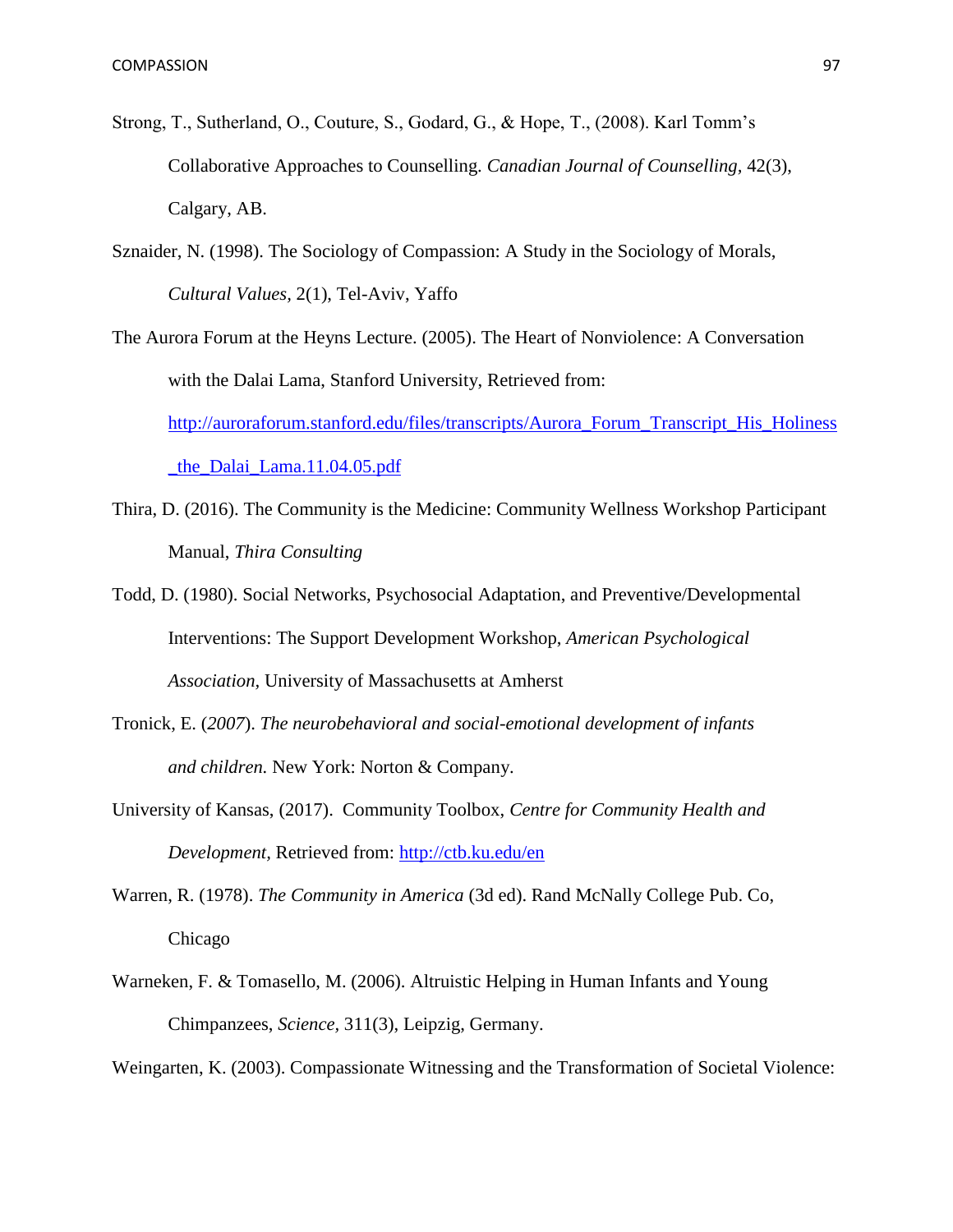How Individuals Can Make a Difference, *Penguin Group.*USA.

- Wilken, T. (2001). Crisis: Danger and Opportunity, *Uncommon Sense Library,* 4(1), Retrieved from:<http://www.synearth.net/UCS4.pdf>
- Wolpow, R., Johnson, M., Hertel, R., & Kincaid, S. (2016). The Heart of Learning and Teaching: Compassion, Resiliency, and Academic Success, Washington State Office
- World Health Organization. (2002). World Report on Violence and Health, Retrieved from: [http://www.who.int/violence\\_injury\\_prevention/violence/world\\_report/en/summary\\_en.p](http://www.who.int/violence_injury_prevention/violence/world_report/en/summary_en.pdf) [df](http://www.who.int/violence_injury_prevention/violence/world_report/en/summary_en.pdf)
- Yu, K. (2016). New Nanaimo Club Pays Good Deeds Forward, *Nanaimo News Bulletin,* Retrieved from: [http://www.nanaimobulletin.com/news/new-nanaimo-club-pays-good](http://www.nanaimobulletin.com/news/new-nanaimo-club-pays-good-deeds-forward/)[deeds-forward/](http://www.nanaimobulletin.com/news/new-nanaimo-club-pays-good-deeds-forward/)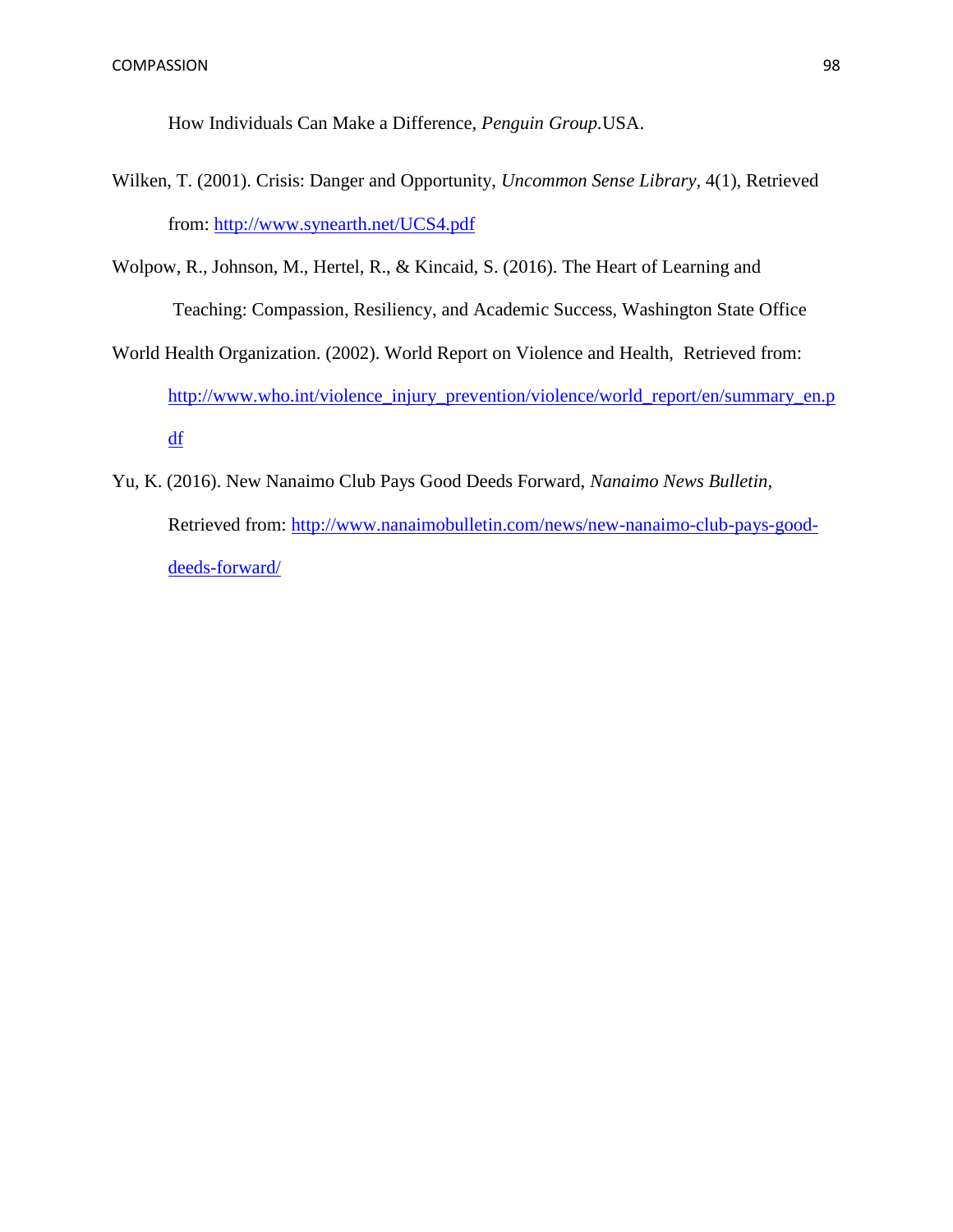# Appendix A

# **Title**

Integrating Compassionate Action Now (ICAN)

# **Executive summary**

ICAN is a way of compassionately connecting with community members to decrease suffering.

# **Vision statement**

"Coming together to strengthen communities"

# **Theory of change**

Inspired by Margaret Mead's famous quote - "Never doubt that a small group of thoughtful,

committed citizens can change the world; indeed, it's the only thing that ever has"

# **Program planning activities**

- (1) Community members attend a location at a specific day/time on a weekly or biweekly basis for  $1.5 - 2$  hrs
- (2) Program requiring some combination of a social-connecting component and a

supporting-altruistic component

- $\triangleright$  Social-connecting consists of building relationships and getting to know one another
- $\triangleright$  Supporting-altruistic consists of drawing name(s), discussion about compassionate acts, program idea's, community needs
- (3) Donations from attendees and other sources are combined for the week
- (4) Create way of drawing a random name
- (5) Provide money to the person who had their name drawn to engage in some kind of compassionate action towards others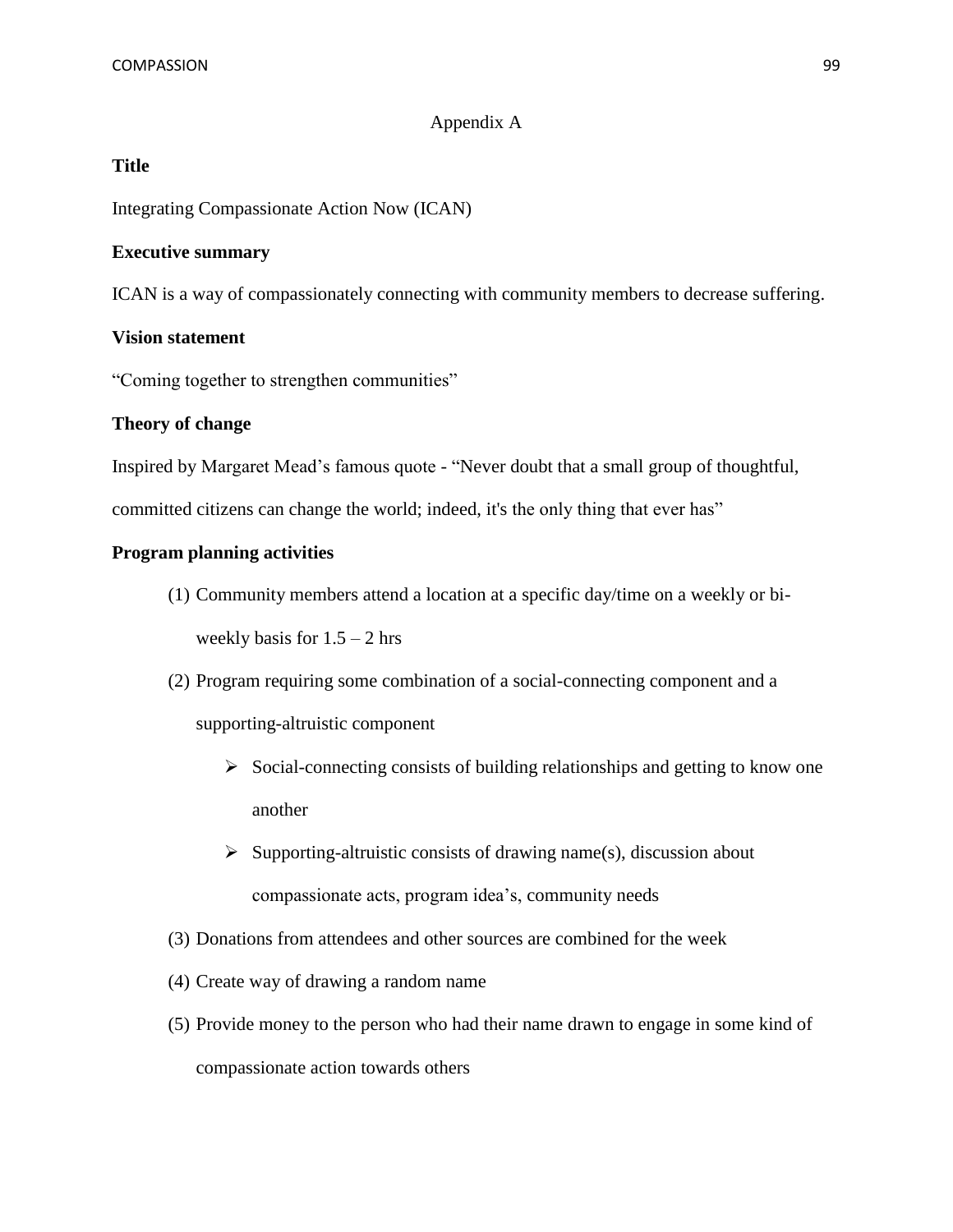- (6) Encourage others to also engage in such behaviours
- (7) Return following week to share what was done

# **Goals, action, steps, and outcomes**

| Goal                                 | Action                                                                                                   | Outcome |
|--------------------------------------|----------------------------------------------------------------------------------------------------------|---------|
| (1) Promote program idea             | Flyer/poster<br>$\blacksquare$<br>Radio station<br>Newspaper<br>Word of mouth<br>Social media            | Ongoing |
| (2) Maintain consistency             | Promote program                                                                                          | Ongoing |
| with attendees                       | Express the value of<br>such initiatives<br>Increase awareness                                           |         |
| (3) Connect with agencies            | Contact via phone,<br>$\overline{\phantom{0}}$<br>email<br>Attend to discuss<br>program<br>presentations | Ongoing |
| (4) Seek donations                   | Contact organizations<br>Promote<br>Write to newspaper                                                   | Ongoing |
| (5) Expand into other<br>communities | Figure out what works<br>and do more                                                                     | Ongoing |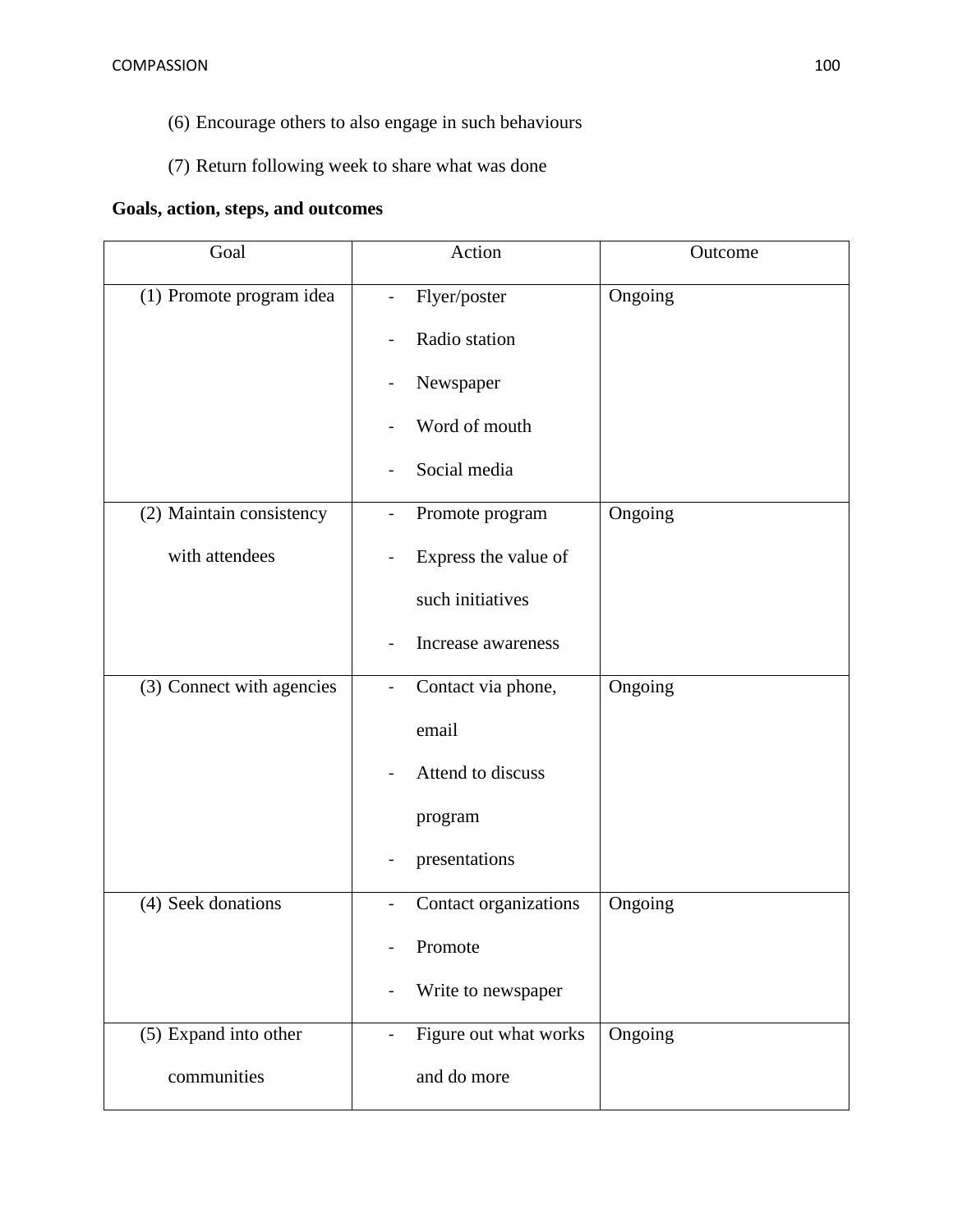|                          | Assess efficacy       |         |
|--------------------------|-----------------------|---------|
| (6) Seek volunteers for  | Train others          | Ongoing |
| sustainability           | - Teach about program |         |
| (7) Expand in other ways | TBD                   | Ongoing |

# **Population target**

Open to anyone who can make it to the coffee shop.

# **Program setting**

City Blends Mission BC

# **Evaluation plan**

## Track

- (1) Number of attendees
- (2) Total amount donated from individuals and organizations
- (3) How the money was utilized
- (4) Gender
- (5) Socio-economic status
- (6) Education

# **Ethical considerations**

- (1) Confidentiality
- (2) Ensure the money is spent in honestly
- (3) Consent re. Photography (if applicable)

# **Conclusions, challenges and recommendations**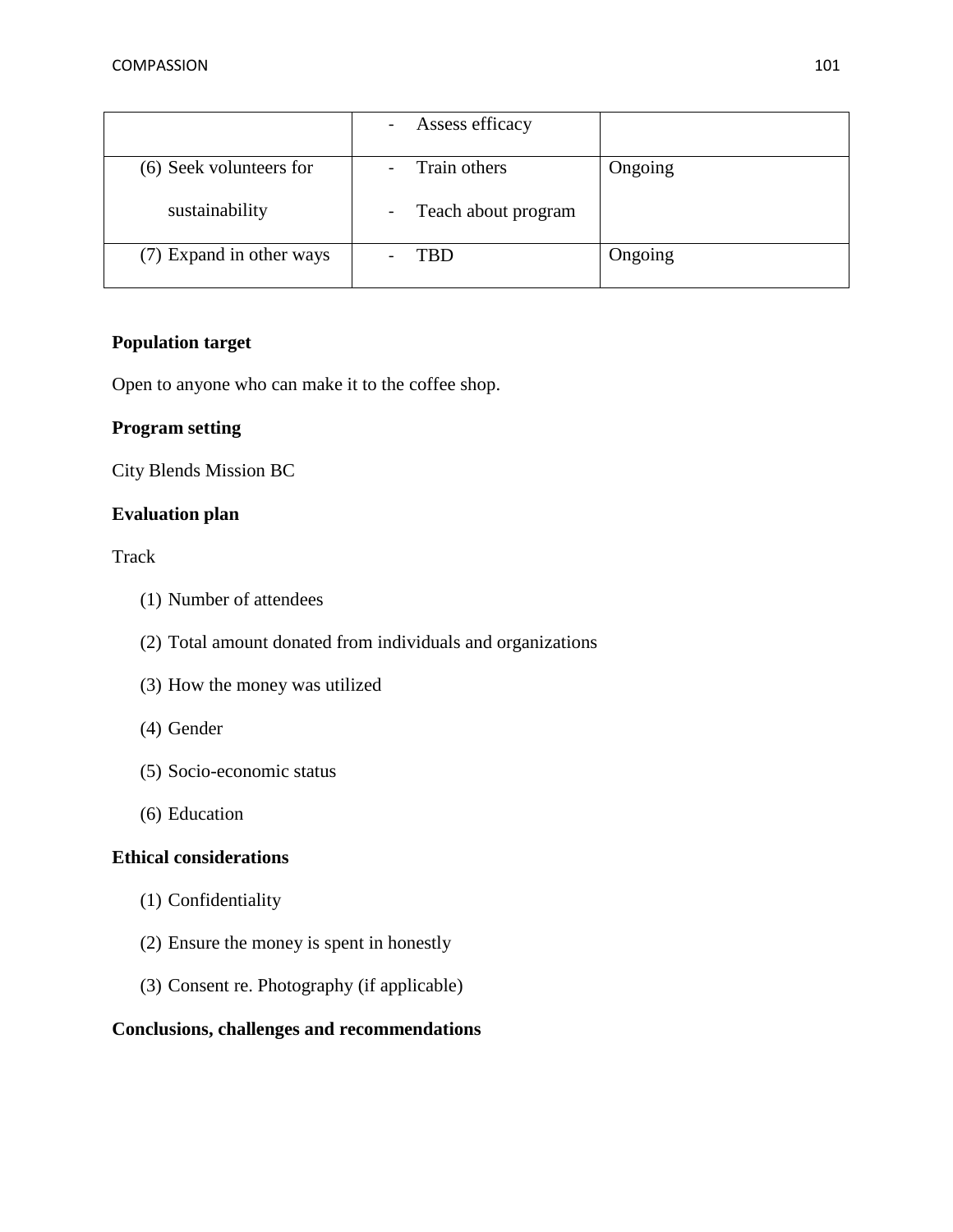ICAN believes in the potential of community to help those in need. By finding a day, time, and location to bring people together we can explore ways of creating more hope, compassion, and care within our communities. Some basic goals are identified yet the growth of the program is dependent individual communities among other factors. Finding ways to track data will be useful for whatever future endeavours that arise.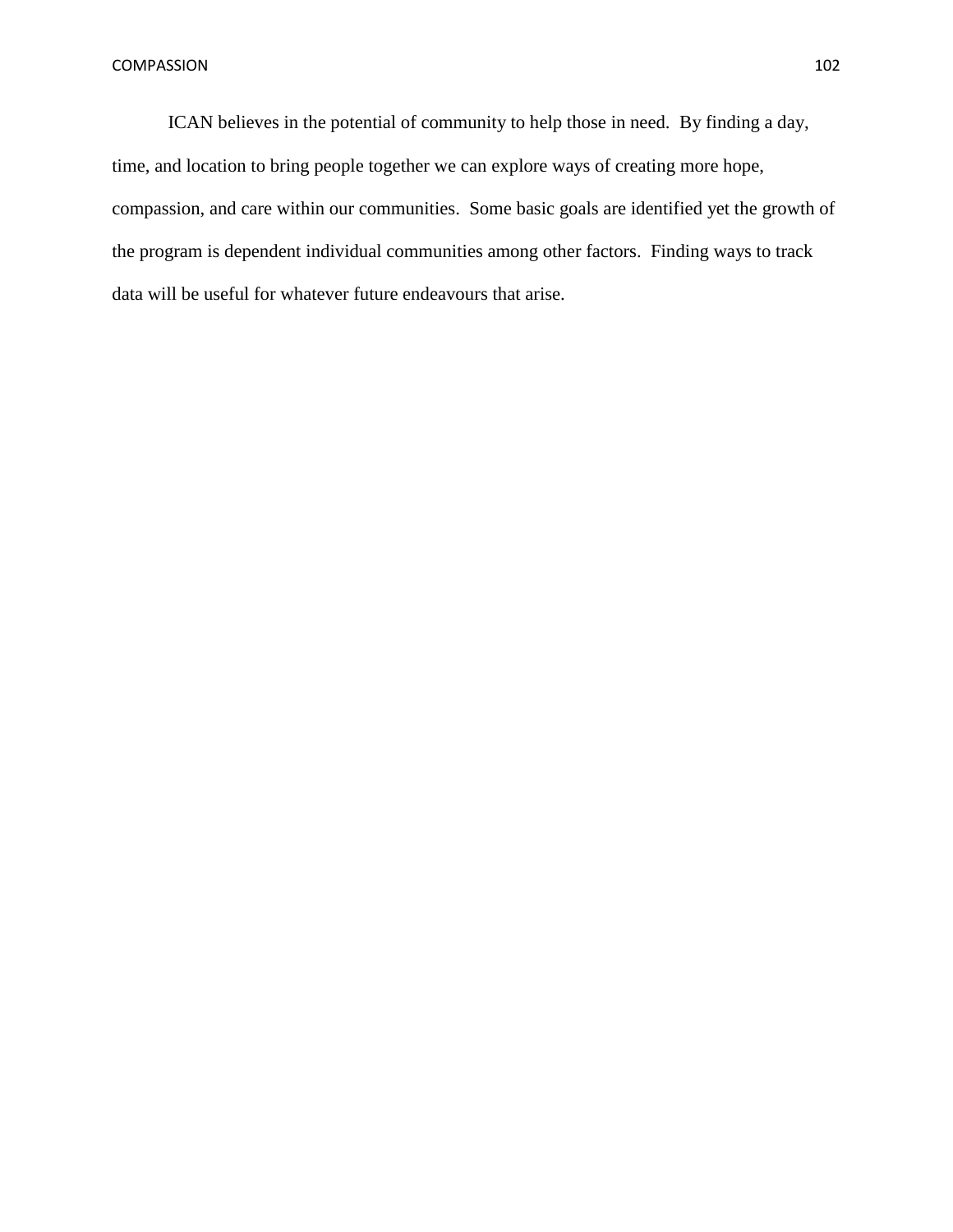

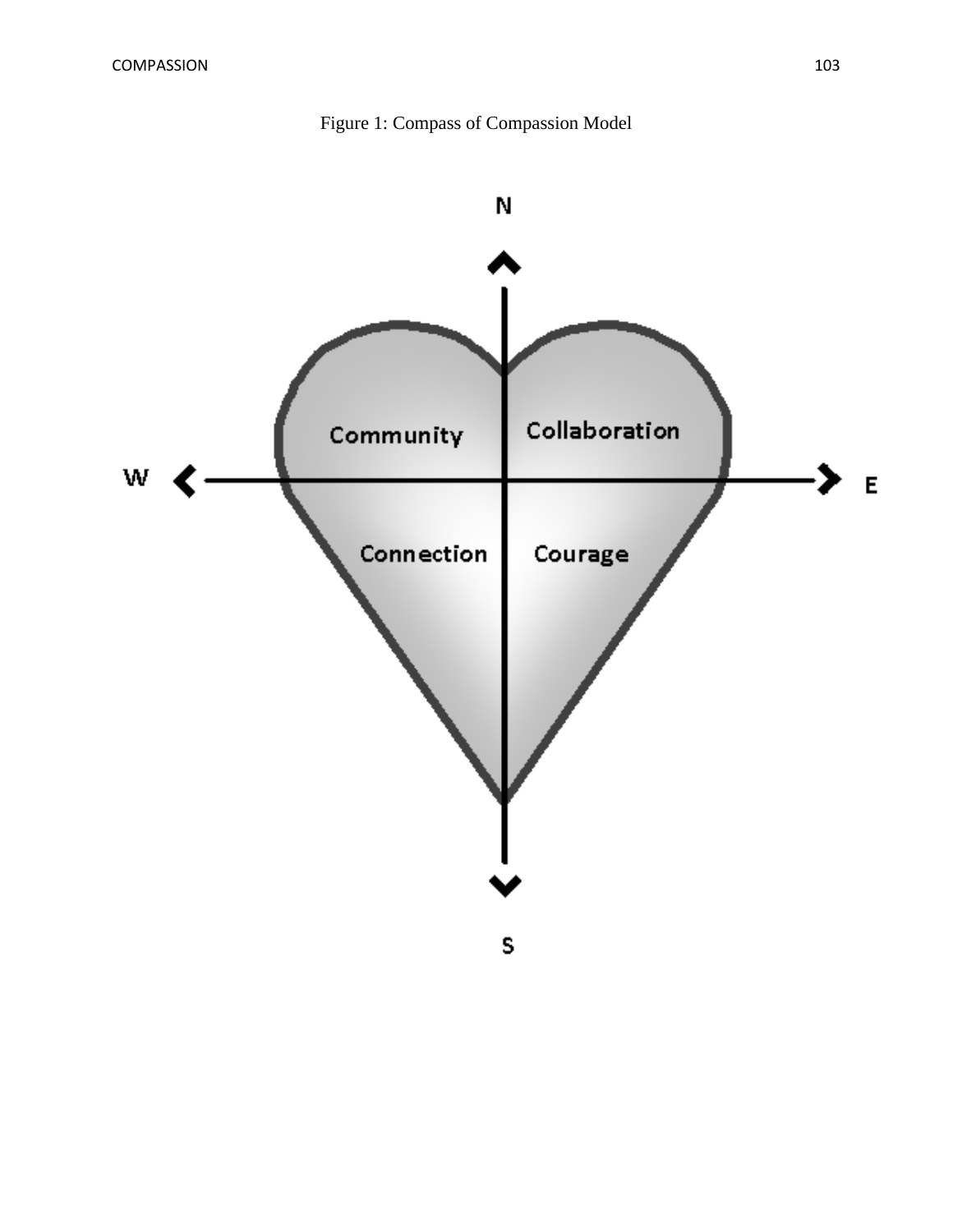